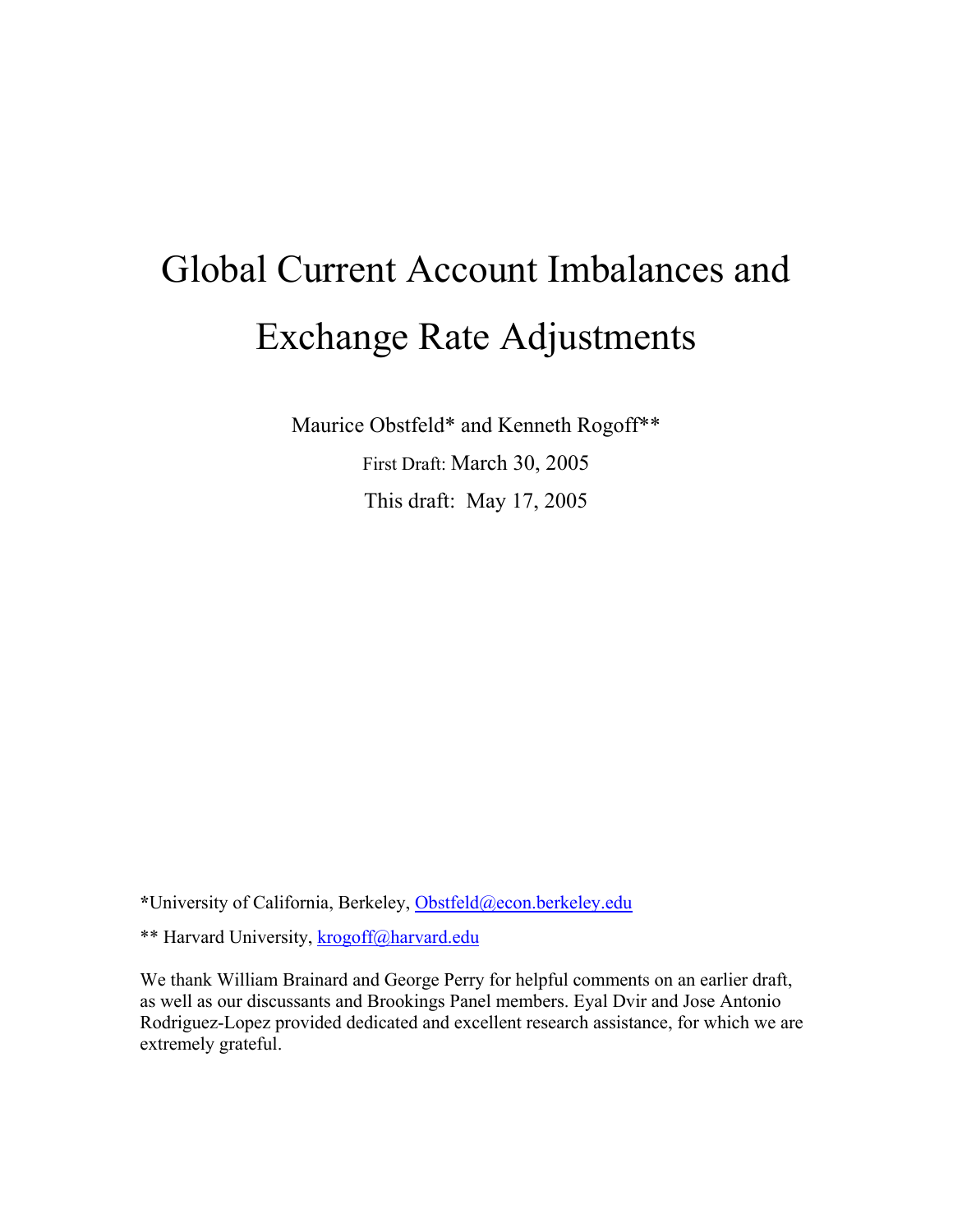This is the third installment in a series of papers we have written over the past five years about the growing United States current account deficit, and the potentially sharp exchange rate movements any adjustment might imply (see Obstfeld and Rogoff 2000a,  $2004$ ).<sup>1</sup> The problem is hardly going away. Indeed, the U.S. current account today is running at around 6 percent of GDP, an all-time record. Incredibly, the United States current account deficit is currently soaking up about 75 percent of the combined current account surpluses of Germany, Japan, China and  $all$  the world's surplus countries.<sup>2</sup> To balance its current account simply through higher exports, the United States would have increase revenues by a staggering 70 percent over 2004 levels. And, as we shall argue in this paper, the speed at which the U.S. current account ultimately closes up, the triggers that drive it, and the way in which the burden of adjustment is allocated across Europe and Asia, all have enormous implications for the global exchange rates. Each scenario, in turn, poses its own risks to financial markets and to general economic stability.

Our overall assessment is that the risks of collateral damage -- beyond risks to exchange rate stability -- have grown substantially over the five years since our first research paper on the topic, partly because the U.S. current account deficit itself has grown, but mainly because of a mix of other factors. These include, first and foremost, the stunningly low United States personal saving rate (which, driven by unsustainable

 $\overline{a}$ 

<sup>&</sup>lt;sup>1</sup> From an accounting perspective, a country's current account essentially adds net interest payments to its trade balance deficit. As we shall later discuss, the United States presently receives about the same amount of interest as it pays out. Hence, for the United States (and indeed many countries), the current account and trade balance are quantitatively very similar. As we shall later emphasize, however, the current account does not include capital gains and losses on existing wealth. Thus, the overall change in a country's net foreign asset position can, in principle, be less than or greater than its current account deficit or surplus.

<sup>&</sup>lt;sup>2</sup> Calculated from World Economic Outlook data base (International Monetary Fund), using current account data from 2004.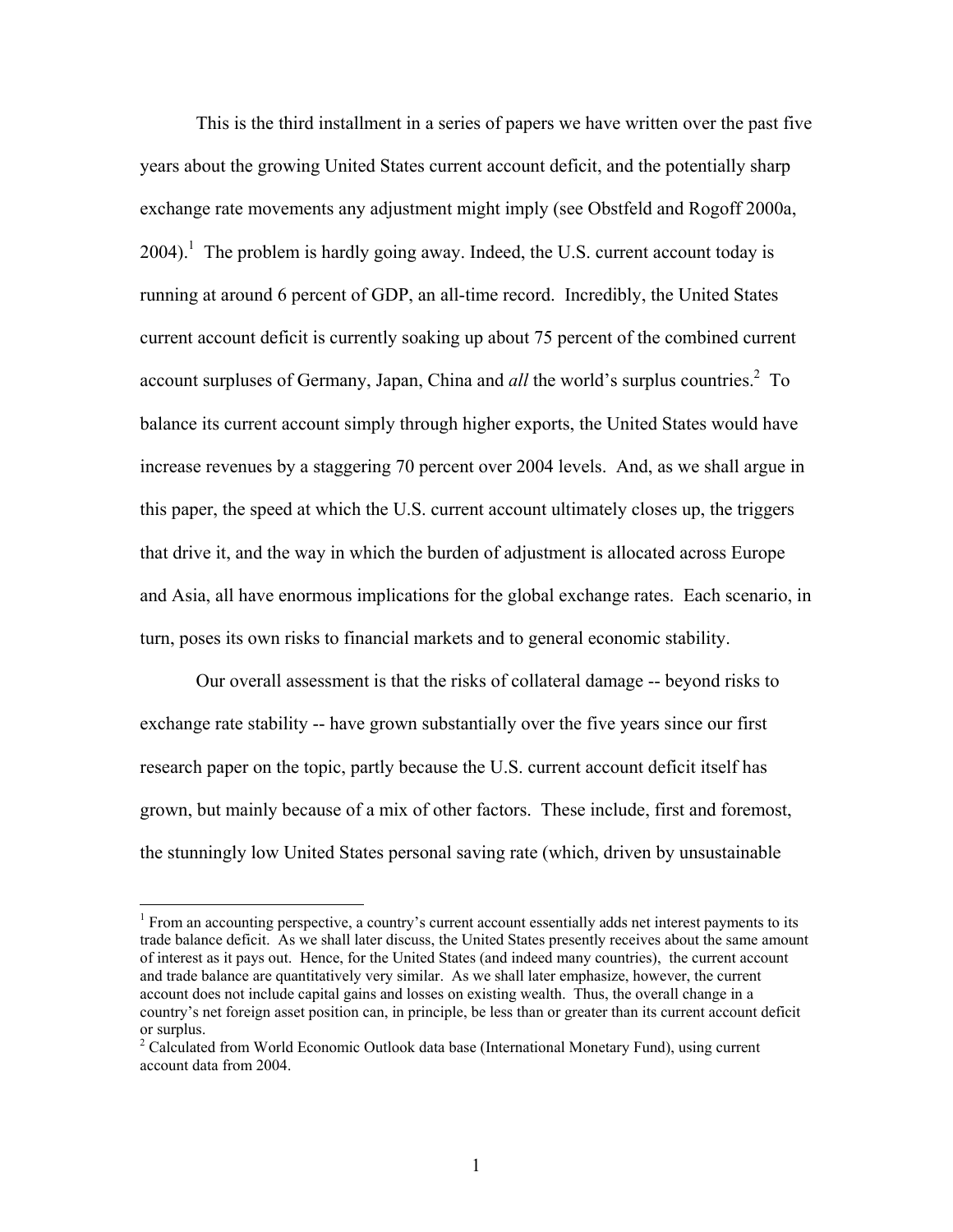rates of housing price appreciation and record low interest rates, fell to 1 percent in 2004). But additional major risks are posed by the sharp post-2000 deterioration in the United States federal government's fiscal trajectory, rising energy prices, and the fact that the United States has become increasingly dependent on Asian central banks and politically unstable oil producers for financing its deficits. Add to these vulnerabilities Europe's conspicuously inflexible economy, Japan's continuing dependence on exportdriven growth, emerging markets' potential vulnerability to any kind of global financial volatility, and the fact bank counterparty risk increasingly corresponds to insurance companies, hedge funds and other non-bank entities. Perhaps above all, geopolitical and terror risks have risen markedly since September 2001, with the United States facing open ended long-term costs for financing wars and homeland security.

True, if some shock (such as a rise in foreign demand) were to close up the global imbalances absent any concomitant weaknesses, the damage might well be contained to exchange rates and to the collapse of a few large banks and financial firms – along with, perhaps, mild recession in Europe and Japan. But given the broader risks, it would seem prudent to try to find policies to start gradually reducing global imbalances now rather than later. Prudent policies would include finding ways to reverse the decline in United States saving, particularly by developing a more credible strategy for closing up the structural federal budget deficit and starting to tackle actuarially bankrupt old-age pension and medical benefit programs. Higher productivity growth in the rest of the world would be particularly helpful in achieving a benign outcome but only, as our model illustrates, if the growth in concentrated in nontraded (domestically produced and consumed) goods, rather than export-sector-driven productivity growth (which would be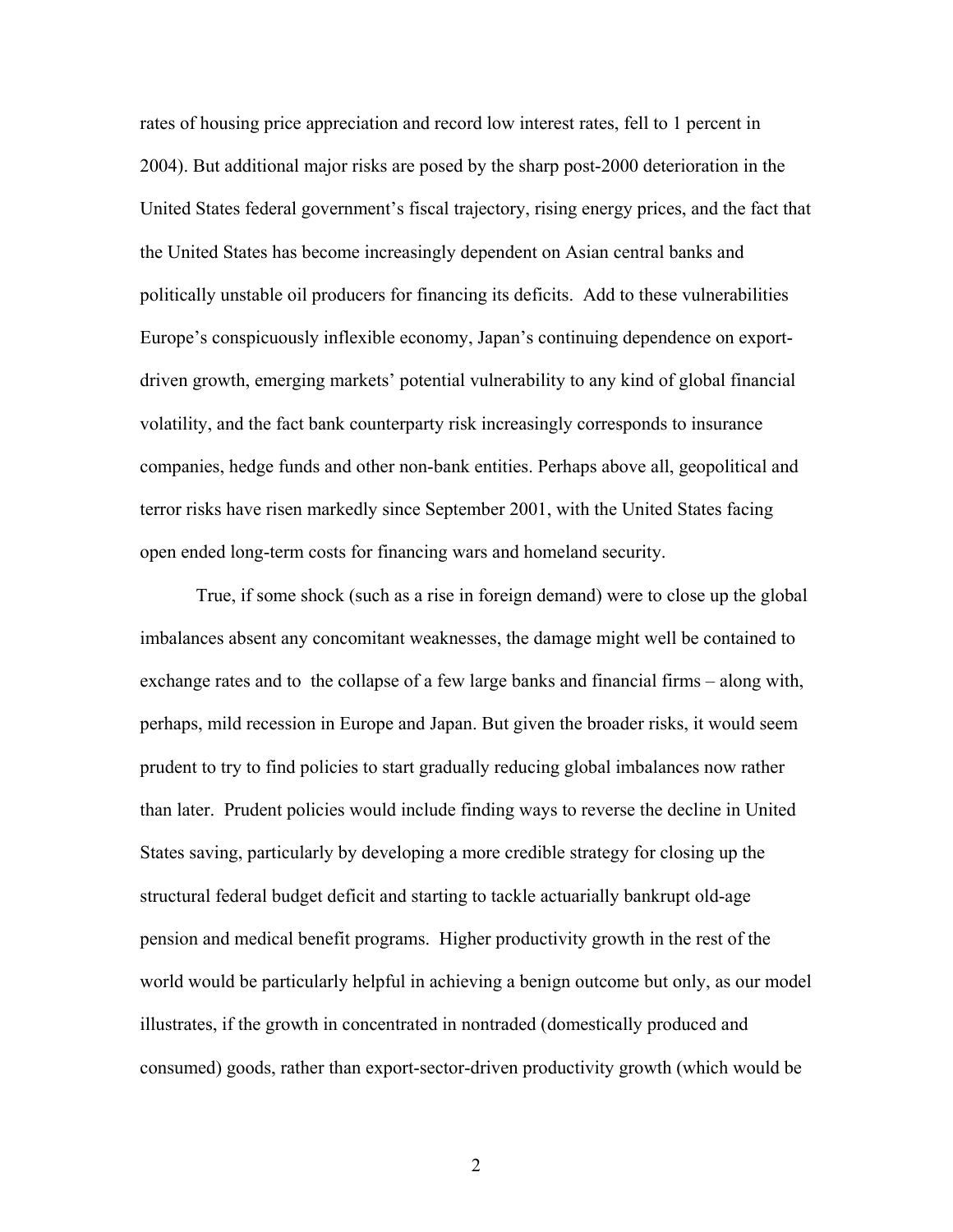counterproductive).

It is also essential that Asia, which now accounts for more than one third of global output (on a purchasing power parity basis), take responsibility for bearing its share of the burden of adjustment. As our analysis illustrates, if demand shifts cause the United States current account to close even by half (from 6 percent to 3 percent), non-Asia exchange rates will have to depreciate by roughly 25 percent, even in a setting where the shift takes place over over a couple years rather than overnight. Not only will Europe and other non-Asian countries potentially suffer a severe decline in export demand, they will also incur huge losses on their net foreign asset positions (Europe will lose approximately 30 percent of GDP if the United States current account halves, and 60 percent of GDP is it goes to zero, under the Asia peg scenario.)

We do not regard our perspective as particularly alarmist. Roubini and Setser (2004) make a credible case that the situtation is far grimmer than we suggest, and Blanchard , Giavazzi, and Sa (2005) present an elegant and thoughtful analysis suggesting that prospective dollar exchange rate changes are plausibly even larger than those implied by our model. It would seem to us that any sober policymaker or financial market analyst ought to regard the United States current account as a potential Sword of Damocles hanging over the global economy.

There are however, many more Panglossian views. One leading benevolent interpretation is the Bretton Woods II model (or "Deutsche Bank view"), forcefully exposited in this volume by Dooley and Garber. This view maintains that the Chinese authorities' central problem is to maintain growth so they can soak up surplus labor, and that a dollar peg (or near peg) helps preserve international competitiveness for exports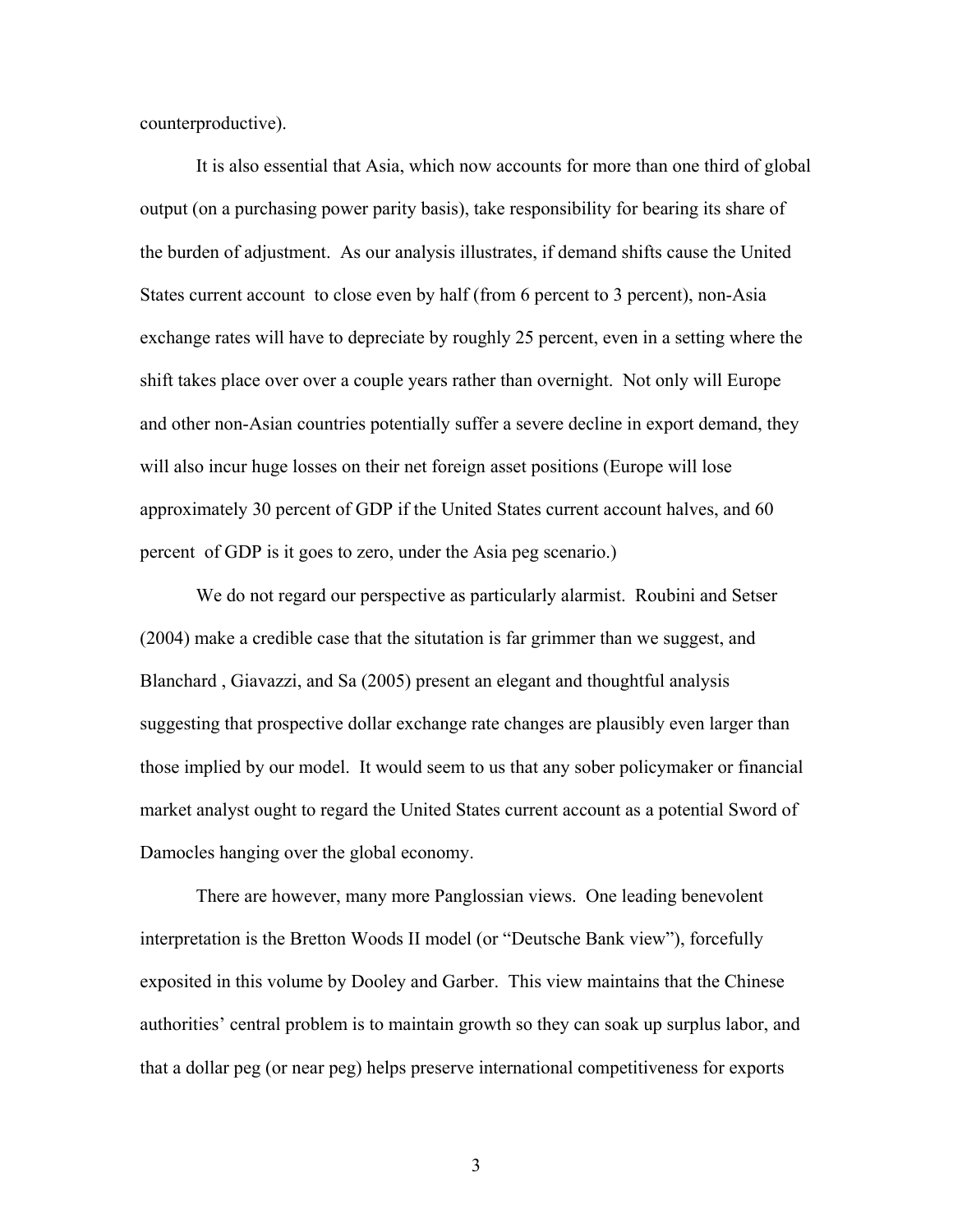while protecting the country's fragile banking system. Let's set aside the fact that the Chinese maintained the peg even through the Asian financial crisis of 1997-98 and as the dollar soared at the end of the 1990s (presumably making Chinese exports much less competitive), or that China risks a classic exchange rate crisis if its fortunes ever turn, say, due to political upheaval in the transition to a more democratic system. The real weakness in the Bretton Woods II theory is that Chinese economy is still less than half the size of Germany's or Japan's at market exchange rates. So, while running surpluses of similar size to China's relative to GDP, Germany and Japan actually account for a much larger share of global surpluses in absolute terms. (After all, Germany, not China, is the world's leading exporter.) And surplus labor is hardly the problem in these countries.

United States Federal Reserve Chairman Alan Greenspan, in Greenspan (2004) and in many subsequent speeches, offers an intriguing argument. He agrees that the United States is unlikely to be able to continue borrowing such a massive percent of income indefinitely, and recognizes that the U.S. current account will likely close sharply some day. Greenspan argues, however, that increasing global financial integration is both what allows the United States to run such large deficits and the saving factor that will greatly cushion the process of unwinding those deficits. We completely agree that increasing global financial integration can explain larger current account deficits, particularly to the extent that greater trade integration helps underpin financial integration, as in our original analysis (Obstfeld and Rogoff 2000a,b). Indeed, this was precisely the point of our first approaches to this problem. A narrowing of the United States current account deficit must ultimately be the result, however, of more balanced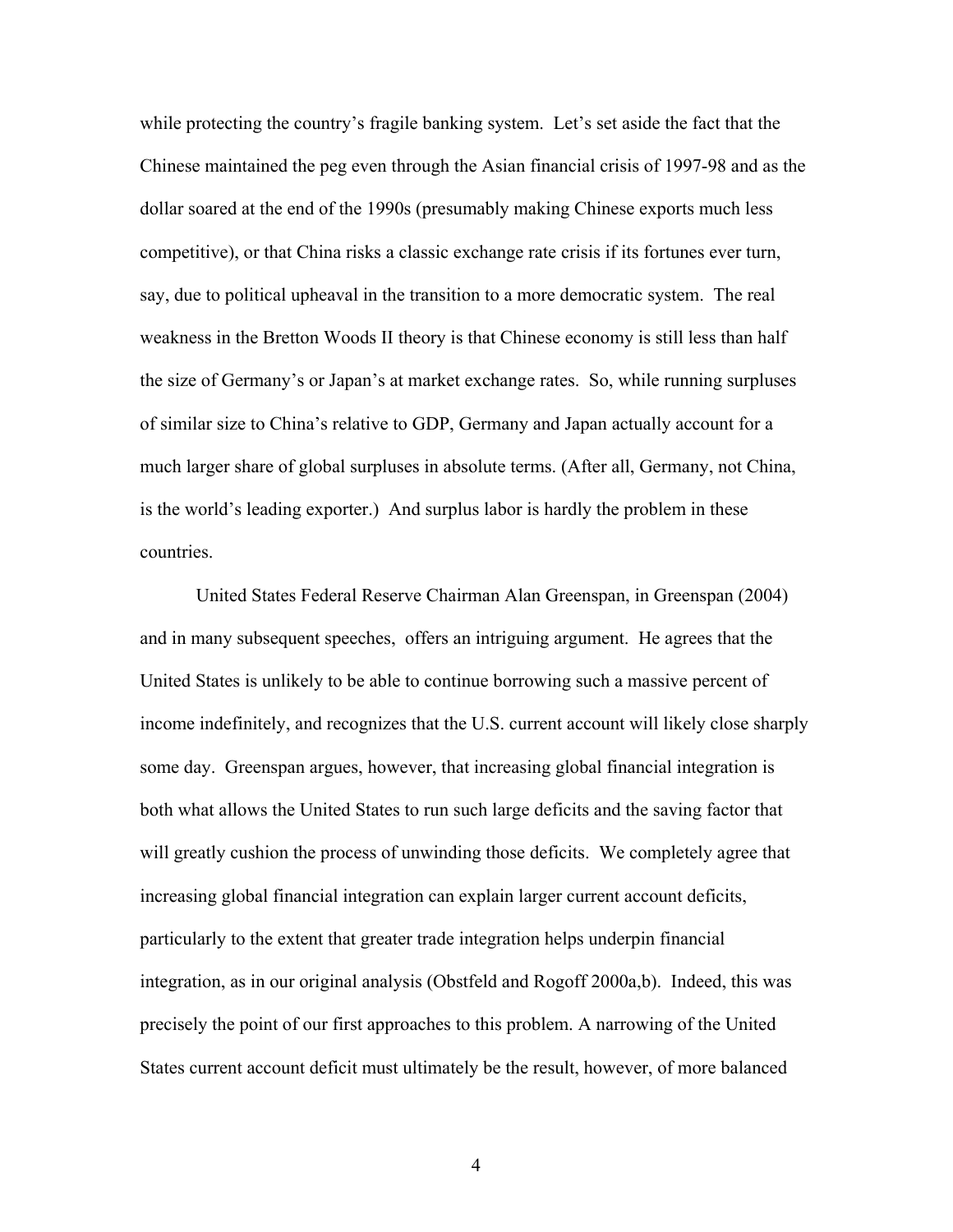trade – because the trade balance is overwhelmingly the main component of the current account. And, as seemingly open as the United States economy is to financial flows, international product markets remain quite imperfectly integrated. Thus, any correction to the trade balance is likely to entail a very large change in the dollar exchange rate: our baseline figure, with moderate adjustment speed, is over 30 percent. A much smaller dollar change is possible only if the adjustment is stretched over a very long period (say, a decade), in which case labor and capital mobility across sectors and economies can significantly reduce the need for relative price changes. On the other hand, should adjustment take place abruptly (say, because of a collapse in United States housing prices, or a dramatic reallocation of global central bank reserves toward the euro), the potential fall in the dollar is much larger even than our baseline 30 percent, primarily because sticky nominal prices and incomplete exchange rate pass-through hamper adjustment.

Enhanced global financial integration may well facilitate gradual current account and exchange rate adjustment, but it might also promote the development of large unbalanced financial positions that leave the world economy vulnerable to financial meltdown in the face of large exchange rate swings. True, in a recent Federal Reserve study, Croke, Kamin, and Leduc (2005) argue that sustained industrial country current account imbalances have typically terminated in a relative benign fashion. But their threshold for a current account "reversal" (the country must be running a deficit of at least 2 percent of GDP for three years, and improve its current account by at least 2 percent (or a third) ) is a very low bar compared to where the United States stands today (at 6 percent of GDP). Croke et al. are forced to choose a low threshold, of course,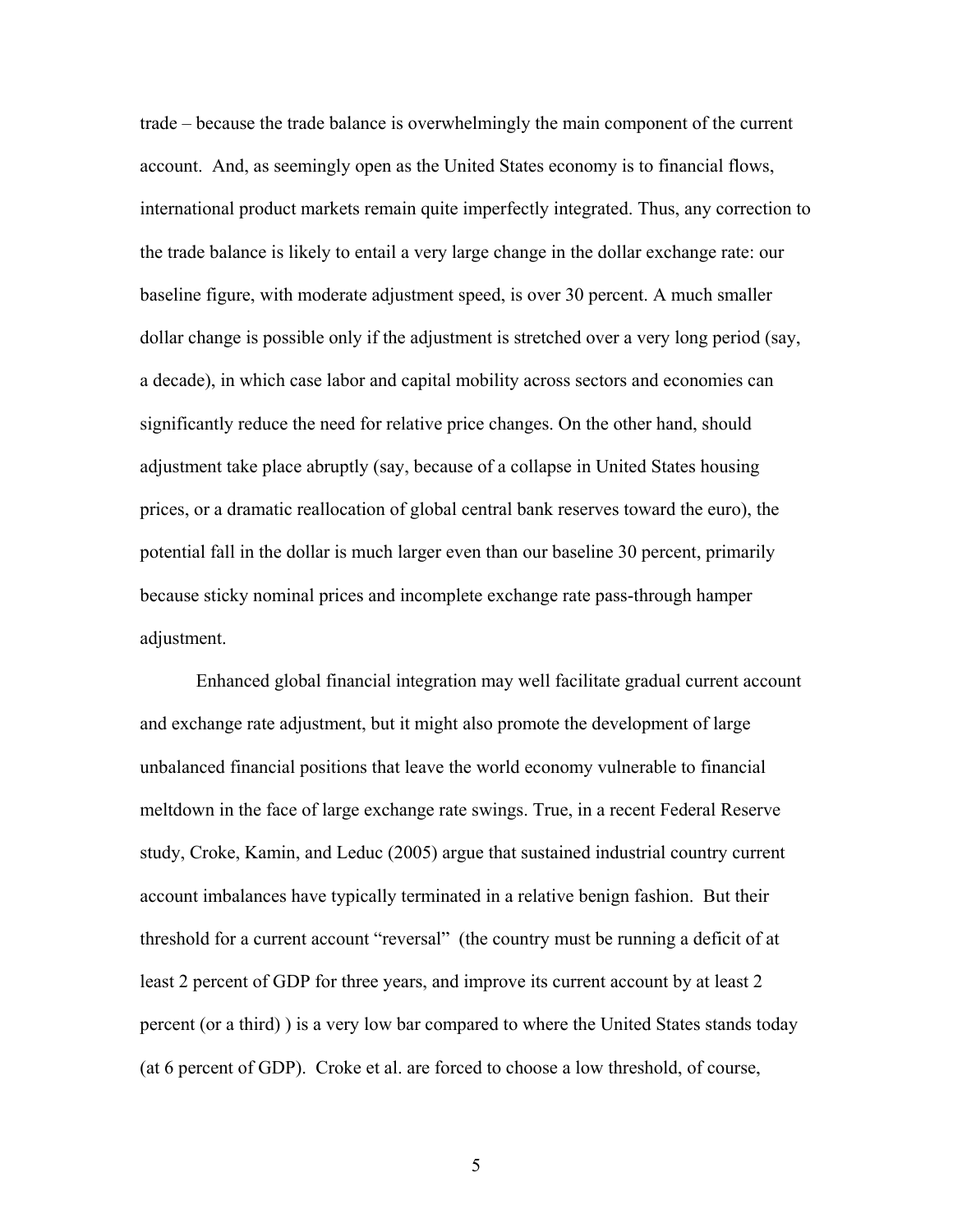because current account deficits of the size (relative to GDP) and duration of the recent United States experience are rare (see also Sebastian Edwards' contribution to this volume). Most importantly, the United States accounts for over 75 percent of global deficits today, so any comparison based on the experience of a small OECD country is of limited value.

In addition to Chairman Greenspan, a number of academic researchers have emphasized how important changes in the global financial system, particularly over the past ten years, have changed the nature of international financial adjustment. Lane and Milesi-Ferreti, in a series of papers (including especially 2005a,b), have documented the explosion of gross asset flows. Tille (2004) and Gourinchas and Rey (2005a) have shown that asset revaluation effects from dollar depreciation can have a significant impact on U.S. net financial obligations to foreigners. Gourinchas and Rey argue, in fact, that the growing importance of such revaluations implies that the United States need only adjust its trade balance two-thirds as much as in analyses such as Obstfeld and Rogoff (2000a); even this would still imply very large dollar movements, of course. We agree that the size and composition of gross asset positions is increasingly important, and our model simulations explicitly take account of the revaluation channel. We find it important, though it only mutes the requisite exchange rate changes modestly,

The growing financial globalization that these authors and Chairman Greenspan emphasize is, however, a double-edged sword. For example, because the United States borrows heavily in the form of bonds and lends heavily in the form of equities, it is peculiarly sensitive to even a modest rise in the interest rates it pays on its debt. Indeed, we show that, in terms of exchange rate adjustments, the adverse effect of a 1.25 percent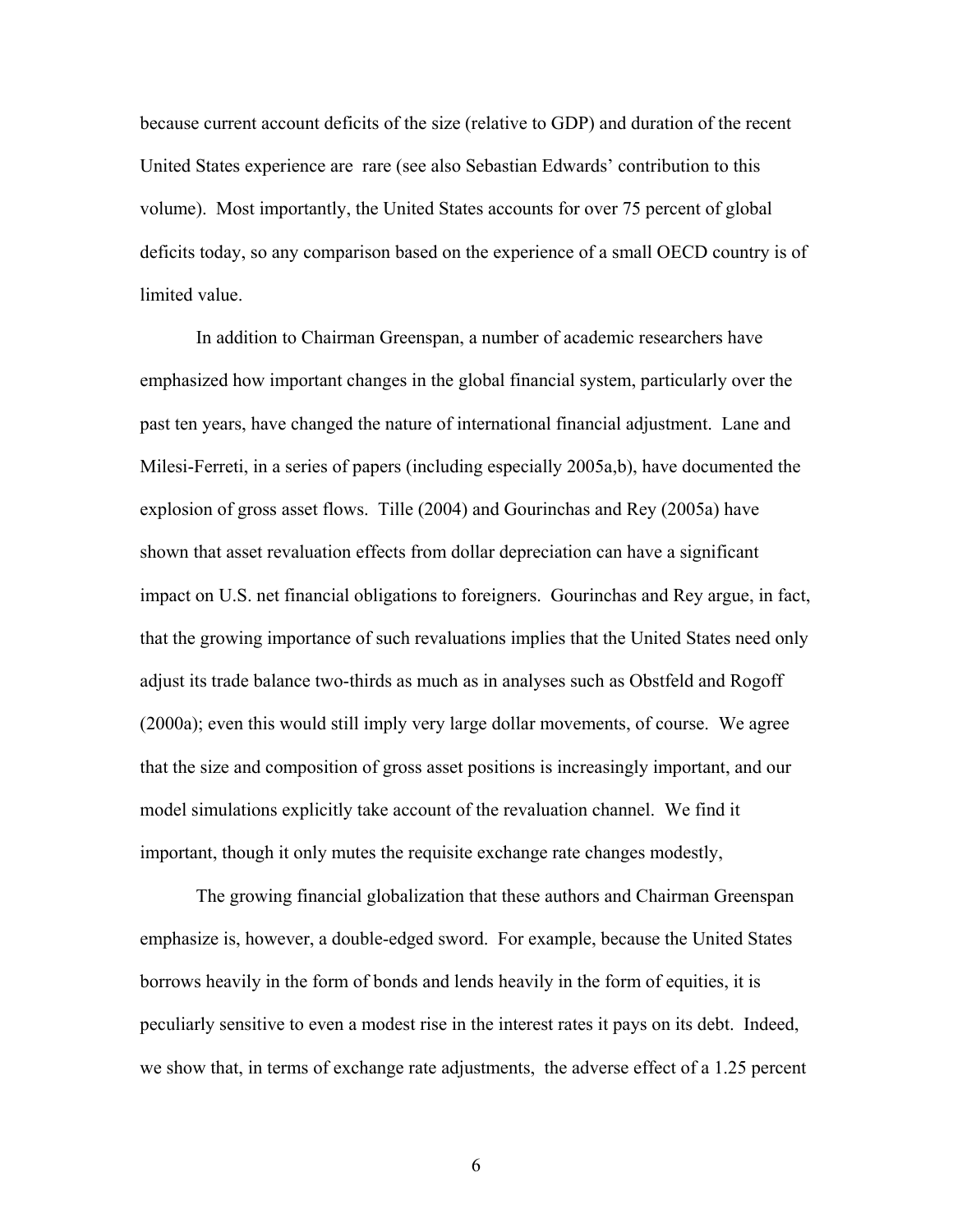rise in the interest rates the United States pays on its short term debt is similar in magnitude to the benefits gained via the valuation channel. More generally, whereas increased global financial integration can indeed help countries diversity risk, it also exposes the system to other vulnerabilities – such as counterparty risk – on a much larger scale than ever before. All in all, whereas we view growing financial globalization as largely a positive development, it is a thin reed on which to hang the case for a benign adjustment to a closing of global imbalances.

In the first section of the paper after the introduction, we try to put the recent U.S. experience in historical perspective, looking at the evolution of U.S. current account imbalances since the mid 1970s. We hope this section will provide a useful reference, though some readers may already be familiar with the essential elements. One piece that is important for our later analysis is that the United States (so far) has had the remarkable ability to consistently pay a lower rate of interest on its liabilities than it earns on its assets. Some component of this has been luck, some component is due to huge central bank holdings of U.S. Treasury bills, some may be due to the unique and central role of the dollar in international finance, and another piece is due to the fact Americans hold a much larger share of foreign assets in equities (and thus get the equity premium). An open question is whether this advantage can continue in the face of large and persistent U.S. deficits.

In the next section, we provide a nontechnical summary of our core three-region model (Asia, Europe and the United States). Readers who are interested in the technical details of our model can read the ensuing theoretical section and the most adventurous can venture into the technical appendix where we fully lay out the model. The final main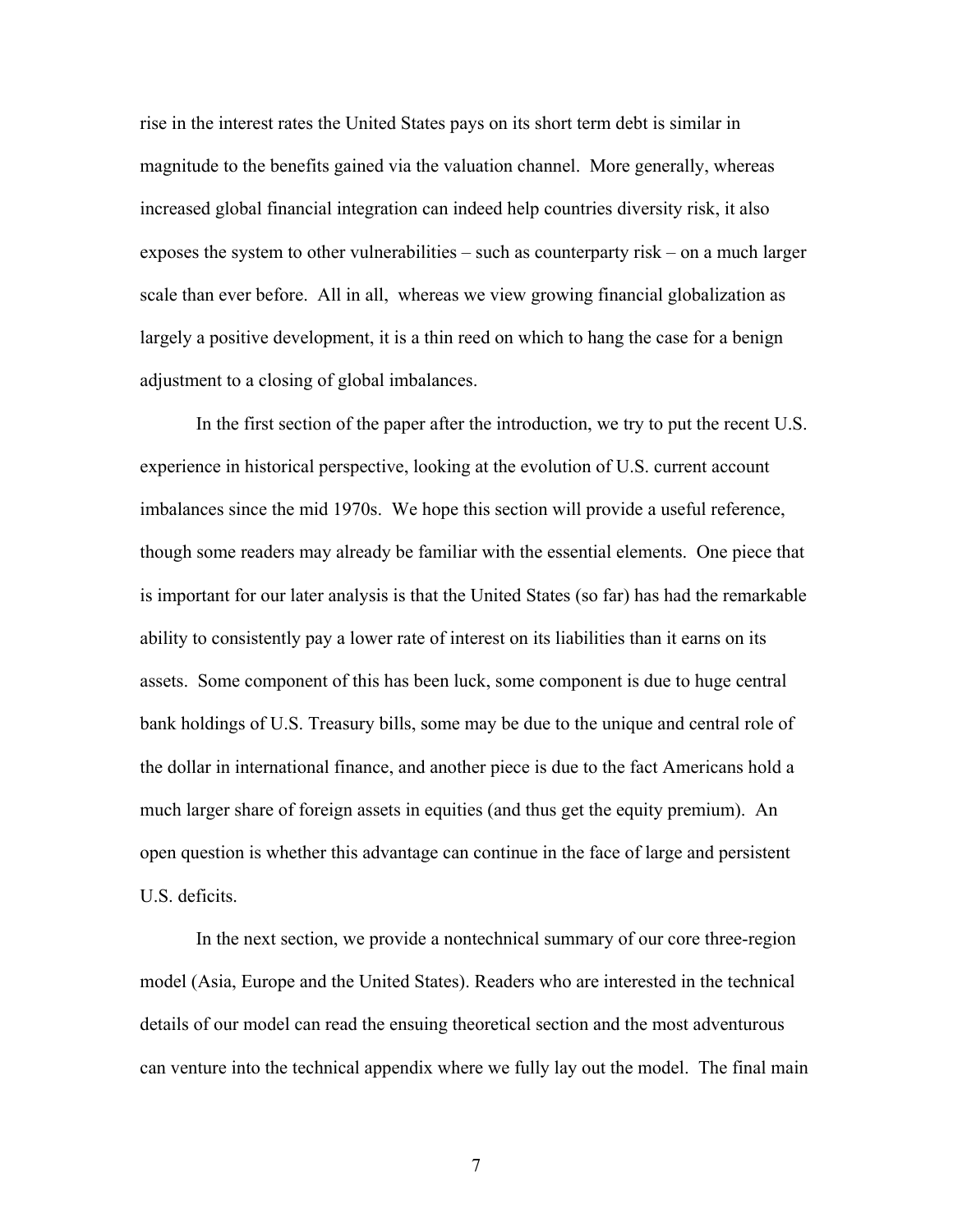section of the paper gives our core simulations, where we calibrate the requisite dollar decline against European and Asian currencies under various scenarios. Most of our analysis focuses on real exchange rates, but by assuming that the central banks target GDP or consumption deflators (or sometimes in the case of Asia, exchange rates against the dollar), we are able to extract nominal exchange rate predictions as well (relative to baseline).

In our baseline calibration (in which Asia, Europe's and the United States' current accounts all go to zero), we find that the real effective exchange rate of the United States needs to depreciate by 33 percent (35 percent for the nominal rate.). We view this change as relative to a baseline in which the dollar has already depreciated by roughly 10 percent; however, our calibration assumes flexible prices and does not allow for possible exchange rate overshooting that could significantly amplify the effect. A similarly shared halving of the U.S. deficit – arguably a more likely scenario over the short term –would lead to a depreciation of the real effective dollar of 17 percent . Within our baseline case, the real value of Asian currencies would need to rise 35 percent against the dollar and the real value of European currencies by 28 percent against the dollar.

If, however, Asia sticks to its dollar exchange rate peg as the U.S. current account closes up, the real value of the European currencies would have to rise by almost 50 percent relative to the baseline. Indeed, to maintain its dollar peg in the face of global demand shifts that close up the U.S. current account, Asia would actually have to increase its already massive currently account surplus by more than 70 percent. Even halving these numbers (corresponding, for example, to the case in which the U.S. current account deficit itself falls only by half), one can still appreciate the enormous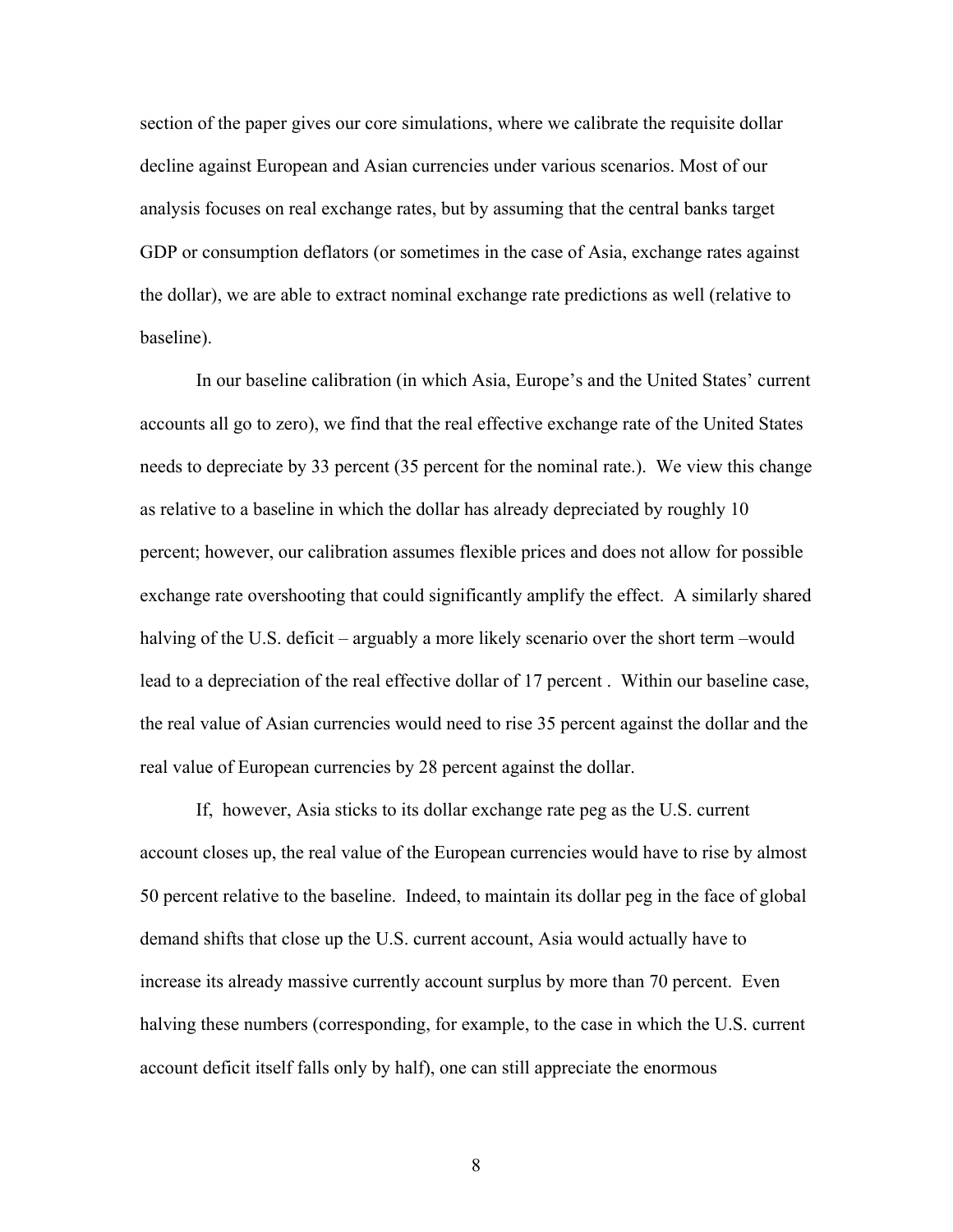protectionist pressures that are likely to emerge if Asia tries to stick to its dollar peg in the face of a significant pullback in the United States' voracious borrowing patterns.

Perhaps it is surprising that despite Asia's current account surplus being several times that of Europe (which we define broadly here to include the euro zone and the largest non-Asian economies), the required rise in the Asian currencies relative to the European currencies is not even larger. As we shall see, a couple factors drive this result, including the fact that Asia is relatively more open than Europe – so that a given exchange rate change has a bigger impact on trade – and the fact that a large unanticipated dollar depreciation inflicts brutal damage on Asia's net foreign asset position, a factor we explicitly incorporate in our calibrations.

Of course, our model, although considerably richer than those previously advanced in the literature (including our own), is still subject to a wide range of qualifications and interpretations; we try to emphasize the most important ones. Nevertheless, we view the calibrations as quite useful. A final section highlights the main conclusions that we draw from the technical analysis.

## **The U.S. Current Account and Foreign Wealth Position, 1970-2005 and Beyond**

 The main analytical contribution of the paper is to show how to model and numerically calibrate exchange rate and net foreign asset valuation adjustments under alternative scenarios for reducing the U.S. current account deficit. Our framework is intended as a tool for assessing risks and evaluating policy options. At some level, however, the exercise must entail an assessment of how unstable the current trajectory of external payments imbalances really is, along with the likelihood of that adjustment takes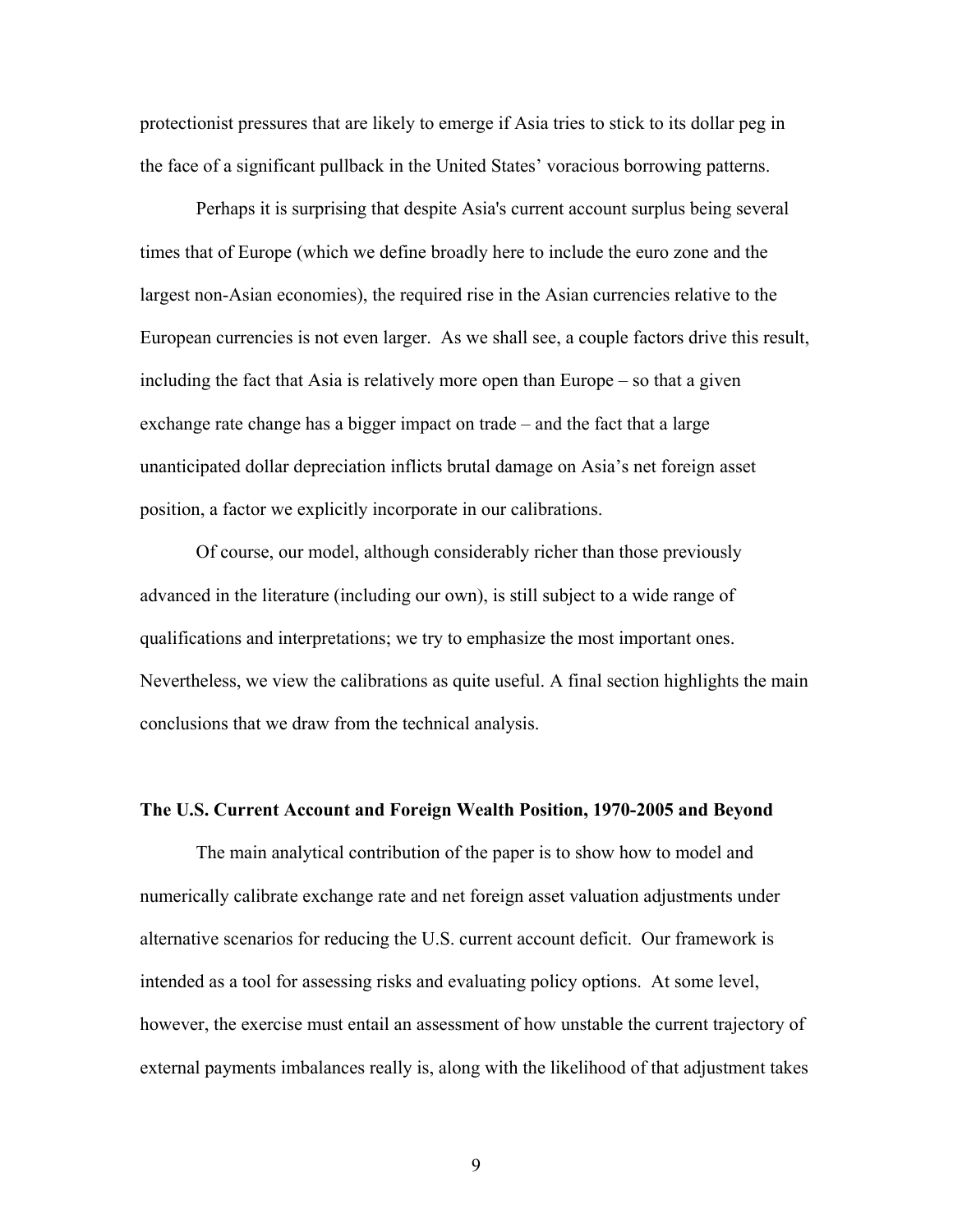place in the medium term. In order to think about this overarching issue, it is helpful to understand the history and evolution of the problem.

## *Perspectives on the U.S. Deficit*

Figure 1 shows the evolution of the United States current account, as a percent of GDP, between period 1970 and 2004. Having fluctuated between +1 and -1 percent of GDP during the 1970s, the United States current account balance first began to go into deep deficit during the mid-1980s, reaching a peak deficit level of 3.4 percent of GDP in 1987. After recovering temporarily at the end of the 1980s and actually attaining a slight surplus in 1991 (propped up by a special, approximately \$100 billion one-time transfer from foreign governments to help pay for the Gulf War), the U.S. current account began a slow, steady deterioration throughout the 1990s. That deterioration has continued into the present. Today, of course, the U.S. current account deficit stands at around 6 percent of GDP. As we have already noted, U.S. international borrowing in 2004 accounted for about 75 percent of the excess of national savings over investment of all the world's current account surplus countries, from China to Germany to Japan.

What are the proximate causes of this profound deterioration in the U.S. external balance? That, of course, is the \$600 billion (and rising) question. Since in principle, global current accounts should add up to zero, the United States current account deficit - the excess of United States investment over national saving -- has to be viewed as the net result of the collective investment and saving decision of the entire world. German demographics, OPEC oil revenue investment decisions, depressed investment in Asia –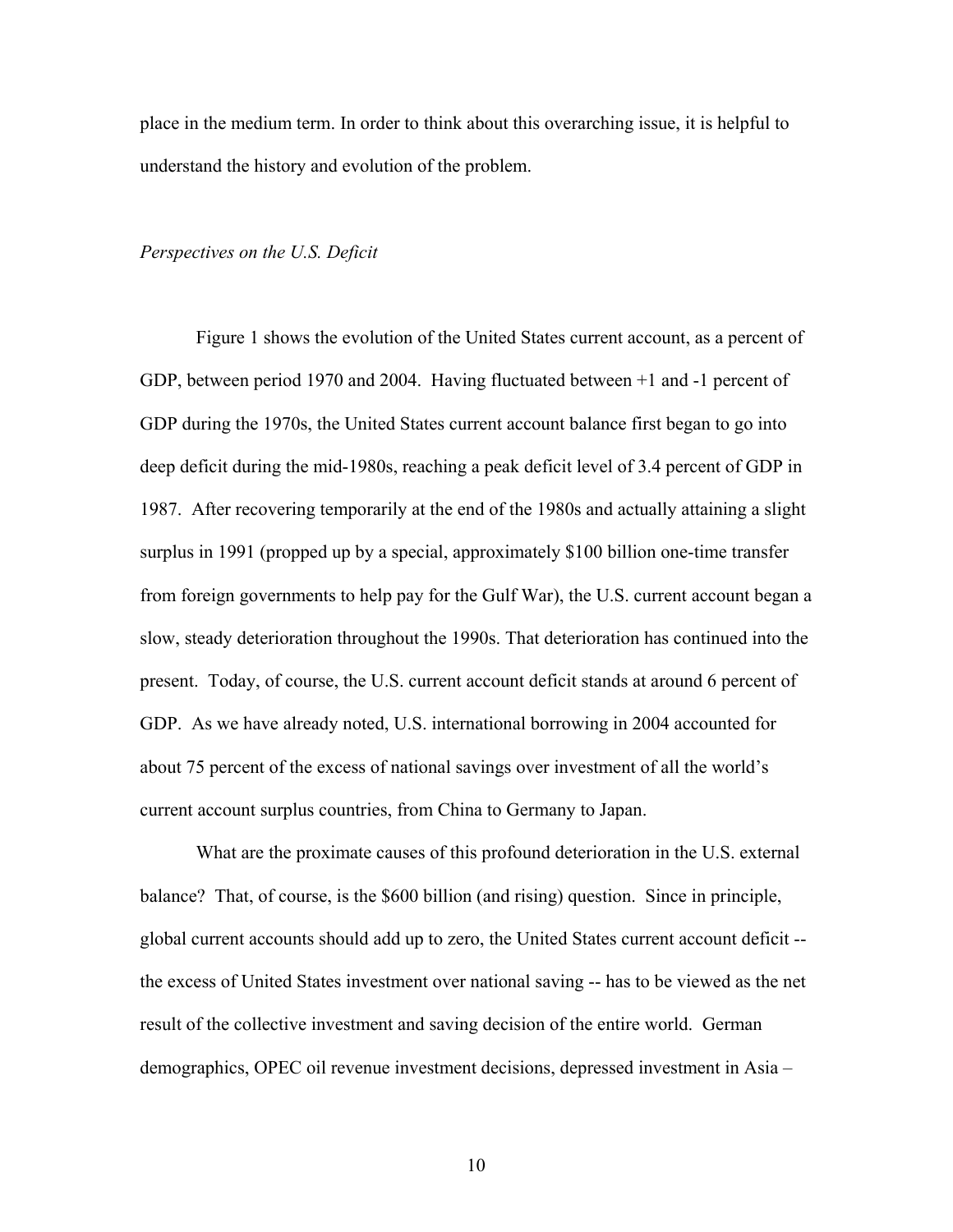all these factors and many others impinge on global interest rates and exchange rates and, in turn, on U.S. investment and saving. We do not believe there is any simple answer.

Nevertheless, government fiscal policy clearly appears to have played a dominant role in some episodes. The current account equals, by definition, the sum of government saving less investment plus private saving less investment. Because the Ricardian equivalence of public debt and taxes does not seem to hold in practice, the big Reagan tax cuts of the 1980s almost certainly played a role in the current account deficits of that era. Similarly, the Bush II tax cuts of the 2000s have almost surely played a role over the past few years, preventing the current account from shrinking despite the post-2000 collapse in United States investment. Exchange rate over- and undervaluations also loomed large at the time, usually operating with a lag of one to two years. For example, the U.S. current account deficit peaked in 1987, lagging by two years the 1985 peak of the real trade-weighted dollar (see Figure 2). The weak dollar of the mid-1990s was matched by a pause in the U.S. current account's decline, and the dollar peak in early 2002 was followed again, with some lag, by a sharp decline in the current account. Admittedly, both correlations with the current account deficit -- of fiscal deficits and dollar appreciation --- are fairly loose. For example, Bush I lowered taxes in the late 1980s but the current account continued to improve, whereas Clinton raised taxes in the early 1990s even as the current account decline failed to reverse course. As Figure 3 illustrates, United States fiscal deficits have expanded massively in recent years compared to those of the rest of the world. But then, as the figure also illustrates, Japan has run even larger fiscal deficits than the United States has and yet, at the same time, it has consistently run the world's largest current account surplus in absolute terms.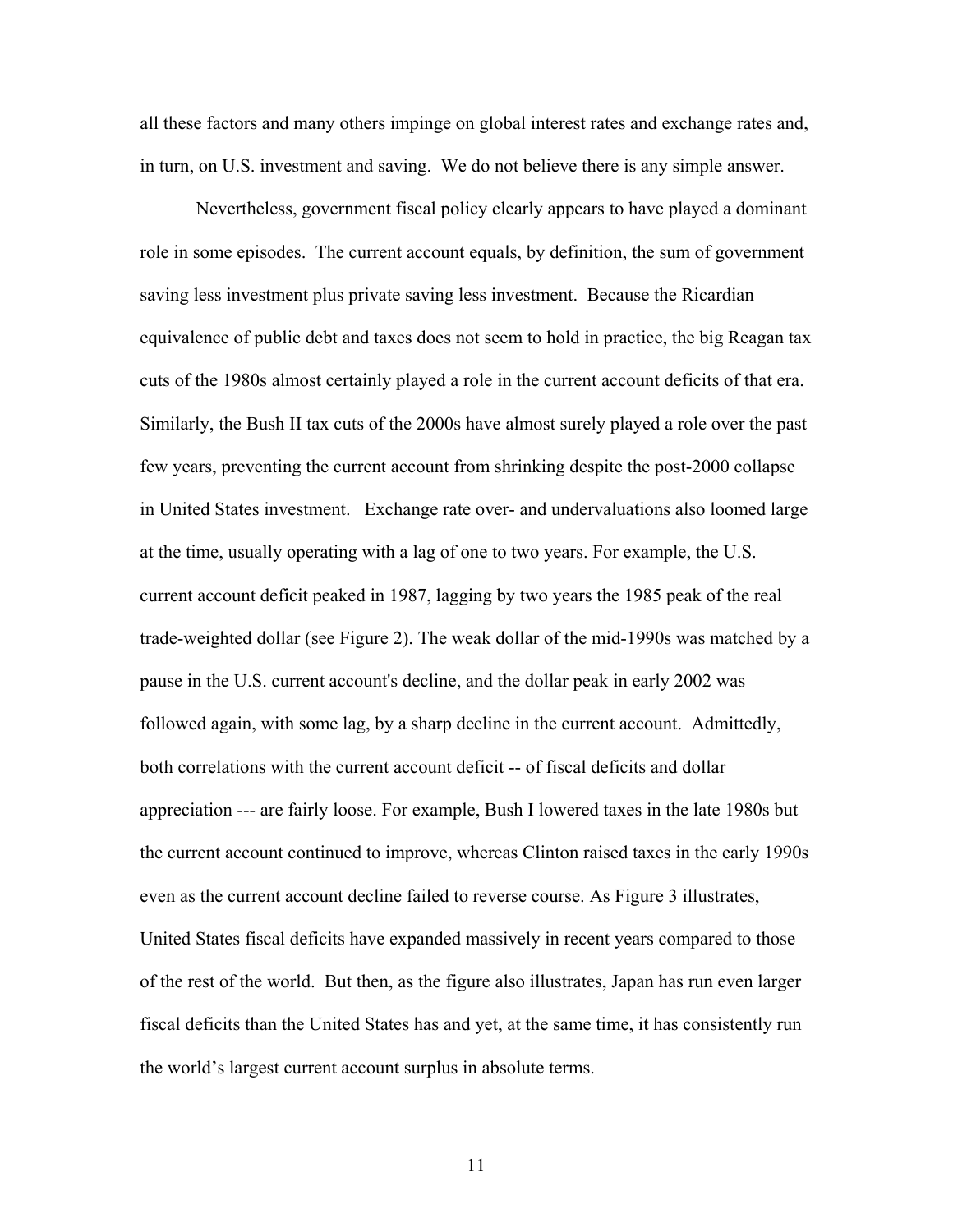Indeed, during the 1990s, the major proximate drivers of the U.S. current account were the country's declining rate of private saving and rising rate of investment (relative to those of the rest of the world). The U.S. personal savings rate, which had been stable at around 10 percent of GDP until 1985, has steadily declined since, reaching a mere 1 percent of GDP in 2004. The declining private saving rate has apparently been driven, first by the stock price boom of the 1990s, and then by the continuing housing price boom.<sup>3</sup> Were the U.S. personal saving rate simply to rise to 5 percent, or half way to its level of two decades ago, more than half of today's current account deficit could be eliminated. During much of the 1990s U.S. investment was booming, as shown in Figure 4, so that high external borrowing really was, in principle, financing future growth. Today, however, the picture has changed. As Figure 4 also shows, the main proximate driver of today's U.S. current account deficit is the low level of private and government savings, rather than high levels of investment. Another important factor that has contributed to the U.S. current account deficit since the late 1990s has been the persistently low level of investment in Asia since the region's 1997-98 financial crisis. Indeed today, low levels of investment outside the United States, particularly in Europe and Japan but also in many emerging markets, are a major factor holding global interest rates down. These low global interest rates, in turn, are a major driver in house price appreciation which, particularly in the United States – with its deep liquid home-equity loan markets –contributes to high consumption.

<sup>&</sup>lt;sup>3</sup> Obviously, if one measures saving taking into account capital gains and losses on wealth, the trend decline in saving is much less, albeit housing wealth is largely not internationally tradable, and can evaporate overnight.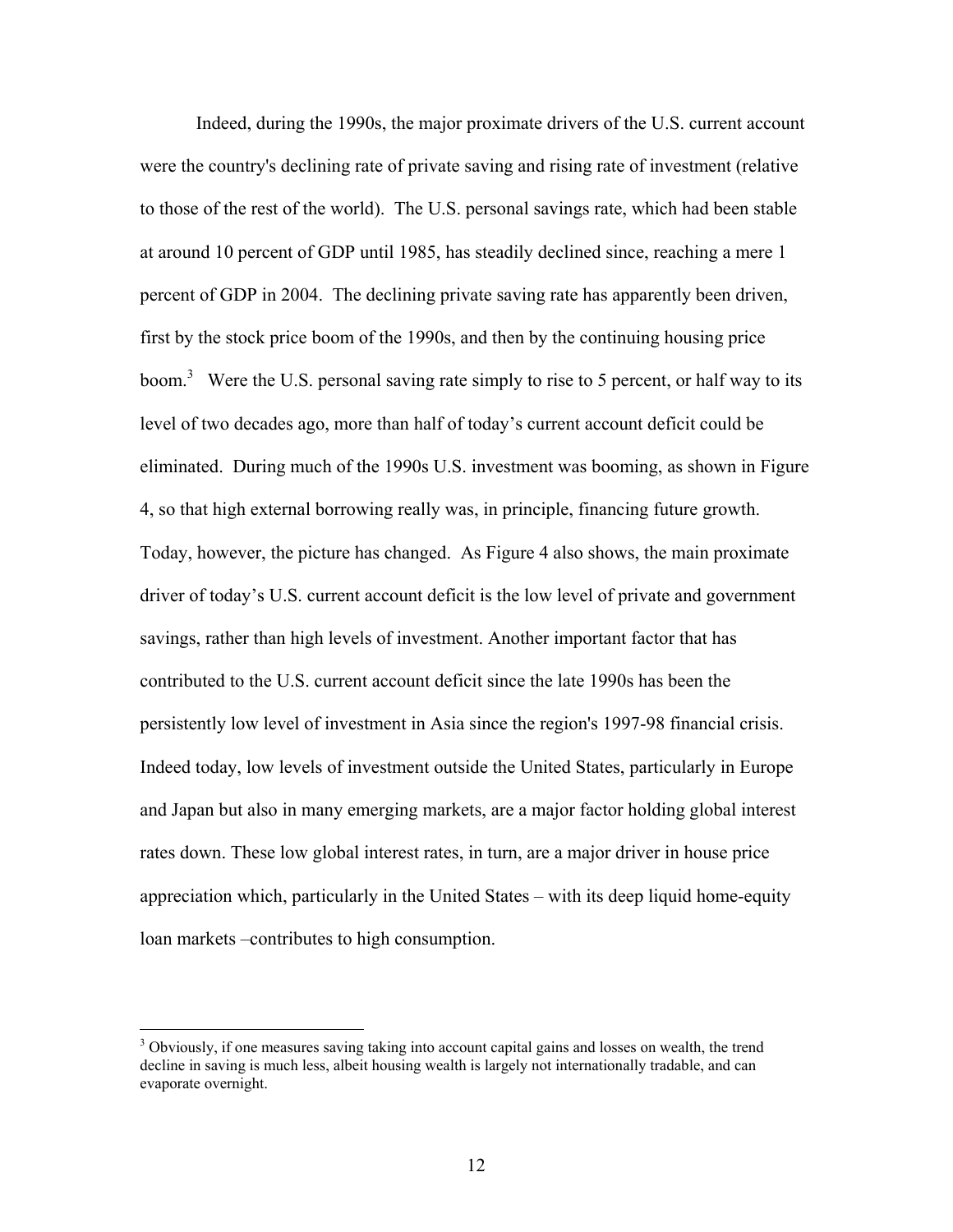Naturally, this sustained string of current accounts has led to a deterioration in the United States' net foreign asset position, as illustrated in Figure 5. In 1982, the United States held net foreign assets equal to just over 7 percent of GDP, whereas the U.S. now has a net foreign debt amounting to about 25 percent of GDP. Accompanying this growth in net debt has been a stunning increase in *gross* international asset and liability positions, as is also shown in Figure 5. From levels of 29.5 percent and 22.3 percent of GDP in 1982, U.S. gross foreign assets and liabilities, respectively, had risen to 71.5 and 95.6 percent of GDP by the end of 2003. This process of increasing international leverage -- borrowing abroad in order to invest abroad -- characterizes other industrial-country portfolios, and is in fact much further advanced for smaller countries such as the Netherlands and primary financial hubs such as the United Kingdom; see Table 1 for some illustrative comparative data.<sup>4</sup>

The implications of the reduction in U.S. net foreign wealth would be darker but for the fact that the United States has long enjoyed much better investment performance on its foreign assets than have foreign residents on their U.S. assets. This rate of return advantage, coupled with the expansion in foreign leverage documented in Figure 6, has allowed the U.S. to maintain a generally positive balance of net international investment income even as its *net* international position has become increasingly negative. Figure 6

 $\overline{a}$ 

<sup>&</sup>lt;sup>4</sup> See also Lane and Milesi-Ferretti (2005a,b) and Obstfeld (2004). The BEA applies market valuation to FDI holdings starting only in 1982. Gourinchas and Rey (2005b) construct U.S. international position data going back to 1952. In 1976, with FDI valued at current cost rather than at market value, U.S. gross foreign assets amounted to 25 percent of GDP and gross foreign liabilities were 12.6 percent of GDP.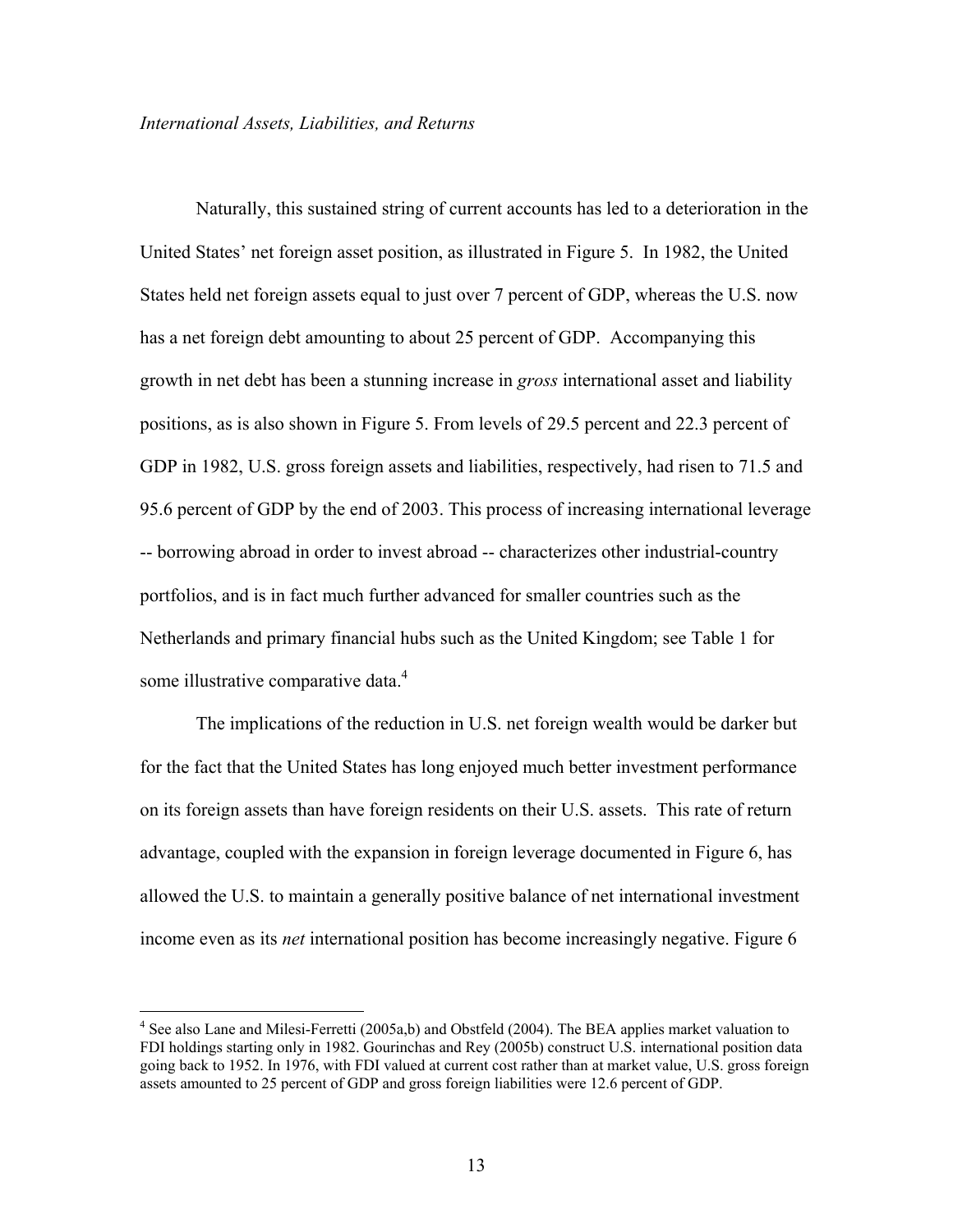shows two measures of U.S. net international investment income.<sup>5</sup> The first (income receipts on U.S. assets owned abroad less income payments on foreign owned assets in the U.S.), is taken from the U.S. balance of payments accounts and comprises transactions data only, that is, actual cross-border remittances of interest and dividends. Interestingly, this balance has not yet entered negative territory, although it could do so soon. Over the period 1983-2003, the income return on U.S.-owned assets exceeded that on U.S. liabilities by 1.2 percent per year on average.

A more comprehensive investment income measure includes the nominal capital gains on foreign assets and liabilities, price changes that could be due to either asset-price movements (such as stock-price changes) or exchange-rate changes. The BEA incorporates estimates of these gains into its updates of the U.S. international investment position, although they do not appear in the international transactions or national income accounts. As expected, Figure 6 shows this net income measure to be much more volatile than the one based on investment income alone. Even though it is negative in some years, on average it is even more favorable for the U.S. than the smoother transactions measure. On average over 1983-2003, the U.S. return on foreign investment, inclusive of capital gains, exceeded the total payout on liabilities by a remarkable 3.1 percent per year.<sup>6</sup>

To understand better the implications of the U.S. rate of return advantage,  $r_H$  be

 $<sup>5</sup>$  Gourinchas and Rey (2005b) present a similar graph covering a much longer historical period. The</sup> estimates in the text are consistent with those found by Obstfeld and Taylor (in progress) using a different methodology. For a complementary discussion of returns on foreign assets and liabilities, see Lane and Milesi-Ferretti (2005b).

<sup>&</sup>lt;sup>6</sup> The broad rate of return measures for gross assets and liabilities are constructed by adding to the investment income flow the total capital gain on the previous end-of-period assets (or liabilities), and then dividing this total return by the previous value of assets (or liabilities). Thus in 2003, a year in which the dollar depreciated, the rate of return on U.S. foreign assets was 19 percent, that on liabilities 8.4 percent. Total capital gains are calculated by subtracting the change in U.S.-owned assets abroad (change in foreignowned assets in the U.S.), as reported in the financial account, from the change in U.S. foreign assets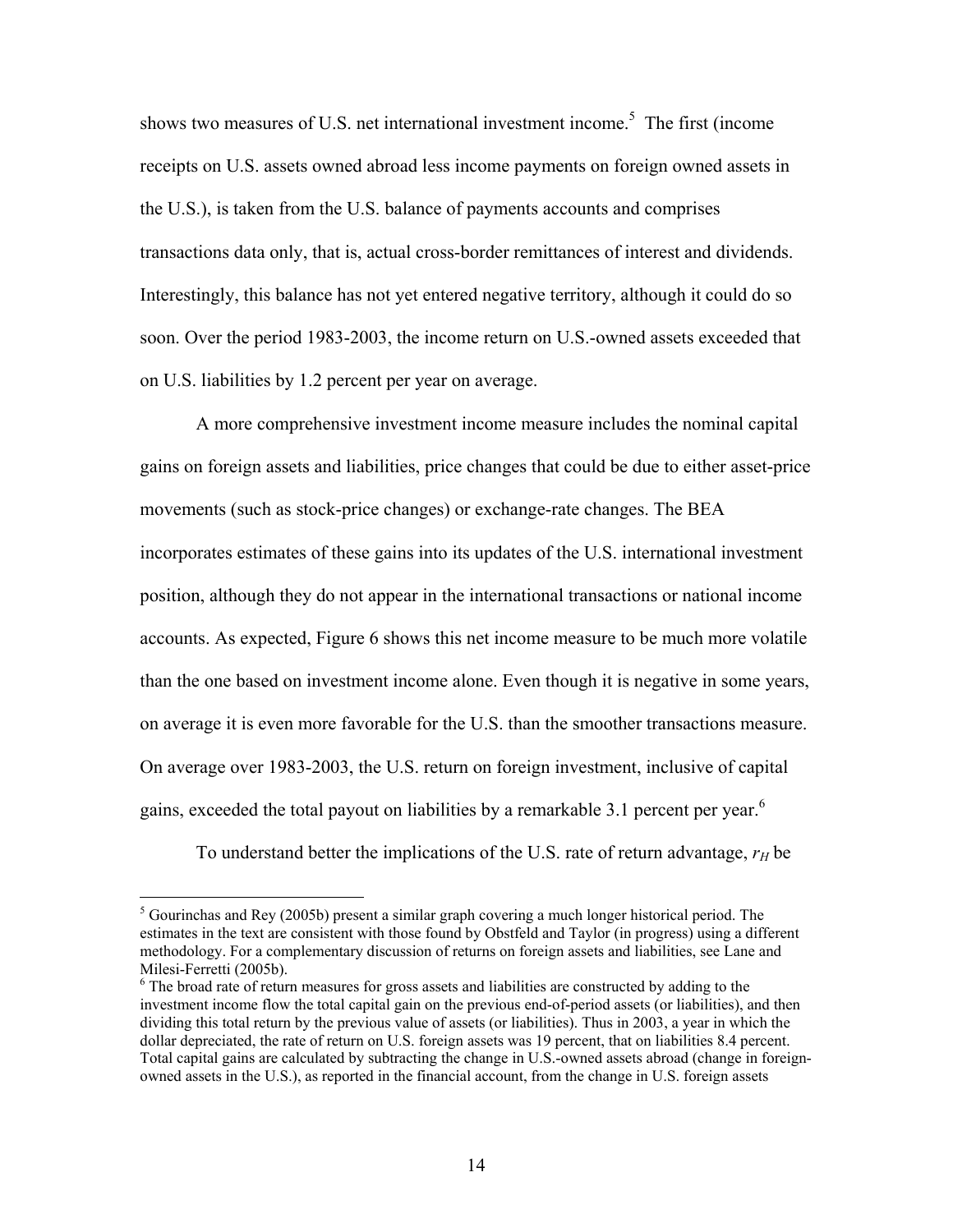the rate of return on foreign assets,  $r<sub>L</sub>$  the rate of return on liabilities,  $F$  the stock of net foreign assets, and *L* gross liabilities. Then the net total return on the international portfolio is  $r_H F + (r_H - r_L)L$ . This expression shows that when  $F < 0$ , as for the United States, total investment inflows can still easily be positive when  $r_H > r_L$  and when the stock of gross liabilities (basically, the scale of the portfolio, given  $F$ ) is sufficiently large. The expression also reveals, however, that the leveraging mechanism generating the U.S. surplus on investment returns also heightens the risk of reversal. An unresolved but critical question is whether the United States' favorable position in international markets will be sustained in the face of a high and growing external debt. Should the U.S. at some point be forced to pay a higher rate on its liabilities, the negative income effect will be proportional to the extent of leverage, *L*.

Part of the historical U.S. international investment advantage is chance and circumstance. The Japanese famously bought trophy properties like Pebble Beach golf club, Rockefeller Center, and Columbia Pictures at premium prices, only to lose large sums later. Europeans poured into the U.S. stock market only at the end of the 1990s, just as the tech bubble was about to burst. However, a deeper reason why the United States net debt position has only accumulated relatively slowly is that Americans hold a considerably larger fraction of their foreign assets in equities, both portfolio equity and direct foreign investment, than do foreigners in the United States. At the end of 2003, Americans held \$7.864 trillion dollars in foreign assets, of which 60 percent were equities, either foreign stocks or foreign direct investment (here measured at market value). Foreigners, by contrast, held only 38 percent of their \$10.515 trillion dollars in

 <sup>(</sup>liabilities) at market value, as reported in the BEA international position data.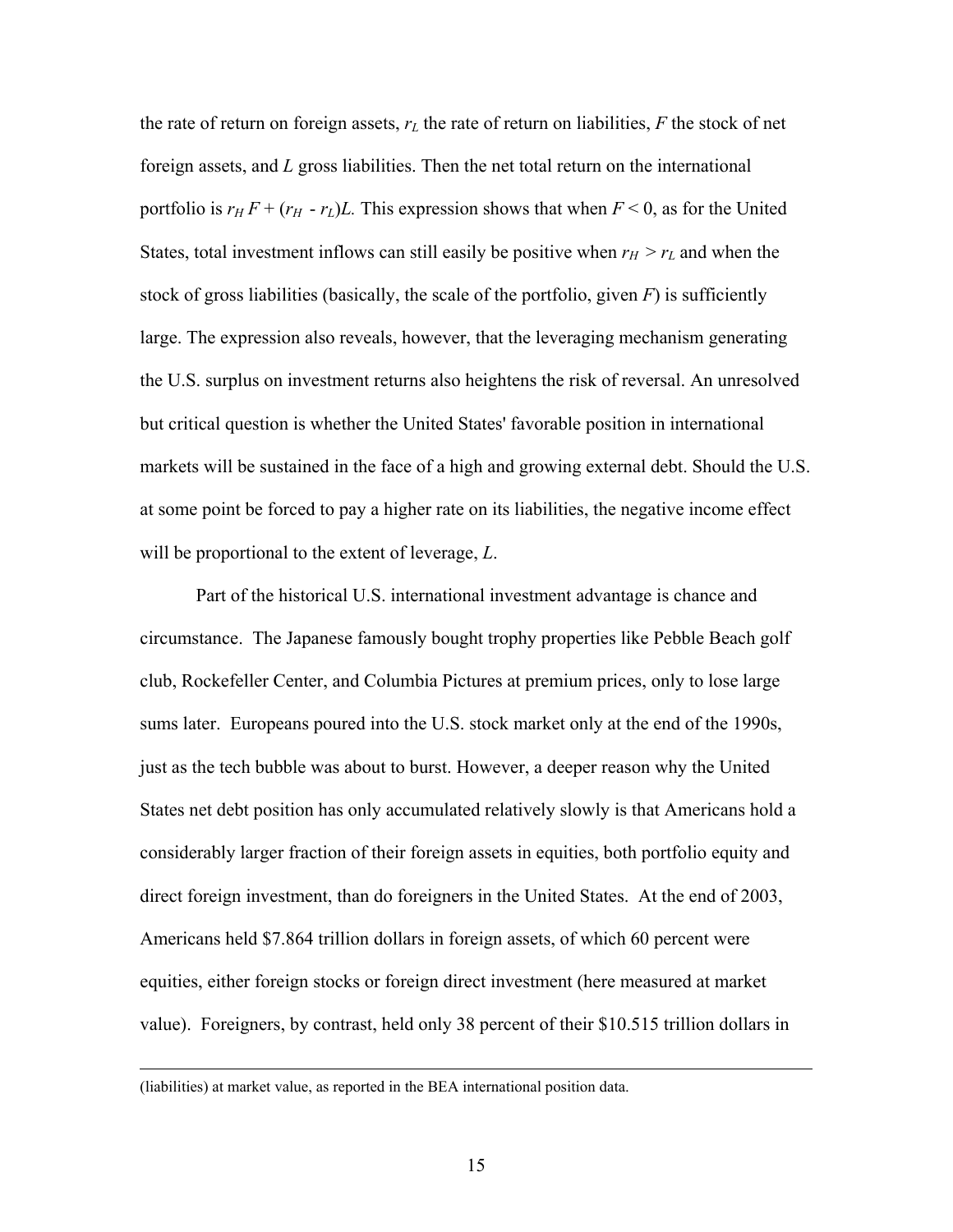U.S. assets in the form of equity. Given that equity has consistently paid a significant premium of 2 percent or more over bonds, it is not surprising that U.S. residents have, until very recently, been net recipients of investment returns despite having apparently crossed the line to being net debtor in the mid 1980s.

A major reason why foreigners hold relatively more U.S. bonds than vice-versa is that the U.S. dollar remains the world's main reserve currency. Indeed, out of the \$3.8 trillion total international reserves held by central banks, a very large share is in dollars, and much of it is short term.<sup>7</sup> Figure 7 illustrates the burgeoning reserves of Asia, now in excess of \$2 trillion. According to the BEA, over 45 percent of the United States' \$680 billion dollar currency supply is held abroad, and this is probably an underestimate (see Porter and Judson 1996). This, together with the dollar's reserve currency role, goes far toward explaining why U.S. liabilities are so heavily weighted toward debt. Note that when one speaks of the United States enjoying rents or seigniorage from issuing a reserve currency, the main effects may come from foreigners' willingness to hold cash or liquid short-term Treasury debt, rather than from any substantial inherent interest-rate advantage. In other words, it is likely that composition effects explain why, even when capital gains are ignored, the balance of U.S. investment income has remained positive. In any event, our empirical analysis will take account of the systematically lower return on US liabilities than on assets elsewhere, and ask what might happen should that advantage suddenly disappear in the process of current account reversal. $8$ 

 $\overline{a}$ 

<sup>&</sup>lt;sup>7</sup> See the survey in *Central Banking*, "The Rise of Reserve Management," March 2005, p. 14.  $\frac{8}{3}$  Of course, multinationals' protice of income shifting in response to differing patienal to ret <sup>8</sup> Of course, multinationals' practice of income shifting in response to differing national tax rates for profits distorts reported investment income flows, making an accurate picture of the true flows difficult to obtain. See, for example, Grubert, Goodspeed, and Swenson (1993) and Harris, Morck, Slemrod, and Yeung (1993). The expansion of gross international positions over the past decade has potentially worsened this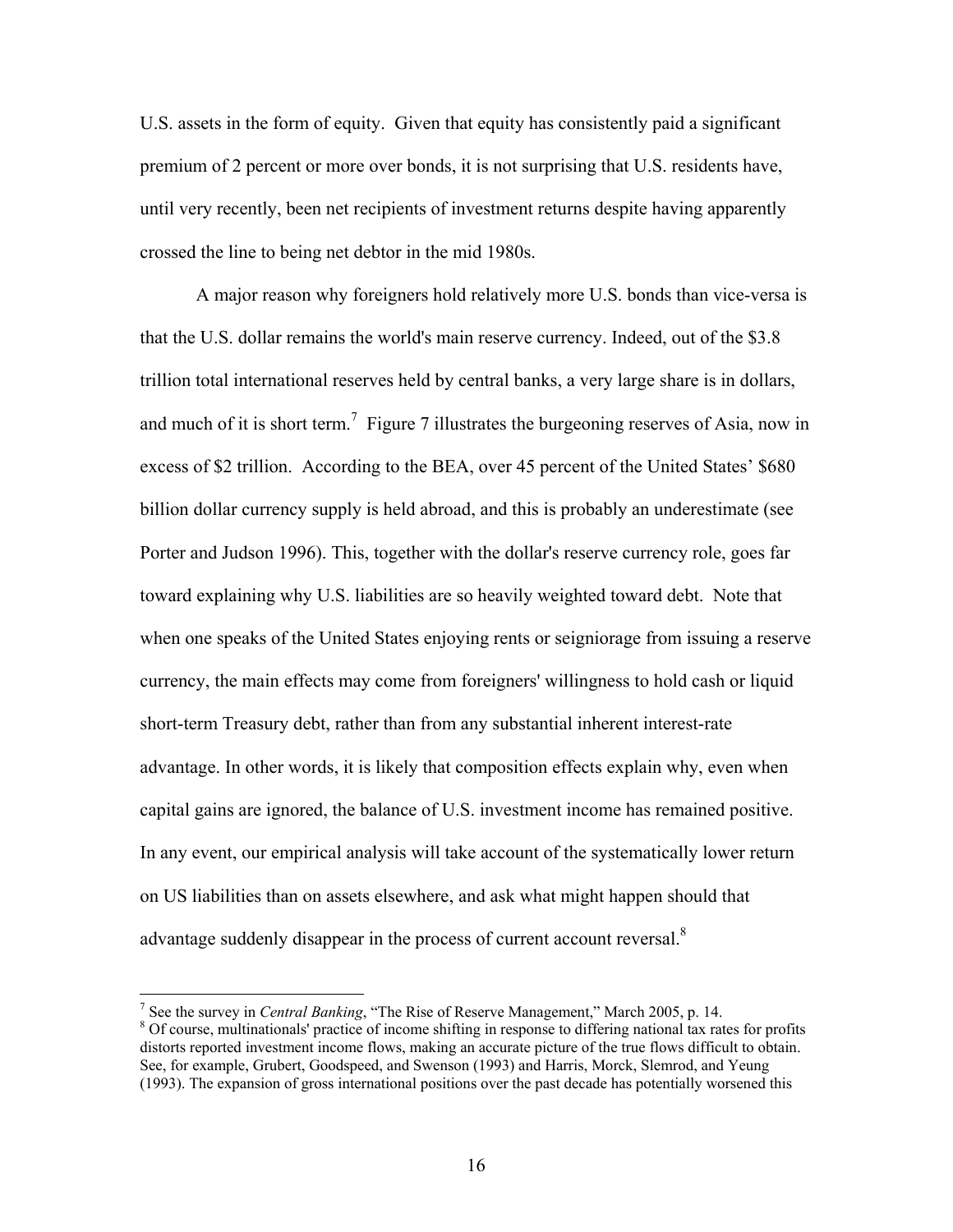At present, the net U.S. foreign debt is about 25 percent of GDP. A simple backof-the-envelope calculation shows that if United States nominal GDP grows at 5.5 percent per year and the current account deficit remains at 5.5 percent of nominal GDP, the ratio of U.S. net foreign debt to GDP will asymptote to 100 percent of GDP. Few countries have ever reached a level anywhere near this without having a crisis of some sort. The United States already has a net foreign debt to GDP ratio roughly equal to the previous peak of 26 percent reached in 1894 (see Obstfeld and Rogoff 2000a).

#### *Is It Sustainable*?

 There is an intense and broad-ranging debate on the sustainability of the U.S. current account deficit, and the risks that its continuance poses. Though our main purpose here is to provide a new calibration framework for understanding what might happen to exchange rates when the current account does indeed close up, we cannot entirely avoid some discussion of sustainability. There are several schools of thought, in addition to those we described in the introduction. First, there are various versions of the view, prominently espoused by former U.S. Treasury Secretary Paul O'Neill, that the United States is the best investment opportunity around, so of course the world wants to send its money here. $9$  If this view had some currency in the 1990s before O'Neill took office, it has become much more dubious since. When the tech bubble collapsed in 2001, U.S. investment collapsed with it. The growing United States current account of the past

problem.

 $9^9$  To quote another proponent of this world view, "Whether you're an American or a foreigner the U.S. is the choice destination for capital. That's why we have such a large trade deficit." See Arthur B. Laffer,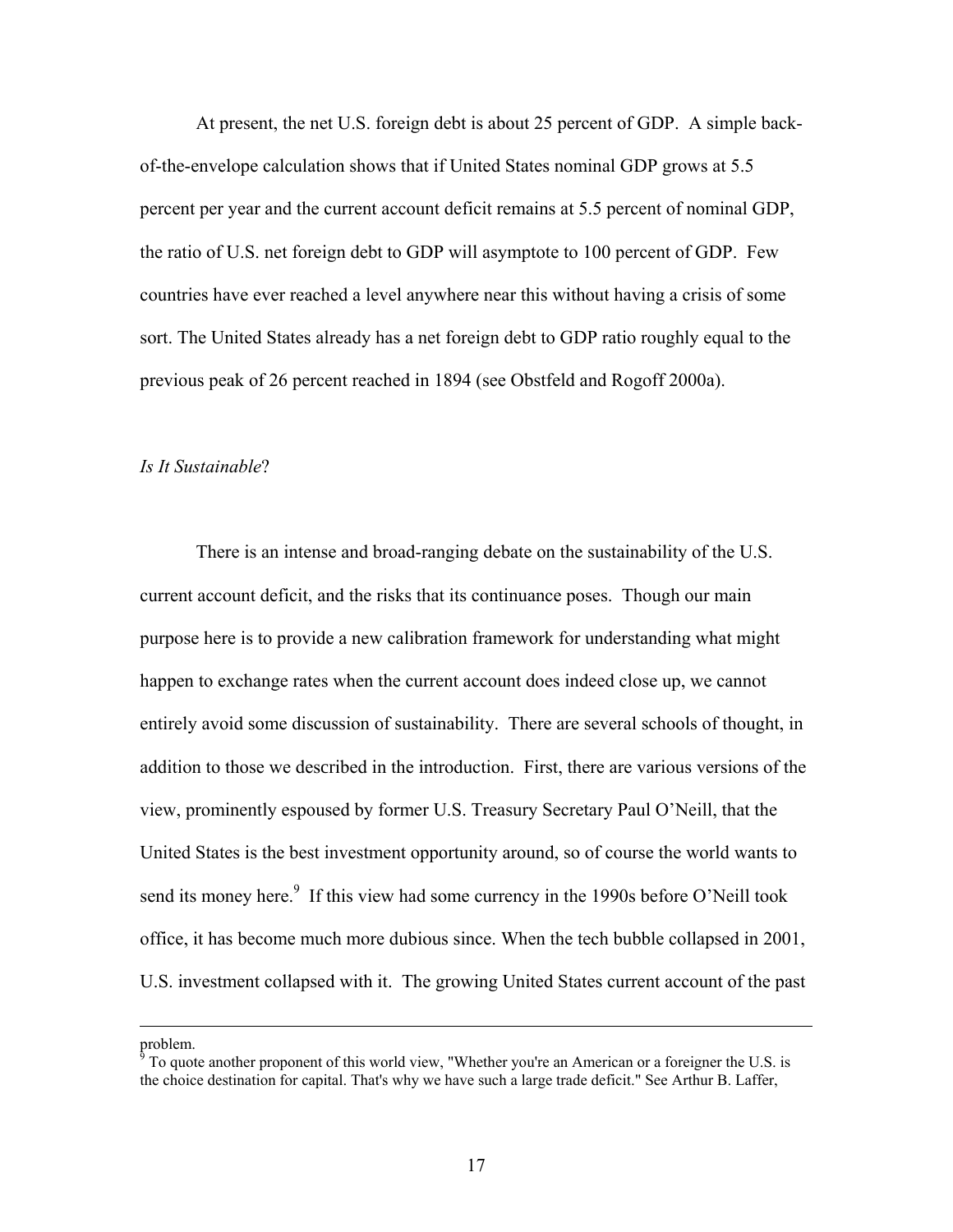few years has been fueled are more by a boom in consumption boom, both public and private, than by one in investment.

Cooper (2001) argues more plausibly that the U.S. current account deficit is a result of global portfolio diversification, and that the United States offers the world's richest and deepest capital market. Of course, the theory that foreign investors perceive high United States asset returns seems inconsistent with the fact that foreigners tend to invest in rather low-yielding U.S. instruments. In any case, an ongoing process of global portfolio diversification does not necessarily require any wealth transfer between countries. According to preliminary BEA estimates, in 2004 private foreign investors added \$1.078 trillion in U.S. assets to their portfolios, far more than the U.S. current account deficit of \$666 billion.

Ventura (2001) advances the related view that under optimal portfolio allocation, the United States will run perpetual current account deficits to maintain its desired leverage ratio. This view, while fascinating as a theoretical possibility, is not consistent with countries switching from being net creditors to net debtors, as the United States did in the mid-1980s. Nor is it consistent with the current account deficit rising without a rise in domestic investment.

 Finally, we have already mentioned the Dooley, Folkerts-Landau, and Garber (2004a,b) perspective in our introduction. They argue provocatively that undervalued dollar pegs in Asia (notably in China), coupled with massive reserve accumulation by Asian central banks, are necessary if that region is to sustain its export-led growth and absorb excess labor into industrial employment. As we have already noted, China

 <sup>&</sup>quot;Destination U.S.A.," *Wall Street Journal*, January 3, 2005.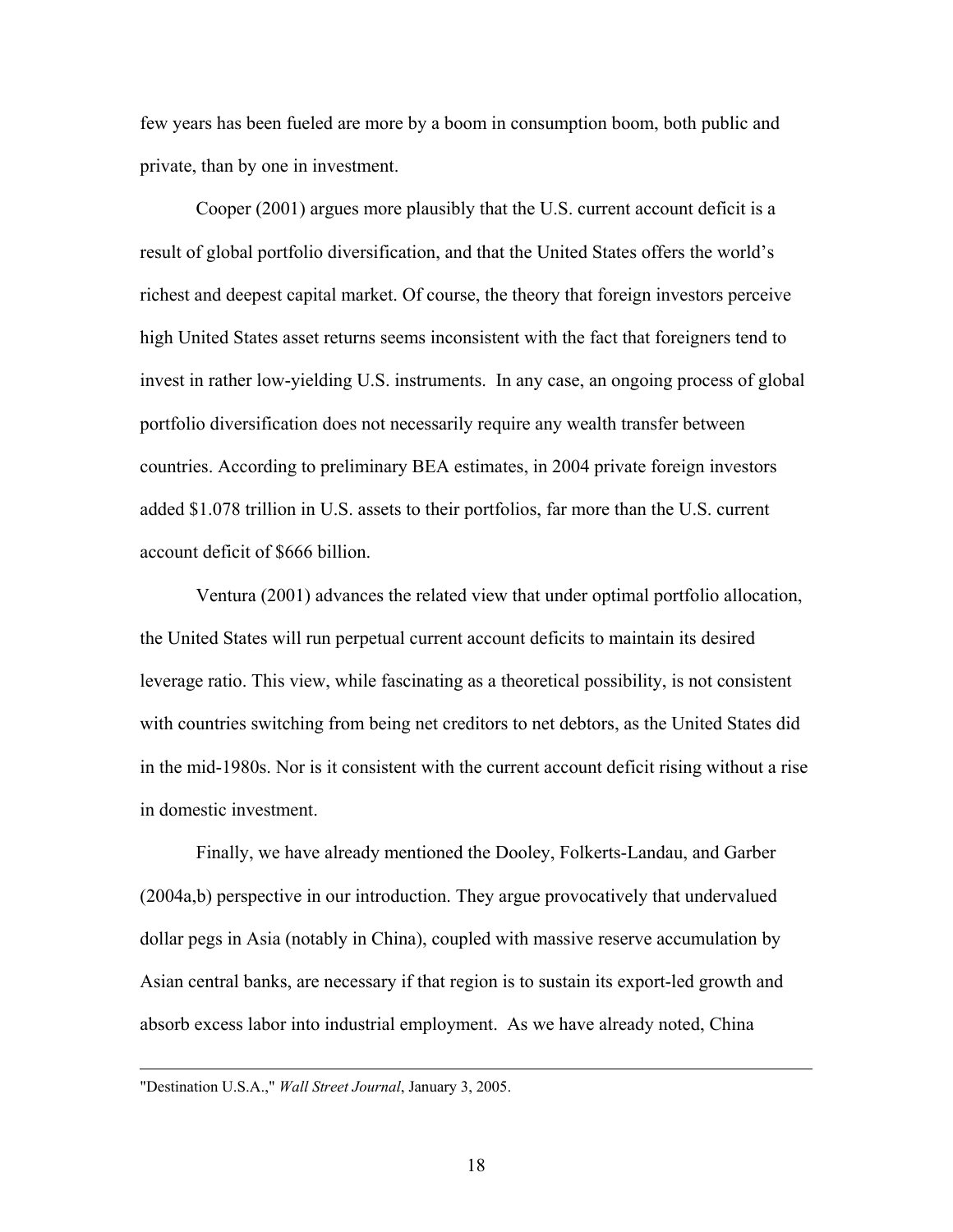certainly has an excess-labor problem, but it is hard to see how the model applies to Japan, the country that runs by far the largest current account surpluses in absolute terms, and that has accumulated the largest hoard of dollar reserves. Indeed, Japan's demographics put it on track to become a deficit country sometime over the next decade. If the United States is to continue borrowing at its current rate, the rest of world is going to have to run considerably larger surpluses once Japan switches over. Compared to China, however, the other countries of non-Japan Asia have much more sophisticated and open capital markets. Those countries will not easily be able to maintain artificially undervalued exchange rates for long even if China somehow manages to stick with its peg and delay its inevitable crisis into the far future. The less tightly controlled Asian economies will be forced to choose sooner between currency appreciation or much higher levels of inflation, just as Germany was toward the end of the Bretton Woods period.

 Another school of thought holds that whereas the U.S. current account must ultimately adjust, the process will be relatively painless. Again, we have already mentioned the deceptively reassuring Greenspan (2004) view that as global financial markets deepen, it becomes easier for the United States to finance larger and more persistent deficits, a factor making a gradual rather than precipitous adjustment more likely. The problem is that goods market integration has not kept pace with finanical globalization, and ultimately it is goods markets that have to bear the burden of trade balance adjustment. Greenspan also argues that with its highly flexible markets, the United States can easily handle any needed adjustment in net exports. Whereas the United States economy may indeed be highly flexible, much of the rest of the world - especially Europe -- is not. Exchange rate adjustments of the type our calibrated model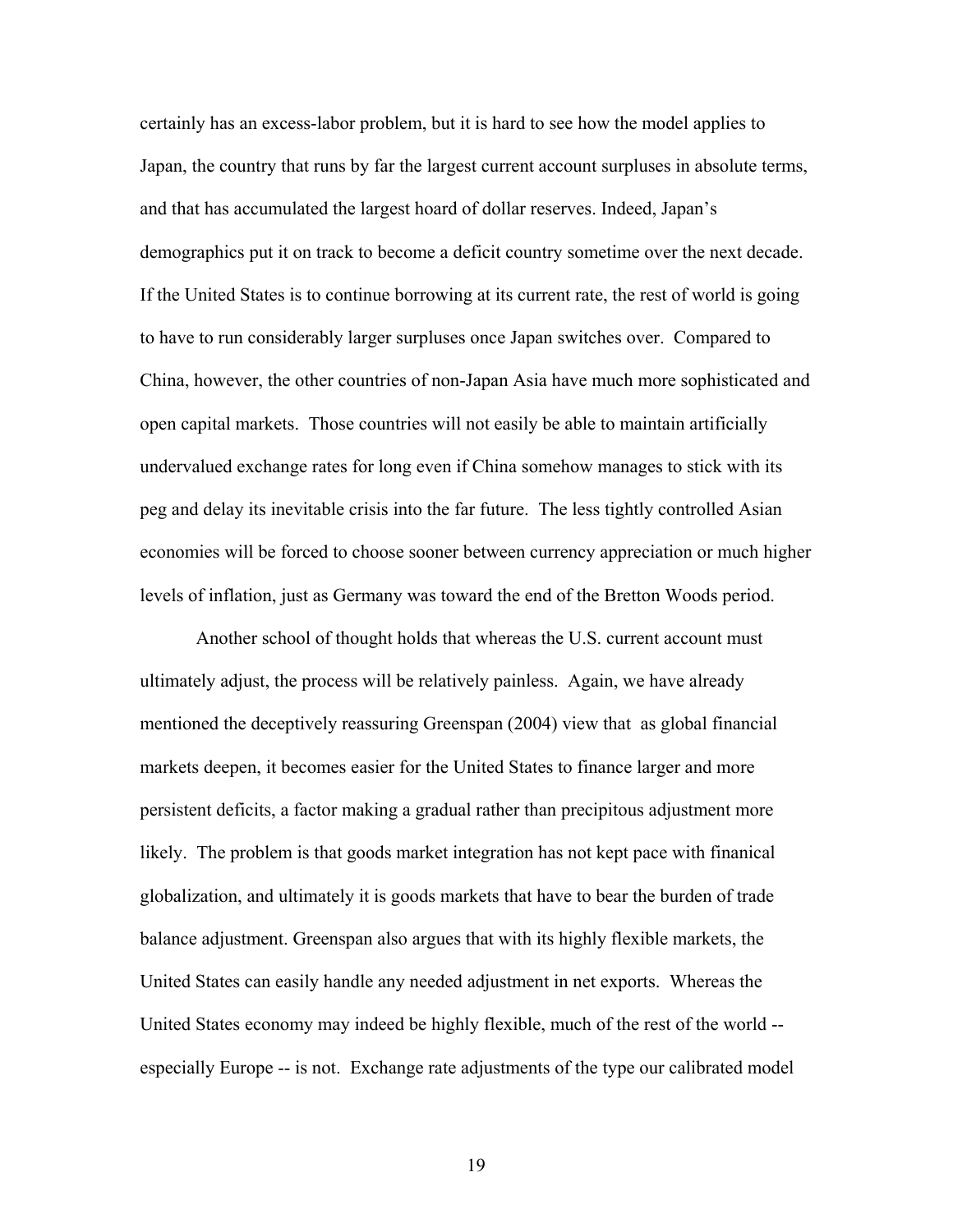predicts are likely to be quite painful abroad.

So much for the more sanguine views. A wide range of authors (including ourselves in our two earlier papers on this topic) take a much more alarmist view. We have already cited the views of Roubini and Setser (2004), who describe a particularly dire potential adjustment scenario, with the United States losing its reserve currency status and global interest rates skyrocketing. Cline (2005) takes a more centrist view, but still concludes that U.S. fiscal policy is so poorly anchored that a rocky finish to the current-account saga is inevitable. Mann (2005) also points to risks in the adjustment process. Krugman (1985, 1991) takes as dim a view as anyone on the unsustainability of long-term twin deficits, and his views on the 1980s experience would seem to apply with even greater force to the current scene.

It is hard to escape the conclusion that, in a world where the current account may adjust abruptly, bringing with it large changes in international relative prices, a persistently large U.S. deficit constitutes an overhanging systemic threat. A balanced view of the debate suggests the need for a quantitative analysis of how U.S. current account adjustment would affect exchange rates. We take this up next.

## **Summary of the Approach**

In this section we summarize the main features and mechanisms in our analysis. After reading this section, readers who are primarily interested in our exchange rate predictions can skip the following section, in which we present the details of the model, and proceed directly to our discussion of numerical findings.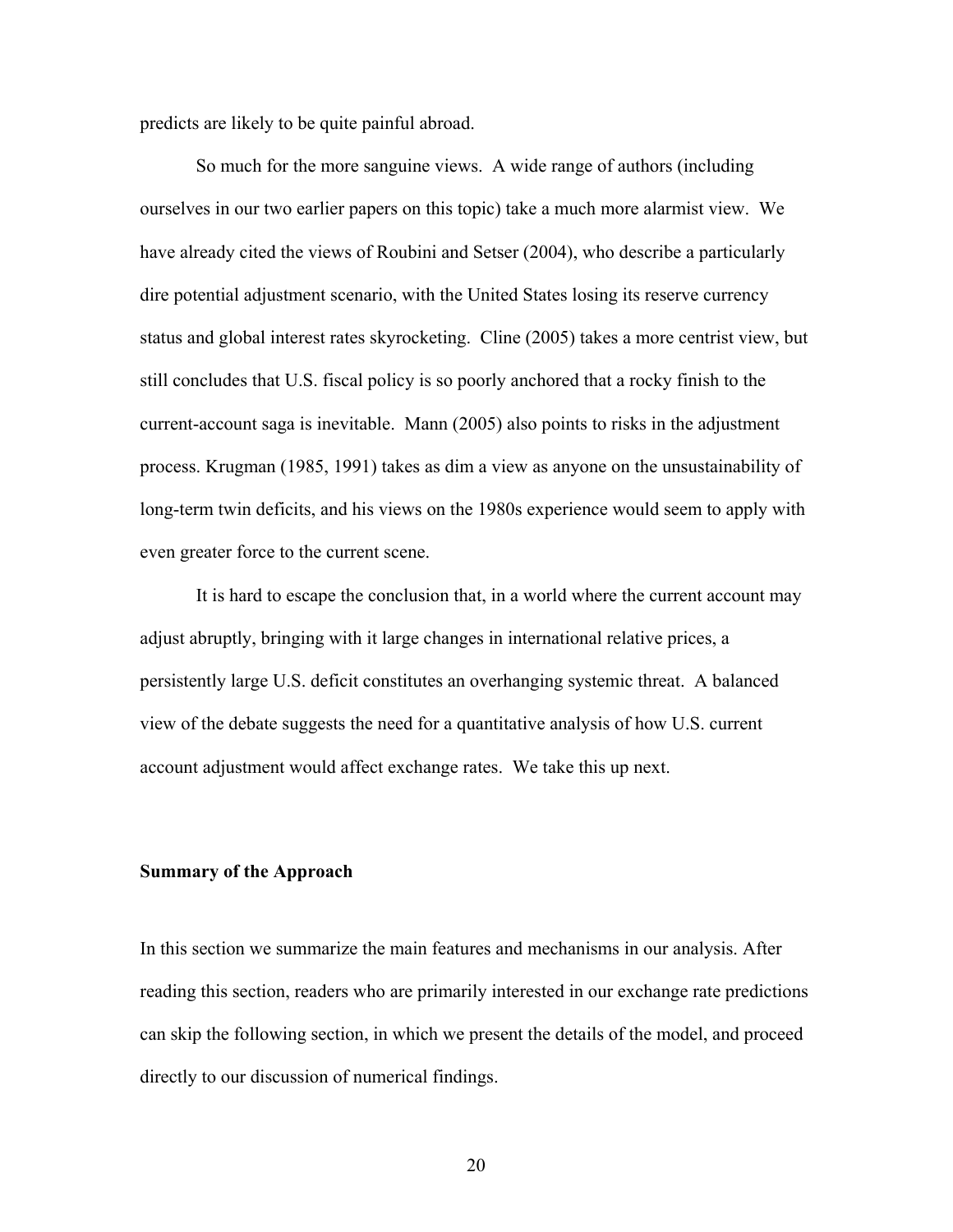We work within a three-region model of a world economy consisting of the United States, Europe, and Asia. These regions are linked by trade, and also by a matrix of international asset and liability positions. A region produces a distinctive export good, which its residents consume along with imports from the other two regions. In addition, each region produces nontraded goods, which its residents alone consume.

A key, but realistic, assumption is that each country's residents have a relative preference for the traded good that is produced at home and exported -- that is, consumption of tradable goods is intensive in the home export, giving a home bias in tradable consumption. This feature builds in a "transfer effect" on the terms of trade that provides one of the key mechanisms through which changes in the international pattern of current accounts change real and nominal exchange rates. A reduction in the United States current account deficit, if driven by a fall in its spending and a rise in its saving, represents a shift in world demand toward foreign tradable goods that depresses the relative price of U.S. exports in terms of imports from both Asia and Europe. (The international terms of trade of the United States deteriorate.) Because U.S.-produced tradables play a large role in the U.S. CPI compared with foreign imports, while foreign export goods similarly play a larger role in foreign CPIs, the result is a real and nominal depreciation of the dollar.

This terms of trade effect of current account adjustment has been stressed in the literature, but it is potentially less important quantitatively than is a *second* real exchange rate effect contained in our model. That effect is the impact of current account adjustment on the prices of *nontradable* goods. The CPI can be viewed as made up of individual sub-CPIS for tradables and nontradables, with nontradables empirically having about three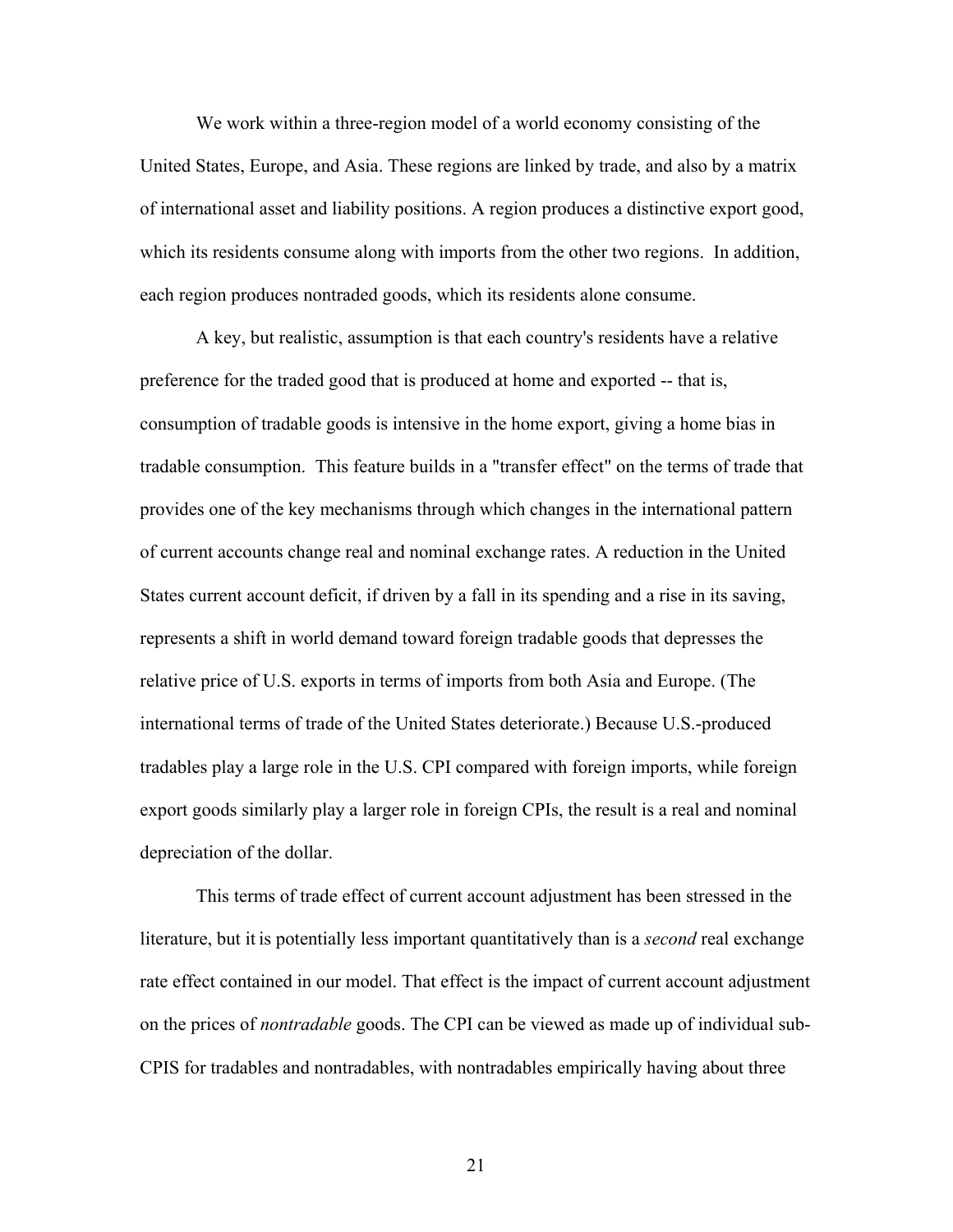times the weight in the overall CPI (given the importance of nontradable service inputs into the delivery to consumers of even tradable products). The real exchange rate between two currencies is their overall CPI ratio, with both price indexes expressed in a common currency. Thus a fall in a country's prices for nontraded goods, relative to the samecurrency price of nontradables abroad, will depress its relative price level just as a terms of trade setback does, causing real and nominal depreciation of its currency. Because nontradables are so important a component of the CPI, however, ignoring effects involving their prices would omit much of the effect of current account adjustment on exchange rates. So this additional mechanism, absent from much of the policy discussion, is critical to include.

When the U.S. external deficit falls due to a cut in domestic consumption, part of the demand reduction falls on tradable goods (exportables as well as imports), but part also falls on U.S. nontradables. The consequent fall in the nontraded goods' prices reinforces the effect of weaker terms of trade in depreciating the dollar against the currencies of Europe and Asia. As noted, in our calibration, this second effect receives three times the weight that terms of trade effects receive in explaining exchange rate movements.

Our discussion considers several scenarios for U.S. current account adjustment, involving different degrees of burden-sharing by Europe and Asia and the resulting effect on those regions' bilateral and effective exchange rates. For example, if Europe's deficit rises to offset a fall in America's, while Asia's surplus remains constant, the dollar appreciates more against Europe's currencies, and less against Asia's, than if Asia and Europe share in accommodating the U.S. return to balanced trade. The dollar's trade-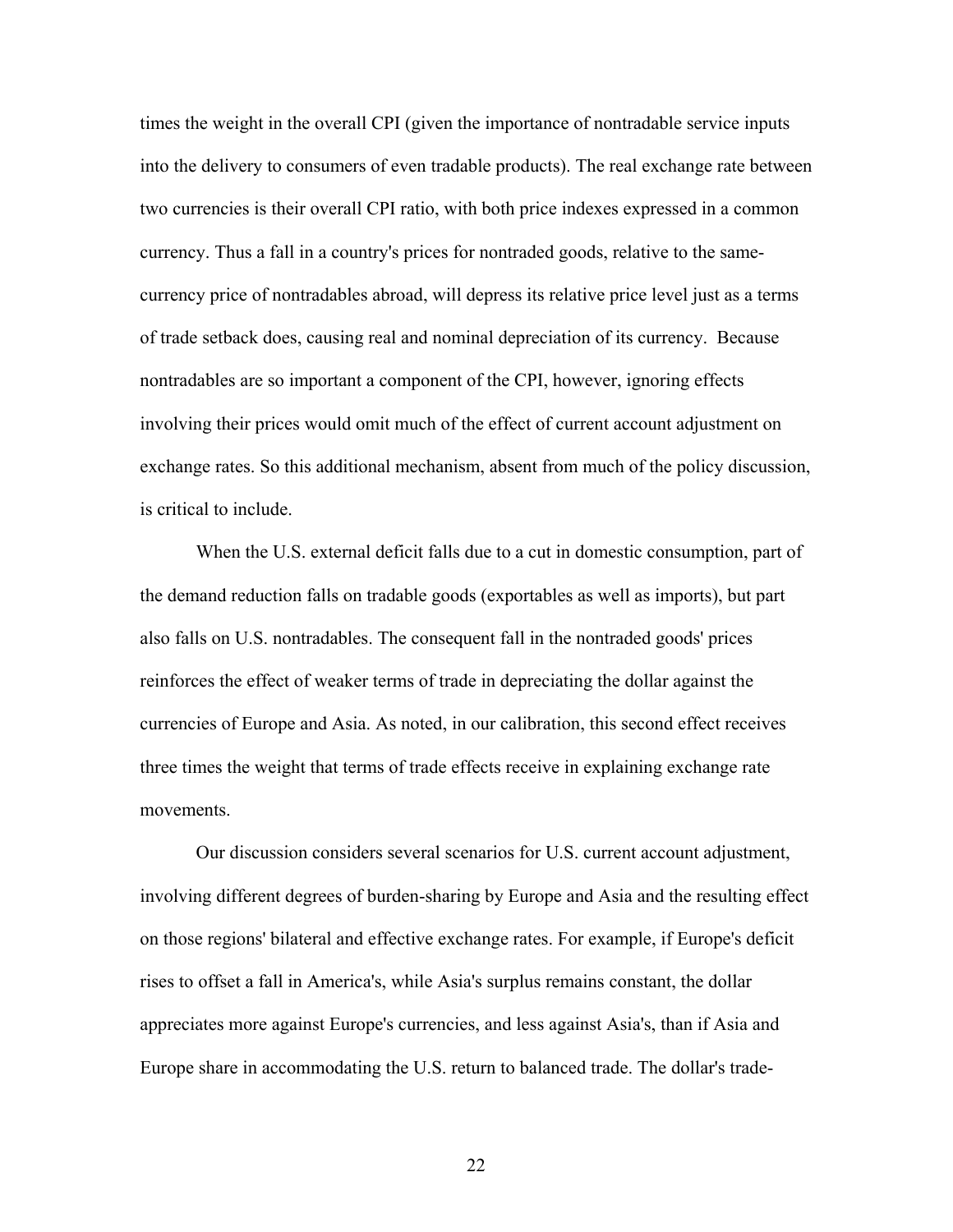weighted effective exchange rate depreciates by more under the second of the two preceding scenarios because Asia trades more with the U.S. than Europe does, giving the bilateral appreciation against Asia the dominant role in determining effective depreciation.

We also consider the effect of exchange rate changes in revaluing gross foreign asset positions, thus redistributing the burden of international indebtedness, as well as the possibility that the adjustment process, especially if disorderly, could entail higher interest payments abroad on U.S. short-term foreign obligations. Finally, key parameters in our model govern the substitutability in consumption between various tradable goods and between tradables and nontradables. In general, the lower are the substitution elasticities, the greater the relative price changes caused by current account adjustments and the greater, therefore, the resulting terms of trade and exchange rate responses. Because the values of these elasticities are quite uncertain and can differ as between the short and long runs, we quantitatively examine their role in generating our numerical estimates.

## **The Model**

 $\overline{a}$ 

The three-country endowment model we develop here extends the earlier small-country framework used in Obstfeld and Rogoff (2000a) and the two-country framework of Obstfeld and Rogoff  $(2004)$ <sup>10</sup> The three countries (or regions), whose sizes can be

<sup>&</sup>lt;sup>10</sup> Readers who wish to defer reading further technical details of the model may choose to skip to the next section on model predictions.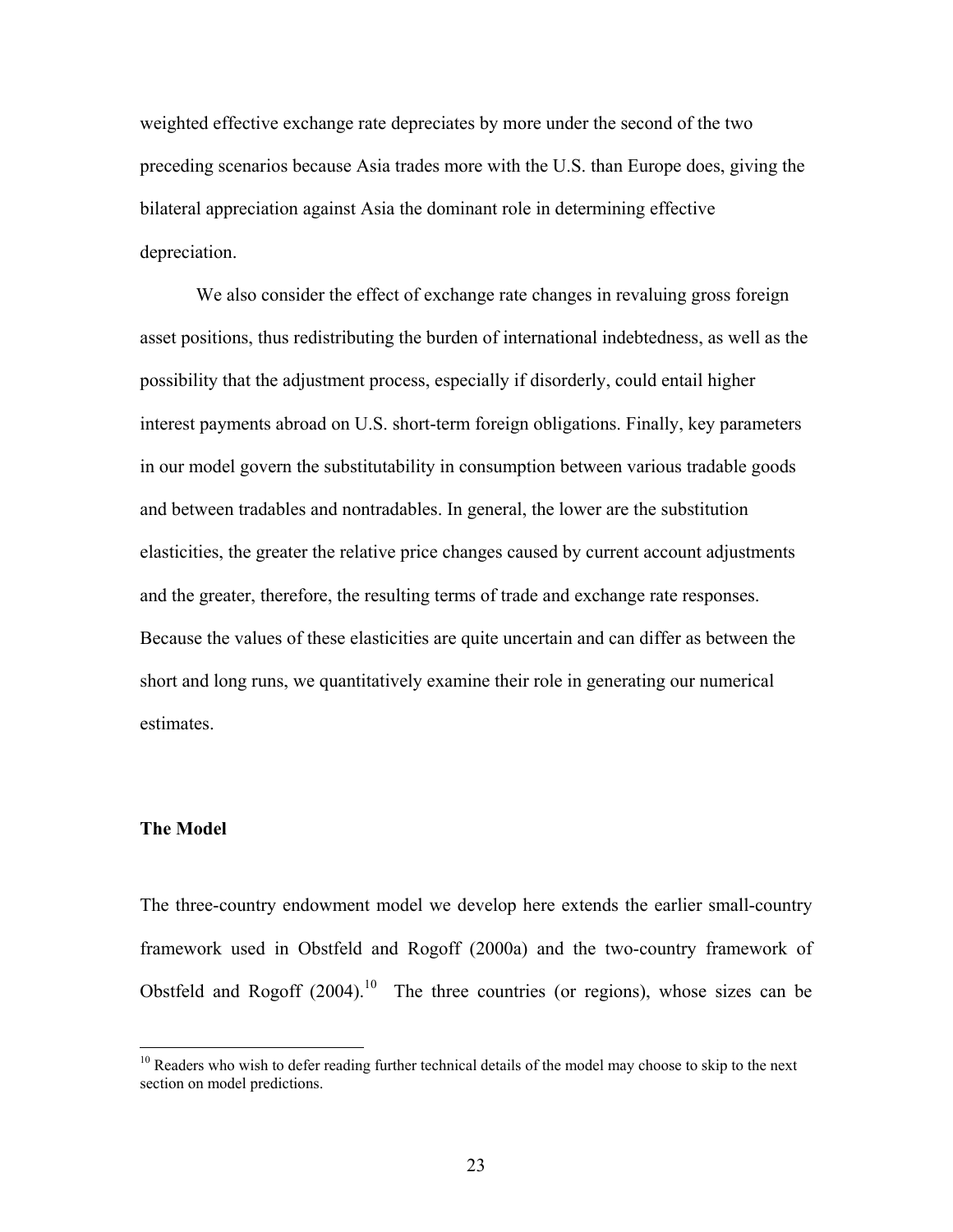flexibly calibrated, will be labeled *U* (for United States), *E* (for Europe), and *A* (for Asia). The model distinguishes both between home and foreign produced tradables, and between tradable and nontradable goods (with the latter margin, largely ignored in many discussions of the U.S. current account deficit, turning out to be more important quantitatively in our simulations). Our focus here will be on articulating the new insights that can be gained by going from two countries to three, particularly in understanding different scenarios of real exchange rate adjustment across regions as the current account deficit of the United States falls to a sustainable level.

 We draw the reader's attention to four features of our model. First, by assuming that endowments are given exogenously for the various types of outputs, we are implicitly assuming that capital and labor are not mobile between sectors in the short run. To the extent global imbalances close only slowly over long periods (admittedly not the most likely case based on experience), then factor mobility across sectors will mute any real exchange rate effects (Obstfeld and Rogoff 1996). Second, we do not allow for changes in the mix of tradable goods produced or for the endogenous determination of the range of non-tradable goods, two factors which would be operative over the longer run and could also mute the effects on real exchange rates of current account movements. Third, our main analysis assumes that nominal prices are completely flexible. That assumption—in contrast to our assumption on factor mobility—almost surely leads us to understate the likely real exchange rate effects of a current account reversal. As we discuss later, with nominal rigidities and imperfect pass-through from exchange rates to prices, the exchange rate will need to move more, and perhaps much more, than in our baseline case in order to maintain employment stability. Fourth, we do not explicitly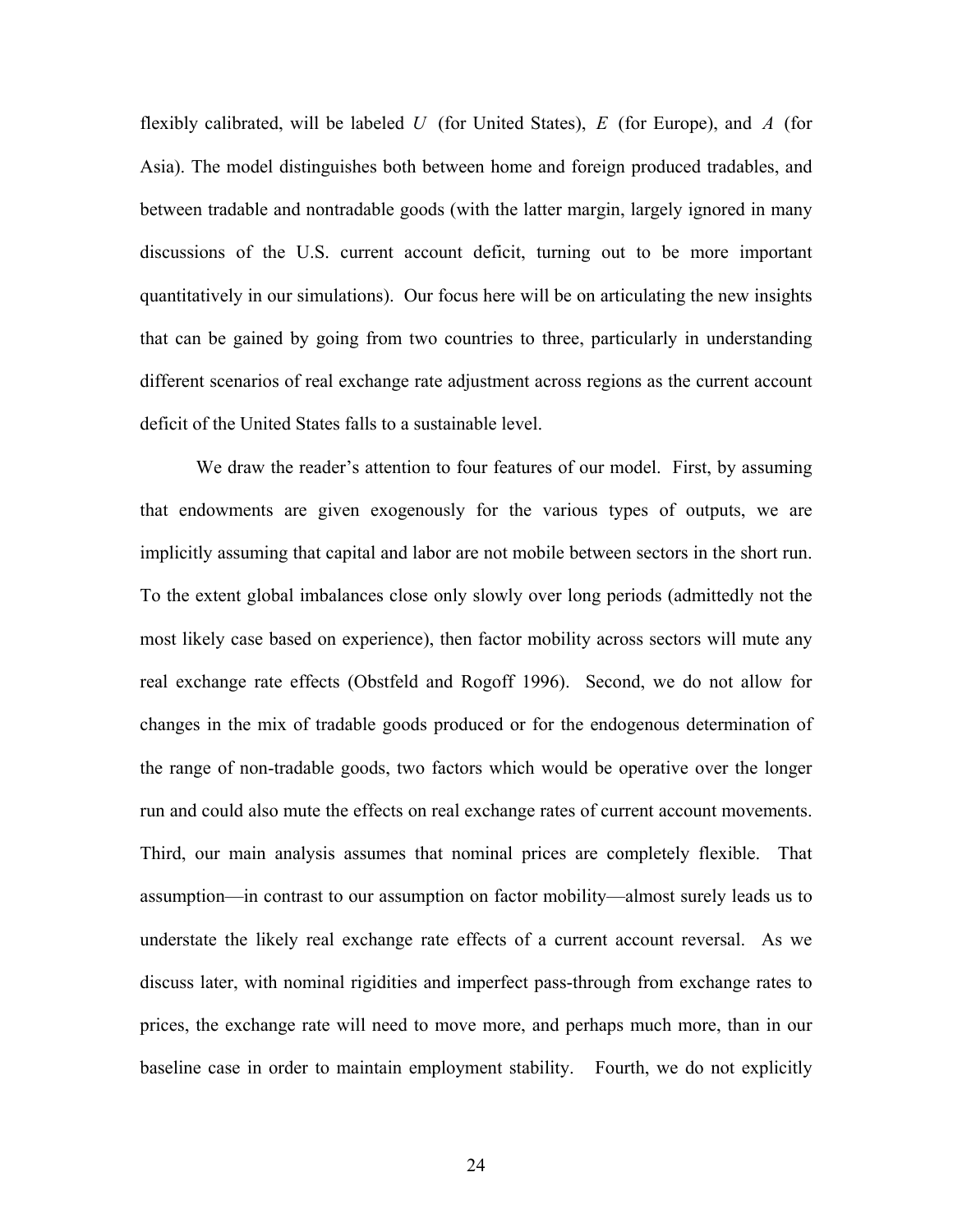model inter-temporal consumption allocation, but rather focus on the intra-temporal price consequences of alternative patterns of production/consumption imbalances.

## *The Core Model*

Though notationally complex, our core three-region model is conceptually quite simple. We assume that consumers in each of the three regions allocate their endowment income between consumption of traded and non-traded goods. Within the category of traded goods, they choose between consumption of goods produced in each of the three regions. The equilibrium terms of trade and the relative price of traded and non-traded goods (and thus both cross-country and effective real exchange rates) are determined endogenously. Given assumptions on central bank policy (depending, for example, on whether the central bank aims to stabilize the CPI deflator, GDP deflator, or a bilateral exchange rate), the model can also generate nominal exchange rates.

We begin by defining

 $C_i^i$  ≡ country *i* consumption of good (or good category) *j*.

The country *i* consumption index depends on U.S., European, and Asian tradables, as well as domestic nontradables. It is written in the nested form

$$
C^i = \left[ \gamma^{\frac{1}{\theta}} \left( C^i_T \right)^{\frac{\theta-1}{\theta}} + (1-\gamma)^{\frac{1}{\theta}} \left( C^i_N \right)^{\frac{\theta-1}{\theta}} \right]^{\frac{\theta}{\theta-1}}, i = U, E, A,
$$

with

$$
C_T^U = \left[\alpha^{\frac{1}{\eta}} \left(C_U^U\right)^{\frac{\eta-1}{\eta}} + (\beta - \alpha)^{\frac{1}{\eta}} \left(C_E^U\right)^{\frac{\eta-1}{\eta}} + (1 - \beta)^{\frac{1}{\eta}} \left(C_A^U\right)^{\frac{\eta-1}{\eta}}\right]^{\frac{\eta}{\eta-1}},
$$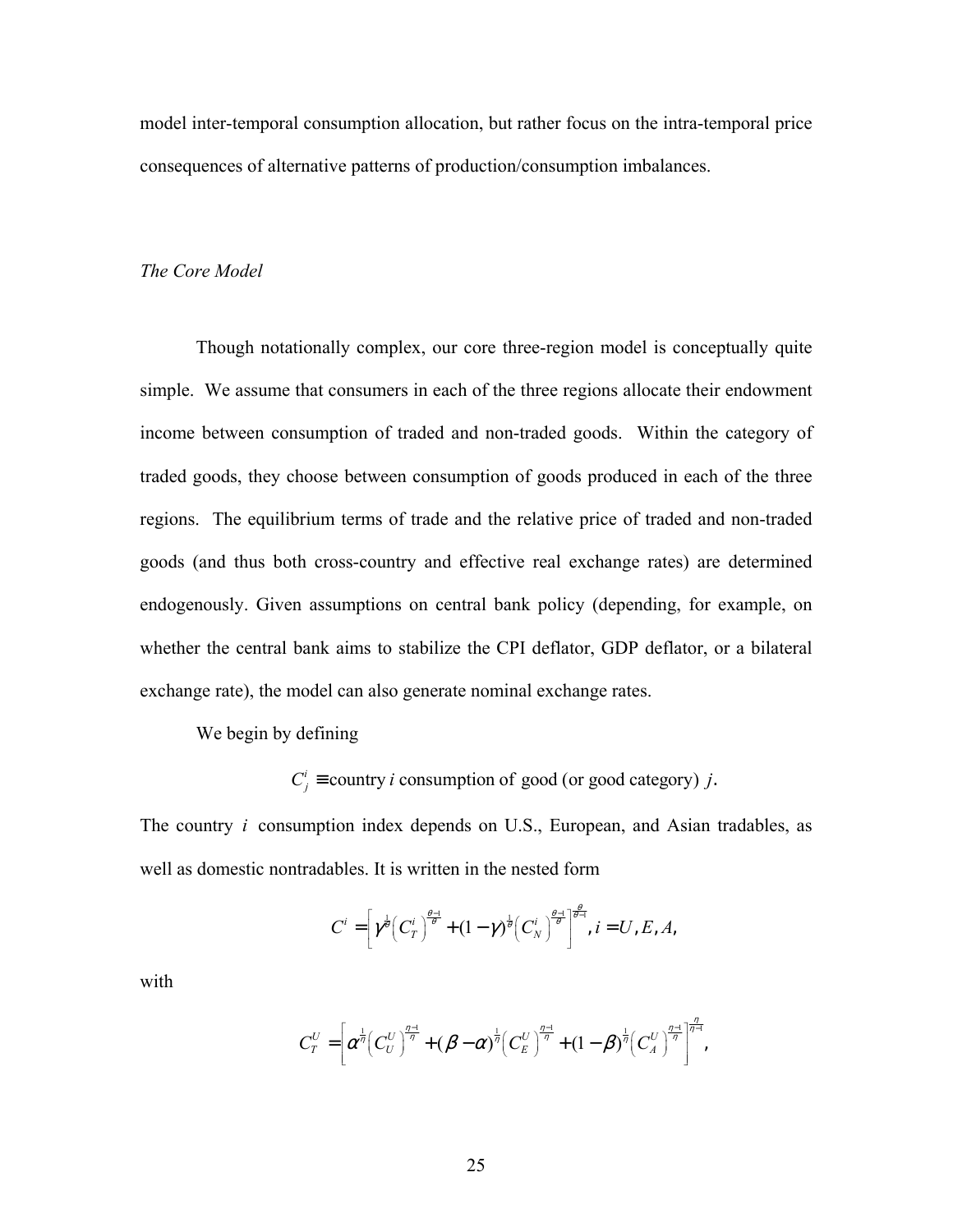$$
C_T^E = \left[ \alpha^{\frac{1}{\eta}} \left( C_E^E \right)^{\frac{\eta-1}{\eta}} + (\beta - \alpha)^{\frac{1}{\eta}} \left( C_U^E \right)^{\frac{\eta-1}{\eta}} + (1 - \beta)^{\frac{1}{\eta}} \left( C_A^E \right)^{\frac{\eta-1}{\eta}} \right]^{\frac{\eta}{\eta-1}},
$$

$$
C_T^A = \left[ \delta^{\frac{1}{\eta}} \left( C_A^A \right)^{\frac{\eta-1}{\eta}} + \left( \frac{1-\delta}{2} \right)^{\frac{1}{\eta}} \left( C_E^A \right)^{\frac{\eta-1}{\eta}} + \left( \frac{1-\delta}{2} \right)^{\frac{1}{\eta}} \left( C_U^A \right)^{\frac{\eta-1}{\eta}} \right]^{\frac{\eta}{\eta-1}}.
$$

We do not assume identical preferences in the three countries. On the contrary, we wish to allow, both in defining real exchange rates and assessing the effects of shocks, for a home bias in tradables consumption, such that each country has a relative preference for tradables that it produces and exports abroad.<sup>11</sup> Home consumption bias gives rise to a "transfer effect," whereby an increase in national expenditure improves a country's terms of trade, that is, raises the relative price of its exports compared to its imports.

Above, the U.S. and Europe are "mirror symmetric" in their preferences for each other's goods, but attach the same weight to Asian goods. Asia weighs U.S. and European imports equally, but may differ in openness from the U.S. and Europe. Specifically, we will assume that  $1 > \beta > \alpha > 1/2$ . We will also assume that  $\delta > \frac{1}{2}$ . For example, if  $\beta = 0.8$  and  $\alpha = 0.7$ , then the U.S. tradedables consumption basket has a weight of 0.7 on its own tradables, 0.1 on European tradables, and 0.2 on Asian tradables. (A very similar – and for many exercises isomorphic – model arises if one assumes that all countries have identical preferences, but that international trading costs are higher than domestic trading costs, see Obstfeld and Rogoff 2000b.)

 $\overline{a}$ 

 $11$ Warnock (2003) also takes this approach.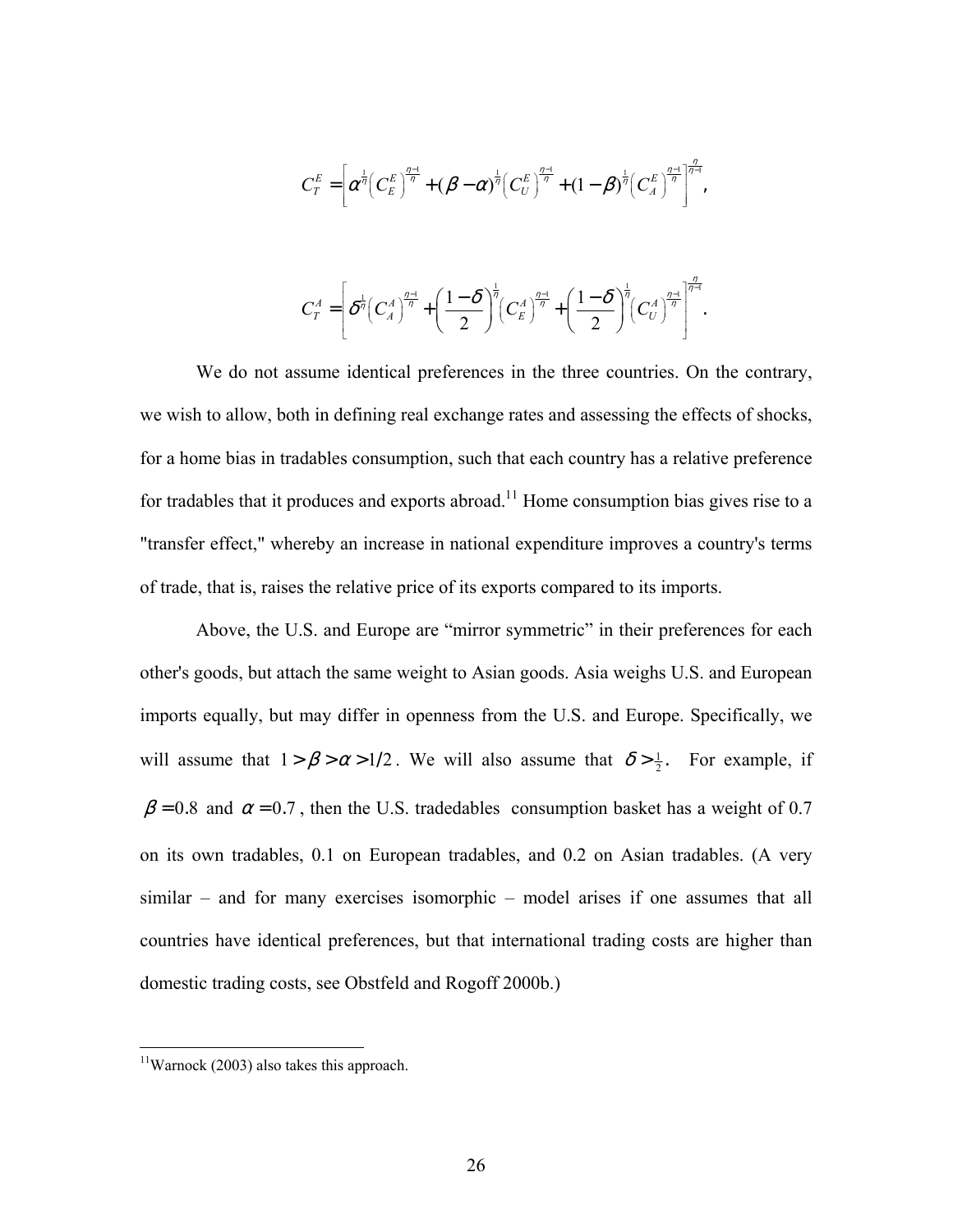The values of the two parameters  $\theta$  and  $\eta$  are critical in our analysis. Parameter  $\theta$  is the (constant) elasticity of substitution between tradable and nontradable goods. Parameter  $\eta$  is the (constant) elasticity of substitution between domestically-produced and imported tradables. The two parameters are important because they underlie the magnitudes of price responses to quantity adjustments. Lower substitution elasticities imply that sharper price changes are needed to accommodate a given change in quantities consumed.

## *Price Indexes and Real Exchange Rates*

 Using standard methods (see, for example, Obstfeld and Rogoff 1996), one can derived exact consumption based price indices. Define

 $P_i^i$  ≡ country *i* exact price index for consumption category *j*.

The corresponding overall consumer price indexes are (say, in U.S. dollars; our main analysis is in terms of real prices and exchange rates, so all prices may be thought of in terms of the common numeraire),

$$
P_C^i = \left[\gamma \left(P_T^i\right)^{1-\theta} + (1-\gamma)\left(P_N^i\right)^{1-\theta}\right]^{1-\theta}, i = U, E, A,
$$

where subscript " $C$ " denotes the overall consumption basket (so that this index is the broad CPI), and where

$$
P_T^U = \left[ \alpha P_U^{1-\eta} + (\beta - \alpha) P_E^{1-\eta} + (1 - \beta) P_A^{1-\eta} \right]_{-\eta}^{\frac{1}{1-\eta}},
$$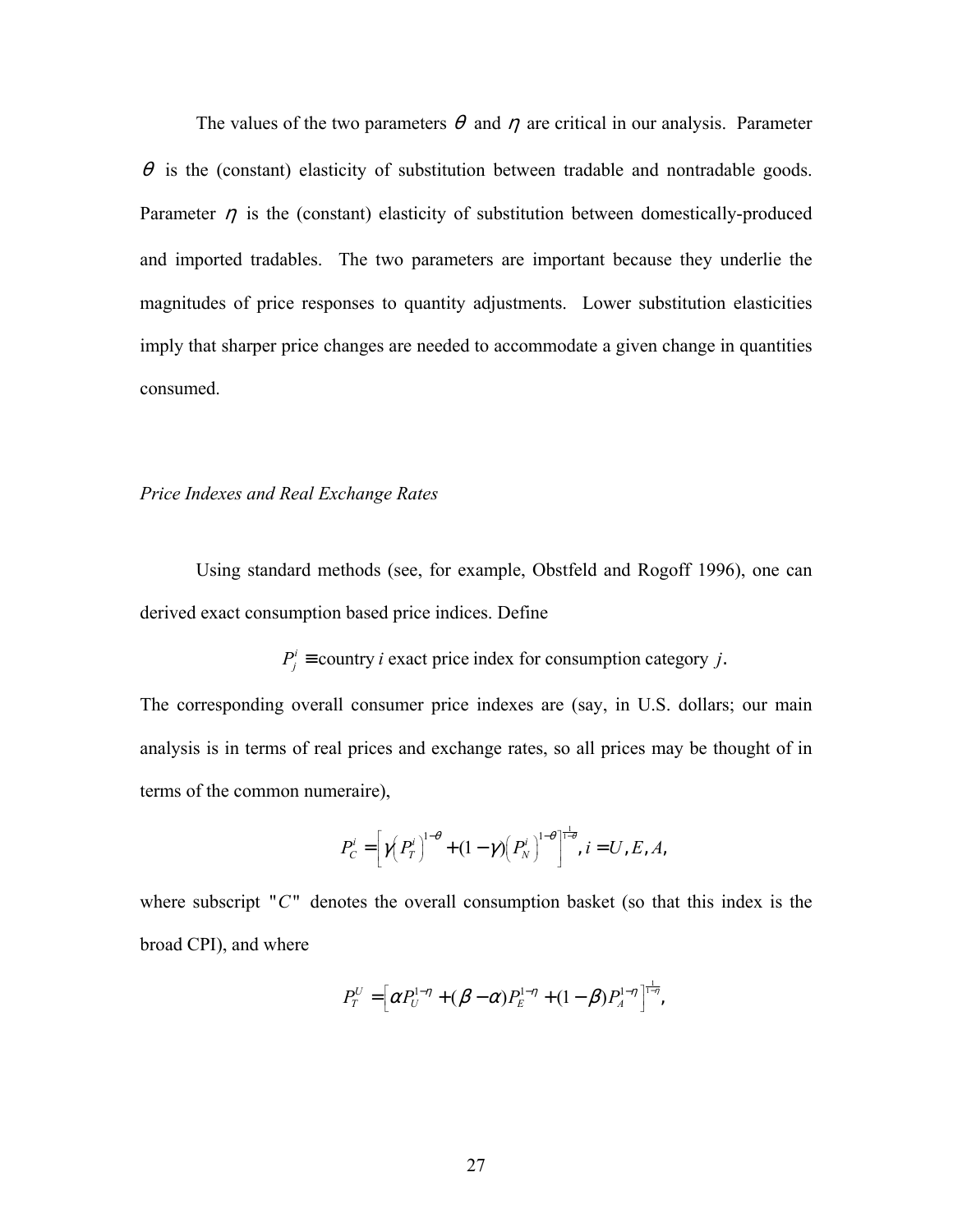$$
P_T^E = \left[ \alpha P_E^{1-\eta} + (\beta - \alpha) P_U^{1-\eta} + (1 - \beta) P_A^{1-\eta} \right]_{-\eta}^{\frac{1}{1-\eta}},
$$

$$
P_T^A = \left[\delta P_A^{1-\eta} + \left(\frac{1-\delta}{2}\right) P_U^{1-\eta} + \left(\frac{1-\delta}{2}\right) P_E^{1-\eta} \right]_{\tilde{t}}^{\frac{1}{1-\eta}}.
$$

Above,  $P_i$ ,  $i = U, E, A$ , is just the price of the differentiated tradable good produced by country *i*.

In our analysis we assume the law of one price for tradables, so that the price of any given country's tradable good is the same in all regions. (In practice, of course, the law of one price holds mainly in the breach, partly due to the difficulties in separating out the truly tradable component of "tradable" goods.) As a result of the home-export consumption bias we have assumed, the *tradables* price indexes  $P_T^i$  can differ across countries even when the law of one price holds, reflecting the asymmetric consumption weightings. As a result, changes in terms of trade, through their differential effects on countries' price levels for traded goods, affect real exchange rates.

 There are three bilateral terms of trade, three bilateral real exchange rates, and three real effective exchange rates. The terms of trade are

$$
\tau_{U,E} = \frac{P_E}{P_U}, \quad \tau_{U,A} = \frac{P_A}{P_U}, \quad \tau_{E,A} = \frac{P_A}{P_E} = \frac{\tau_{U,A}}{\tau_{U,E}}.
$$

Here, for example, a rise in  $\tau_{U,E}$  is a rise in the price of European tradables in terms of American tradables, a deterioration in the U.S. terms of trade. Bilateral real exchange rates are

$$
q_{U,E} = \frac{P_C^E}{P_C^U}, q_{U,A} = \frac{P_C^A}{P_C^U}, q_{E,A} = \frac{P_C^A}{P_C^E} = \frac{q_{U,A}}{q_{U,E}}.
$$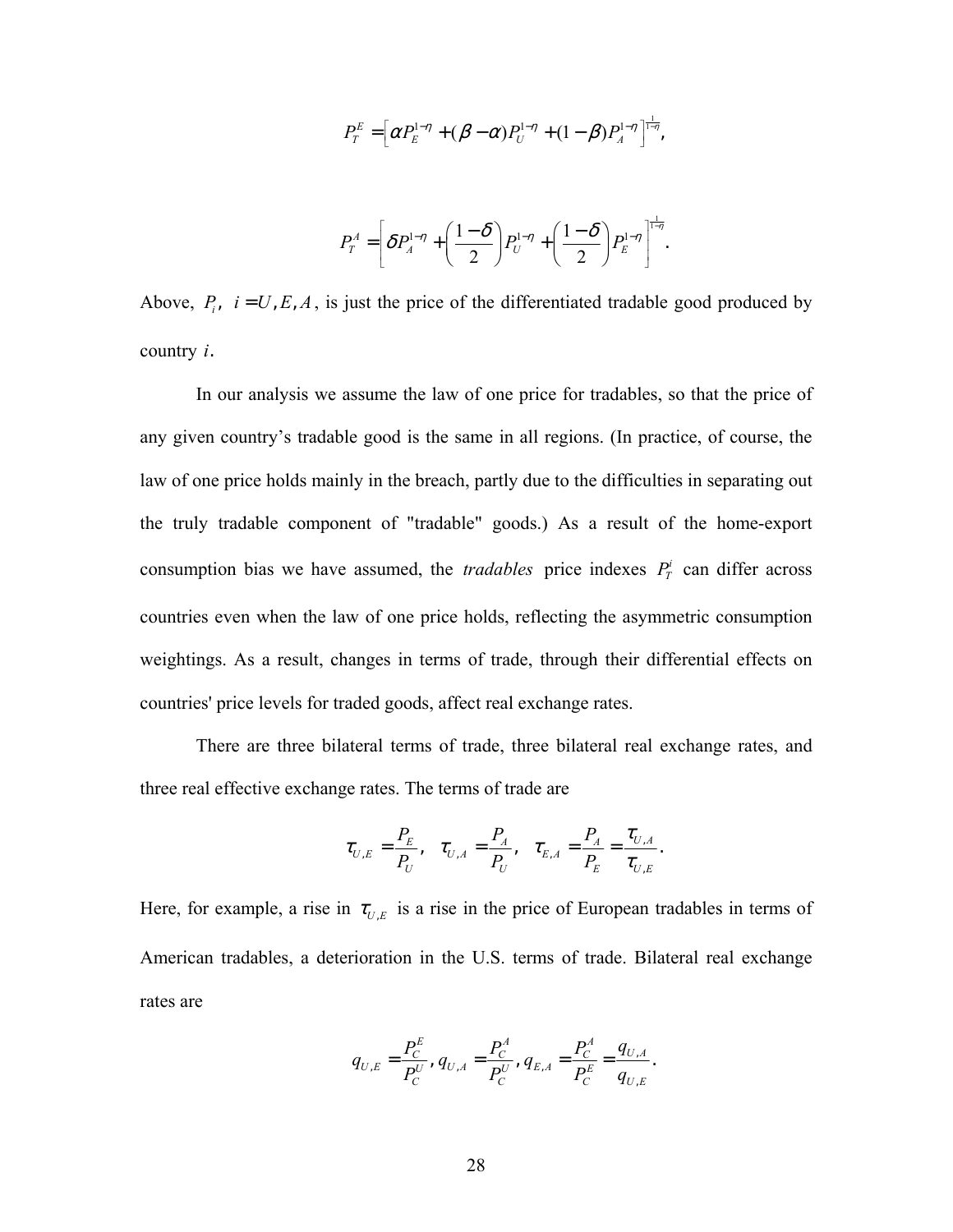Here, for example, a rise in  $q_{U,E}$  is a rise in the price of the European consumption basket in terms of American consumption baskets, or a real depreciation of the U.S. currency.

As we have noted, asymmetric preferences over traded goods allow terms of trade to affect traded goods price indexes. For example, the United States' price index places a comparatively high weight on U.S. exports, whereas Europe's does the same for its own exports, so the U.S. tradables price falls relative to Europe's when Europe's bilateral terms of trade against the U.S. improve. Denoting a percent change with a circumflex, we can logarithmically approximate the evolution of the relative European-to-American tradables price ratio as:

$$
\hat{P}_T^E - \hat{P}_T^U = (2\alpha - \beta)\hat{\tau}_{U,E}.
$$

(Exact expressions for price indexes, which we use to generate the numerical results reported below, are given in the Appendix.) The preceding expression equals the U.S. consumption weight on its own exports,  $\alpha$ , less the European consumption weight on imports from the U.S.,  $\beta - \alpha$ , times the percentage increase in Europe's terms of trade against the U.S. Observe that terms of trade against Asia do not enter this expression. Given the bilateral Europe-U.S. terms of trade, changes in terms of trade against Asia enter the European and U.S. tradables price indexes symmetrically (that is, with identical consumption weights of  $1-\beta$ ), and therefore drop out in computing their log-difference change.

Similarly, the evolution of the Asian price level for tradables relative to that of the United States also reflects terms of trade movements. But because, under our assumptions, Asia trades more extensively with Europe than the United States does,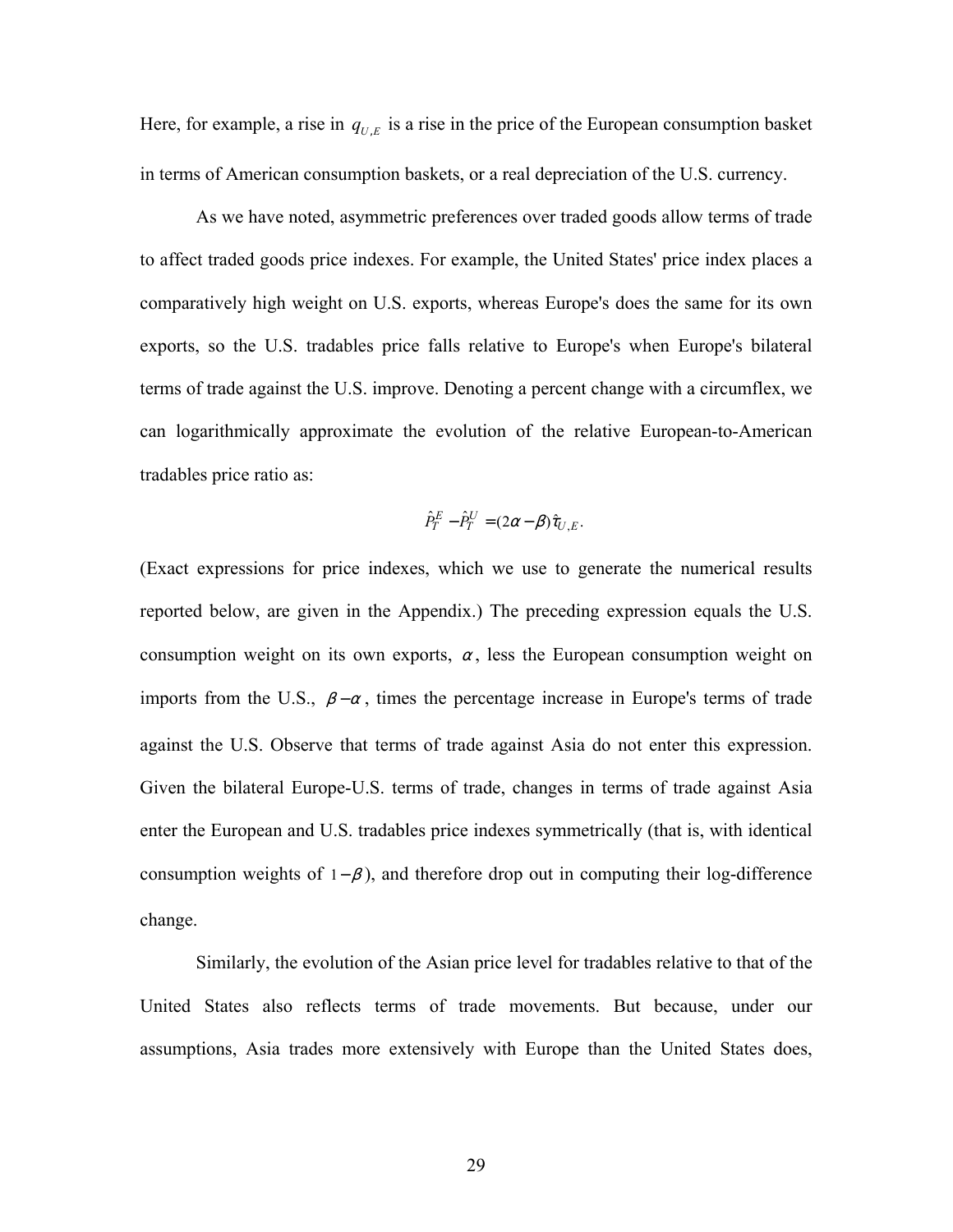prices of European exports have a relatively bigger impact on Asia's average import prices. This is shown by the logarithmic approximation:

$$
\hat{P}_T^A - \hat{P}_T^U = [\delta - (1 - \beta)]\hat{\tau}_{U,A} + \left[ \left( \frac{1 - \delta}{2} - (\beta - \alpha) \right) \right] \hat{\tau}_{U,E}.
$$

The weights on the terms-of-trade changes above simply reflect relative consumption weights, as before. Now, however, given the bilateral Asia-U.S. terms of trade, an improvement in Europe's terms of trade vis-à-vis the U.S. raises Asia's price index for traded goods relative to that in the U.S. when, as we shall assume in our simulations, the Asian consumption weight on European imports,  $(1 - \delta)/2$ , exceeds the weight attached by United States consumers,  $\beta - \alpha$ . Such third-country asymmetries cannot be captured, or course, in a two-country framework.

 Bilateral real exchange rate movements follow immediately from the expressions above. For the rate between Europe and the U.S., for example, the log change in the bilateral real exchange rate is simply the consumption weight on tradables times the log change in relative tradables price indexes, plus the consumption weight on nontradables, times the log change in relative nontradables price indexes:

$$
\hat{q}_{U,E} = \gamma (2\alpha - \beta) \hat{\tau}_{U,E} + (1 - \gamma) (\hat{P}_N^E - \hat{P}_N^U).
$$

Analogously, between the United States and Asia we have

$$
\hat{q}_{U,A} = \gamma[\delta - (1-\beta)]\hat{\tau}_{U,A} + \gamma \left[ \left( \frac{1-\delta}{2} - (\beta - \alpha) \right) \right] \hat{\tau}_{U,E} + (1-\gamma)(\hat{P}_N^A - \hat{P}_N^U).
$$

We emphasize one key aspect of these expressions. The weight on nontraded goods is likely to be quite large due to the large component of nontradable services included in the consumer prices of goods generally classified as entirely tradable. In our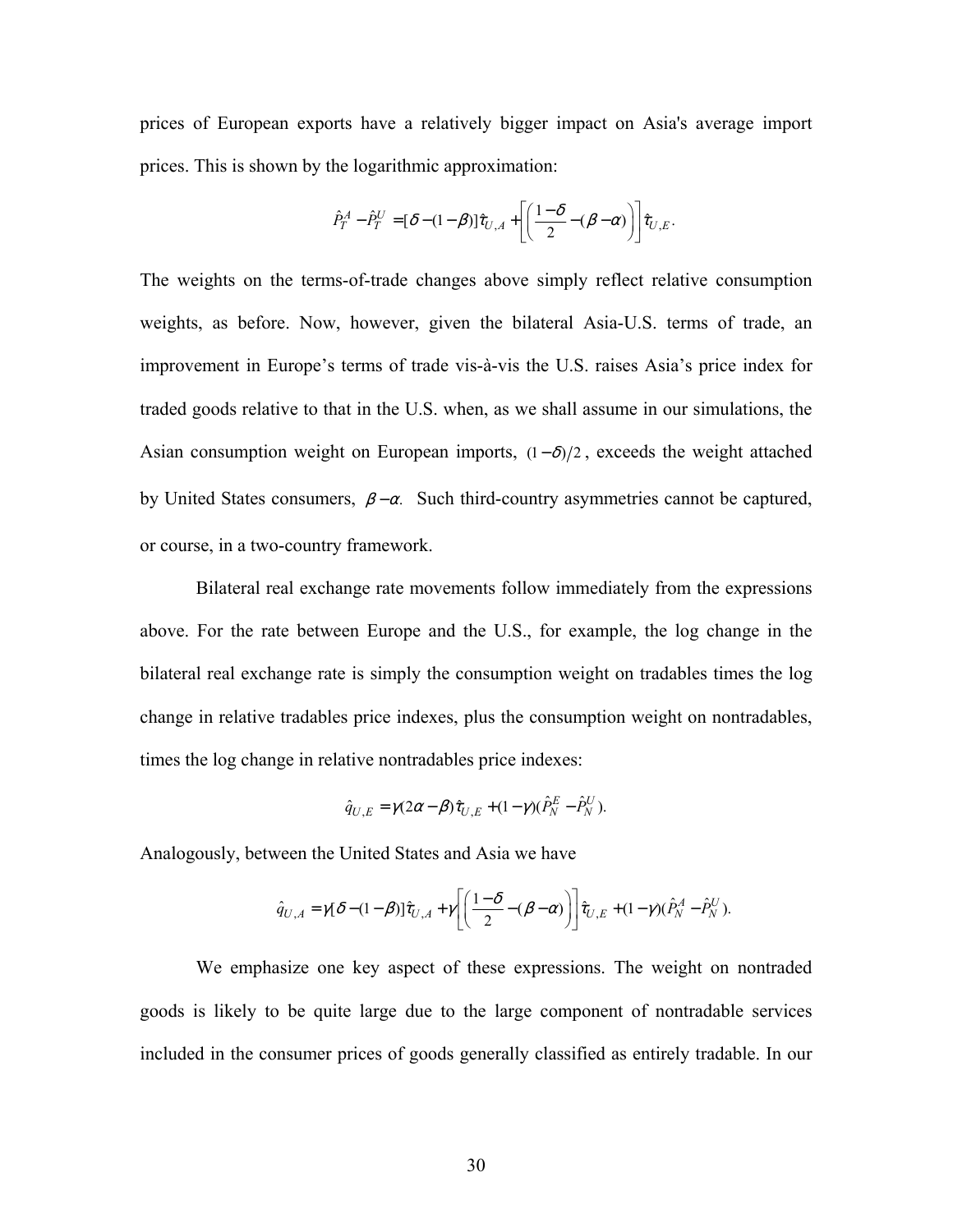simulations, we therefore take the weight on nontraded goods above to be 0.75. An implication is that, while the terms of trade certainly are a qualitatively important factor in real exchange-rate determination given home consumption bias, relative prices for nontraded goods potentially play an even larger role.

#### *Solution Methodology*

 The methodology that we use to calculate the relative-price effects of current account shifts is essentially the same as that in our earlier papers (Obstfeld and Rogoff 2000, 2004), extended to a three-region setting. Given fixed output endowments, an assumed initial pattern of current account imbalances, an assumed initial pattern of international indebtedness, and a global interest rate, relative prices are determined by the equality of supply and demand in all goods markets. Changes in the international pattern of external imbalances, whether due to consumption shifts or other changes (including changes in productivity), shift the supply and demand curves in the various markets, giving a new set of equilibrium prices. These are the price changes we report below, under a variety of current-account adjustment scenarios. (Of course, the global sums of imbalances and of net international asset positions are both constrained to be zero.)

There are six market-clearing conditions, covering the three regional nontradedgoods markets and the three global markets for the tradable goods, although one of these is redundant by Walras' Law. The five independent equilibrium conditions allow solutions for: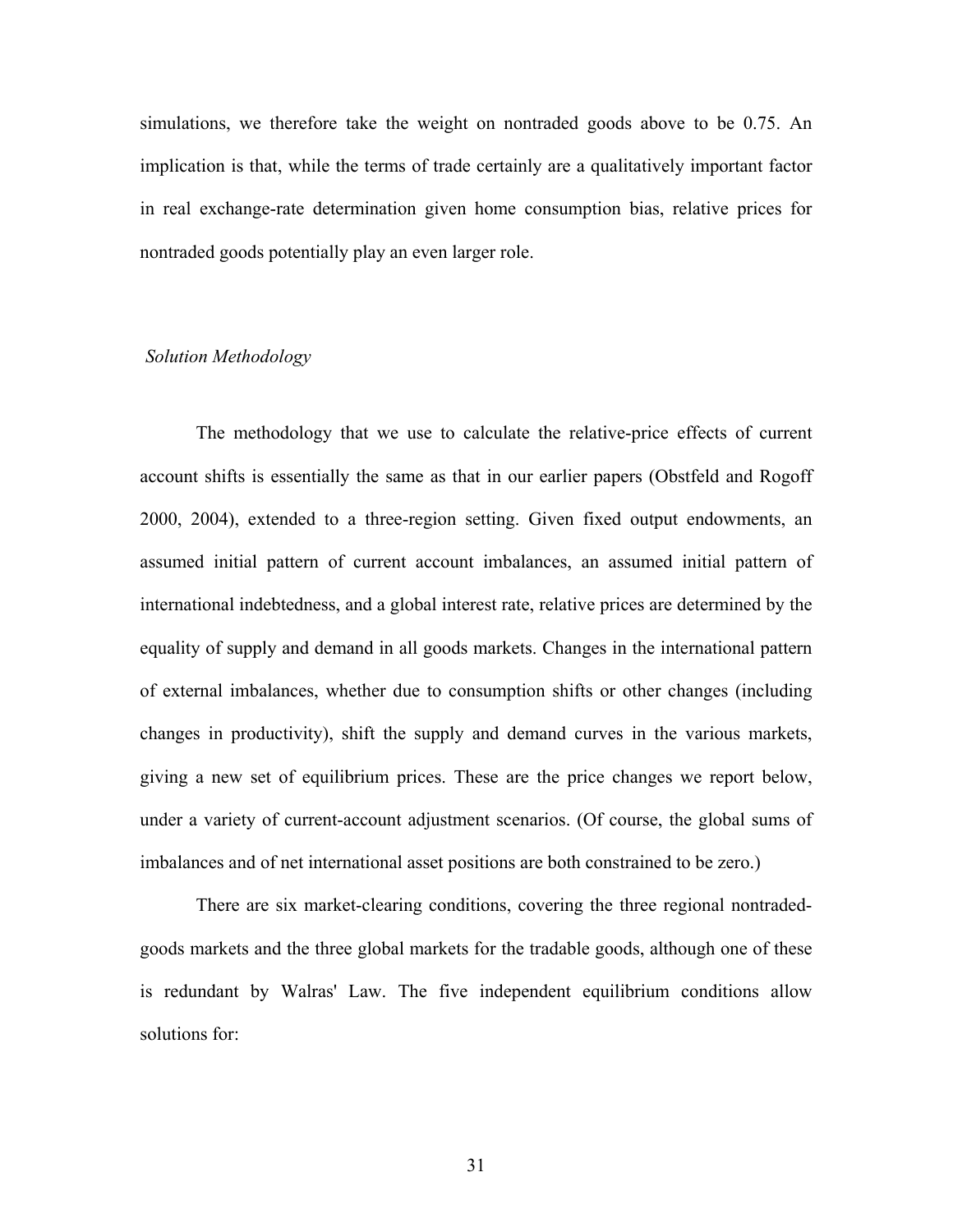- 1. The U.S. terms of trade against Europe,  $\tau_{U,E}$ .
- 2. The U.S. terms of trade against Asia,  $\tau_{U,A}$ .
- 3. The price of nontradables in terms of tradables in the U.S.,  $\frac{P_N^{(1)}}{P_T^{(1)}}$  $\frac{P_N^U}{P_T^U}$  .
- 4. The price of nontradables in terms of tradables in Europe,  $\frac{P_N^E}{P_T^E}$  $\frac{P_N^E}{P_T^E}$  .
- 5. The price of nontradables in terms of tradables in Asia,  $\frac{P_N^A}{P_I^A}$  $\frac{P_N^A}{P_T^A}$  .

 From the first two conditions above (U.S. bilateral terms of trade against Europe and Asia), one can, of course calculate the Europe-Asia bilateral terms of trade,  $\tau_{E,A} = \frac{\tau_{U,A}}{\tau_{U,E}}$ . One can also calculate the three bilateral real exchange rates, for which items 1 − 5 above are the critical inputs. Because of the asymmetric preferences over tradables, there is, as we have noted, a transfer effect in the model (wealth transfers feed back into terms of trade and hence real exchange rates), although it is more complex than would be the case with only two countries in the world.

 We will also want to define and analyze real *effective* (loosely speaking, tradeweighted) exchange rates. These are specified as

$$
q^U=\frac{\left(P_C^E\right)^{\frac{\beta-\alpha}{1-\alpha}}\left(P_C^A\right)^{\frac{1-\beta}{1-\alpha}}}{P_C^U},\,
$$

$$
q^E = \frac{\left(P_C^U\right)^{\frac{\beta-\alpha}{1-\alpha}}\left(P_C^A\right)^{\frac{1-\beta}{1-\alpha}}}{P_C^E},
$$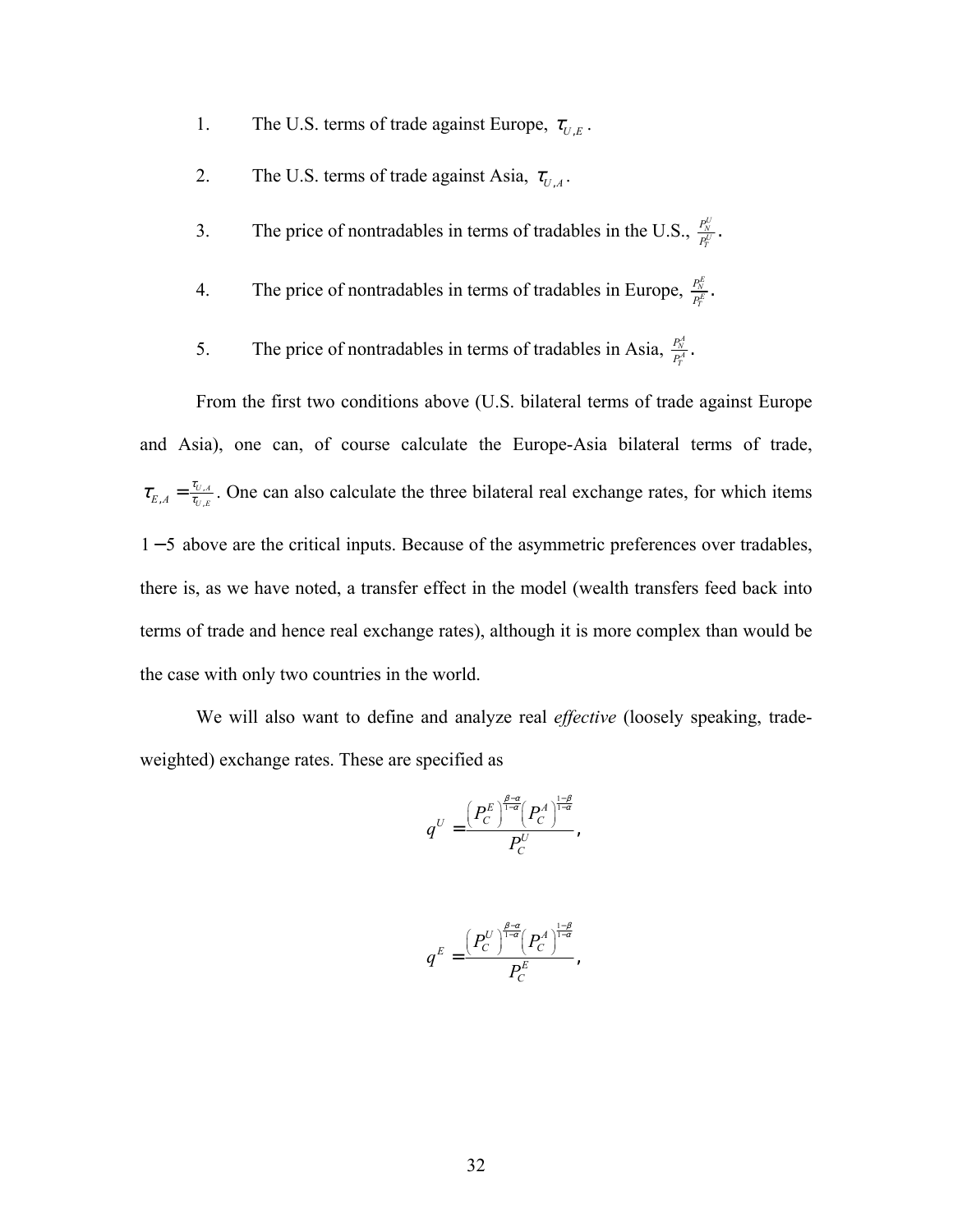$$
q^A = \frac{\left(P_C^U\right)^{\frac{1}{2}}\left(P_C^E\right)^{\frac{1}{2}}}{P_C^A}.
$$

Three extensions of the analysis are helpful to add to its relevance and realism; details are included in the Appendix. First, we ask how real exchange rate changes translate into nominal exchange rate changes; this depends on central bank policy. In general, this turns out not to be a critical issue empirically. Two potentially far more important extensions are to take into account how exchange rate changes affect the net foreign asset positions of the different regions (due to a currency mismatch between gross assets and liabilities). This channel has recently been emphasized by Tille (2004), by Lane and Milesi-Ferretti (2005a, 2005b), and by Gourinchas and Rey (2005a, 2005b). The valuation channel turns out to be significant but of secondary importance compared to the main demand channels emphasized in our preceding analysis. Finally, we extend the analysis to take into account how a rise in relative U.S. interest rates (due, say, to concern about government deficits and/or erosion of the dollar's reserve-currency status). This effect, which works to exacerbate rather than ameliorate the adjustment problem, is also significant though again less important than the effects of a rebalancing of global demand.

 With these analytical results in hand, we now proceed to study the model's quantitative implications.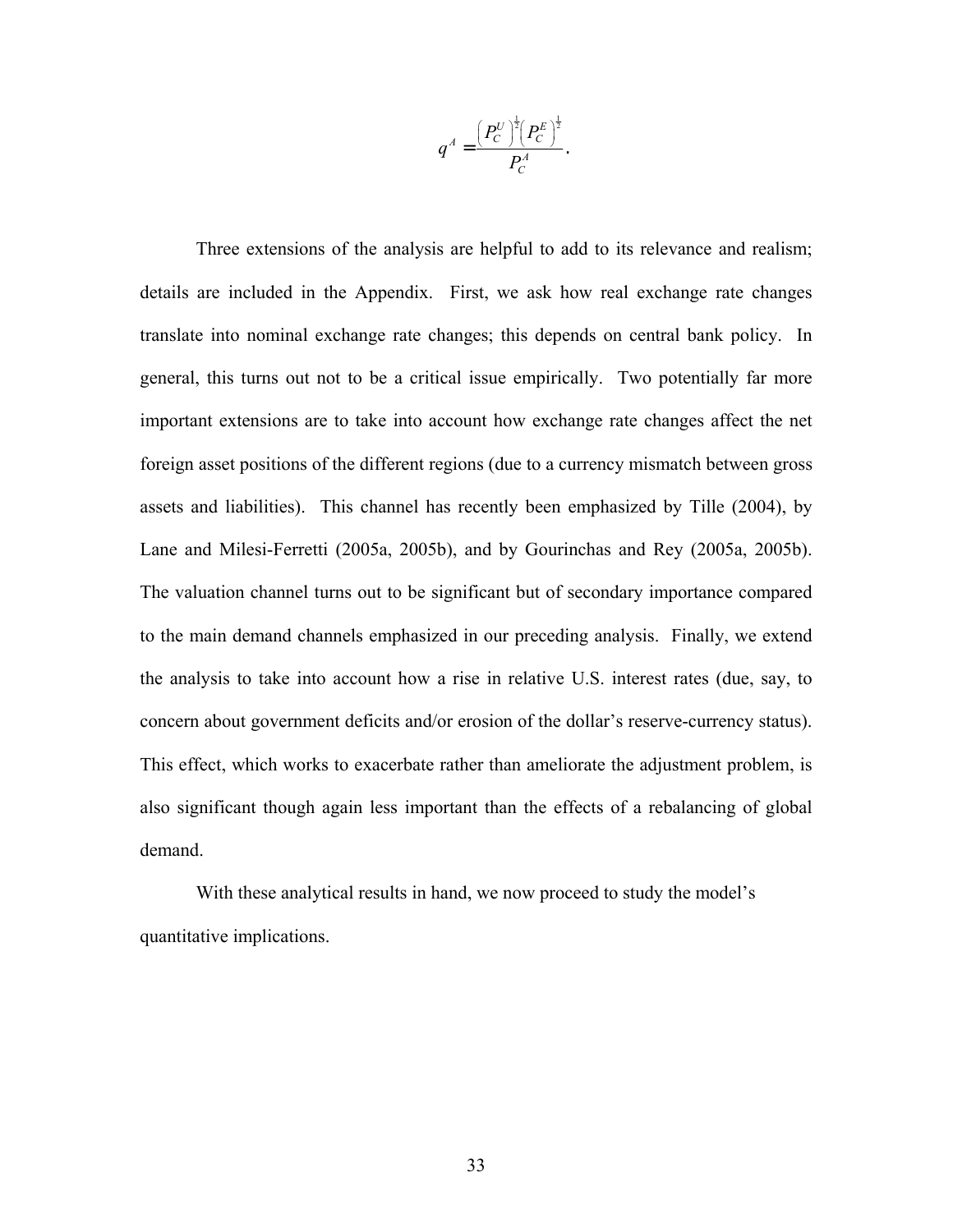## **Model Predictions**

We are now ready to explore the model's predictions for global exchange rates and terms of trade under various scenarios for rebalancing the United States current account. We first need to think about parametrizing the model.

## *Choosing Parameters*

As we have already observed, the critical parameters in the model are  $\theta$ , the elasticity of substitution in consumption between traded and nontraded goods, and η, the elasticity of substitution in consumption between the traded goods produced by the three regions. The lower are these elasticities, the greater the exchange rate and price adjustments needed to accommodate any inter-regional shifts in aggregate demand. For θ, most of our simulations will be based on a value of θ = 1. Relative to some estimates suggested in the literature, this is a relatively high number. Mendoza's (1991) point estimate is 0.74, Ostry and Reinhart (1992) report estimates in the range 0.66 to 1.3 for a sample of developing countries, and Stockman and Tesar (1995) use an estimate of 0.44. Using a different approach, Lane and Milesi-Ferretti (2004) derive estimates as low as 0.5. Indeed, for larger and relatively closed economies (such as the United States, Europe, and Japan), they suggest that the value should be even lower. We will also calculate results, however, for a higher elasticity of  $\theta = 2$ .

Our baseline choice of  $\eta = 2$  as a representative aggregate trade elasticity is a compromise between two sets of evidence. Estimates based on trade flows within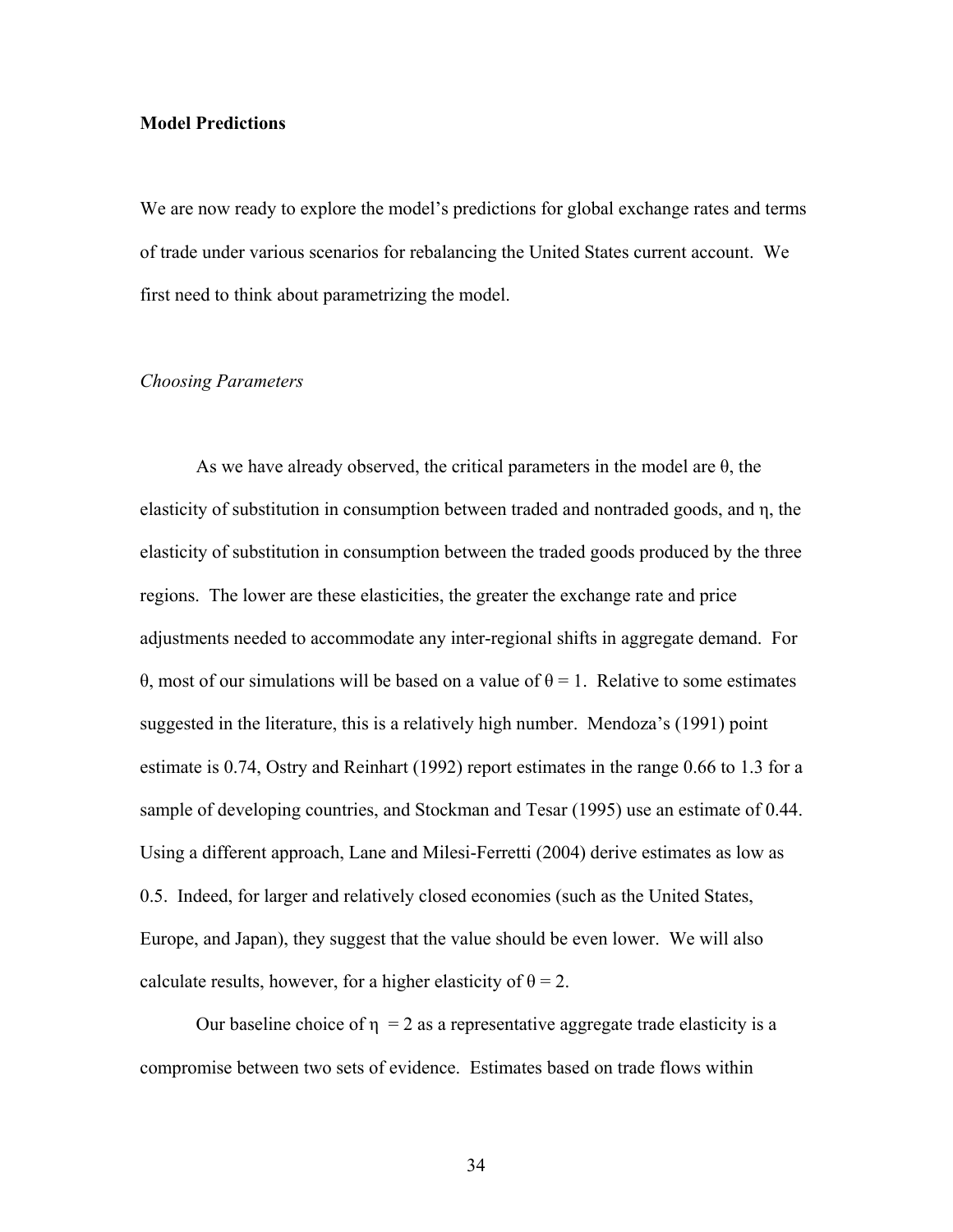disaggregated product categories, for example those of Feenstra (1994) or the more recent figures of Broda and Weinstein (2004), cover a wide range but typically include many values much higher than  $\eta$  = 2. On the other hand, conventionally estimated aggregate trade equations, as well as the correlations between trade and terms of trade calibrated in dynamic general-equilibrium models, tend to indicate much smaller values for η, typically 1 or even lower.

A number of potential mechanisms explain this discrepancy, some echoing Orcutt's (1950) classic skepticism about the low elasticities seemingly implies by macrolevel estimators. Aggregation bias lowers estimated macro-elasticities because the price movements of low-elasticity goods tend to dominate overall movements in import and export price indexes.<sup>12</sup> Another issue is that macro estimates of business-cycle frequency correlations tend to confound permanent and temporary price movements, in contrast to micro-level cross-sectional or panel studies centered on liberalization episodes.<sup>13</sup> In taking  $\eta = 2$ , we try, in a crude way, to address these biases while also recognizing the empirically-inspired rules of thumb that inform policymakers' forecasts. We also include a baseline simulation of the case  $\eta = 100$  (all traded goods are essentially perfectly substitutes). That simulation shuts down terms of trade effects and thereby shows how large a role is being played by substitution between traded and nontraded goods, the

 $12$  For an excellent example of this bias in action, see Hooper et al. (2000), who report that because oil and tourism demand are relatively price-inelastic, trade equations based on aggregates that include oil and services imply apparently much lower price elasticities than equations for nonoil manufactures only. Hooper et al. report short-run price elasticities for G-7 imports and exports (including oil and services) that in most cases do not satisfy the Marshall-Lerner condition. We view the elasticities implied even by aggregated estimates that exclude oil and services as unreasonably low; but if they are accurate, they imply larger terms of trade and real exchange rate effects of international spending shifts.

 $^{13}$  See Ruhl (2003). In general, our model omits dynamics from the introduction of new product varieties, which would act over the longer run to dampen the extent to which a rise in a country's relative productivity lowers its terms of trade. See, for example, Krugman (1989) and Gagnon (2003).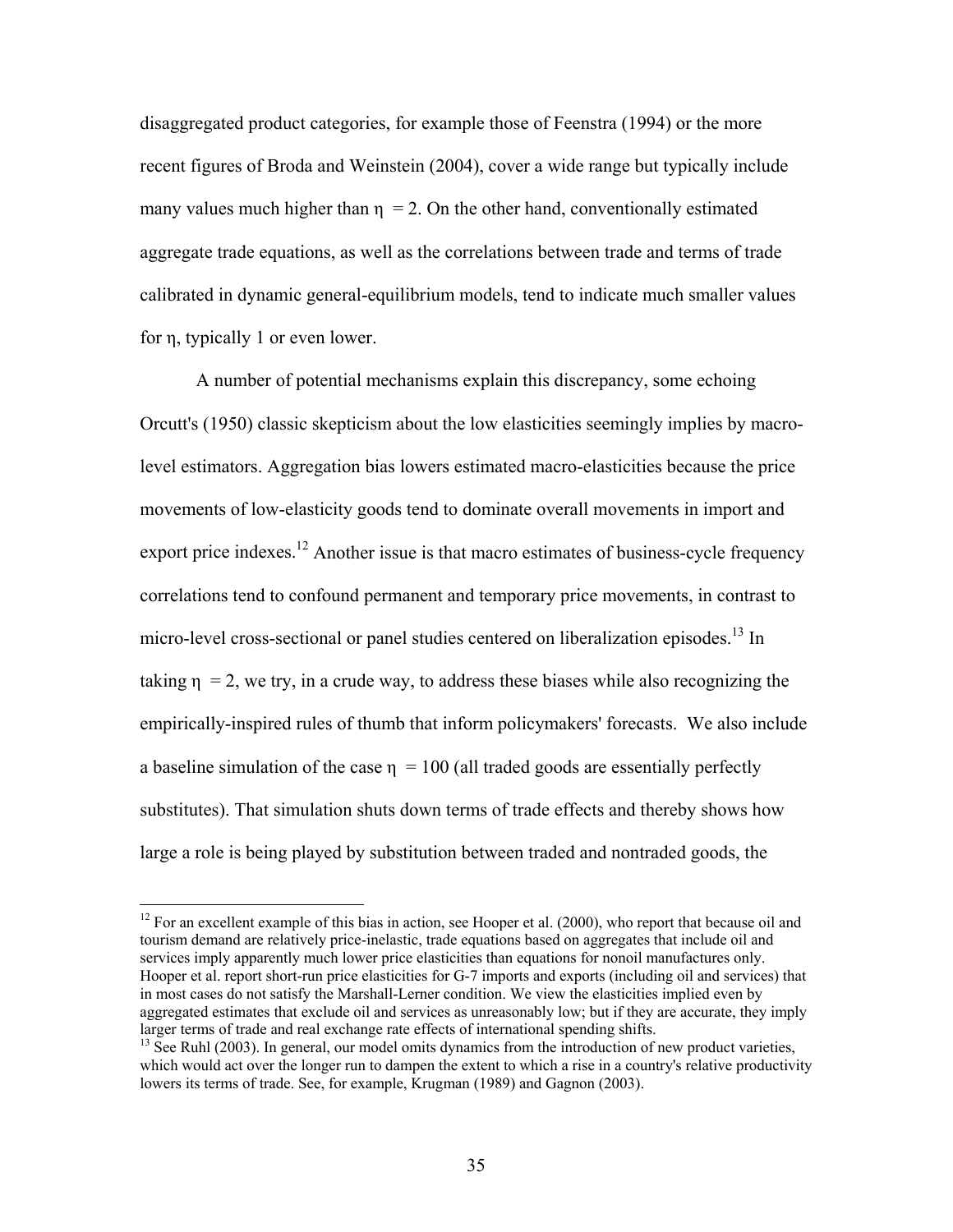channel emphasized in our 2000 paper.

We set both  $\alpha$  and  $\delta$ , the consumption weights of Americans/Europeans and Asians on home products within the traded-goods consumption baskets, equal to 0.7. That choice is plausible based on Obstfeld and Rogoff's (2000b) discussion. We set  $\beta$  = 0.8, implying that Europe and the U.S. alike place weights of  $\beta - \alpha = 0.1$  on each other's traded goods, and twice that weight (0.2) on Asian goods. Asia, by assumption, distributes its demand evenly across the two other regions (placing a weight of 0.15 on the exports of each). So in our model, Europe and the U.S. both trade more with Asia than with each other.

In the Appendix, we discuss in detail our calibration of gross liabilities and assets for each region, as well as their currencies of denomination. The point we stress here is that, to a first approximation, the United States is a net debtor (to the tune of about 25 percent of its total GDP or 100 percent of its exportable GDP) and greater Europe has approximately a zero net international position. Our model's third region, Asia, therefore is left therefore as a net international creditor in an amount equal to 100 percent of U.S. tradable GDP. United States gross foreign liabilities are almost all in dollars, but its gross foreign assets are only about 40 percent in dollars. We assume in our model that greater Asia has its gross liabilities equally divided between dollars, European, and Asian currencies (because Japan borrows in yen), whereas Asian gross foreign assets are 80 percent in dollars and 20 percent in European currencies. For Europe, we assume that gross foreign assets are 32 percent in dollars, 11 percent in Asian currencies and 57 percent in European currencies. In our model, 80 percent of European gross liabilities are denominated in European currencies, the balance being in U.S. dollars. These numbers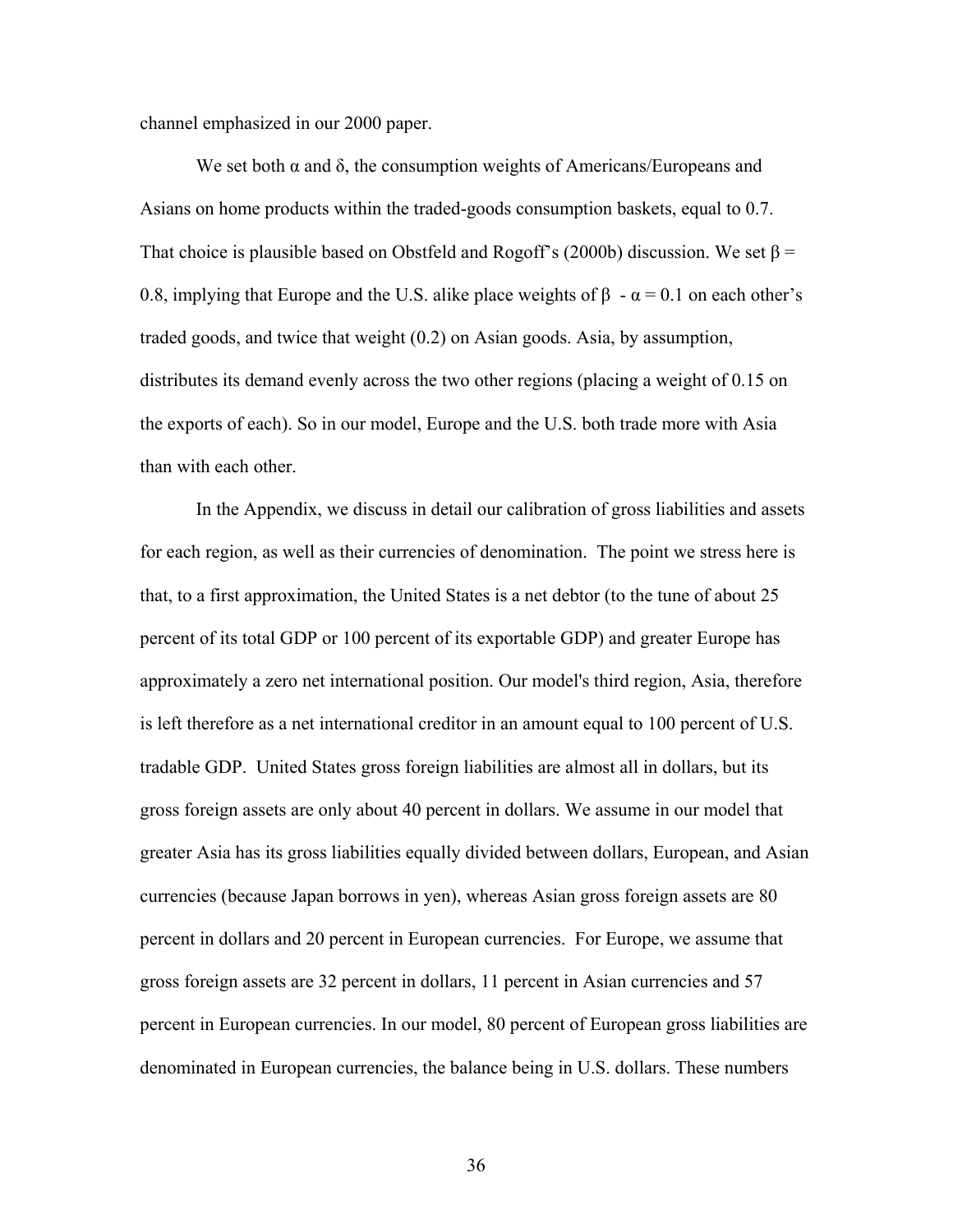are very rough approximation based in some cases on fragmentary or impressionistic data, but portfolio shares can shift sharply over time, so there is little point in trying too hard to refine the estimates. As we shall see, these shares do imply large potential international redistributions of wealth due to exchange rate changes, but those redistributions themselves have only a secondary impact on the exchange-rate implications of current account adjustment.

For nominal interest rates, we take a baseline value of 3.75 percent per year for U.S. liabilities but 5 percent per year for all other countries' liabilities. This assumption captures the "exorbitant privilege" the United States has enjoyed of borrowing from the world more cheaply than it lends.

For current accounts, we place the U.S. external deficit at 20 percent of U.S. tradable GDP (which in Obstfeld and Rogoff, 2000a,b, we estimate to be at most 75 percent of total GDP). This is consistent with a U.S. current account deficit of 5 percent of total GDP, a reasonable baseline if part of the 2005 deficit is due to temporarily high oil prices. Because we find our simulation results to be approximately linear within the parameter space we are considering, it is easy to adjust the prediction to the case in which the current 6 percent of GDP deficit persists. In any event, what matters most for our calibration is the size of the adjustment of the current account (for example, from 6 to 3 percent of GDP). We assume an initial position with Europe's current account surplus at 5 percent of U.S. tradable GDP and Asia's at 15 percent.<sup>14</sup>

A final benchmark to establish is our initial reference value for measuring

 $\overline{a}$ 

<sup>&</sup>lt;sup>14</sup> It would be interesting and useful to extend the model to include emerging markets and OPEC as a composite fourth region The four-country extension has been suggested to us by our discussant, T.N. Srinivasan.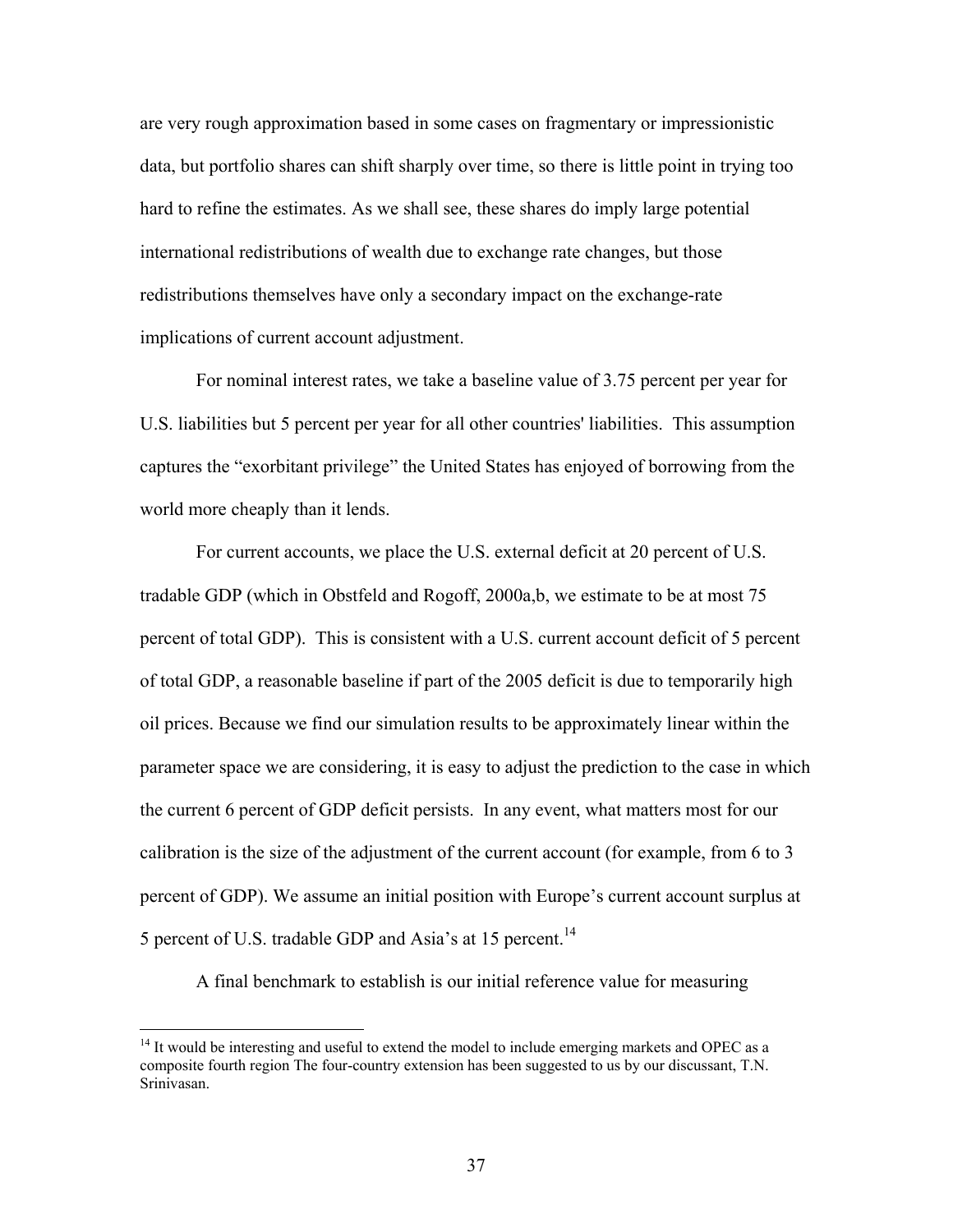subsequent exchange rate adjustments. This issue was less critical in our earlier two papers, because trade-weighted (effective) exchange rates move relatively slowly compared to the bilateral exchange rates that we look at below. In our basic model prices are flexible and economic responses to them are immediate. In practice, however, there are considerable lags: Mussa (2005), for example, posits the rule of thumb that the U.S. trade balance responds with a two-year lag to dollar exchange rate changes. In that case, if today's current accounts reflect averages of exchange rates over the past two years, it would be more accurate to think of our simulations as giving exchange rate changes relative to two-year average reference rates rather than current rates. The resulting reference exchange rates are given in Table 2. (The Chinese and Malaysian currencies have of course been pegged over, the past two years so the current and average rates are the same.)

### *Simulations*

 With the model and our parameter assumptions in hand, we are ready to consider alternative simulations of the model. Underlying our analysis is the assumption that demand shocks (such as a rise in U.S. saving) are driving the redistribution of global imbalances. This seems by far the most realistic scenario, given the magnitude of the external financing gaps.

 In tables 3-6 below, we lay out three scenarios under which the U.S. current account might improve by 20 percent of tradable GDP, or, equivalently, 5 percent of total GDP. (All simulations include the effect of exchange rates in revaluing the regions'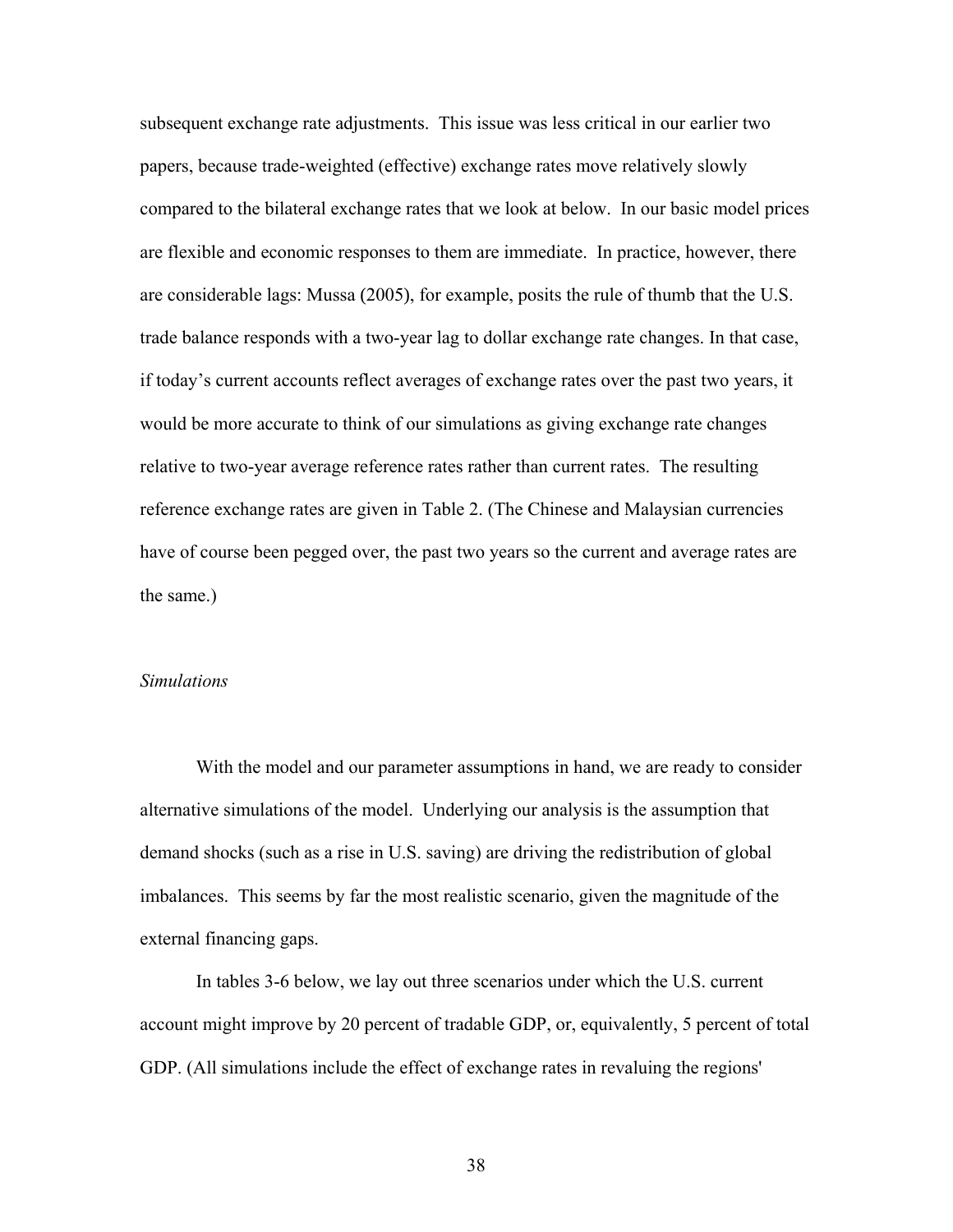foreign assets and liabilities.) In the "global rebalancing" scenario (first column of the tables), all regions' current accounts go to zero (with trade balances adjusting as needed to service interest flows on the endogenously determined stocks of net foreign assets). First looking at bilateral real exchange rates in Table 3, we see that Asia's rate vis-à-vis the United States rises by 35.2 percent and Europe's by 28.6 percent -- both changes being real depreciations of the dollar. Europe sees an improvement in its terms of trade against the U.S. (a rise in the price of Europe's exports relative to its U.S. imports) of 14.0 percent, versus a 14.5 percent improvement for Asia.

 What are the implications for *nominal* exchange rates? To answer the question we must specify monetary policies. We consider two possibilities. In the first, central banks stabilize the domestic consumer price index (CPI); in the second, they stabilize domestic GDP deflators. Table 4 reports the results. Under CPI targeting, overall price levels are held constant by monetary authorities, so the only source of real exchange rate change is nominal exchange rate change. As a result, nominal and real exchange rate changes are equal, as shown in table 4. The Appendix contains a detailed account of nominal exchange rate determination under GDP deflator targeting. Because none of the three regions is extremely open to trade, movements in CPIs and GDP deflators are fairly close, and as a result, nominal exchange rate changes when the GDP deflator is stabilized differ very little from their value under CPI stabilization.

Europe's appreciation vis-à-vis the United States is smaller than Asia's under the first scenario because Asia starts out in our simulation with a much larger external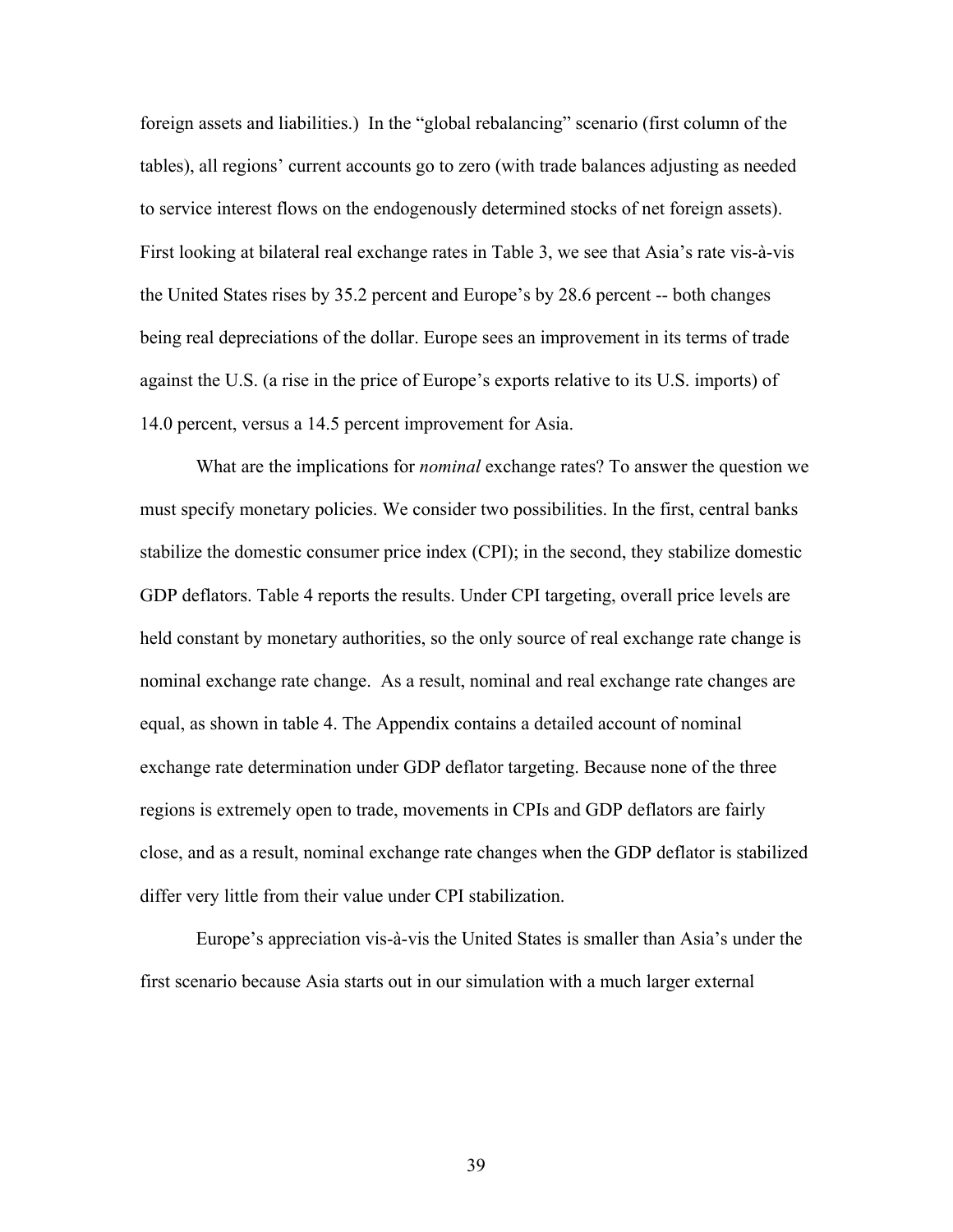surplus than Europe does, so it has more adjusting to do.<sup>15</sup> But the Asian appreciation against the dollar is mitigated somewhat by the fact that Asia trades more with the U.S. than Europe does. We see in Table 5 that Europe's real *effective* currency appreciation - denoted, as is traditional for such multilateral indexes, by a positive number -- is much smaller than Asia's, only a 5.1 percent real appreciation versus a 20.9 percent real effective appreciation for Asia. Again, this reflects the higher weight of the U.S. in Asia's trade-weighted real exchange rate than in Europe's. Notice that, as in our discussion of the preceding table, nominal (under GDP deflator targeting) and real effective exchange rate changes are again quite close numerically. Henceforth we report only real exchange rate changes.

Another factor underlying the equilibrium exchange rate responses is that dollar depreciation implies a much bigger reduction in Asia's net foreign asset position than in Europe's; see Table 6. Asia has 80 percent of its assets, but only 34 percent of its liabilities, in dollars. Thus, under the "global rebalancing" scenario, dollar depreciation raises Asia's gross liabilities relative to its gross assets, pushing its net foreign assets down from (as a fraction of U.S. tradable GDP) by 60 percent. Europe, but contrast, has only 32 percent of its assets and 20 percent of its liabilities in dollars. The fact that Asia is losing so much on the asset side implies that its trade balance shrinks by less than its current account surplus does. Because trade balance surpluses are what drive the constellation of real exchange rates, the extent of Asian real appreciation is mitigated. In

 $\overline{a}$ 

<sup>&</sup>lt;sup>15</sup> Indeed, if one recalibrates the model so that  $\beta$  = 0.85 (in which case all countries' preferences are completely symmetric, so that Europeans and Americans no longer prefer Asian goods to each other's), then in the "global rebalancing scenario," Asia's real exchange rate appreciates against the dollar by 37.8 percent and against European currencies by 12.2 percent. These numbers exceed the 35.2 percent and 6.7 percent reported in table 3.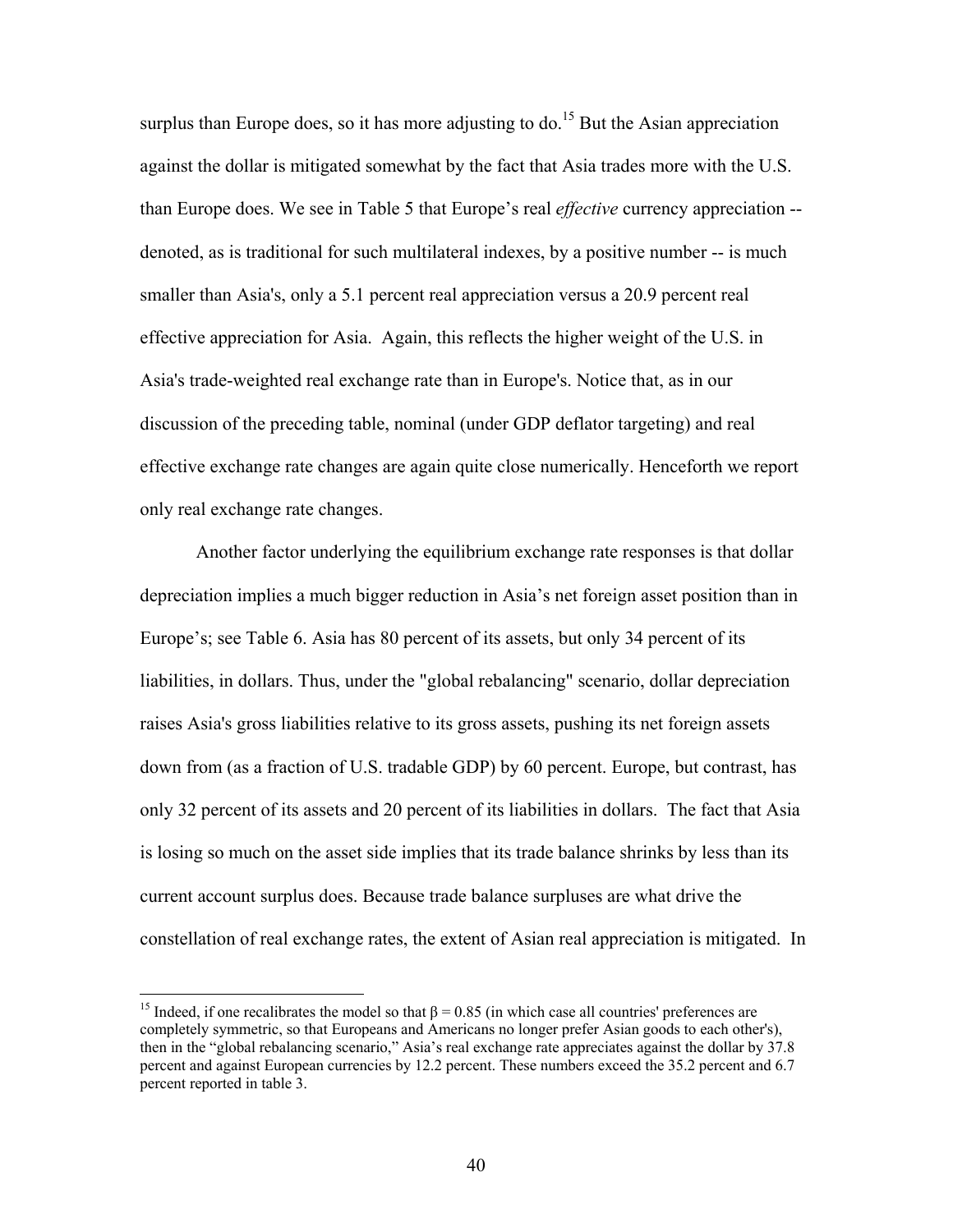sum, thanks to Asia's greater openness and to fact it suffers particularly large capital losses on foreign assets when the dollar falls, Asian exchange rates do not need to change quite as much as a model-free back of the envelope calculation might suggest.

Recall that as of this writing, the euro stands about 8 percent above its two-year moving average, so that the further depreciation predicted for the euro versus most Asian currencies (except the Korean won, which itself has appreciated) is commensurately smaller. In addition, we have assumed in the tables that demand shocks drive the U.S. current account all the way to zero. If only half the current deficit were to be closed, then the euro would only need to appreciate against the dollar by (roughly) half as much, so that further appreciation above the current two-average would be relatively modest, only 6 to 7 percent.

The tables cover two other possible scenarios. The second column in Table 3 analyzes the "Bretton Woods II" scenario (following the interpretation of Dooley, Folkerts-Landau, and Garber 2004a,b), in which Asia clings to its dollar peg. We calibrate this case by setting the U.S. current account to zero, and endogenously varying Asia's and Europe's current accounts in a way that both maintains Asia's bilateral nominal exchange rate with the U.S. (assuming GDP deflator targeting) and absorbs the fall in U.S. borrowing. (Of course, nonmonetary policy instruments such as fiscal policy would have to be used to attain just the right constellation of current accounts.) In this case, the bilateral real exchange rate of the euro against the dollar must rise spectacularly, by 49.5 percent; the real euro would rise against Asian currencies by 50 percent. Indeed, this result also is approximately linear in the change in the U.S. current account. Thus, under "Bretton Woods II," eliminating only half the U.S. current account deficit would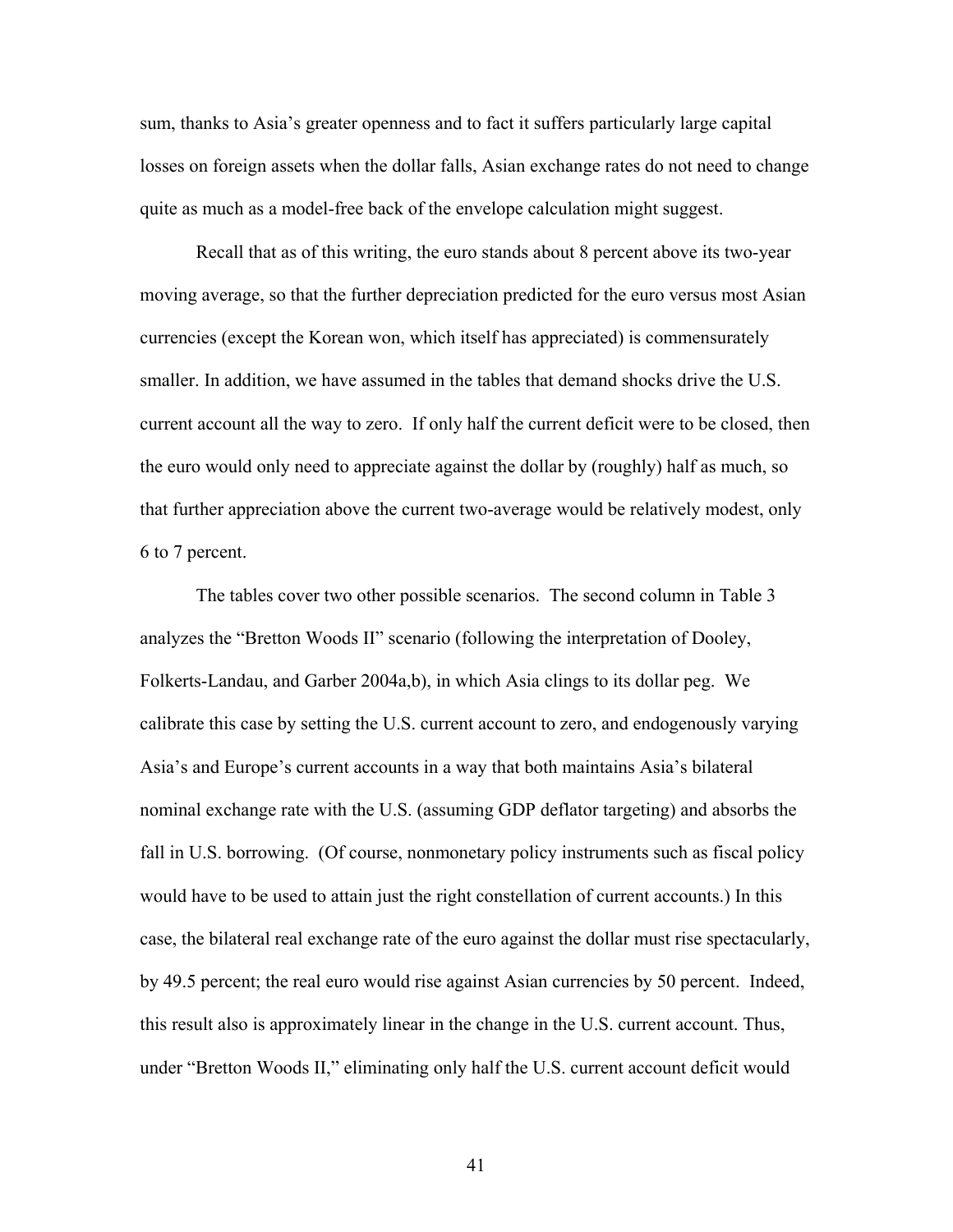raise the real value of non-Asian currencies against the dollar by almost as much as in a global rebalancing scenario eliminating the U.S. current account deficit entirely.

For Asia to maintain its nominal exchange rate peg in the face of a balanced United States current account, it must drive its own current account significantly further into surplus, from 15 to 26 percent of U.S. tradable GDP. And Europe would have to move from a 5 percent of U.S. tradable GDP surplus to a 26 percent deficit! When Asia pegs its currency to a falling dollar, it will of course make its own traded goods more competitive, as well as making imports more expensive relative to domestic nontraded goods. Both factors shift world demand away from Europe, which, by assumption, is passively absorbing the blow, and toward Asia. These calibrations make patently clear why sustaining Asia's dollar peg is likely to be politically unpalatable for many of its trading partners if the U.S. current account deficit ever shrinks. Asia would be extremely vulnerable to a protectionist backlash.

As Table 5 shows, Europe's sharp appreciation also decimates its external asset position, which declines from balance to -60 percent of the value of U.S. tradable production! Asia suffers slightly, and the U.S., with assets concentrated in European currencies, is the major beneficiary. So Europe is hammered both by a sharp decline in its competitiveness, but also by the loss on its net foreign in excess of \$1.5 trillion.

The third scenario in Table 3 (the third column) is a muted version of the Bretton Woods II adjustment scenario. Here, instead of maintaining its dollar currency peg, Asia maintains its current account surplus unchanged in the face of U.S. adjustment to a balanced position. That is, rather than increasing its current account surplus, it allows enough exchange rate adjustment to keep its external surplus constant. In this case, as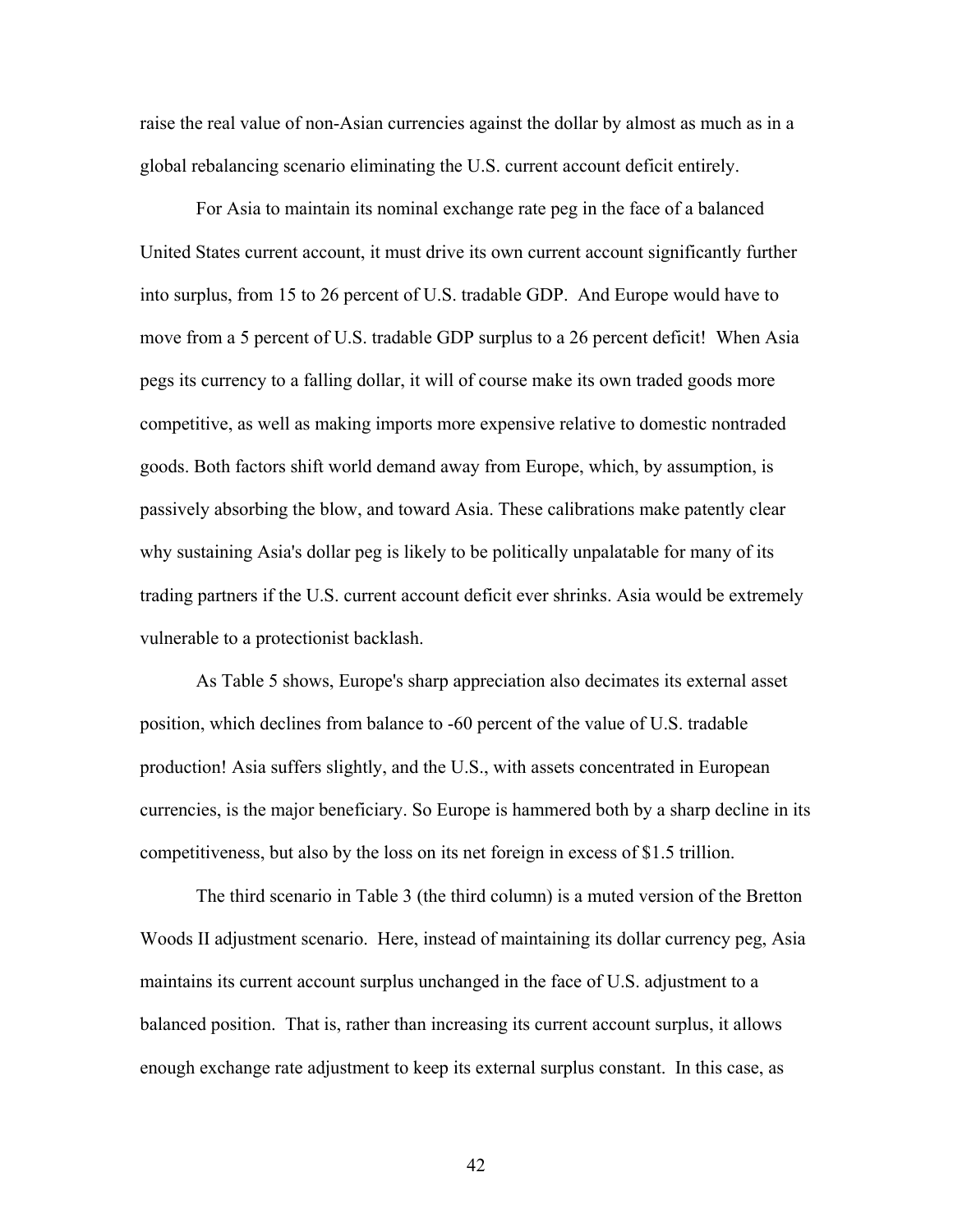Table 4 shows, Europe's effective exchange rate rises by much less than in the Bretton Woods II scenario (31.7 percent versus 49.8 percent) and Asia's effective real exchange rate depreciates by only 2.9 percent versus 25.2 percent in the Bretton Woods II. Still, because the U.S. current account improves dramatically while Asia's holds steady, Asian currencies rise in real terms by 19.4 percent against the dollar. This exercise reveals a fallacy in the argument that Asia cannot allow its dollar peg to move without losing its ability to absorb regional surplus labor. To the extent that European demand increases, Asia can retain its surplus while releasing its dollar peg.

In Table 7, we vary the critical substitution elasticities in the model. In the first column, we revisit the "global rebalancing" scenario when the elasticity of substitution between tradables and nontradables,  $\theta$ , equals 2.0 instead of 1.0. As we have already argued, this is very much a high-side estimate according to the limited evidence in the empirical macroeconomics literature, but we try it to incorporate a more conservative range of exchange rate adjustments alongside our baseline estimates. Comparing to column one of Table 3, we see that the real dollar/euro rate rises by only 19.3 percent instead of 28.6 percent, whereas the Asian currencies rise against the dollar by 22.5 percent instead of 35.2 percent. The real effective dollar (not shown in the table) falls by 21.5 percent rather than 33 percent. These results show that even with a relatively high value for  $\theta$ , the required adjustment of exchange rates is quite significant even if, as here, we have flexible prices.

The second column in Table 7 looks at the case in which  $\theta = 1$  but  $\eta = 100$ , so that the various countries' tradable outputs are almost perfect substitutes. This exercise, which essentially eliminates terms of trade adjustments as a factor in moving real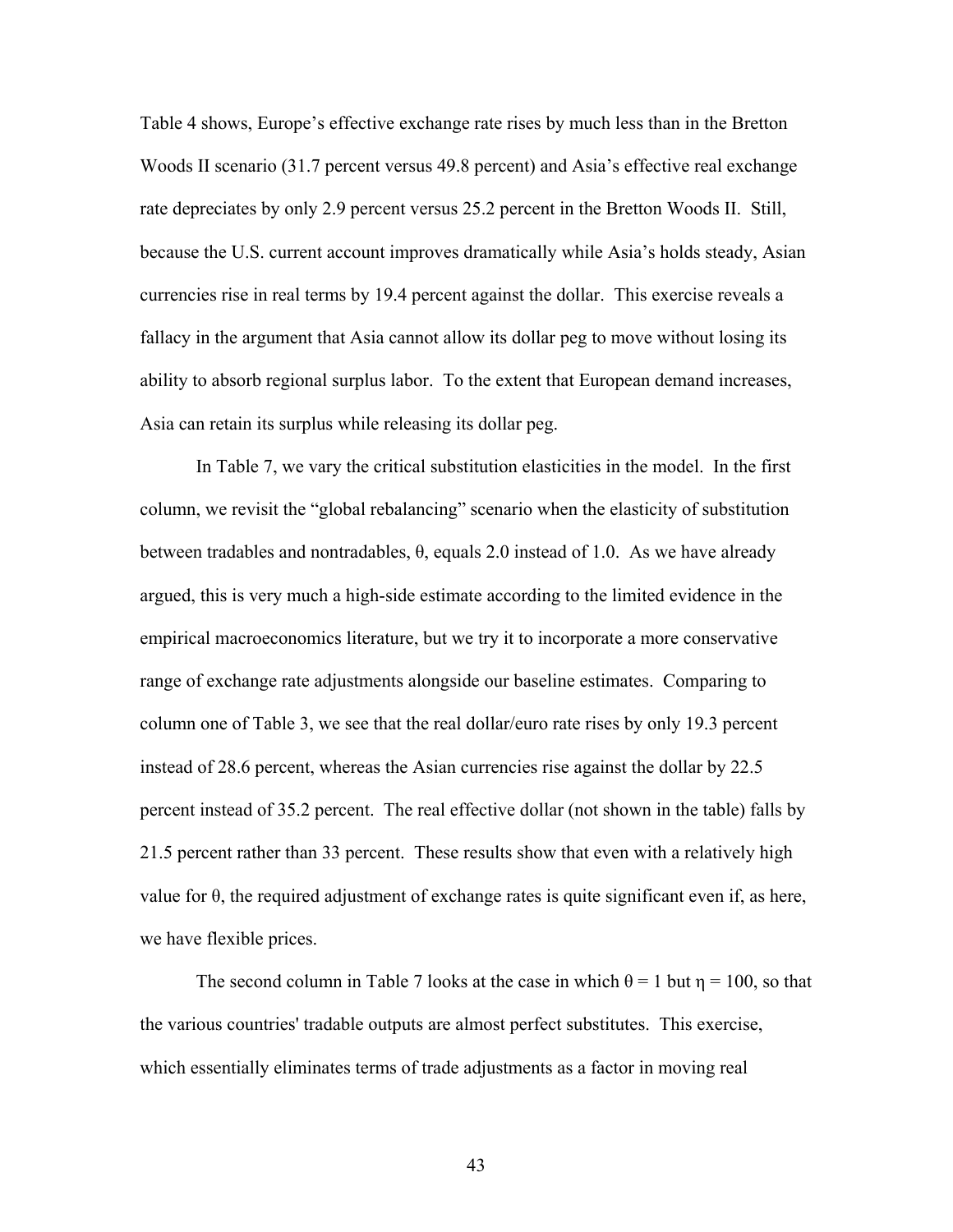exchange rates, allows us to see how much of the exchange rate action is due to intranational substitution between traded and nontraded goods. This change mutes the exchange rate changes by an amount roughly similar those found in the previous exercise. The real effective dollar (again not shown) falls by 21 percent. According to this calibration, roughly two-thirds of the needed dollar adjustment is driven by substitution between traded and nontraded goods, and only one-third is driven by the terms of trade channel typically emphasized in the literature. This should not be surprising, given that (according to our previously cited calibrations), roughly 75 percent of GDP is nontraded. With more conservative assumptions about international trade, however -- greater home bias in consumption or  $\eta = 1$  -- the terms of trade channel would become more important.

At present the U.S. is absorbing traded goods equivalent to roughly 30 percent of its GDP. This demand needs to adjust downward while not reducing the overall level of nontraded goods absorption, and that adjustment will require a significant relative-price change if full employment is to be maintained. Still, terms of trade shocks do account for about one-third of the overall adjustment, a proportion slightly larger than that found in the Obstfeld and Rogoff (2004a) two-country model, where we did not allow for trade or relative-price adjustments within the rest of the world.

Given the United States' leveraged international portfolio, with gross debts mostly in dollars and assets largely in foreign currencies, an unexpected dollar depreciation reduces the U.S. net foreign debt. The first two columns of Table 8 offer simulations intended to illustrate the quantitative importance of such asset-valuation effects. Most recently, Gourinchas and Rey (2005a) have estimated that nearly one-third of payments on the U.S. net foreign debt has historically been financed by valuation effects, with only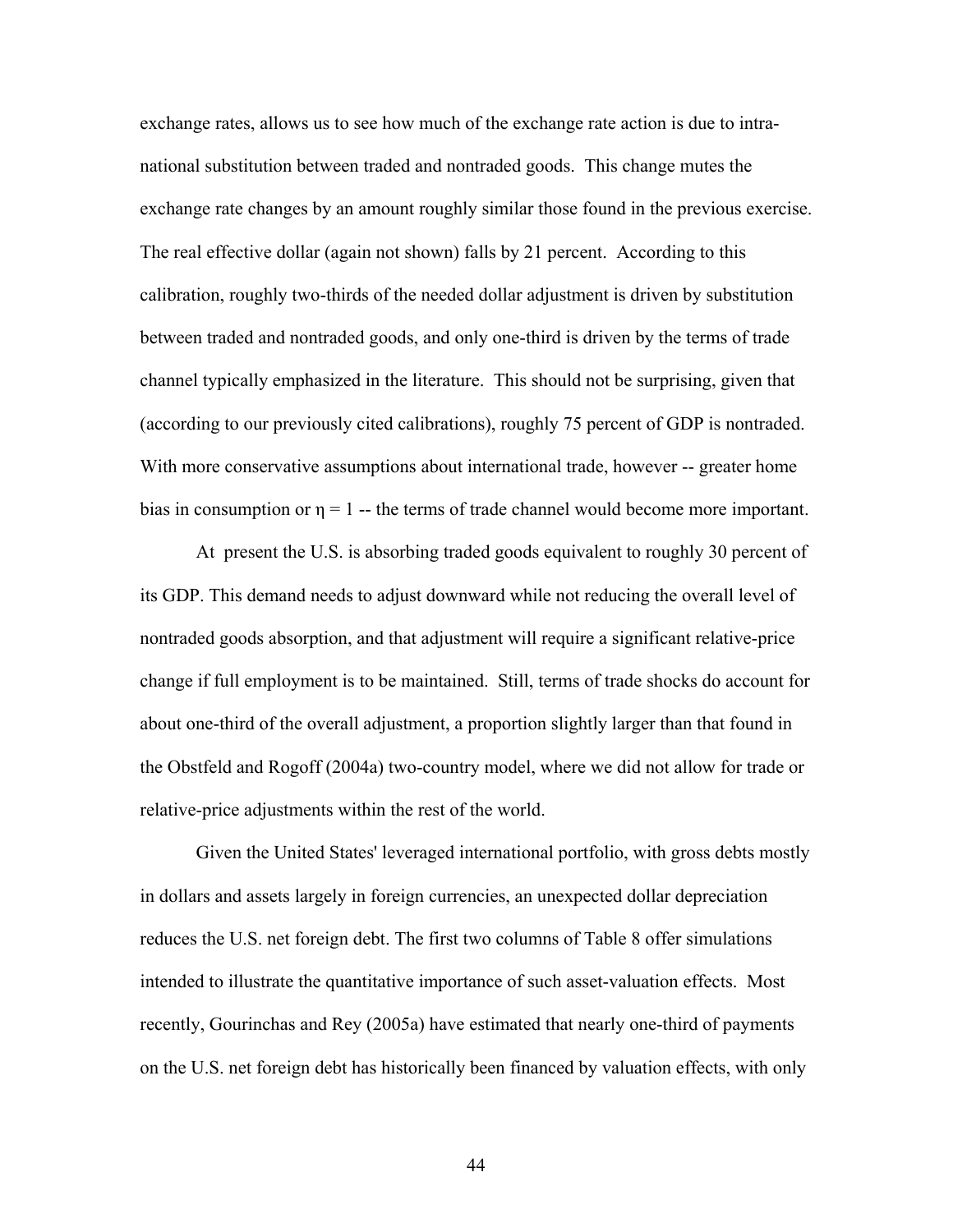the remaining two-thirds covered by higher trade balances. The first column in Table 8 shows the global rebalancing scenario with valuation effects taken into account; it is identical to the first column in Table 3. The second column shows the changes in bilateral exchange rates that would be required if there were no valuation effects (or, equivalently, if exchange rate changes were accurately anticipated and nominal returns adjusted fully to compensate). All relative price changes against the United States are larger in this case because the United States does not get the benefit of a haircut in its net dollar liabilities. Correspondingly, the U.S. trade balance needs to adjust more for any given adjustment in the current account deficit. The real dollar/euro rate needs to move by 33.7 rather than 28.6 percent when valuation effects are taken into account, and the real value of Asian currencies needs to rise by 40.7 instead of 35.2 percent. (The real effective dollar exchange rate falls by 37.8 instead of 33.0 percent. According to these numbers, asset revaluation effects will mute the required movement in exchange rates as the U.S. current account closes up, but the trade balance has to do the heavy lifting, since 87 percent (33.0/37.8) of the necessary real exchange rate adjustment remains. That valuation effects have only a secondary effect on equilibrium relative-price changes is not surprising: big valuation effects can only come from big exchange rate movements.

Our calculation does not take into account the likelihood of an accompanying rise in global interest rates, which would hurt the United States (a net debtor) and help Asia (a net creditor). There are a broad range of possible scenarios here; we incorporate only a single very simple one. (Details of the calculation are given in the Appendix.) In the third column of Table 8, we assume that annual interest rates on short-term U.S. debt rise from 3.75 percent to 5 pecent, the same level assumed for all other liabilities. Thus, the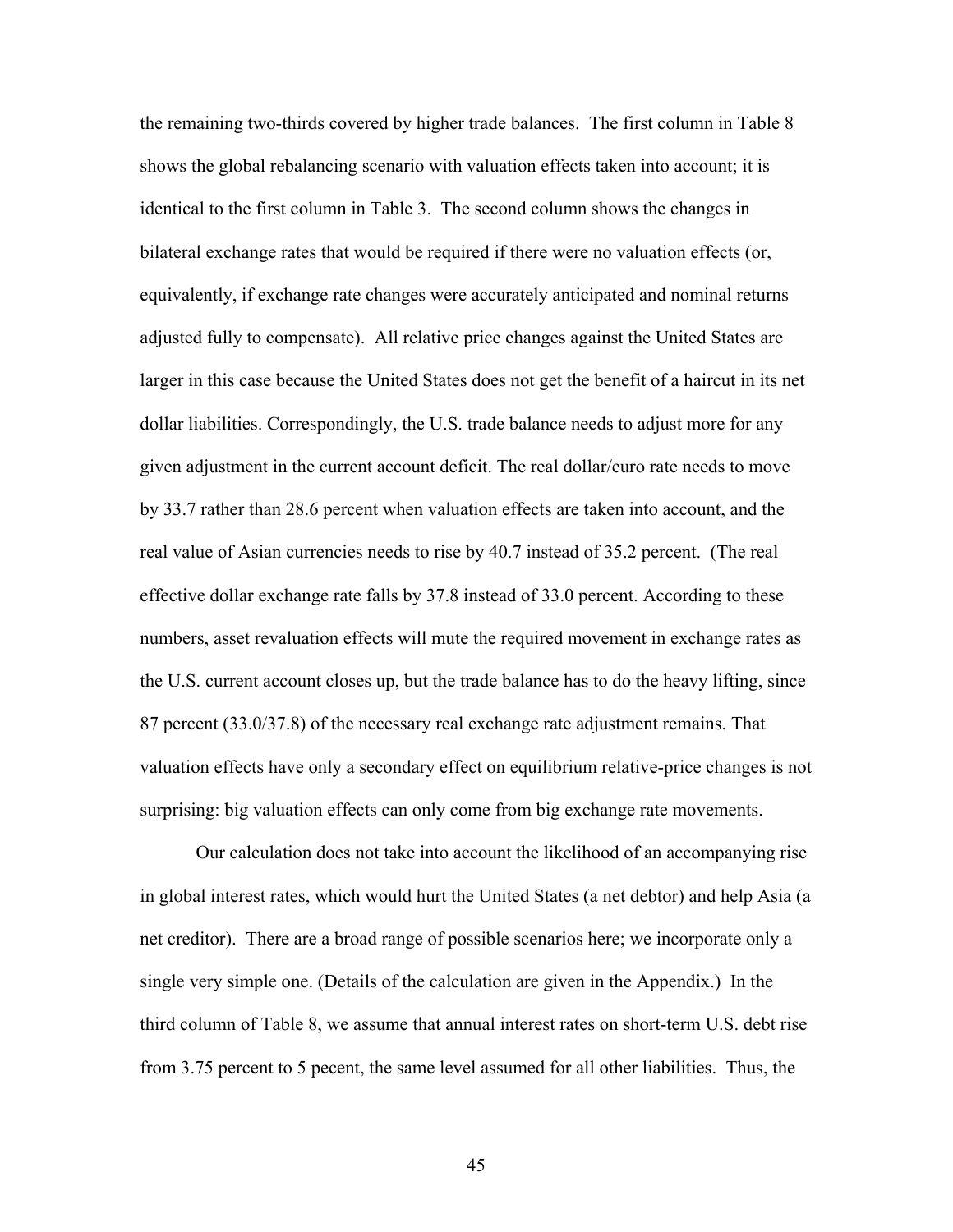U.S. simply loses its historical low borrowing rate and is put on a par with other debtors. This change wipes out much of the effect of the valuation changes (and it would wipe out even more if it applied to all U.S. external liabilities, not just the roughly 30 percent made up of short-maturity debt). As our introductory discussion suggested, the United States, as a big issuer of bonds relative to equity, is extremely vulnerable to increases in interest rates, even when all global bond rates rise together.

Until now, we have been concentrating on demand shocks. Productivity shocks may exacerbate or ameliorate the adjustment process, depending on their source. Higher productivity in foreign tradable goods production can actually be counterproductive, requiring an even greater depreciation of the dollar to bring about equilibrium in world markets. Otherwise, at constant relative prices, Europe and Asia would end up exporting some part of their increased tradable goods production capacity. If, on the other hand, there is a rise in nontraded goods productivity in Asia and Europe, the exchange rate effects of global rebalancing will be muted. As Table 9 illustrates, a 20 percent rise in nontradable goods productivity outside the United States implies significantly smaller real exchange rate changes, though terms of trade shifts are similar. A large rise in U.S. tradables productivity will also facilitate a softer landing. In this case (not reported), however, while the extent of real dollar depreciation is somewhat reduced, the U.S. terms of trade fall much more sharply.

# **Further Considerations**

We believe our model offers many useful insights, but of course there are many caveats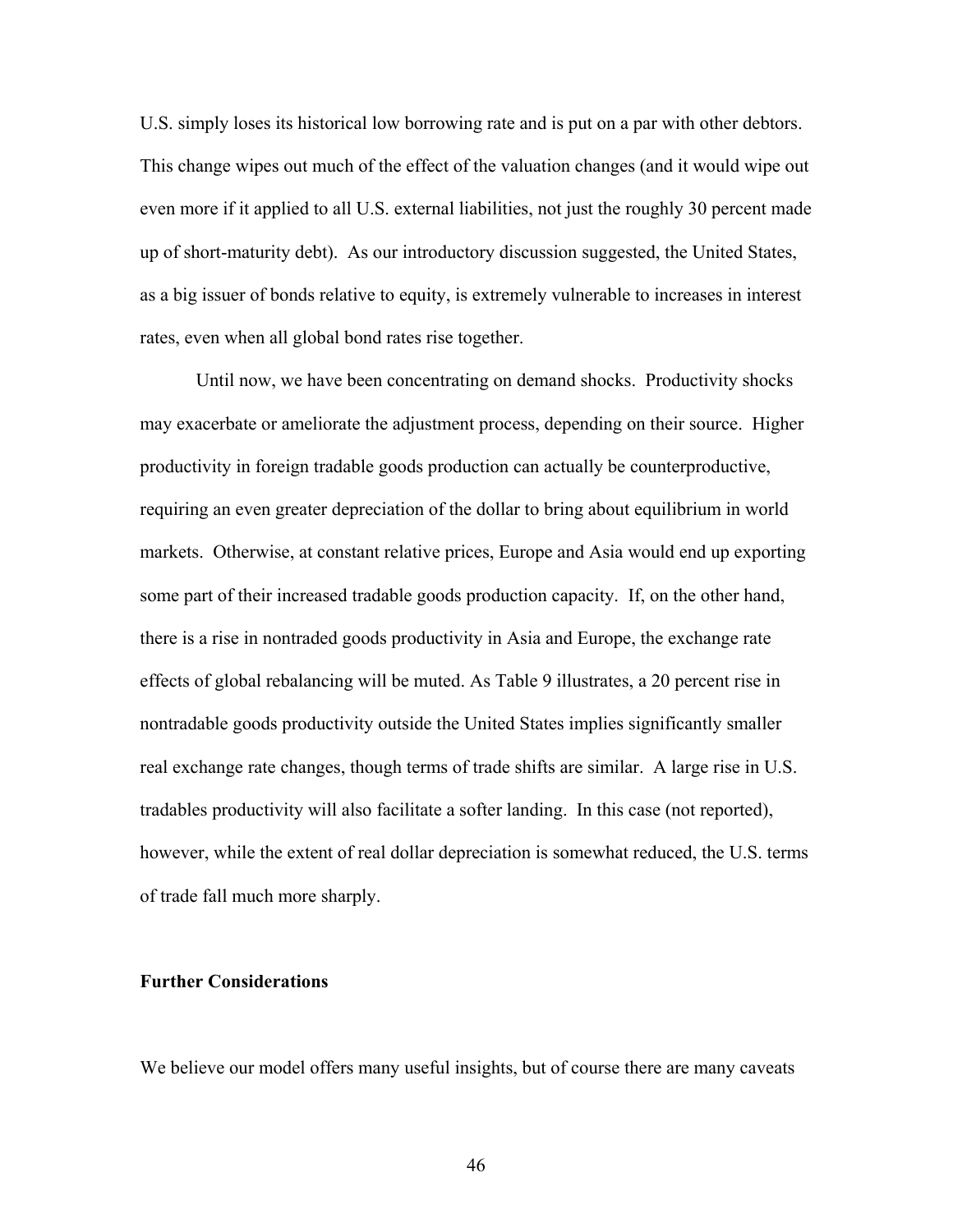to its interpretation. Some of these suggest that we are understating the dollar's potential decline and some suggest that we are overstating it.

### *Intersectoral Factor Mobility*

A critical implicit assumption of our model is that capital and labor cannot quickly migrate across sectors, so that prices rather than quantities must bear the burden of adjustment in response to any sudden change in relative demands for different goods. This assumption seems entirely reasonable if the global current account adjustment (full or partial) takes place moderately quickly (say, over one to two years). In the short run, workers cannot change location easily, worker retraining is expensive, and a great deal of capital is sector-specific. Over much longer periods, however (say, ten to twelve years), factor mobility is considerable. If, for example, prices rise dramatically in the United States traded goods sector, then new investment will be skewed towards tradables, as will new employment. Thus, in principle, a gradual closing of the United States current account deficit will facilitate much smoother adjustment with less exchange rate volatility. Unfortunately, our model is not explicitly dynamic (see however, the small country *q*-model analysis of Obstfeld and Rogoff 1996, chapter 4). One can, however, artificially approximate gradual current account adjustment by allowing for higher elasticities of substitution. We do this in Table 10, where we reconsider our central scenario (which assumed  $\theta = 1$  and  $\eta = 2$ ) by comparing it with two cases in which substitution elasticities are much higher. As one can see, in the case with "gradual" unwinding (proxied by  $\theta = 2$  and  $\eta = 4$ ), which we loosely take to capture a five to seven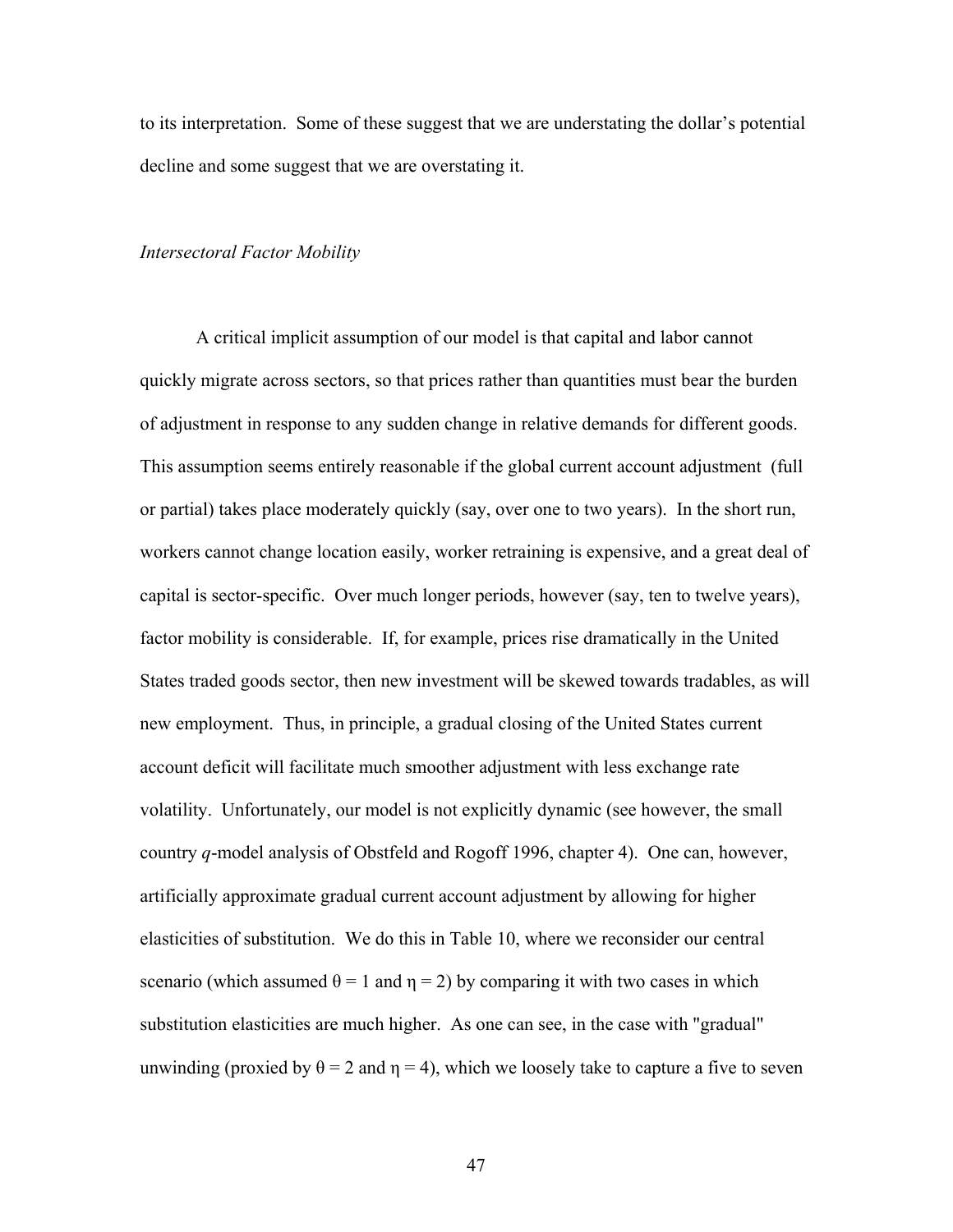year adjustment horizon, bilateral exchange rate changes are only half as big as in our central global rebalancing scenario. For "very gradual" unwinding (which we take occur over ten to twelve years, with  $\theta$ = 4 and  $\eta$ = 8), the real exchange rate changes are less than a quarter as large.

### *Sticky Prices*

Factor mobility kicks in if adjustment is slow and relatively anticipated. If, on the other hand, current account imbalances had to close up very quickly (say due to a collapse in U.S. housing prices), then the bias in our estimates would be in the other direction. In this case, nominal rigidities in prices would play a large role and, for reasons detailed in Obstfeld and Rogoff (2000b), actual exchange rate movements would likely be two or more times as large as in our central scenario.

Why? For one thing, our model assumes the law of one price for traded goods, whereas in fact, at most half of an exchange rate adjustment typically will pass through to traded goods prices even after one year (P. Goldberg and Knetter 1997; Campa and L. Goldberg 2002). Thus, in order to balance supply and demand for the different categories of goods, while maintaining full employment, central banks would have to allow much larger exchange rate movements -- possibly double those suggested by the model. These larger movements would be "overshoots" in the sense that they would unwind over time as domestic prices adjust.

The nominal prices of nontraded goods are typically even stickier than those of traded goods; this further amplifies the overshooting effect. In general, the presence of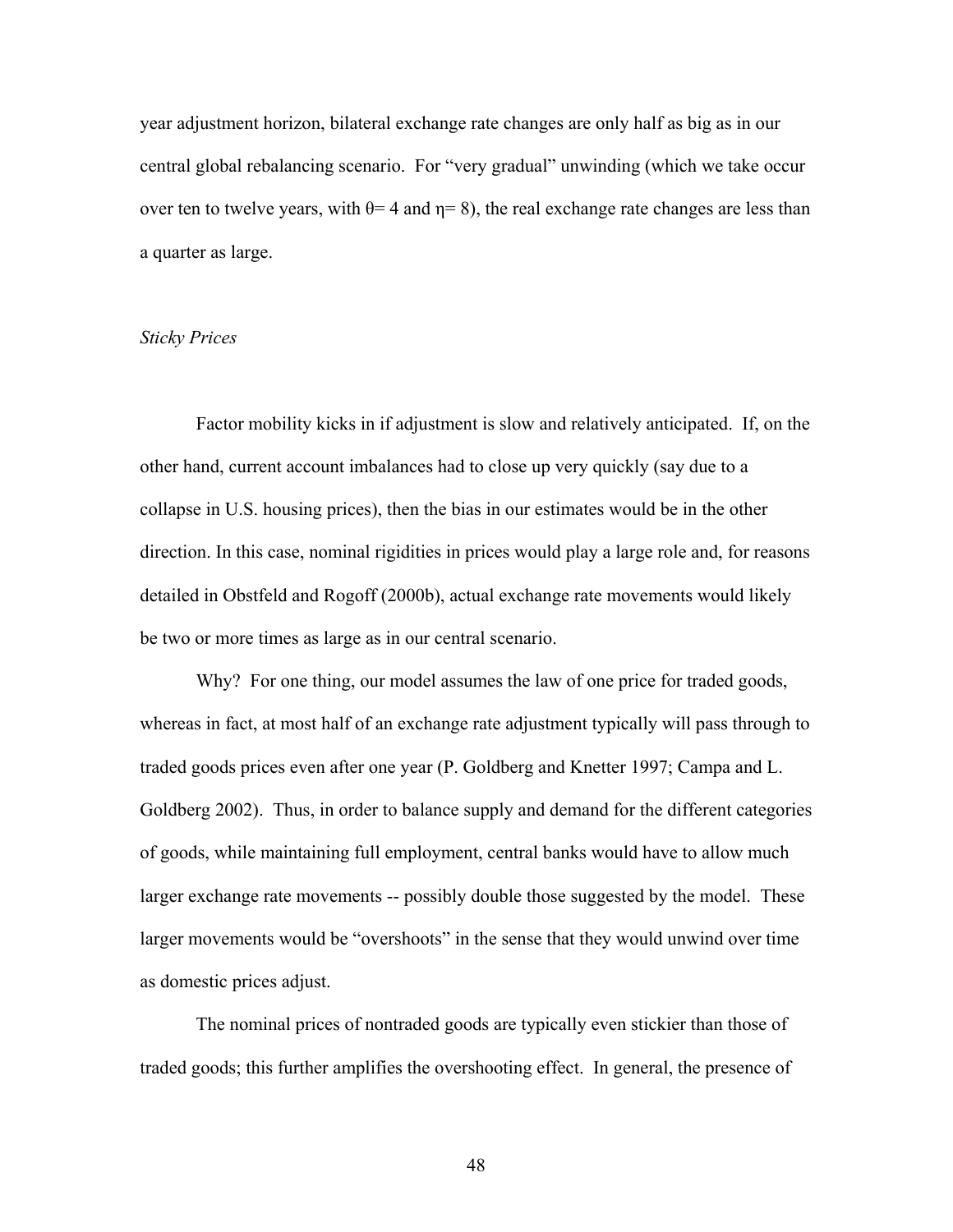both sticky prices and slow factor mobility both point toward the likelihood that a slow unwinding of the United States current account will lead to smaller changes in real exchange rates than would a relatively abrupt correction.

### *Rising United States Interest Rates and the Dollar*

As another qualification to our results, we must also add that the our model does not account for financial factors, and in particular does not account for how temporarily high real interest rates in the United States might tend to mute the dollar's decline. Using the FRB model, Reifschneider, Tetlow, and Williams (1999) estimate that a one percent rise in the Federal Funds rate (presumably unmatched by the rest of the world) leads to 2.2 percent appreciation of the dollar after one year, and 4.9 percent appreciation after two years. A back-of-the-envelope calculation based on the Dornbusch overshooting model yield a similar result. So the fact that over the past year, United States short-term interest rates have been rising relative to Europe's is a countervailing consideration to the ones we discuss below (though our calculations suggest it is likely to be far less important quantitatively). Add to this that Europe and Asia can always choose to lower their interest rates to further mute the dollar's decline. Of course, interest rate policy can only affect the dollar's real value temporarily, so long-term global rebalancing will still require a combination of real exchange rate adjustment and factor reallocation across sectors.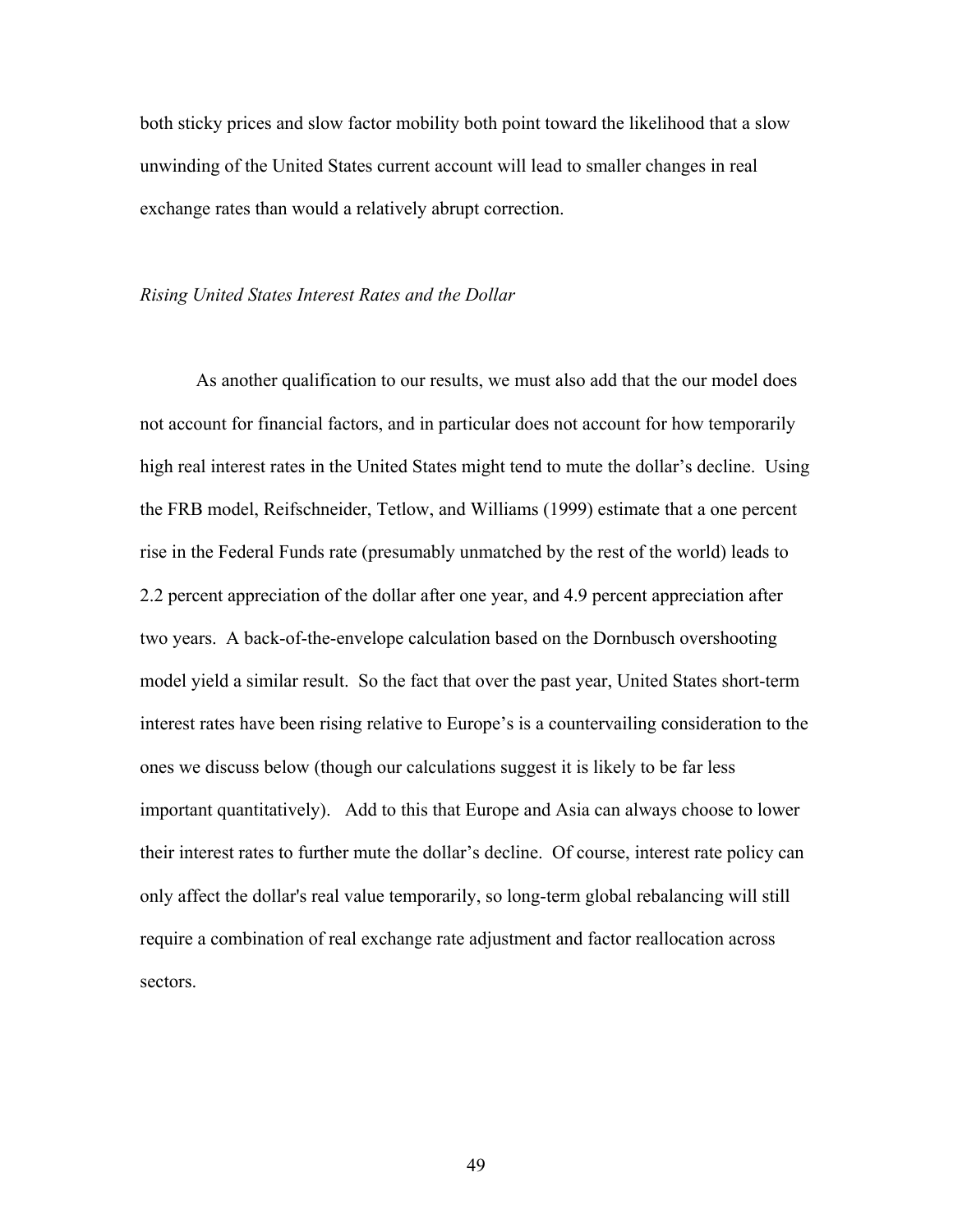### *The Fundamental Unpredictability of Exchange Rates*

Our model suggests that the gaping U.S. current account is a very large factor in the minus column for the United States dollar. It is well known, however (Meese and Rogoff 1983) that it is extremely difficult to explain major currency exchange rate swings, much less forecast them, at least at horizons up to eighteen months. Though there are a number of small qualifications to this result (see the survey in Frankel and Rose 1995, for example), it remains broadly true. How then, can one be concerned about a dollar decline if a rise is equally likely? There are two broad answers to this question. First, even the most cheery U.S. current account optimist would have to concede that an abrupt reversal is a potential risk, particularly as Federal government deficits remain less than fully tamed. Reversal need not result from what Calvo (1998) has called a "sudden stop" of capital inflows in the context of emerging markets; as we have noted, it could result, for example, from a rise in U.S. saving due to a purely domestic asset-price collapse. Our calibrations are useful in laying out the exchange rate consequences, and in illuminating how the burden of adjustment might be shared.

Although the evidence is mixed, it is also plausible that nonlinearities may be important, so that when exchange rates are particularly far out of line with one or more fundamentals, some predictability emerges. Obstfeld and Taylor (1997), for example, argue that convergence to purchasing power parity is much more important quantitatively when the real exchange rate is relatively heavily over- or undervalued. Gourinchas and Rey (2005a) argue that, contrary to the canonical Meese-Rogoff result, there is a forecastable component to trade weighted dollar exchange rate movements when net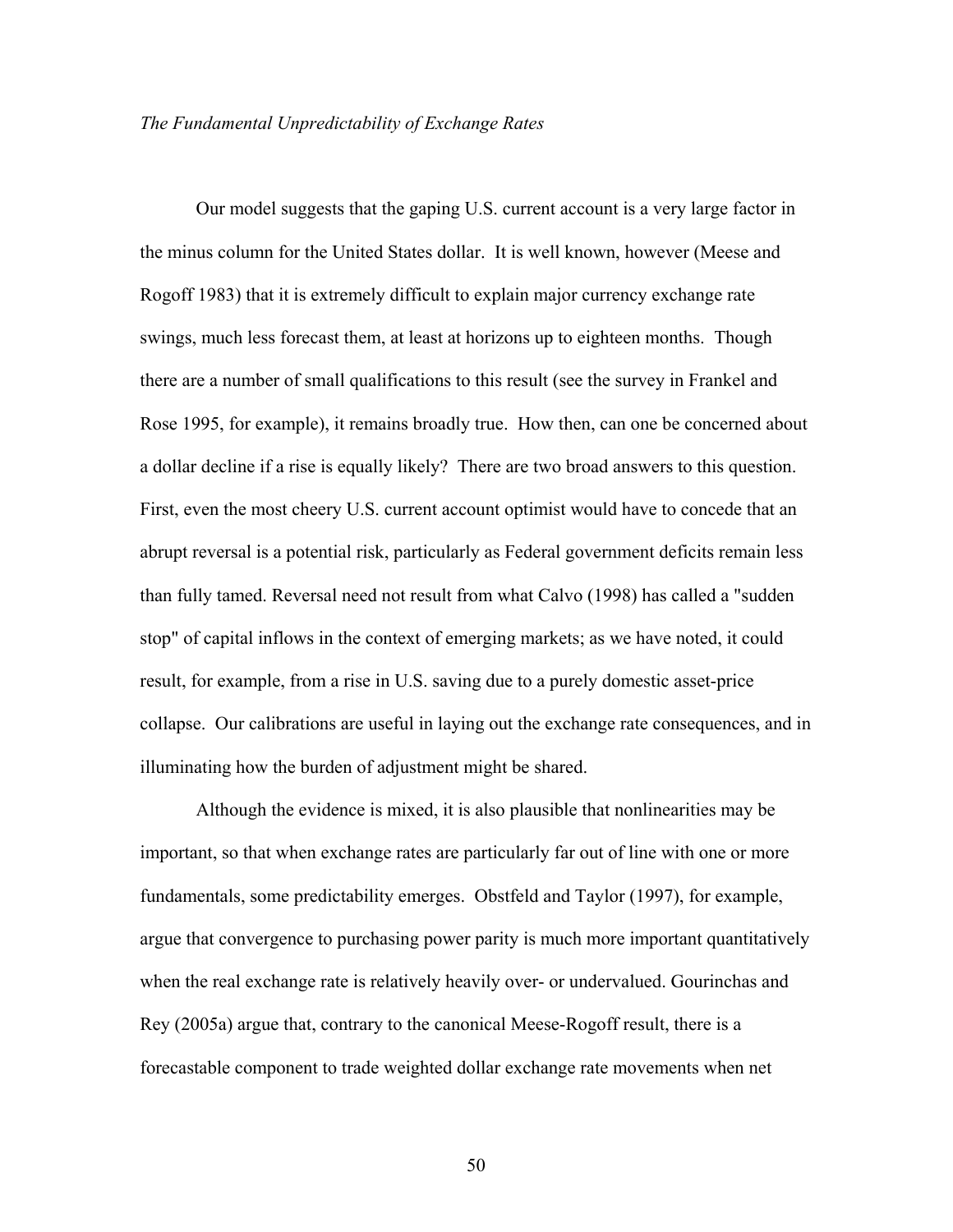foreign assets are large relative to the United States' net export base. Their work supports much earlier work by Hooper and Morton (1992) suggesting that net foreign assets may be important in explaining dollar movements. As we have argued in the introduction, the U.S. current account deficit is so large and unprecedented that it is difficult to project its future evolution and consequences simply by extrapolating from past data.

#### **Summary**

We have developed a simple stylized model that can be used to calibrate exchange rate changes in response to various scenarios under which the United States current account deficit might be reduced from its unprecedented current level. Aside from the model's quantitative predictions (some of which are highlighted in the introduction), it yields a number of important qualitative insights.

First, Asia's greater openness to trade implies that the requisite exchange rate adjustments for that region are not all that much greater than Europe's despite the fact Asia starts from a much larger current account surplus.

Second, we find that if Asia tries to stick to its dollar peg in the face, say, of a rise in the U.S. saving rate that (even partially) closes up the U.S. current account gap, Asia will actually have to run significantly higher surpluses than now. Europe would bear the brunt of this policy, ending up with a current account deficit even larger than that of the United States today, while at the same time suffering a huge loss in net foreign assets.

Third, whereas it is true that dollar depreciation tends to improve the United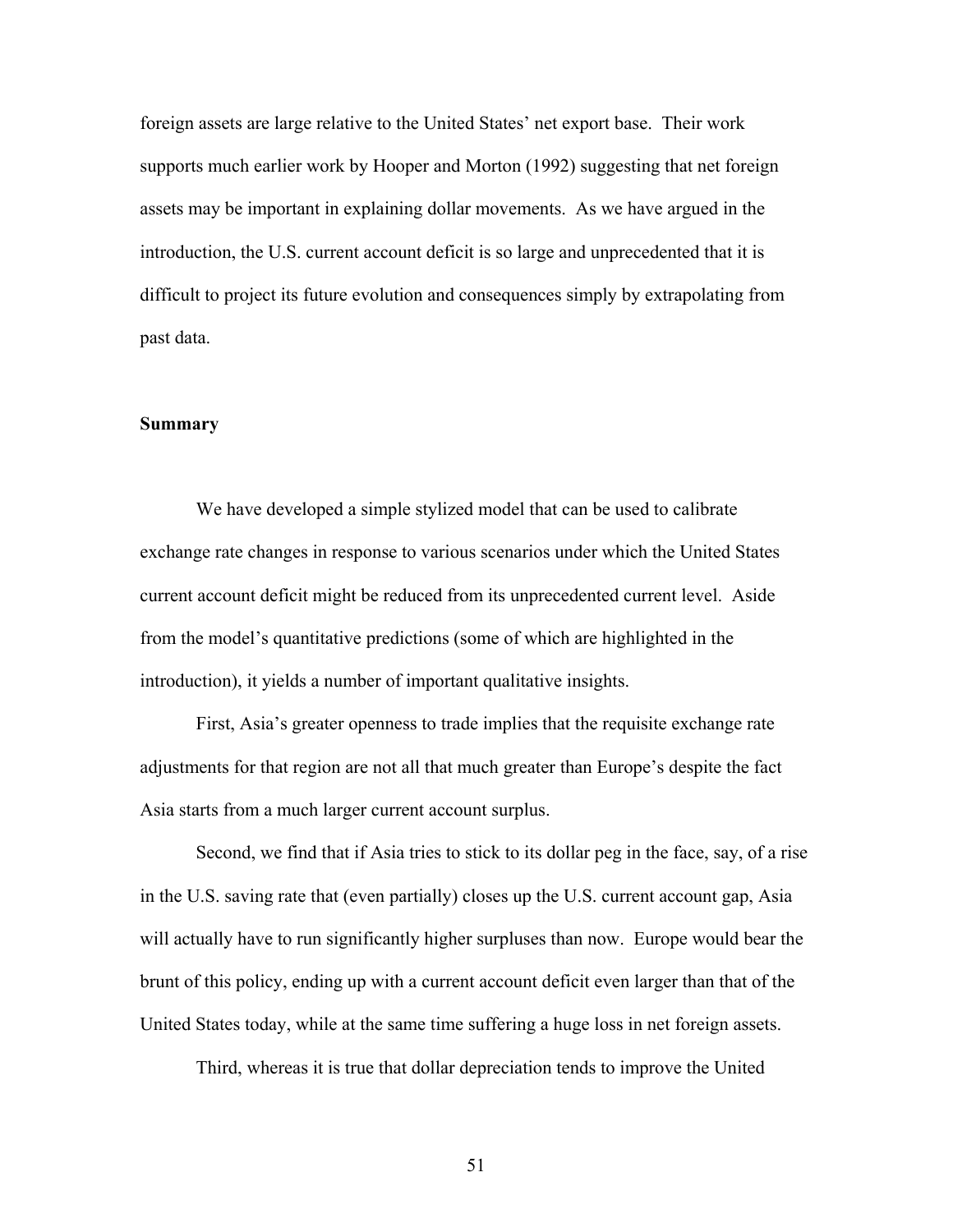States net foreign asset position (because virtually all of its liabilities but not all of its assets are in dollars), this effect only slightly mitigates the requisite exchange rate change. Valuation effects will not rescue the United States from a huge trade balance adjustment. Indeed, if relative interest rates on U.S. short-term debt rise even modestly during the adjustment process, this adverse affect can easily cancel out any gain due to exchange rate valuation effects.

Fourth, we compare the importance of different components of real exchange rate adjustment. Our model suggests that the need for deficit countries to shift demand toward nontraded goods (and for surplus countries to shift demand away) is roughly twice as important quantitatively as the much more commonly stressed terms of trade channel (involving substitution between the traded goods produced by different countries). Of course, the importance of the terms of trade would be greater with lower international trade elasticities than we have assumed, or a greater degree of home-product consumption bias.

We have only scratched the surface of potential simulations that can be conducted in this framework. To that end, we have tried to make our approach as transparent as possible so that other researchers can easily investigate alternative scenarios. Clearly, it would be interesting to extend the model in many dimensions, in particular to allow for sticky prices and for dynamic adjustments, such as factor movement across sectors. It would also be interesting to extend the framework to allow for more regions of the world economy, for example, oil producers (who have recently emerging as a major surplus region), non-Asian emerging markets, and Asian sub-regions. Nonetheless, in a literature that is often long on polemics and short on analysis, we hope it is useful to have advanced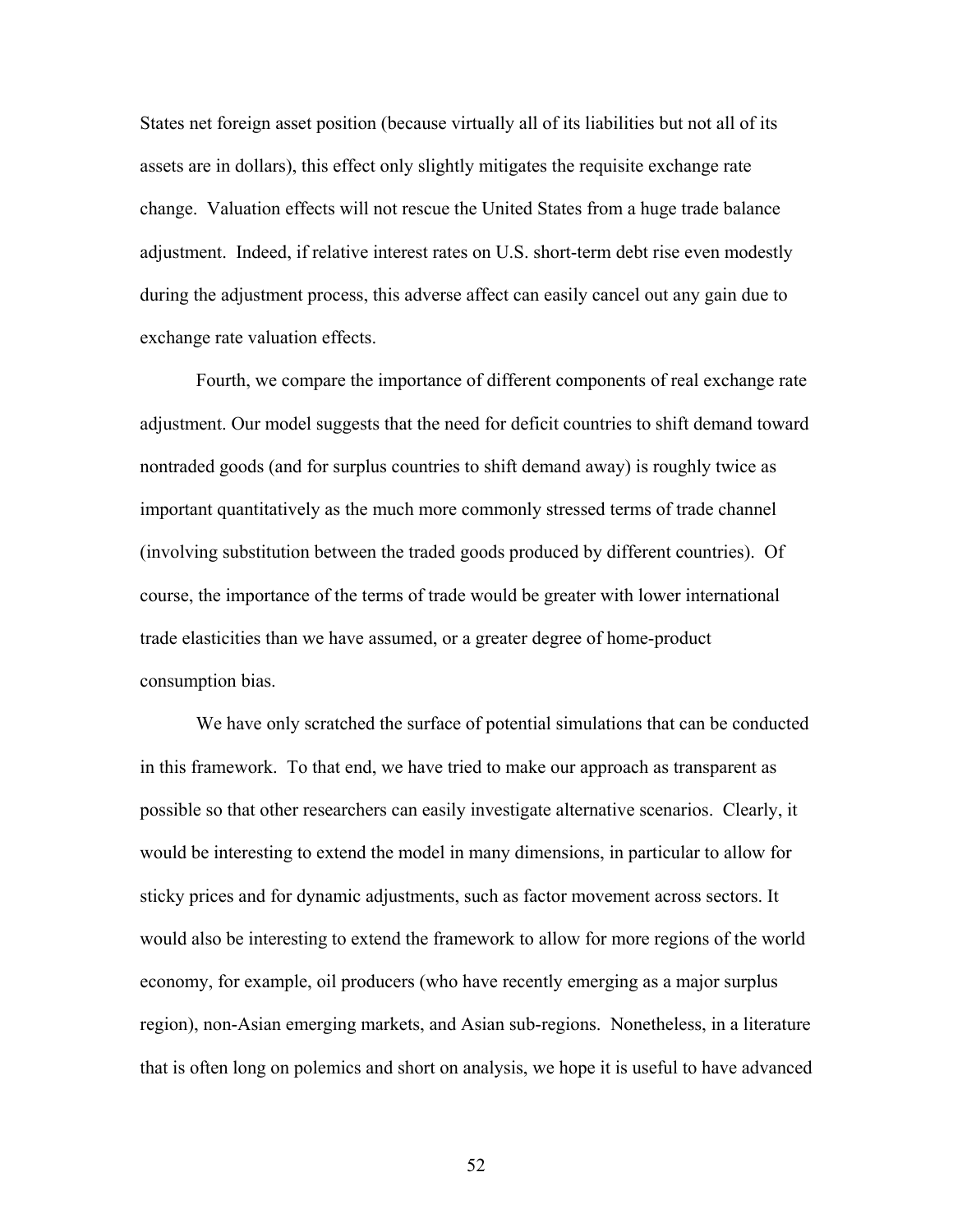a concrete model on which to base policy analysis.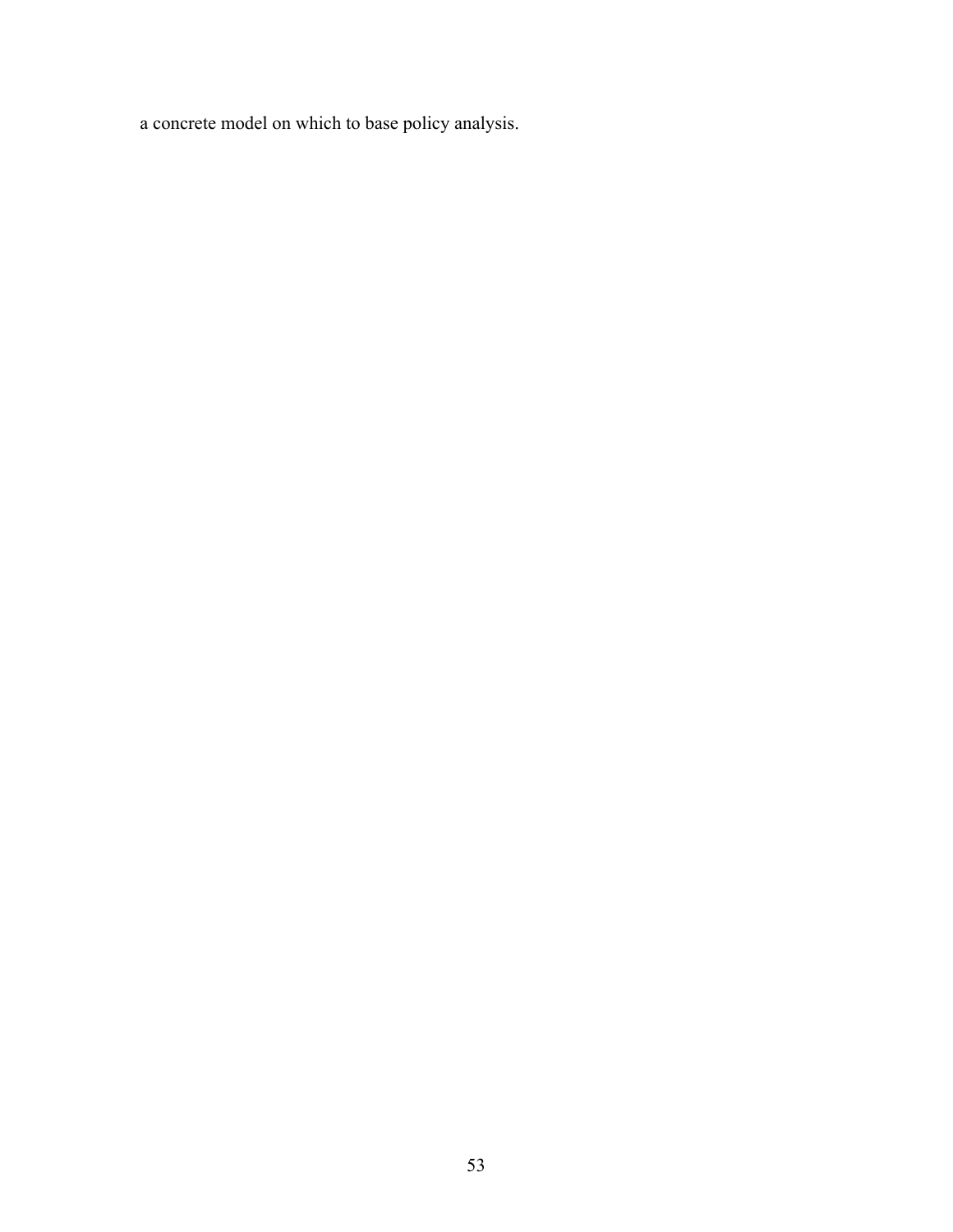# **Appendix: Equilibrium Prices, Model Normalization, Calculation of Nominal Exchange Rates, Revaluation Effects, and Interest Rate Effects**

### *1. Equilibrium Prices*

In this first appendix section we show how real exchange rates depend on equilibrium relative prices, and spell out the relevant equilibrium conditions for our three-region world economy. By definition, real exchange rates depend on relative international prices for both traded and non-traded goods. We take up relative traded goods prices first.

As was noted in the text, notwithstanding the law of one price, the assumed internationally asymmetric preferences over tradables permit relative regional price indexes for tradable consumption to vary over time. Instead of being fixed at unity, these ratios are given in our model by

$$
\frac{P_T^E}{P_T^U} = \frac{\left[\alpha \tau_{U,E}^{1-\eta} + (\beta - \alpha) + (1 - \beta) \tau_{U,A}^{1-\eta}\right]^{1-\eta}}{\left[\alpha + (\beta - \alpha) \tau_{U,E}^{1-\eta} + (1 - \beta) \tau_{U,A}^{1-\eta}\right]^{1-\eta}},
$$

$$
\frac{P_T^A}{P_T^U} = \frac{\left[\delta \tau_{U,A}^{1-\eta} + \left(\frac{1-\delta}{2}\right) + \left(\frac{1-\delta}{2}\right) \tau_{U,E}^{1-\eta}\right]^{\frac{1}{1-\eta}}}{\left[\alpha + (\beta - \alpha) \tau_{U,E}^{1-\eta} + (1-\beta) \tau_{U,A}^{1-\eta}\right]^{\frac{1}{1-\eta}}},\,
$$

and

$$
\frac{P_T^A}{P_T^E} = \frac{\left[\delta \tau_{U,A}^{1-\eta} + \left(\frac{1-\delta}{2}\right) + \left(\frac{1-\delta}{2}\right) \tau_{U,E}^{1-\eta}\right]^{\frac{1}{1-\eta}}}{\left[\alpha \tau_{U,E}^{1-\eta} + (\beta - \alpha) + (1-\beta) \tau_{U,A}^{1-\eta}\right]^{\frac{1}{1-\eta}}}.
$$

Thus, shifts in inter-regional real exchange rates *q* reflect both shifts in the relative price of traded and non-traded goods and shifts in the relative prices of exports and imports: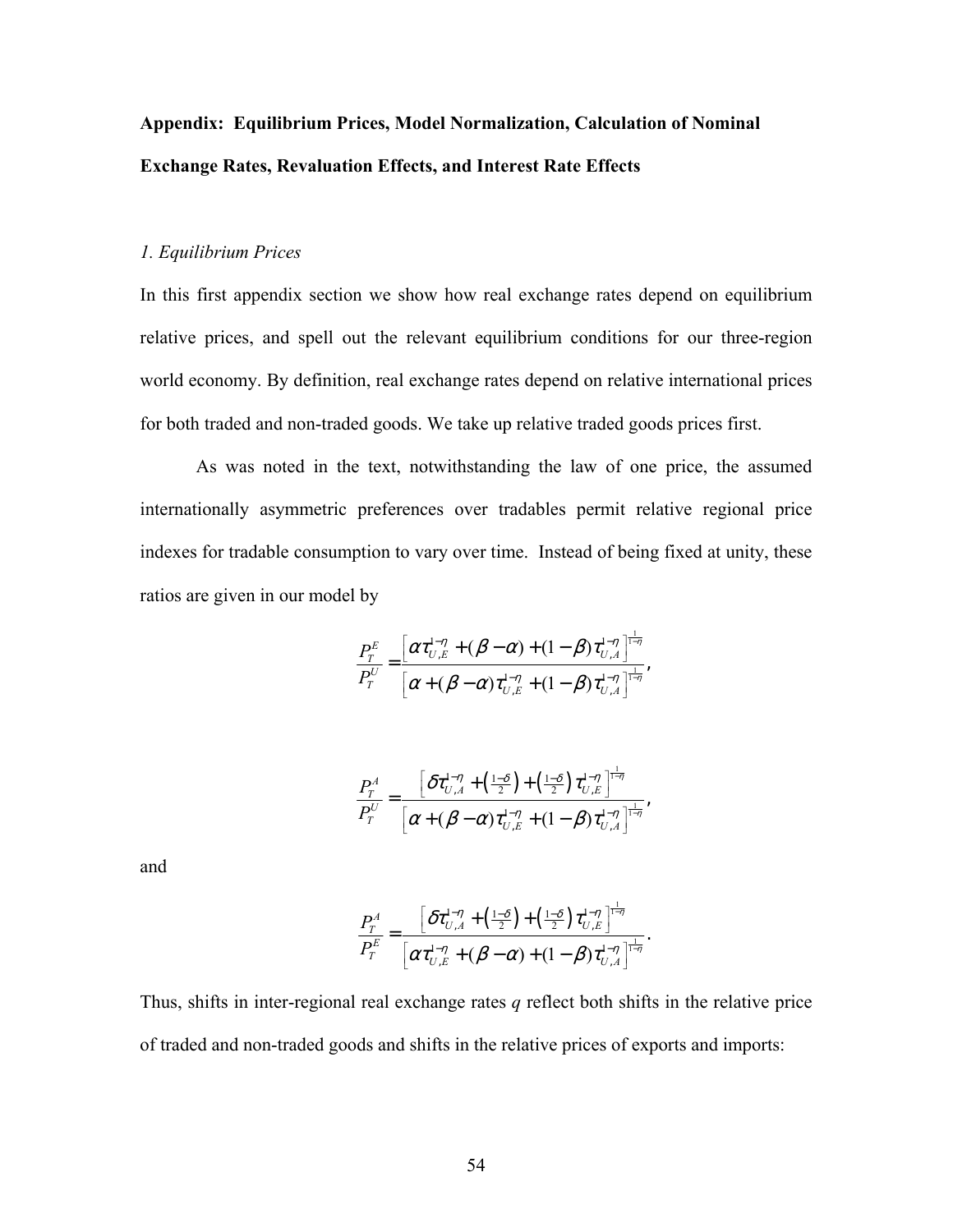$$
q_{U,E} = \frac{P_T^E}{P_Y^U} \times \frac{\left[\gamma + (1 - \gamma)(P_N^E/P_T^E)^{1-\theta}\right]^\frac{1}{1-\theta}}{\left[\gamma + (1 - \gamma)(P_N^U/P_T^U)^{1-\theta}\right]^\frac{1}{1-\theta}} \\
= \frac{\left[\alpha \tau_{U,E}^{1-\eta} + (\beta - \alpha) + (1 - \beta) \tau_{U,A}^{1-\eta}\right]^\frac{1}{1-\eta}}{\left[\alpha + (\beta - \alpha)\tau_{U,E}^{1-\eta} + (1 - \beta) \tau_{U,A}^{1-\eta}\right]^\frac{1}{1-\eta}} \times \frac{\left[\gamma + (1 - \gamma)(P_N^E/P_T^E)^{1-\theta}\right]^\frac{1}{1-\theta}}{\left[\gamma + (1 - \gamma)(P_N^U/P_T^U)^{1-\theta}\right]^\frac{1}{1-\theta}},
$$

$$
q_{U,A} = \frac{P_T^A}{P_Y^U} \times \frac{\left[\gamma + (1-\gamma)(P_N^A/P_T^A)^{1-\theta}\right]^{\frac{1}{1-\theta}}}{\left[\gamma + (1-\gamma)(P_N^U/P_T^U)^{1-\theta}\right]^{\frac{1}{1-\theta}}}
$$
  

$$
= \frac{\left[\delta \tau_{U,A}^{1-\eta} + \left(\frac{1-\delta}{2}\right) + \left(\frac{1-\delta}{2}\right) \tau_{U,E}^{1-\eta}\right]^{\frac{1}{1-\eta}}}{\left[\alpha + (\beta - \alpha)\tau_{U,E}^{1-\eta} + (1-\beta)\tau_{U,A}^{1-\eta}\right]^{\frac{1}{1-\eta}}} \times \frac{\left[\gamma + (1-\gamma)(P_N^A/P_T^A)^{1-\theta}\right]^{\frac{1}{1-\theta}}}{\left[\gamma + (1-\gamma)(P_N^U/P_T^U)^{1-\theta}\right]^{\frac{1}{1-\theta}}},
$$

and so on.

 Having defined relative price indices, one can easily derive global marketclearing conditions for each region's tradable output, again using very standard techniques for constant elasticity of substitution models such as the one we have here (as illustrated, for example, in Obstfeld and Rogoff 1996). For U.S. tradable goods output, the market-clearing condition is given by

$$
Y_T^U = \gamma \alpha \left(\frac{P_U}{P_T^U}\right)^{-\eta} \left(\frac{P_T^U}{P_C^U}\right)^{-\theta} C^U + \gamma (\beta - \alpha) \left(\frac{P_U}{P_T^E}\right)^{-\eta} \left(\frac{P_T^E}{P_C^E}\right)^{-\theta} C^E
$$
  
+  $\gamma \left(\frac{1-\delta}{2}\right) \left(\frac{P_U}{P_T^A}\right)^{-\eta} \left(\frac{P_T^A}{P_C^A}\right)^{-\theta} C^A,$ 

and for European tradable output, it is given by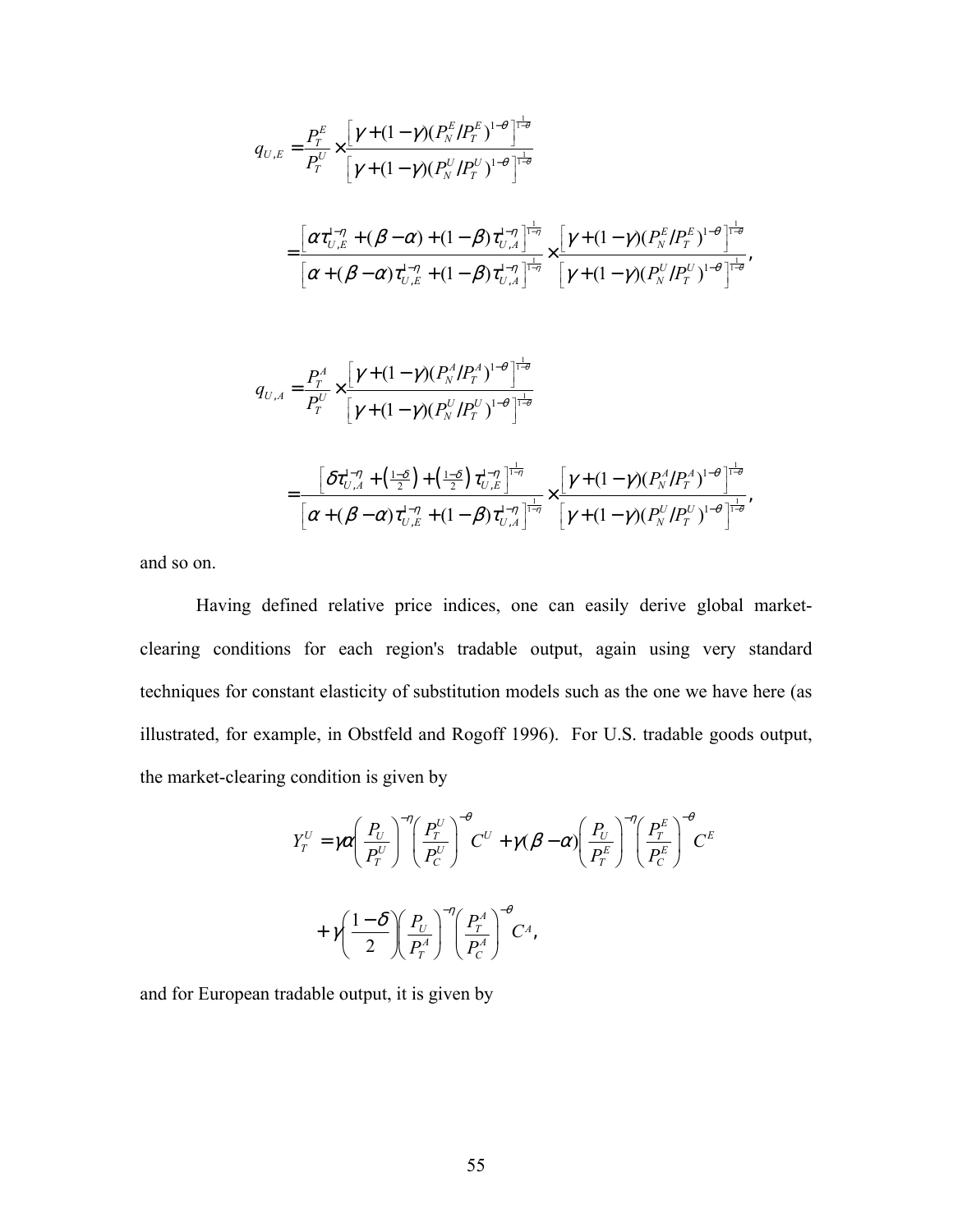$$
Y_T^E = \gamma \alpha \left(\frac{P_E}{P_T^E}\right)^{-\eta} \left(\frac{P_T^E}{P_C^E}\right)^{-\theta} C^E + \gamma (\beta - \alpha) \left(\frac{P_E}{P_T^U}\right)^{-\eta} \left(\frac{P_T^U}{P_C^U}\right)^{-\theta} C^U
$$

$$
+ \gamma \left(\frac{1 - \delta}{2}\right) \left(\frac{P_E}{P_T^A}\right)^{-\eta} \left(\frac{P_T^A}{P_C^A}\right)^{-\theta} C^A.
$$

Walras' Law implies, of course, that the condition for Asian tradables equilibrium is superfluous, given the two others. One can similarly derive the market-clearing condition for U.S. nontradables as

$$
Y_N^U=(1-\gamma)\left(\frac{P_N^U}{P_C^U}\right)^{-\theta}C^U,
$$

(which depends, of course, only on U.S. demand), as well as the two corresponding conditions for European and Asian nontradables.

 We take output endowments as given, and then use the preceding marketequilibrium conditions to solve for relative prices as functions of current account balances and initial net foreign asset positions. (In our simulations, we will allow for currency revaluation effects on foreign assets and liabilities, and the feedback to trade balances needed to sustain any given constellation of current accounts.)

To proceed, we first rewrite the equilibrium condition for the U.S. export's market as

$$
Y_T^U = \alpha \left(\frac{P_U}{P_T^U}\right)^{-\eta} C_T^U + (\beta - \alpha) \left(\frac{P_U}{P_T^E}\right)^{-\eta} C_T^E + \left(\frac{1-\delta}{2}\right) \left(\frac{P_U}{P_T^A}\right)^{-\eta} C_T^A
$$

or, in nominal terms, as

$$
P_U Y_T^U = \alpha \left(\frac{P_U}{P_T^U}\right)^{1-\eta} P_T^U C_T^U + (\beta - \alpha) \left(\frac{P_U}{P_T^E}\right)^{1-\eta} P_T^E C_T^E + \left(\frac{1-\delta}{2}\right) \left(\frac{P_U}{P_T^A}\right)^{1-\eta} P_T^A C_T^A.
$$
 (1)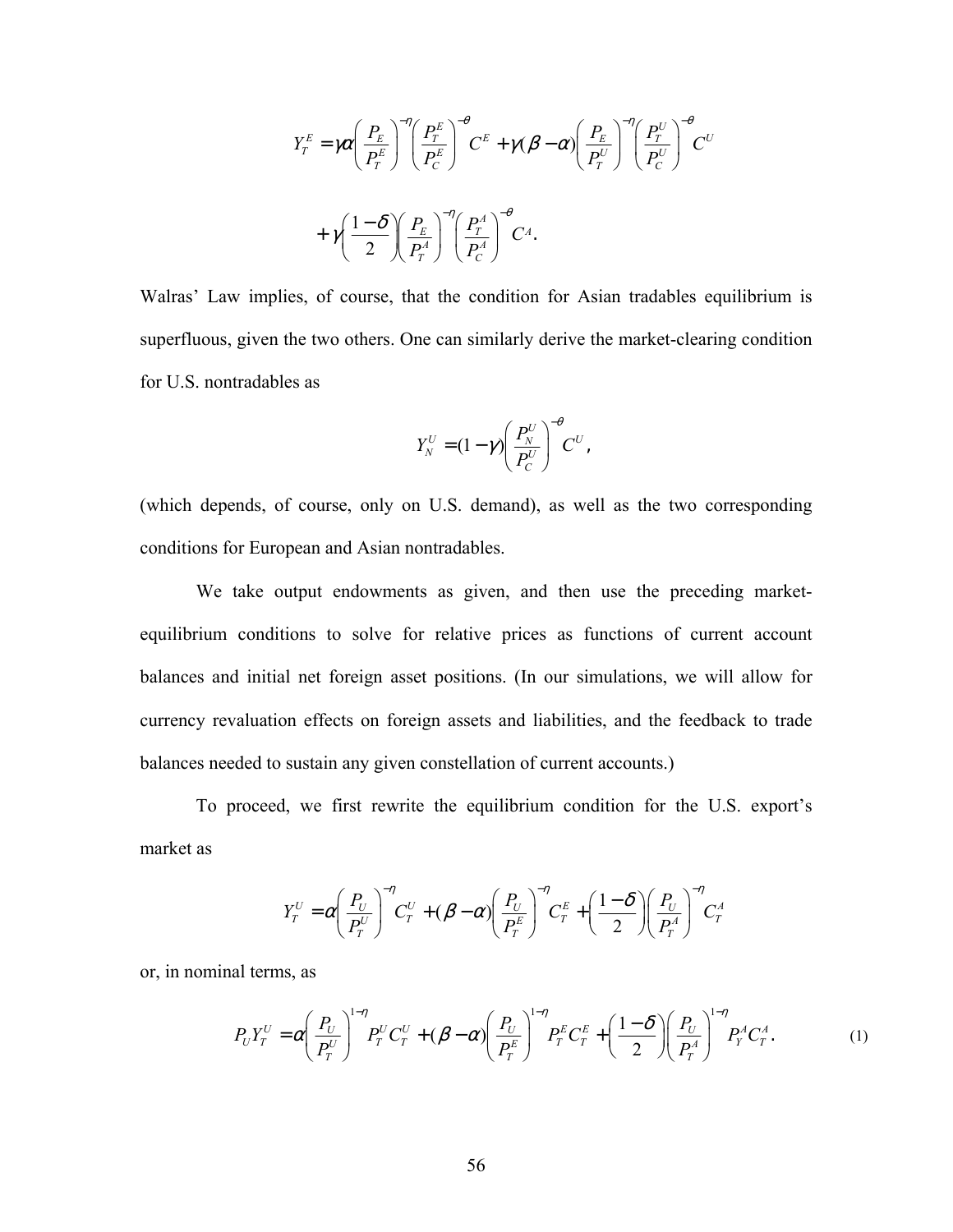If trade were balanced and international debts zero, then of course, the total value of United States tradable goods consumption would have to equal the value of U.S. production of tradables. Here, of course, we want to allow for international debt as well as for trade and current account imbalances (which here are the same except for net factor payments). The United States current account surplus in U.S. dollars is given by

$$
CA^U = P_U Y_T^U + rF^U - P_T^U C_T^U,
$$

where  $F^U$  is the stock of U.S. net foreign assets (in dollars) and *r* is the "nominal" (dollar) rate of interest. Similarly, for Europe (and again measuring in dollars),

$$
CA^E = P_E Y_T^E + rF^E - P_T^E C_T^E.
$$

In the aggregate, of course,

$$
CAU + CAE + CAA = 0.
$$

(Remember, we are defining theoretical quantities and not worrying about errors and omission in actual data!) Similarly,

$$
F^U + F^E + F^A = 0.
$$

Thus,

$$
CA^{A} = -\left(CA^{U} + CA^{E}\right) = P_{A}Y_{T}^{A} - r\left(F^{U} + F^{E}\right) - P_{T}^{A}C_{T}^{A}.
$$

In this framework, one can consider the effects of a variety of shocks that change the current nexus of global current account imbalances into one where, say,  $CA^U = 0$ . (Of course, other benchmark values can be analyzed as easily.)

 To do so, we use the preceding current account equations (and the implied trade balances) to substitute for dollar values of consumptions of traded goods in the goodsmarket equilibrium conditions. The results are: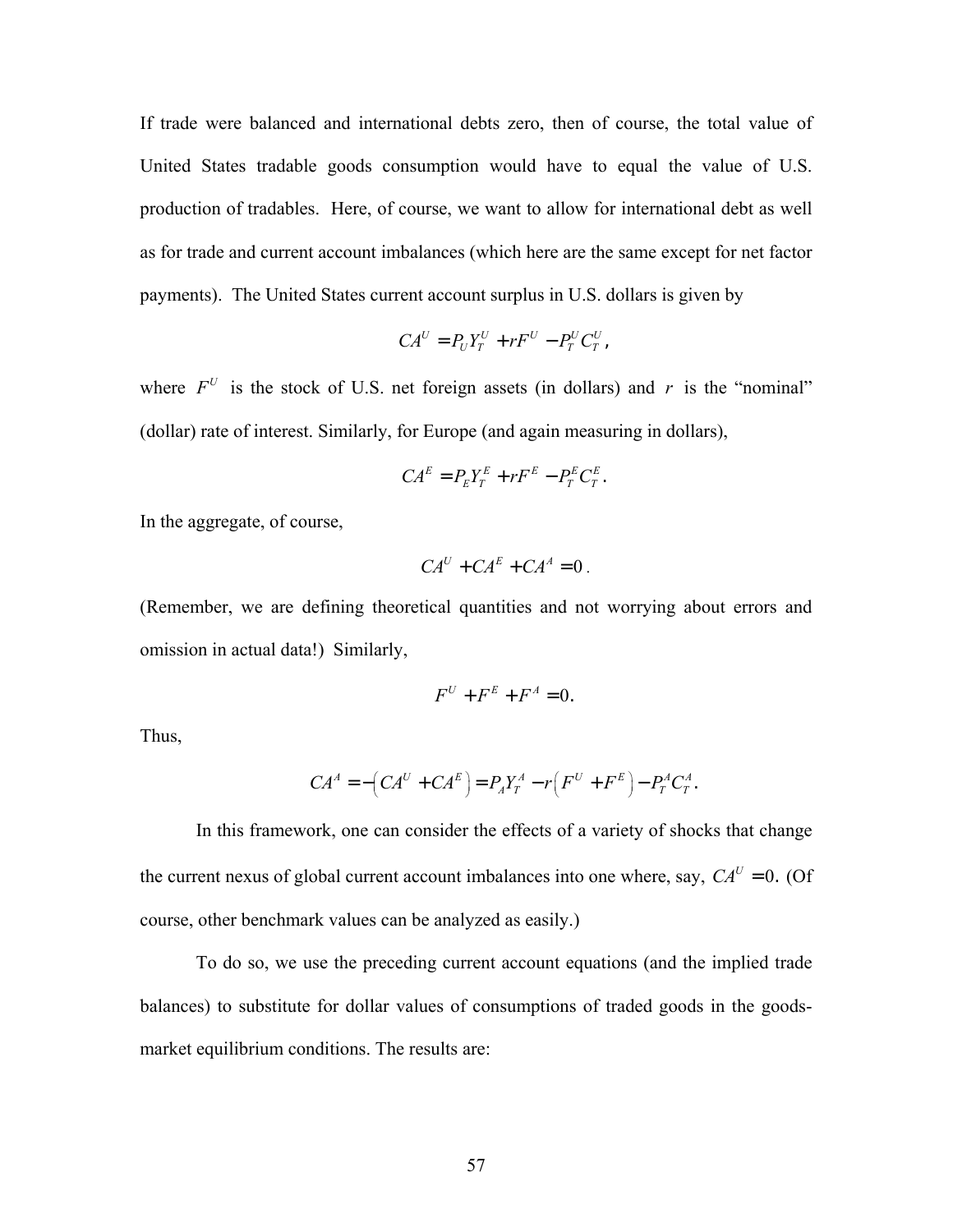$$
P_{U}Y_{T}^{U} = \alpha \left(\frac{P_{U}}{P_{T}^{U}}\right)^{1-\eta} \left(P_{U}Y_{T}^{U} + rF^{U} - CA^{U}\right) + (\beta - \alpha) \left(\frac{P_{U}}{P_{T}^{E}}\right)^{1-\eta} \left(P_{E}Y_{T}^{E} + rF^{E} - CA^{E}\right) + \left(\frac{1-\delta}{2}\right) \left(\frac{P_{U}}{P_{T}^{A}}\right)^{1-\eta} \left[P_{A}Y_{T}^{A} - r\left(F^{U} + F^{E}\right) + CA^{U} + CA^{E}\right],
$$
\n(2)

$$
P_{E}Y_{T}^{E} = \alpha \left(\frac{P_{E}}{P_{T}^{E}}\right)^{1-\eta} \left(P_{E}Y_{T}^{E} + rF^{E} - CA^{E}\right) + (\beta - \alpha) \left(\frac{P_{E}}{P_{T}^{U}}\right)^{1-\eta} \left(P_{U}Y_{T}^{U} + rF^{U} - CA^{U}\right) + \left(\frac{1-\delta}{2}\right) \left(\frac{P_{E}}{P_{T}^{A}}\right)^{1-\eta} \left[P_{A}Y_{T}^{A} - r\left(F^{U} + F^{E}\right) + CA^{U} + CA^{E}\right].
$$
\n(3)

Critically, current account imbalances also spill over into relative prices for nontradables, and to a degree depending on the elasticity of substitution between tradables and nontradables. For the three nontradables markets, one can show that

$$
P_N^U Y_N^U = \frac{1 - \gamma}{\gamma} \left( \frac{P_N^U}{P_T^U} \right)^{1 - \theta} P_T^U C_T^U = \frac{1 - \gamma}{\gamma} \left( \frac{P_N^U}{P_T^U} \right)^{1 - \theta} \left( P_U Y_T^U + rF^U - C A^U \right),\tag{4}
$$

$$
P_N^E Y_N^E = \frac{1 - \gamma}{\gamma} \left( \frac{P_N^E}{P_T^E} \right)^{1 - \theta} \left( P_E Y_T^E + rF^E - CA^E \right),\tag{5}
$$

$$
P_N^A Y_N^A = \frac{1 - \gamma}{\gamma} \left( \frac{P_N^A}{P_T^A} \right)^{1 - \theta} \left[ P_A Y_T^A - r \left( F^U + F^E \right) + C A^U + C A^E \right].
$$
 (6)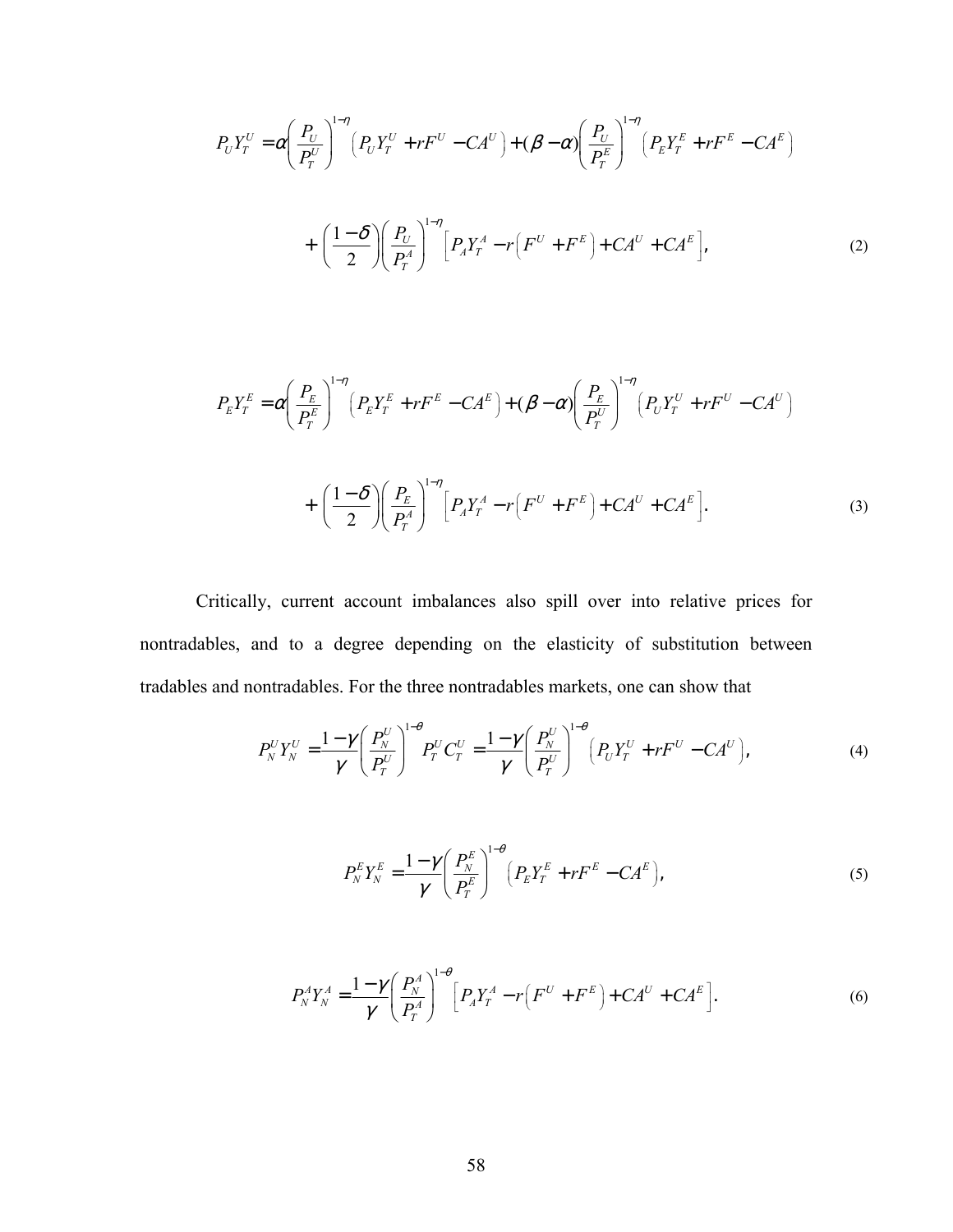# *2. Normalization for Simulation Analysis*

To conduct our simulation analysis using the model of the text, it is helpful to normalize the model so that, for example we express all current accounts and net foreign asset positions in terms of ratios to the tradable component of U.S. GDP. In this Appendix section, we illustrate how to do this.

Let 
$$
ca^U = CA^U / (P_U Y_T^U)
$$
,  $f^U = F^U / (P_U Y_T^U)$ ,  $ca^E = CA^E / (P_U Y_T^U)$ , and  
\n $f^E = F^E / (P_U Y_T^U)$ . Also, it is helpful to define  $\sigma_{U/E} = Y_T^U / Y_T^E$ ,  $\sigma_{U/A} = Y_T^U / Y_T^A$ ,  
\n $\sigma_{N/U} = Y_N^U / Y_T^U$ ,  $\sigma_{N/E} = Y_N^E / Y_T^E$ , and  $\sigma_{N/A} = Y_N^A / Y_T^A$ . Finally, let the relative price indices  
\nfor traded and nontraded goods in each country be given as  $x^U = P_N^U / P_T^U$ ,  
\n $x^E = P_N^E / P_T^E$ , and  $x^A = P_N^A / P_T^A$ . With these normalizations, can write eqs. (2)-(6) as:

$$
1 = \alpha \frac{1}{\left[\alpha + (\beta - \alpha)\tau_{U,E}^{1-\eta} + (1 - \beta)\tau_{U,A}^{1-\eta}\right]} \left(1 + rf^{U} - ca^{U}\right)
$$
  
+ 
$$
(\beta - \alpha) \frac{1}{\left[\alpha\tau_{U,E}^{1-\eta} + (\beta - \alpha) + (1 - \beta)\tau_{U,A}^{1-\eta}\right]} \left(\frac{\tau_{U,E}}{\sigma_{U,E}} + rf^{E} - ca^{E}\right)
$$
  
+ 
$$
\left(\frac{1 - \delta}{2}\right) \frac{1}{\left[\delta\tau_{U,A}^{1-\eta} + \left(\frac{1 - \delta}{2}\right) + \left(\frac{1 - \delta}{2}\right)\tau_{U,E}^{1-\eta}\right]} \left(\frac{\tau_{U,A}}{\sigma_{U,A}} - r\left(f^{U} + f^{E}\right) + ca^{U} + ca^{E}\right),
$$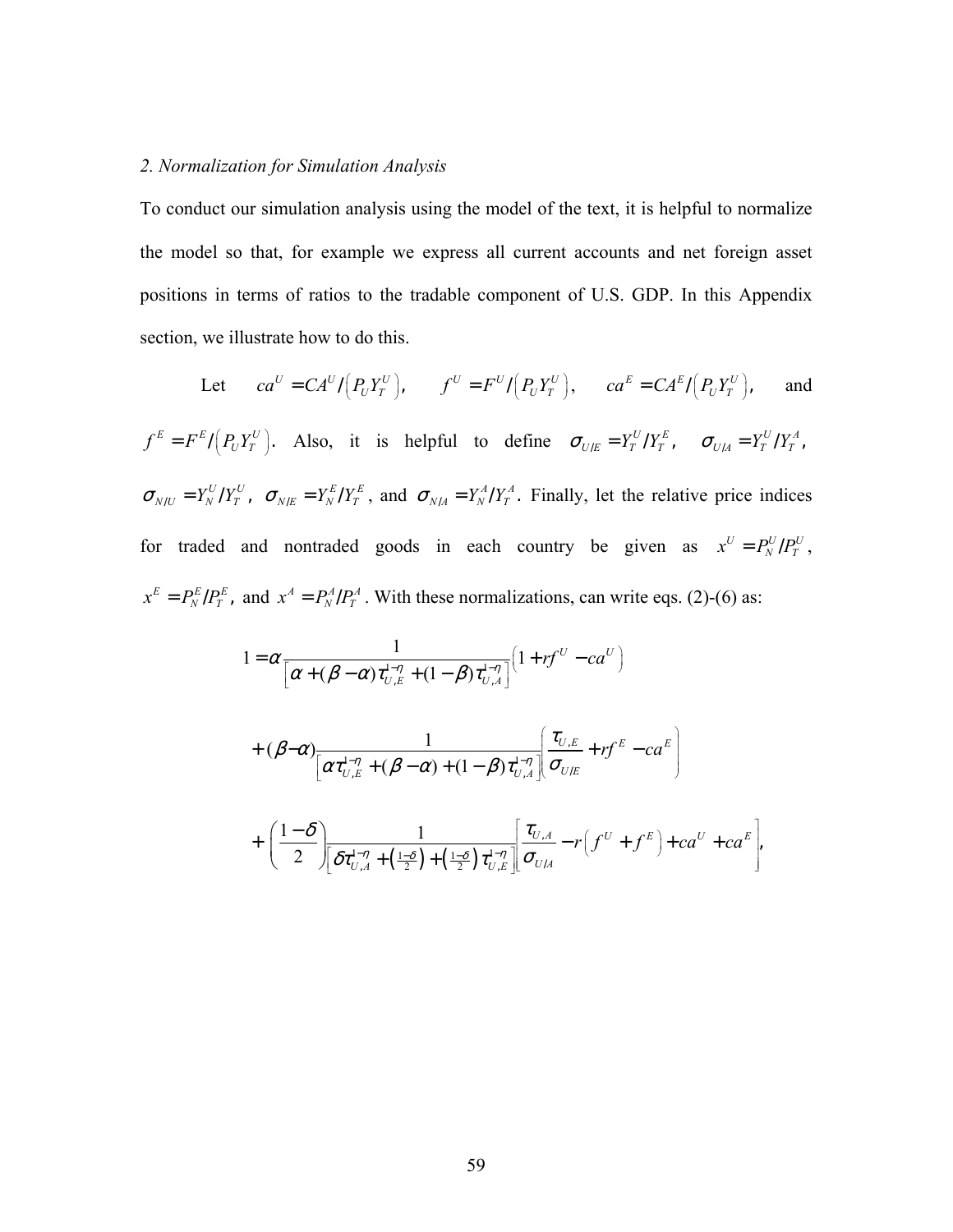$$
1 = (\beta - \alpha) \frac{\tau_{U,E}^{1-\eta}}{[\alpha + (\beta - \alpha)\tau_{U,E}^{1-\eta} + (1 - \beta)\tau_{U,A}^{1-\eta}]} \left[ \frac{\sigma_{U,E}}{\tau_{U,E}} \left( 1 + rf^{U} - ca^{U} \right) \right]
$$
  
+ 
$$
\alpha \frac{\tau_{U,E}^{1-\eta}}{[\alpha \tau_{U,E}^{1-\eta} + (\beta - \alpha) + (1 - \beta)\tau_{U,A}^{1-\eta}} \left[ 1 + \frac{\sigma_{U,E}}{\tau_{U,E}} \left( rf^{E} - ca^{E} \right) \right]
$$
  
+ 
$$
\left( \frac{1 - \delta}{2} \right) \frac{\tau_{U,E}^{1-\eta}}{[\delta \tau_{U,A}^{1-\eta} + (\frac{1 - \delta}{2}) + (\frac{1 - \delta}{2})\tau_{U,E}^{1-\eta}} \left[ \frac{\sigma_{U,E}}{\sigma_{U,A}} \left[ \frac{\tau_{U,A}}{\sigma_{U,A}} - r(f^{U} + f^{E}) + ca^{U} + ca^{E} \right] \right],
$$
  

$$
\sigma_{N/U} = \left( \frac{1 - \gamma}{\gamma} \right) \left( x^{U} \right)^{-\theta} [\alpha + (\beta - \alpha)\tau_{U,E}^{1-\eta} + (1 - \beta)\tau_{U,A}^{1-\eta} \right]^{-\frac{1}{1-\eta}} \left[ 1 + rf^{U} - ca^{U} \right],
$$
  

$$
\sigma_{N/E} = \left( \frac{1 - \gamma}{\gamma} \right) \left( x^{E} \right)^{-\theta} [\alpha + (\beta - \alpha)\tau_{U,E}^{-(1-\eta)} + (1 - \beta)\tau_{E,A}^{1-\eta} \right]^{-\frac{1}{1-\eta}} \left[ 1 + \frac{\sigma_{U,E}}{\tau_{U,E}} \left( rf^{E} - ca^{E} \right) \right],
$$
  

$$
\sigma_{N/A} = \left( \frac{1 - \gamma}{\gamma} \right) \left( x^{A} \right)^{-\theta} \left[ \delta + \left( \frac{1 - \delta}{2} \right) \tau_{U,A}^{-(1-\eta)} + \left( \frac{1 - \delta}{2} \right) \tau_{E,A}^{-(1-\eta)} \right]^{-\frac{1}{1-\eta}}
$$
  

$$
\times \left[ 1 - \frac{\sigma_{U,A}}{\tau_{U,A}} \left[ r \left( f^{E} + f^{
$$

 The preceding five equations are the core of the simulation model, though we also make use of the real exchange rate definitions above, the definitions of the *x* 's (the relative price of traded and nontraded goods), and the relations  $q_{E,A} = \frac{q_{U,A}}{q_{U,E}}$  $q_{E,A} = \frac{q_{U,A}}{q_{U,E}}, \;\; \tau_{E,A} = \frac{\tau_{U,A}}{\tau_{U,E}}.$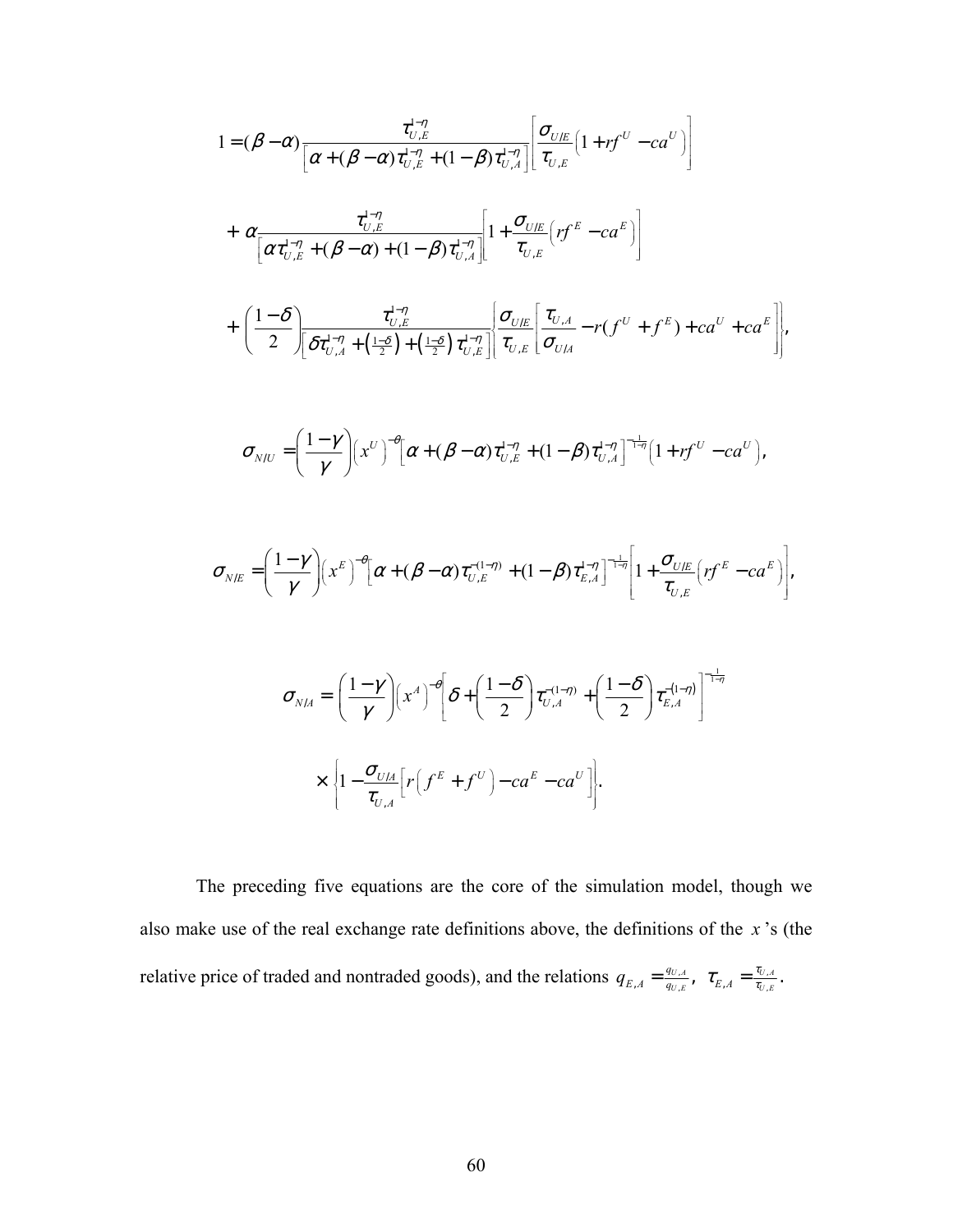# *3. Nominal Exchange Rates*

Most of our text discussion concerns real exchange rates, but of course many readers will be interested in nominal exchange rates. Here we show the assumptions underlying our calculations in the text's tables.

If we assume central banks stabilize CPIs (as in our earlier discussions in Obstfeld and Rogoff 2000a, 2004), then real and nominal exchange rate changes coincide in this model. Here, however, we show how to extend the analysis to the case in which central banks instead stabilize GDP deflators. (Because many readers will be interested in our results for nominal exchange rates, this is an important detail. However, we find in our text simulations that the differences between nominal and real exchange rate changes are uniformly small.) Unlike the case of CPIs, in which utility maximization dictated the appropriate weighting scheme, it is not clear *a priori* what the appropriate definition of the GDP deflator should be. A plausible case is one in which central banks stabilize geometric averages of the prices of tradable and nontradable domestic output. Thus, in the U.S., Europe, and Asia, respectively, we have

$$
P_U^{\gamma} (P_N^{U})^{1-\gamma} = 1,
$$
  

$$
P_E^{*\gamma} (P_N^{E*})^{1-\gamma} = 1,
$$
  

$$
P_A^{*\gamma} (P_N^{A*})^{1-\gamma} = 1,
$$

where the asterisk signifies that the nominal price is measured in the *local* currency. Notice that, for calculating log changes, setting these indexes equal to unity is a simple normalization that does not affect the answers. Also, the parameter  $\gamma$  above is the same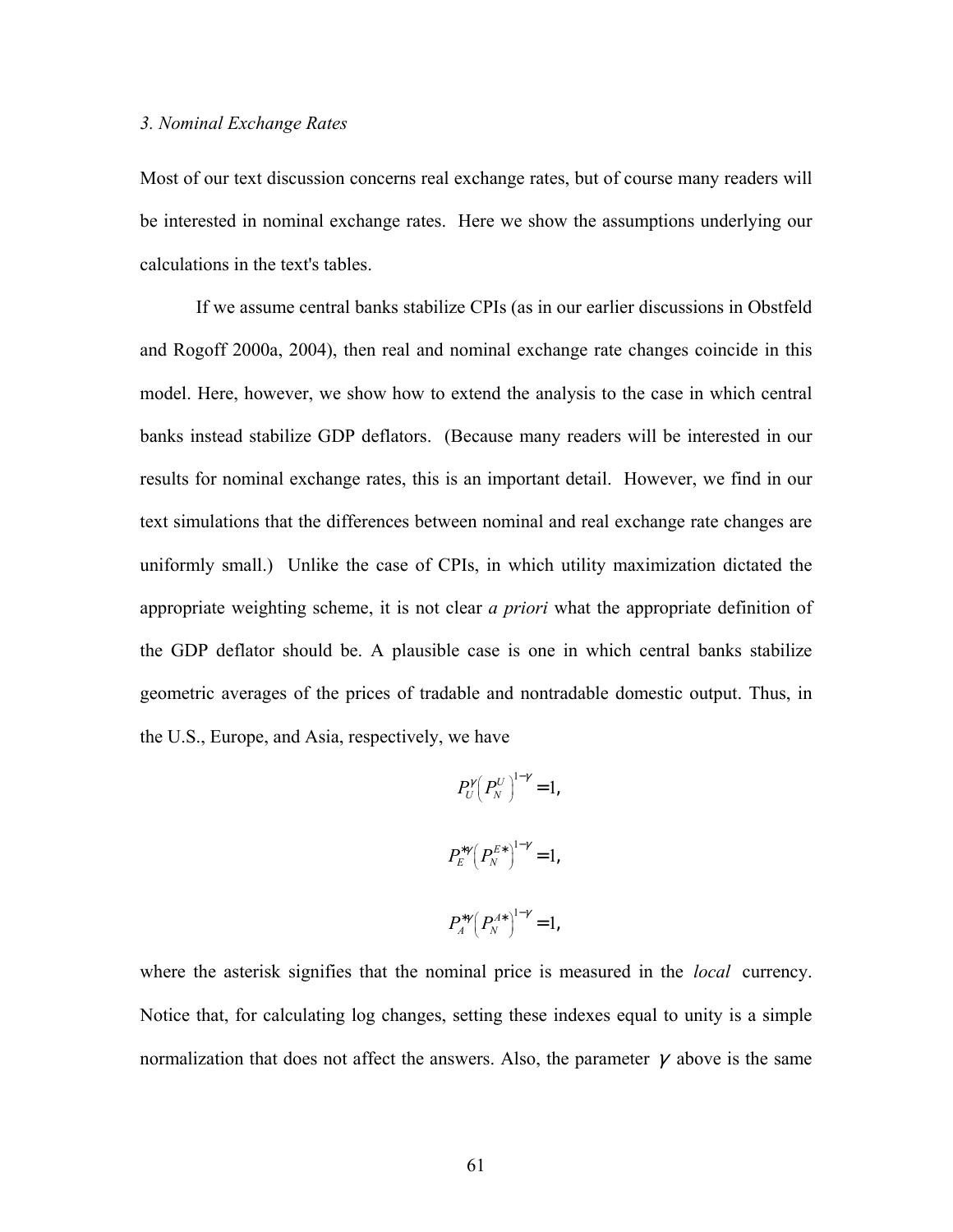one that enters the total consumption index.

To solve for nominal exchange rates, rewrite the above equations as

$$
P_U^{\frac{\gamma}{\gamma-1}} = P_N^U,
$$
  

$$
\left(P_E^*\right)^{\frac{\gamma}{\gamma-1}} = P_N^{E*},
$$
  

$$
\left(P_A^*\right)^{\frac{\gamma}{\gamma-1}} = P_N^{A*},
$$

and then make use of the five solutions, derived in the last subsection, for the terms of trade and relative prices of nontradables in terms of tradables.

By definition of the dollar/euro real exchange rate, the dollar price of the euro the nominal dollar/euro exchange rate — is:

$$
E_{U,E} = q_{U,E} \times \frac{P_C^U}{P_C^{E*}}
$$
  
=  $q_{U,E} \times \frac{\left(P_T^U\right)^{\gamma}\left(P_N^U\right)^{1-\gamma}}{\left(P_T^{E*}\right)^{\gamma}\left(P_N^{E*}\right)^{1-\gamma}}$   
=  $q_{U,E} \times \frac{\left(P_T^U/P_U\right)^{\gamma}}{\left(P_T^{E*}/P_E^*\right)^{\gamma}}$   
=  $q_{U,E} \times \frac{\left[\alpha + (\beta - \alpha)\tau_{U,E}^{1-\eta} + (1-\beta)\tau_{U,A}^{1-\eta}\right]^{\frac{\gamma}{1-\eta}}}{\left[\alpha + (\beta - \alpha)\tau_{U,E}^{1-\eta} + (1-\beta)\tau_{U,A}^{-(1-\eta)}\right]^{\frac{\gamma}{1-\eta}}}$ .

The equation makes it clear that in response to U.S. current account adjustment, the nominal exchange rate movement is greater than the real exchange rate movement. This result follows from the positive covariance between real exchange rates and terms of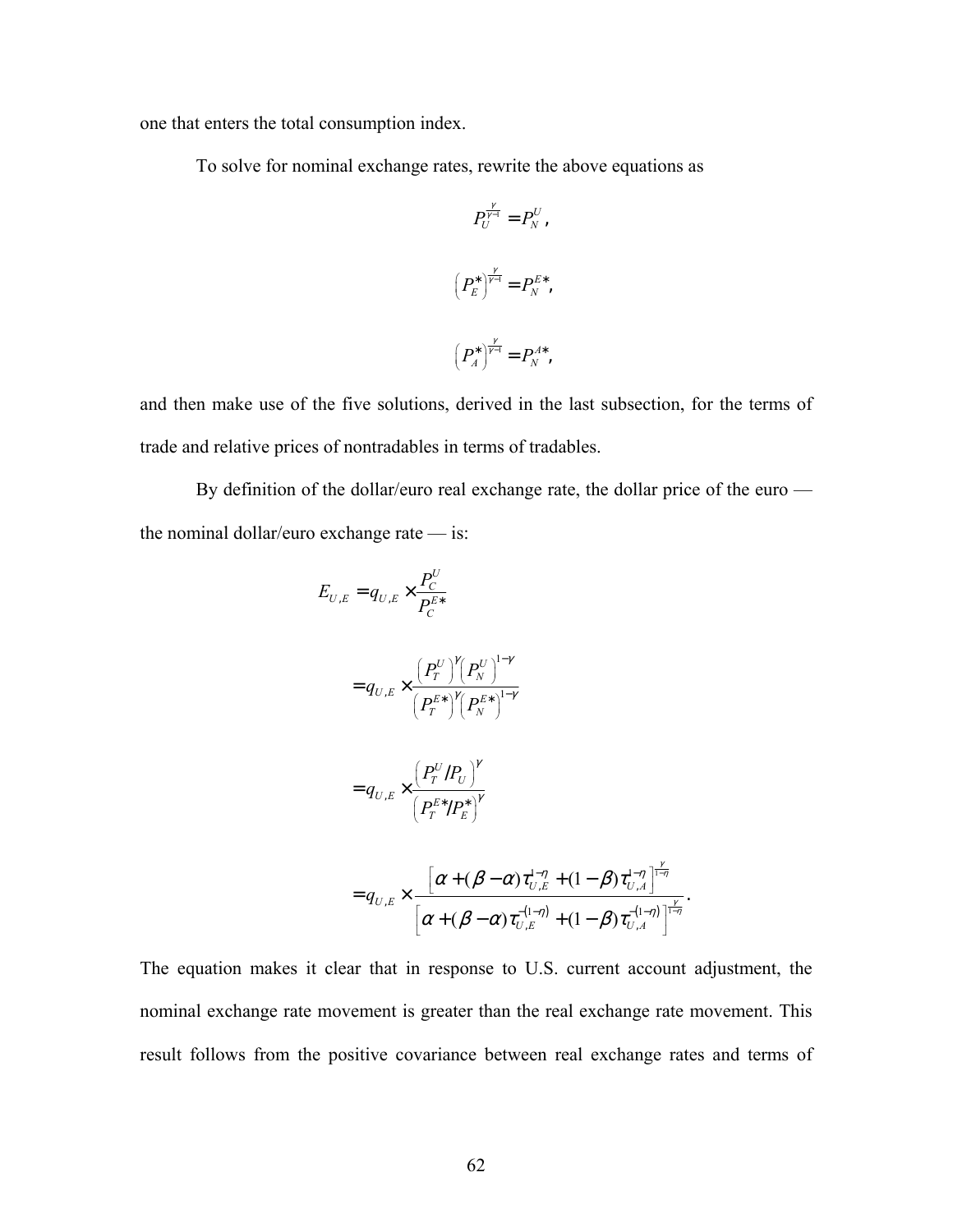trade. Similarly

$$
E_{U,A} = q_{U,A} \times \frac{\left[\alpha + (\beta - \alpha)\tau_{U,E}^{1-\eta} + (1-\beta)\tau_{U,A}^{1-\eta}\right]_{-\eta}^{\frac{\gamma}{1-\eta}}}{\left[\delta + \left(\frac{1-\delta}{2}\right)\tau_{U,A}^{-(1-\eta)} + \left(\frac{1-\delta}{2}\right)\tau_{U,E}^{-(1-\eta)}\right]_{-\eta}^{\frac{\gamma}{1-\eta}}}.
$$

Of course,

$$
E_{E,A} = E_{U,A}/E_{U,E}.
$$

Using the preceding solutions, we define nominal effective exchange rates by:

$$
E^{U} = (E_{U,E})^{\frac{\beta-\alpha}{1-\alpha}} (E_{U,A})^{\frac{1-\beta}{1-\alpha}},
$$
  

$$
E^{E} = (1/E_{U,E})^{\frac{\beta-\alpha}{1-\alpha}} (E_{E,A})^{\frac{1-\beta}{1-\alpha}},
$$
  

$$
E^{A} = (1/E_{E,A})^{1/2} (1/E_{U,A})^{1/2}.
$$

These expressions use the same weightings as our measures of effective real exchange rates.

# *4. Revaluation of Gross Assets Stocks through Exchange Rate Changes*

A key variable in the simulation analysis is  $f^i$ , the ratio of net foreign assets (in dollars),  $F^i$ , divided by dollar traded goods income,  $P_U Y_T^U$ . In reality, a country's gross assets and liabilities are often denominated in different currencies, so that focusing only on the net position will miss important revaluation effects that can occur as the exchange rate changes. Because gross assets and liabilities have now typically become quite large relative to their difference, taking into account revaluation effects can, in principle, have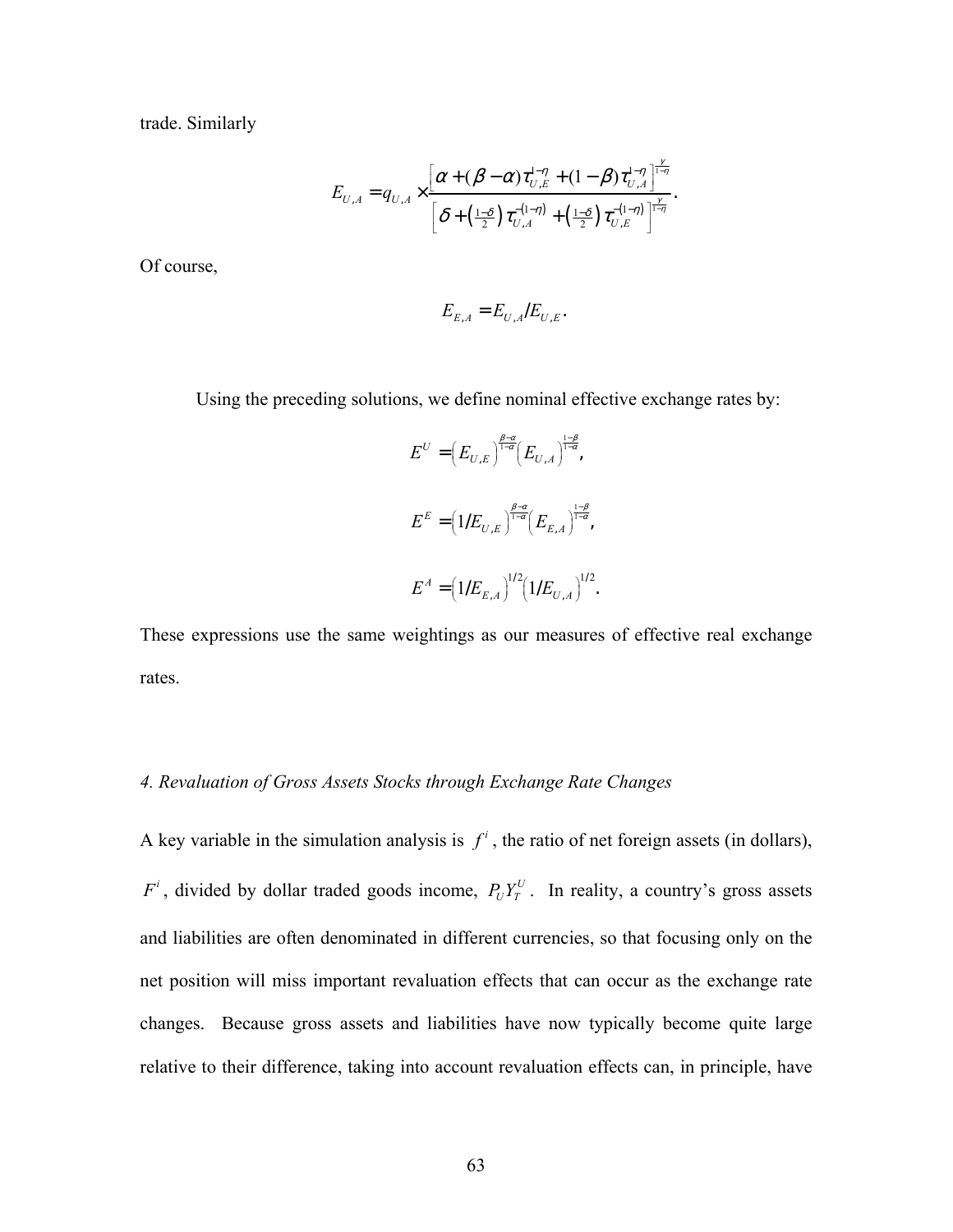an important impact on the size of the exchange rate adjustment required when a country's current account balance changes. Here we show how we modified our simulation analysis to take these effects into account.

Let  $H^i$  equal the gross assets of country *i* and  $L^i$  its gross liabilities, measured in dollars. Then

$$
F^i = H^i - L^i
$$

and

$$
f^i = \frac{H^i - L^i}{P_U Y_T^U}.
$$

One can show that, under our assumptions on monetary policy conduct,

$$
P_U = \left(x^U\right)^{\gamma-1} \left[\alpha + (\beta - \alpha) \tau_{U,E}^{1-\eta} + (1-\beta) \tau_{U,A}^{1-\eta}\right]^{\frac{\gamma-1}{1-\eta}}.
$$

The first step is to plug this formula for  $P_U$  into the denominators of  $f^U, f^E$ , and  $f^A$ .

Let  $\omega_j^i$  be the share of region *i* gross foreign assets denominated in currency of region *j*,  $j = U, E, A$ , where we are thinking of composite currencies, particularly for the Asian zone. Similarly, define the portfolio currency shares  $\lambda_j^i$  on the liability side. Then after a change in exchange rates, the new dollar values of net foreign assets (with post-change values denoted by primes) are: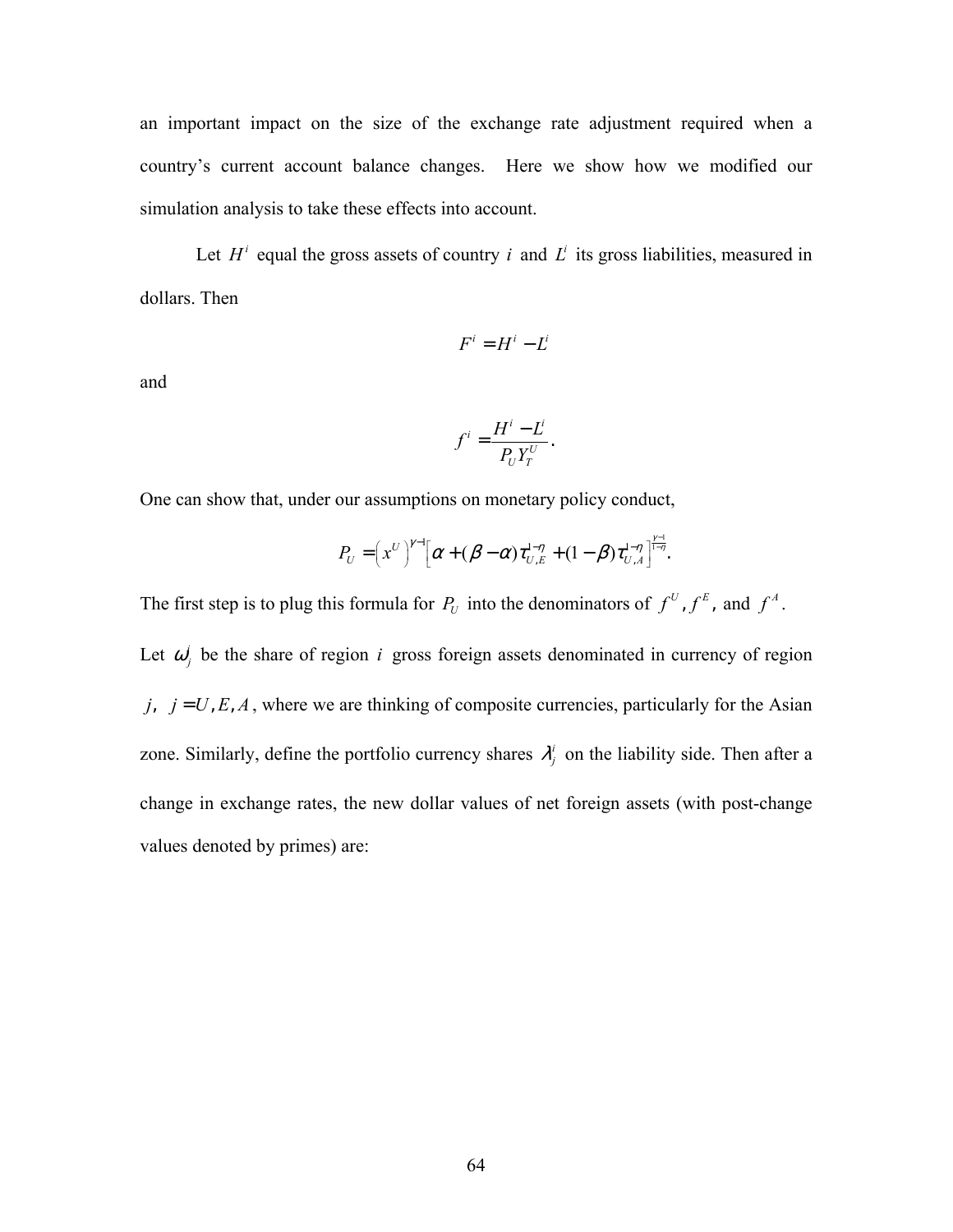$$
F^{U} = F^{U} + \left(\frac{E_{U,E}^{'} - E_{U,E}}{E_{U,E}}\right) \left(\omega_{E}^{U} H^{U} - \lambda_{E}^{U} L^{U}\right)
$$
  
+ 
$$
\left(\frac{E_{U,A}^{'} - E_{U,A}}{E_{U,A}}\right) \left(\omega_{A}^{U} H^{U} - \lambda_{A}^{U} L^{U}\right),
$$
  

$$
F^{E} = F^{E} + \left(\frac{E_{U,E}^{'} - E_{U,E}}{E_{U,E}}\right) \left(\omega_{E}^{E} H^{E} - \lambda_{E}^{E} L^{E}\right)
$$
  
+ 
$$
\left(\frac{E_{U,A}^{'} - E_{U,A}}{E_{U,A}}\right) \left(\omega_{A}^{E} H^{E} - \lambda_{A}^{E} L^{E}\right),
$$
  

$$
F^{A} = F^{A} + \left(\frac{E_{U,E}^{'} - E_{U,E}}{E_{U,E}}\right) \left(\omega_{E}^{A} H^{A} - \lambda_{E}^{A} L^{A}\right)
$$
  
+ 
$$
\left(\frac{E_{U,A}^{'} - E_{U,A}}{E_{U,A}}\right) \left(\omega_{A}^{A} H^{A} - \lambda_{A}^{A} L^{A}\right).
$$

Note that the following two constraints must hold in a closed system:

$$
\omega_E^U H^U + \omega_E^E H^E + \omega_E^A H^A = \lambda_E^U L^U + \lambda_E^E L^E + \lambda_E^A L^A,
$$
  
\n
$$
\omega_A^U H^U + \omega_A^E H^E + \omega_A^A H^A = \lambda_A^U L^U + \lambda_A^E L^E + \lambda_A^A L^A.
$$
\n(7)

So we can eliminate the European asset shares by writing the preceding as post-change net asset values as: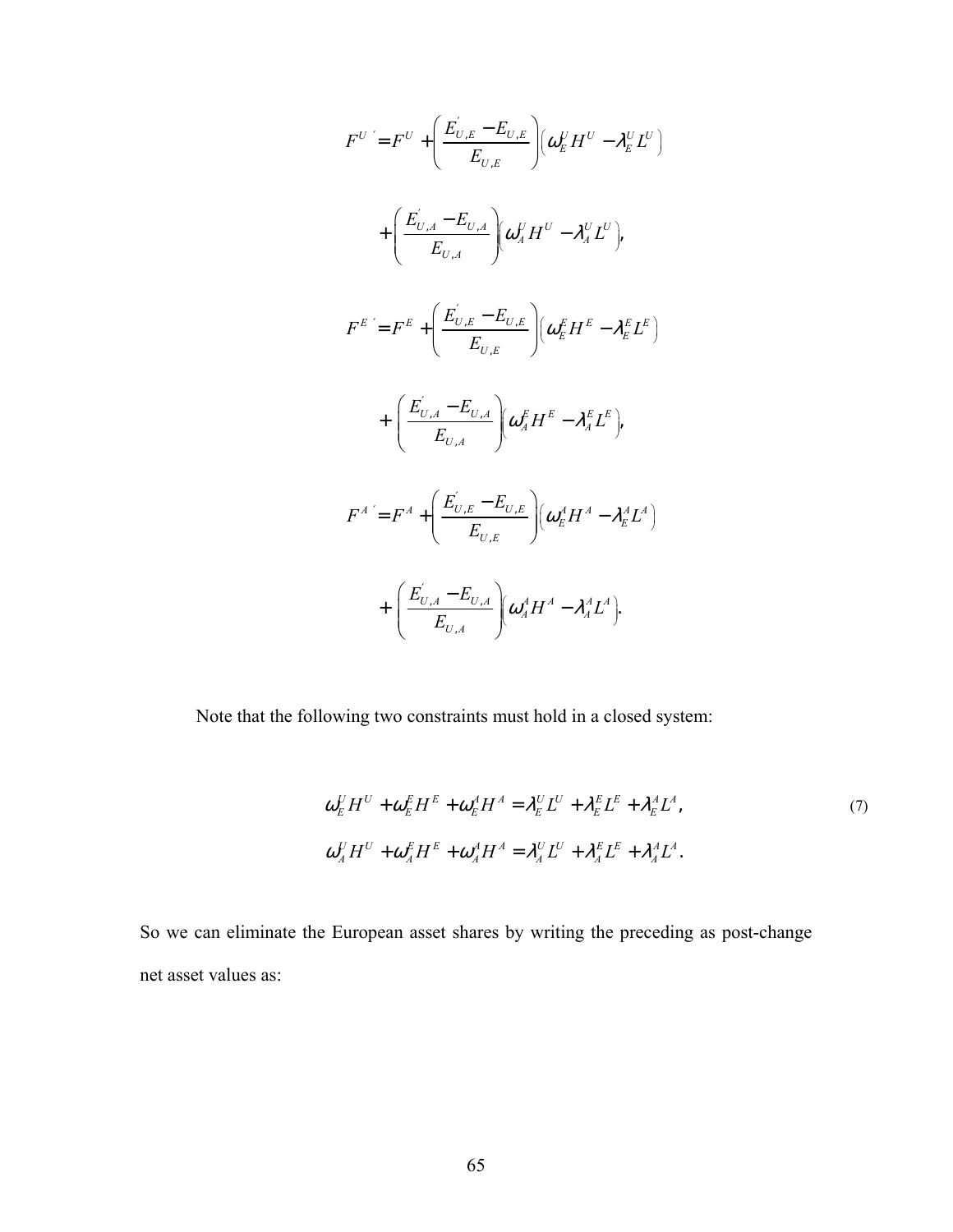$$
F^{U} = F^{U} + \left(\frac{E_{U,E}^{'} - E_{U,E}}{E_{U,A}}\right) \left(\omega_{E}^{U} H^{U} - \lambda_{E}^{U} L^{U}\right)
$$
  
+ 
$$
\left(\frac{E_{U,A}^{'} - E_{U,A}}{E_{U,A}}\right) \left(\omega_{A}^{U} H^{U} - \lambda_{A}^{U} L^{U}\right),
$$
  

$$
F^{E} = F^{E} + \left(\frac{E_{U,E}^{'} - E_{U,E}}{E_{U,E}}\right) \left(\lambda_{E}^{U} L^{U} + \lambda_{E}^{A} L^{A} - \omega_{E}^{U} H^{U} - \omega_{E}^{A} H^{A}\right)
$$
  
+ 
$$
\left(\frac{E_{U,A}^{'} - E_{U,A}}{E_{U,A}}\right) \left(\lambda_{A}^{U} L^{U} + \lambda_{A}^{A} L^{A} - \omega_{A}^{U} H^{U} - \omega_{A}^{A} H^{A}\right),
$$
  

$$
F^{A} = F^{A} + \left(\frac{E_{U,E}^{'} - E_{U,E}}{E_{U,E}}\right) \left(\omega_{E}^{A} H^{A} - \lambda_{E}^{A} L^{A}\right)
$$
  
+ 
$$
\left(\frac{E_{U,A}^{'} - E_{U,A}}{E_{U,A}}\right) \left(\omega_{A}^{A} H^{A} - \lambda_{A}^{A} L^{A}\right).
$$

We also know that

$$
H^{U} + H^{E} + H^{A} = L^{U} + L^{E} + L^{A}.
$$

For our numerical findings we must posit estimated values for nominal assets and liabilities. Given the well-known measurement problems, any numbers are bound to be loose approximations at best. For the United States, the most recent numbers are for end-2003 (from the 2005 *Economic Report of the President*) and give foreign owned assets in the United States at \$10.5 trillion and US owned assets abroad at \$7.9 trillion. We take these to be \$11 trillion and \$8.25 trillion for purposes of our simulations. To a first approximation, essentially all of U.S. foreign liabilities are denominated in dollars, but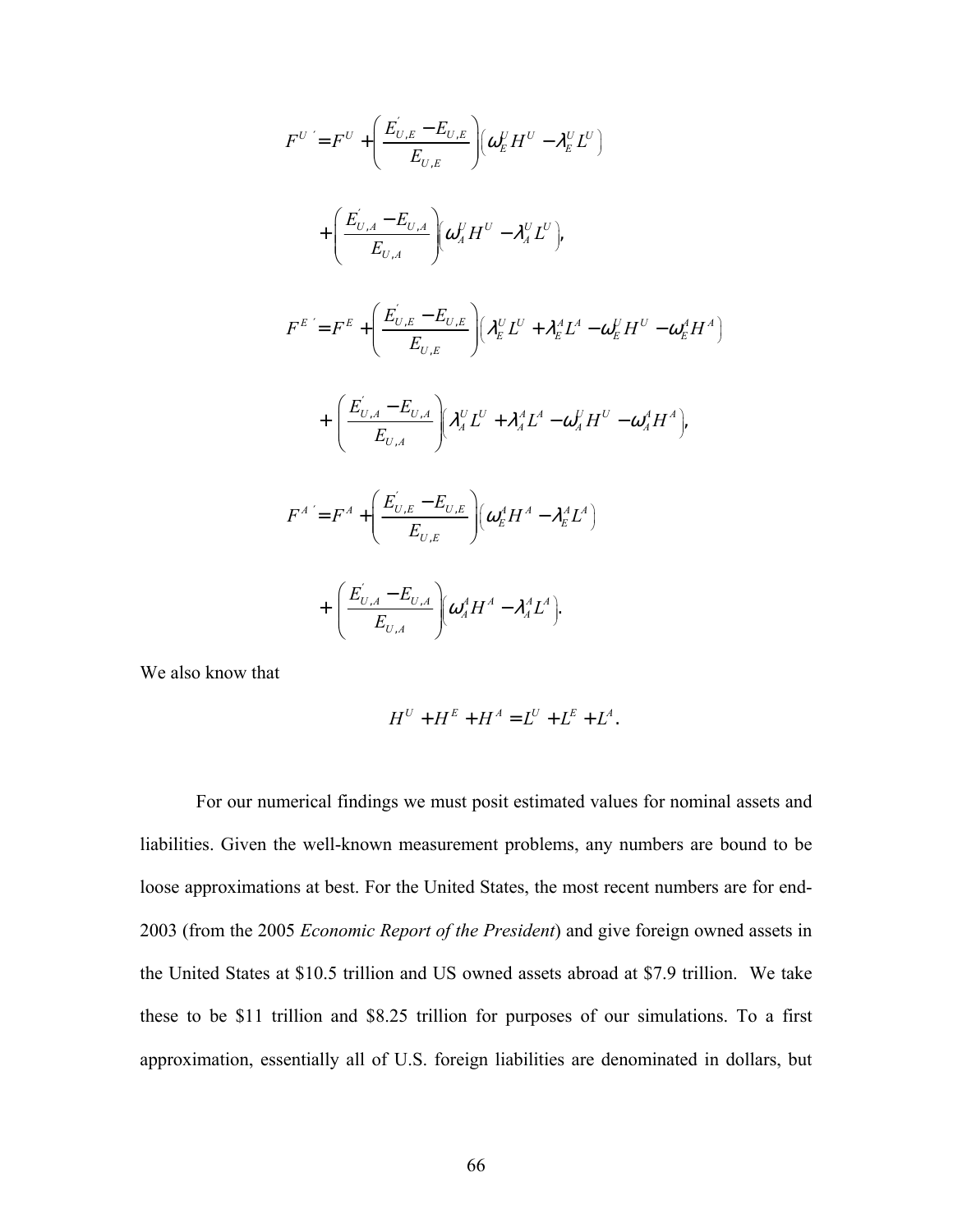only about 40 percent of its foreign assets are. (In principle, foreign assets such as stocks and land are real, but in practice, the dollar returns are highly correlated with dollar exchange rate movements.) Of the remaining 60 percent, we take 41 percent to be in European currencies and 19 percent in Asian currencies. Following Tille (2004), and including Canada, the United Kingdom and Switzerland in region *E*, the U.S. does have a very small share of liabilities in foreign currencies. The exact portfolio weights that we assume for the United States are

$$
\omega_{E}^{U}=0.405, \omega_{A}^{U}=0.193,
$$

$$
\lambda_E^U=0.03, \lambda_A^U=0.006.
$$

We base our portfolio estimates for the *E* zone in our model on the latest data from Lane and Milesi-Ferretti (in progress), which indicate that end-2004 assets and liabilities are both approximately \$11 trillion. Thus, we take  $H^E = L^E = $11$  trillion. Most of greater Europe's liabilities are in home currency; here we assume the home-currency share is 80 percent. We take the remaining 20 per cent to be entirely in U.S. dollars. On the asset side, however, we assume that 32 percent of Europe's holdings are in dollar assets, 11 percent in Asian currencies, with the remaining 57 percent in European currencies.

We turn next to Asia. Again drawing on the work of Lane and Milesi-Ferreti (but taking into account adding-up constraints that need to hold in our theoretical model), we take Asia's assets to be \$11 trillion and its liabilities to be \$8.25 trillion. As for portfolio shares, on the asset side, data from the International Monetary Fund's 2001 Coordinated Portfolio Investment Survey suggest that most Asian countries hold predominantly U.S.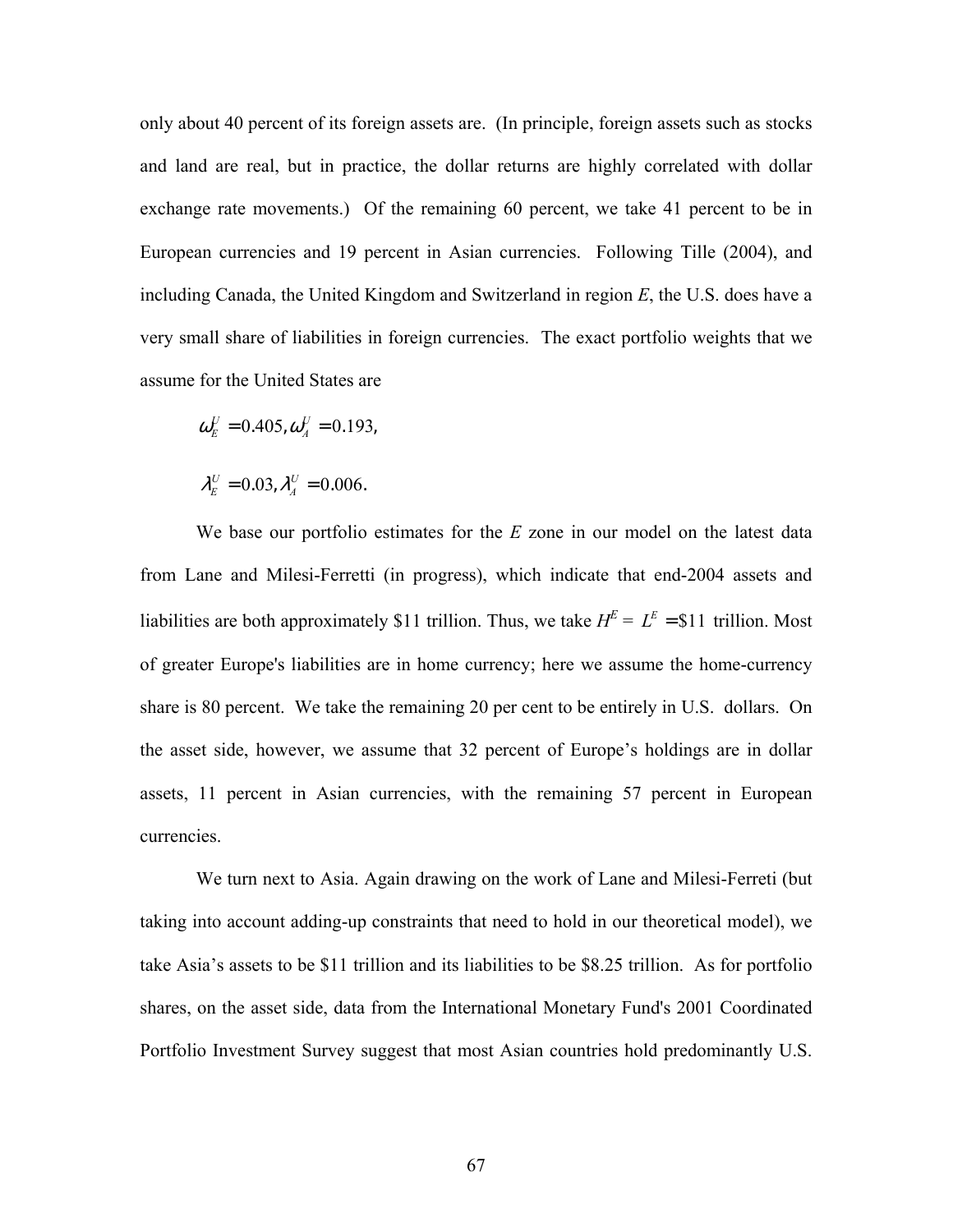dollars (and some yen), whereas Japan is about evenly balanced between dollar and euro holdings. If we take Japan as owning about 40 percent of the region's gross assets, then we would have the approximation:

$$
\boldsymbol{\omega}_{E}^{A}=0.2,\boldsymbol{\omega}_{A}^{A}=0.
$$

On the liabilities side, Japan borrows in yen but the other Asian economies have equity (including FDI) liabilities in local currencies, and extra-regional debt liabilities predominantly in dollars or euro (or sterling). We assume:

$$
\lambda_E^A = 0.33, \lambda_A^A = 0.33.
$$

Note that in our simulations, we take  $P_U Y_T^U = \frac{S(11/4)}{T}$  trillion based on Obstfeld and Rogoff (2000b), who argue that that roughly  $\frac{1}{4}$  of US GDP may be regarded as traded.

 Given our assumptions on each region's gross assets and liabilities and their currencies of denomination, our analysis will also tell us how net foreign assets change across various scenarios for the current account and the exchange rate, as well as allow for the feedback effect on interest payments. We will see that, given the large sizes of gross stocks, large changes in exchange rates can translate into large changes in net foreign asset positions. Indeed, for many short run and medium run issues, knowing the gross asset and liability positions is at least as important as understanding net positions. This conclusion is very much in line with the empirical findings of Gourinchas and Rey (2005a) for the United States.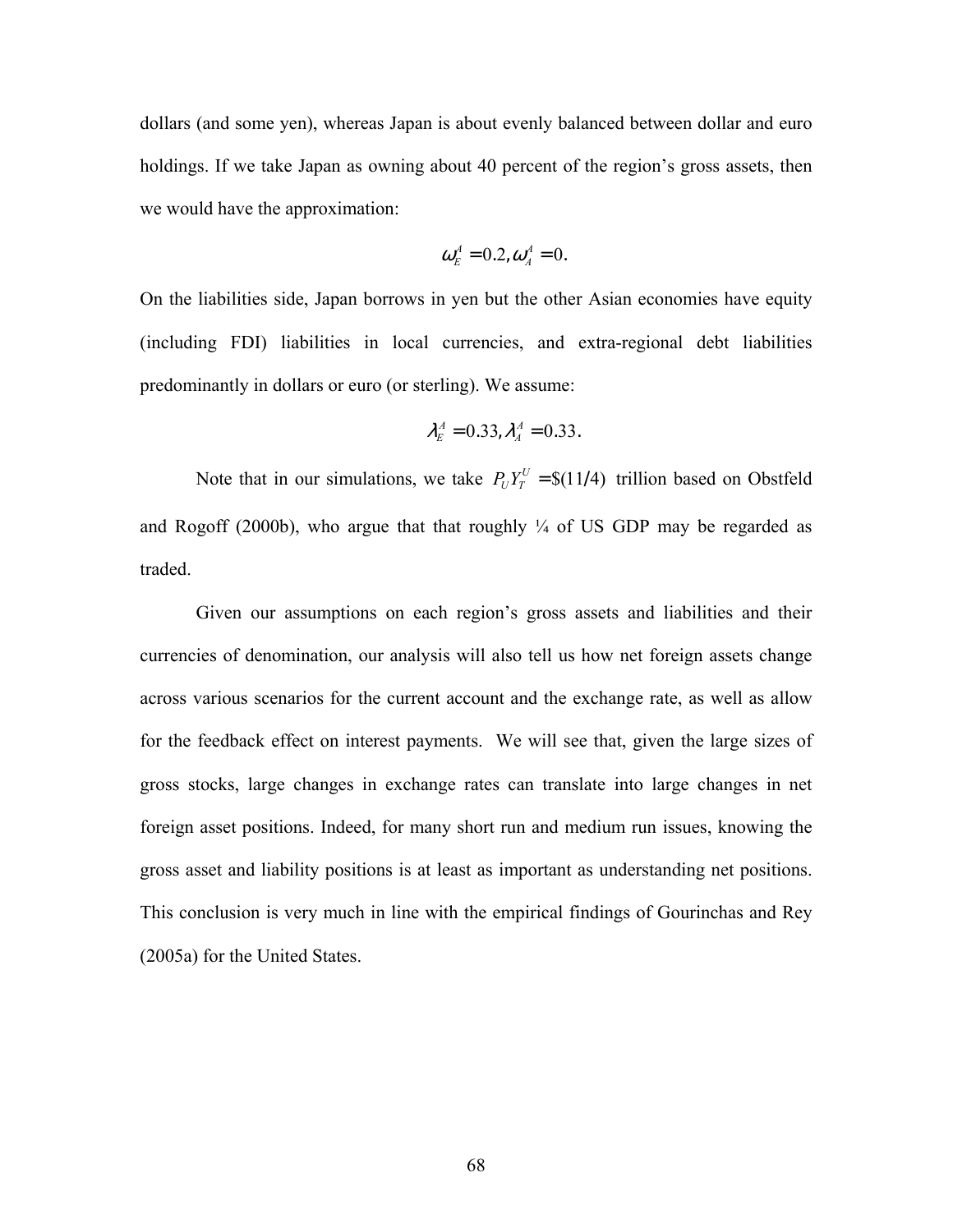# *5. Effects of Changing Interest Rates*

It seems plausible that in the process of U.S. current account adjustment, global interest rates will shift. Such changes could come about simply as a result of the re-equilibration of the global capital market, or they could also reflect a shift in the portfolio preferences of foreign investors, such that, given the exchange rate of the dollar, higher dollar interest rates are necessary to persuade them to maintain their existing dollar-denominated portfolio shares. We adopt the latter perspective, allowing the interest rate on U.S. shortterm debt liabilities as the dollar adjusts to rise without a corresponding increase in the earnings on U.S. foreign assets. Here we show the details. Capital-market shifts of this nature are likely to be quantitatively more important for the dollar than more generalized synchronized increases in world interest-rate levels (although the U.S., as a debtor, would naturally lose while its creditors would gain).

To illustrate this channel, we first, for simplicity, abstract from the effects of nominal exchange rate changes on asset stocks (for the purpose of our simulations, this case is only a computation check). We focus on the scenario under which, as the U.S. adjusts, it faces a sharp increase in borrowing rates. Thus there are two interest rates in the world economy—the rate  $r^U$  that the U.S. pays on its liabilities, and the rate  $r^W > r^U$ that everyone else pays on liabilities and that everyone (including the U.S.) earns on assets outside the U.S. We focus on the implications of  $r^U$  rising when the U.S. adjusts; perhaps the increase in  $r^U$  has a causal effect on U.S. adjustment, although that possibility does not affect our calculation.

We look at scenarios in which *TB* (the trade balance) has to adjust enough to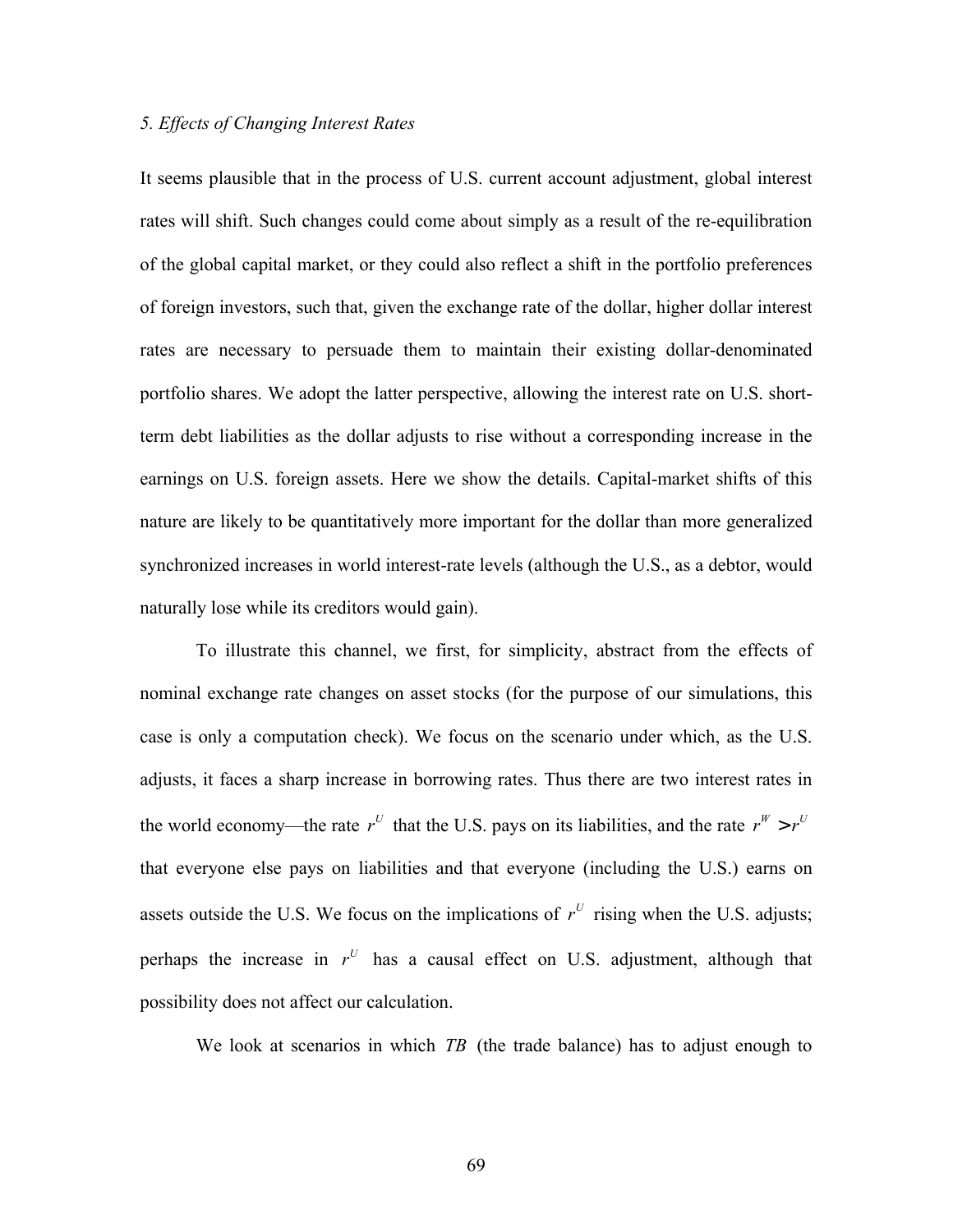push *CA* to a specified level; that is, if  $r^U$  rises when  $TB^U$  rises, we will need a bigger fall in the real dollar exchange rate to hit a given target *CA* deficit. There is also a longrun, short-run distinction. In the short-run only U.S. short-run liabilities will pay higher interest (as these are rolled over). According to U.S. Treasury data for September 2004 (from http://www.treas.gov/tic/debta904.html), U.S. short-term liabilities were about 30 percent of total liabilities (and thus about 30 percent of US GDP). If the US needs to pay 200 basis points more on this liability, the result is an additional drain of about  $0.02 \times 0.3$ = 0.6 percent of total GDP.

Let  $\tilde{\omega}_i^i$  represent the share of country *i* gross foreign assets invested in *country* 

*j*. Then:

$$
CA^{U} = TB^{U} + r^{W}H^{U} - r^{U}L^{U},
$$
  
\n
$$
CA^{E} = TB^{E} + \left[\tilde{\omega}_{U}^{E}r^{U} + \left(1 - \tilde{\omega}_{U}^{E}\right)r^{W}\right]H^{E} - r^{W}L^{E},
$$
  
\n
$$
CA^{A} = TB^{A} + \left[\tilde{\omega}_{U}^{A}r^{U} + \left(1 - \tilde{\omega}_{U}^{A}\right)r^{W}\right]H^{A} - r^{W}L^{A}.
$$

To make the previous modeling consistent, we would also replace  $rF^i$  everywhere (for each of the three regions) by:

$$
r^{W} H^{U} - r^{U} L^{U},
$$
  
\n
$$
\left[\tilde{\omega}_{U}^{E} r^{U} + (1 - \tilde{\omega}_{U}^{E}) r^{W}\right] H^{E} - r^{W} L^{E},
$$
  
\n
$$
\left[\tilde{\omega}_{U}^{A} r^{U} + (1 - \tilde{\omega}_{U}^{A}) r^{W}\right] H^{A} - r^{W} L^{A}.
$$

From estimates described in the last subsection, we have the dollar values of  $H^i$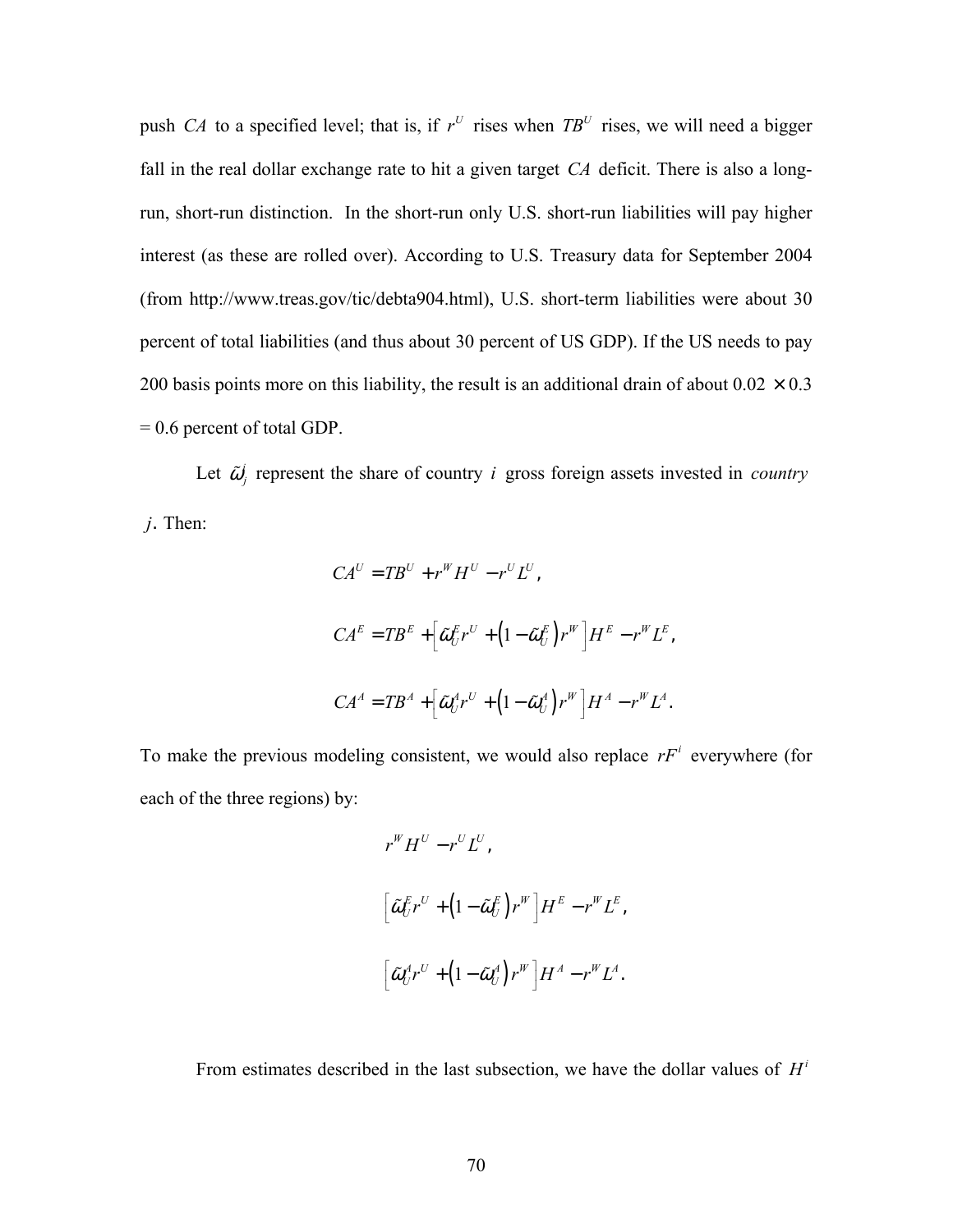and  $L^i$ . Asian currency shares probably exceed the Asian country shares, due to Asian claims on offshore Eurodollars, so we might assume that  $\tilde{\omega}_U^A = 0.6$ . Since total U.S. liabilities equal the claims on the U.S. of Europe and Asia,

$$
\tilde{\omega}_{U}^{E}H^{E}+\tilde{\omega}_{U}^{A}H^{A}=L^{U},
$$

so with  $H^E$ ,  $H^A$ , and  $L^U$  each equal to \$11 trillion, we must have  $\tilde{\omega}_U^E = 0.4$ .

 We now turn to the calibration of interest rates (actually, nominal rates of return on asset and liability portfolios). We know that for the U.S. currently,  $r^W H^U - r^U L^U \approx 0$ . Since also,  $H^U/L^U \approx 0.75$ ,  $r^U/r^W \approx 0.75$ . So we take  $r^U = 3.75$  percent initially,<sup>16</sup> but maintain the earlier baseline assumption that  $r^W = 5$  percent. We ultimately wish to consider alternative increases in  $r^U$ , e.g., of 125 basis points or more. These possibilities range from a scenario in which the U.S. simply loses its privilege, to some in which there is an element of confidence loss in U.S. solvency absent ongoing dollar depreciation. We will also assume that only the interest on short-term liabilities rises in the short run. Suppose the share of short-term foreign liabilities of the U.S. is 30 percent, or  $\sigma = 0.3$ . Then the service account of the U.S. and the other two regions would change as follows:

$$
r^W H^U - r^U L^U \rightarrow r^W H^U - (r^U + \sigma \Delta r^U) L^U,
$$

$$
\left[\tilde{\omega}_{U}^{E}r^{U}+\left(1-\tilde{\omega}_{U}^{E}\right)r^{W}\right]H^{E}-r^{W}L^{E}\rightarrow\left[\tilde{\omega}_{U}^{E}\left(r^{U}+\sigma\Delta r^{U}\right)+\left(1-\tilde{\omega}_{U}^{E}\right)r^{W}\right]H^{E}-r^{W}L^{E},
$$
\n
$$
\left[\tilde{\omega}_{U}^{A}r^{U}+\left(1-\tilde{\omega}_{U}^{A}\right)r^{W}\right]H^{A}-r^{W}L^{A}\rightarrow\left[\tilde{\omega}_{U}^{A}\left(r^{U}+\sigma\Delta r^{U}\right)+\left(1-\tilde{\omega}_{U}^{A}\right)r^{W}\right]H^{A}-r^{W}L^{A}.
$$

 $\overline{a}$ 

 $16$  This number is very much in line with the estimate given above of the U.S. investment income excess return of foreign assets over foreign liabilities.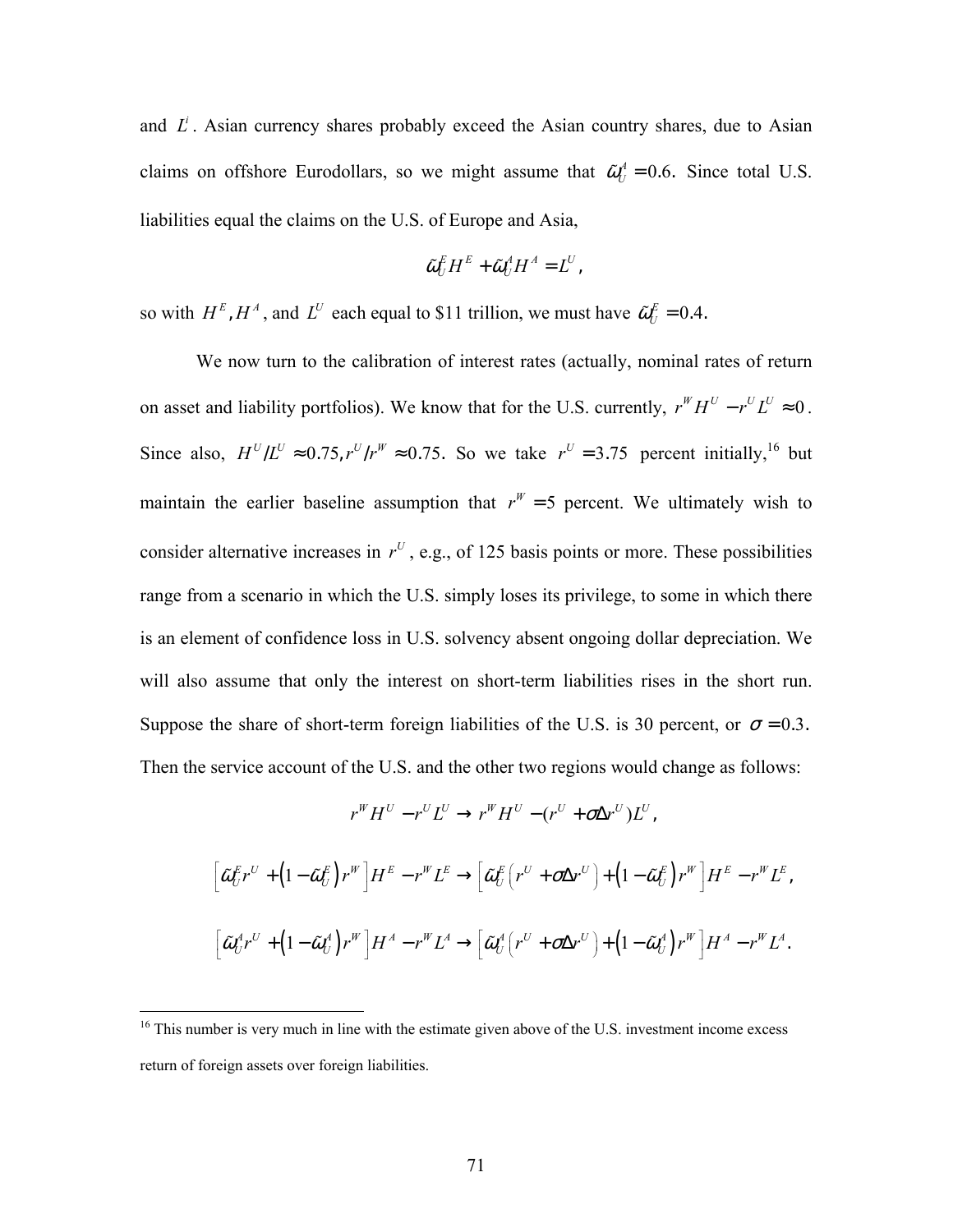The last two changes assume that, empirically,  $\tilde{\omega}_U^E + \tilde{\omega}_U^A \approx 1$  and that Europe and Asia hold equal proportions of short-term U.S. liabilities.

We next turn to trade-balance outcomes. If the interest rate on U.S. liabilities rises, and the value of net foreign assets does not change, then the trade balance must actually go to a larger *surplus* to give us  $CA = 0$ . To calculate the required trade balances we set current account as before but add the equations for the post-change current accounts:

$$
CA^{U'} = TB^{U'} + r^{W}H^{U} - (r^{U} + \sigma \Delta r^{U})L^{U},
$$
  
\n
$$
CA^{E'} = TB^{E'} + \left[\tilde{\omega}_{U}^{E}\left(r^{U} + \sigma \Delta r^{U}\right) + \left(1 - \tilde{\omega}_{U}^{E}\right)r^{W}\right]H^{E} - r^{W}L^{E},
$$
  
\n
$$
CA^{A'} = TB^{A'} + \left[\tilde{\omega}_{U}^{A}\left(r^{U} + \sigma \Delta r^{U}\right) + \left(1 - \tilde{\omega}_{U}^{A}\right)r^{W}\right]H^{A} - r^{W}L^{A}.
$$

In this formulation the three trade balances become endogenous variables. One might also consider a formulation where  $\Delta r^U = f(\Delta C A^U)$ ,  $f' > 0$ . In this case adjustment could be unstable if the *f* function is too rapidly increasing,  $H^U$  is too big, and/or  $\sigma$  is too big. We leave possibility this for future research.

#### *6. Synthesis of Interest Rate Changes and Asset Revaluations*

We are now ready to illustrate the techniques used to calculate the third column in Table 8 of the text, in which asset revaluations and interest-rate changes occur simultaneously and interactively. Let us proceed as in the last section but add the equations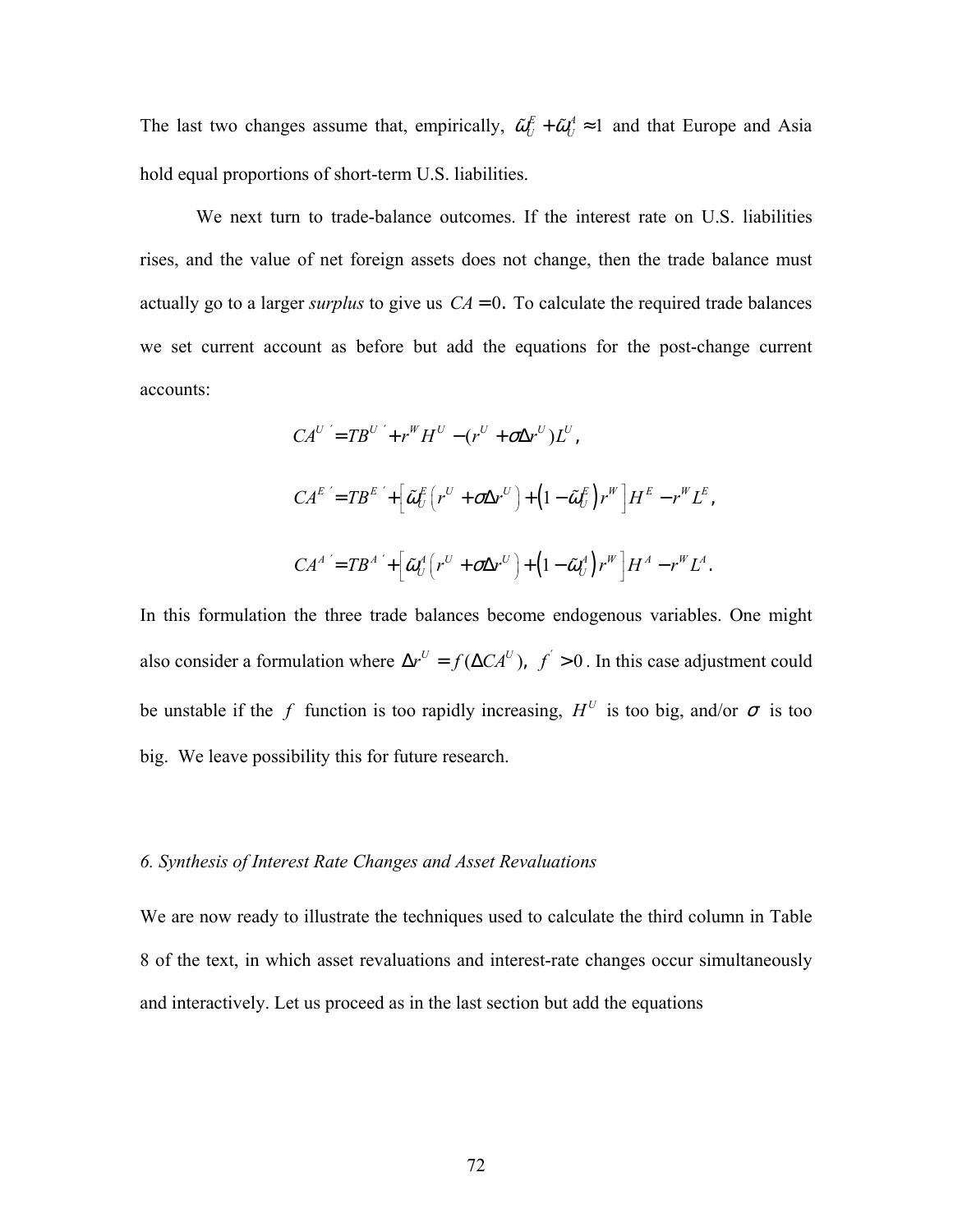$$
H^{U} = H^{U} + \left(\frac{E_{U,E}^{'} - E_{U,E}}{E_{U,E}}\right) \omega_{E}^{U} H^{U}
$$
  
+ 
$$
\left(\frac{E_{U,A}^{'} - E_{U,A}}{E_{U,A}}\right) \omega_{A}^{U} H^{U},
$$
  

$$
H^{E} = H^{E} + \left(\frac{E_{U,E}^{'} - E_{U,E}}{E_{U,E}}\right) \omega_{E}^{E} H^{E}
$$
  
+ 
$$
\left(\frac{E_{U,A}^{'} - E_{U,A}}{E_{U,A}}\right) \omega_{A}^{E} H^{E},
$$
  

$$
H^{A} = H^{A} + \left(\frac{E_{U,E}^{'} - E_{U,E}}{E_{U,E}}\right) \omega_{E}^{A} H^{A}
$$
  
+ 
$$
\left(\frac{E_{U,A}^{'} - E_{U,A}}{E_{U,A}}\right) \omega_{A}^{A} H^{A},
$$

and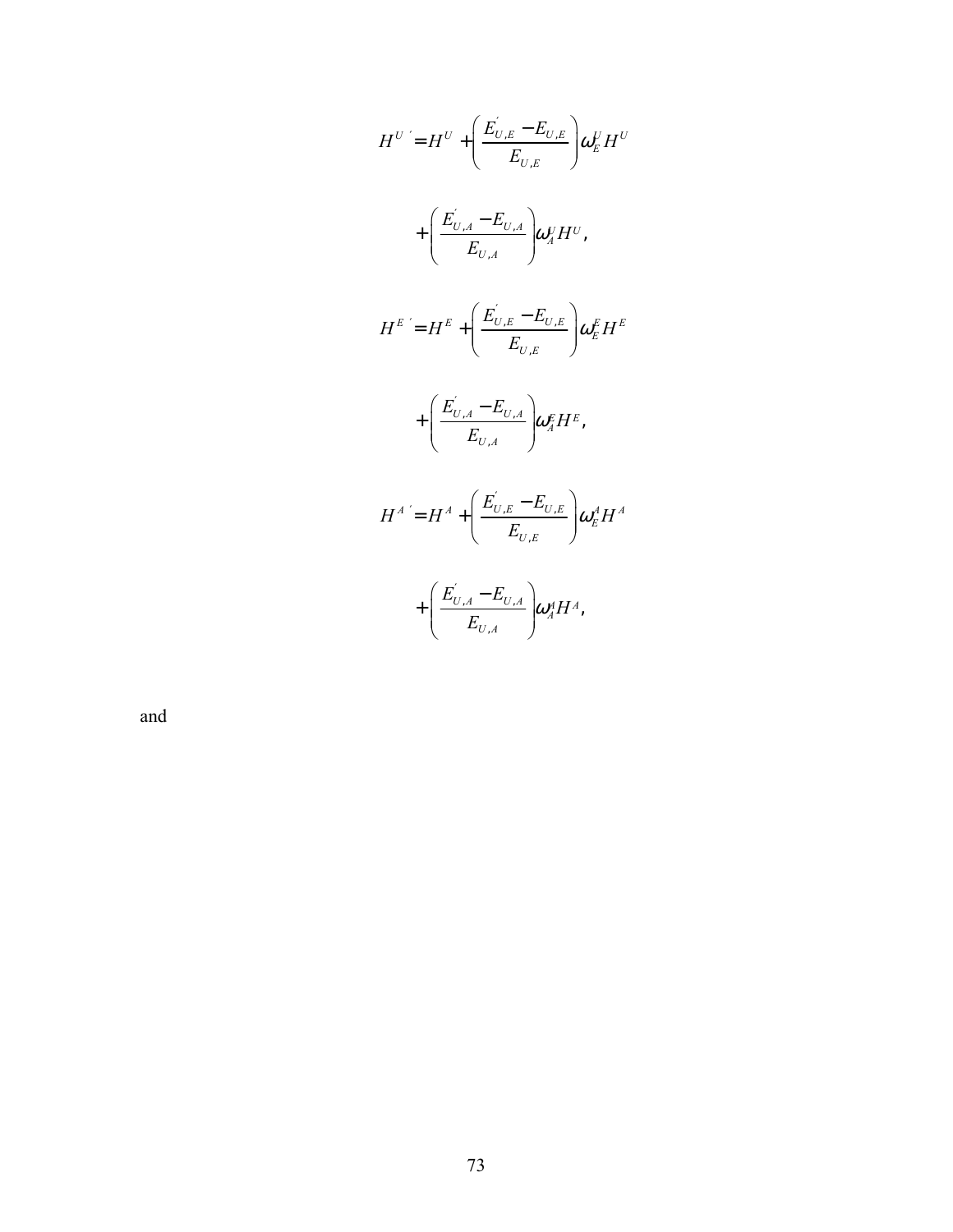$$
L^{U'} = L^{U} + \left(\frac{E_{U,E}^{'} - E_{U,E}}{E_{U,E}}\right) \lambda_{E}^{U} L^{U}
$$

$$
+ \left(\frac{E_{U,A}^{'} - E_{U,A}}{E_{U,A}}\right) \lambda_{A}^{U} L^{U},
$$

$$
L^{E'} = L^{E} + \left(\frac{E_{U,E}^{'} - E_{U,E}}{E_{U,E}}\right) \lambda_{E}^{E} L^{E}
$$

$$
+ \left(\frac{E_{U,A}^{'} - E_{U,A}}{E_{U,A}}\right) \lambda_{A}^{E} L^{A},
$$

$$
L^{A'} = L^{A} + \left(\frac{E_{U,E}^{'} - E_{U,E}}{E_{U,E}}\right) \lambda_{E}^{A} L^{A}
$$

$$
+ \left(\frac{E_{U,A}^{'} - E_{U,A}}{E_{U,A}}\right) \lambda_{A}^{A} L^{A}.
$$

These equations are now necessary, rather than the equations for net positions used in the simpler revaluation exercise in which interest rates do not change, because here, assets and liabilities can pay different rates of interest. Therefore, they must be tracked separately.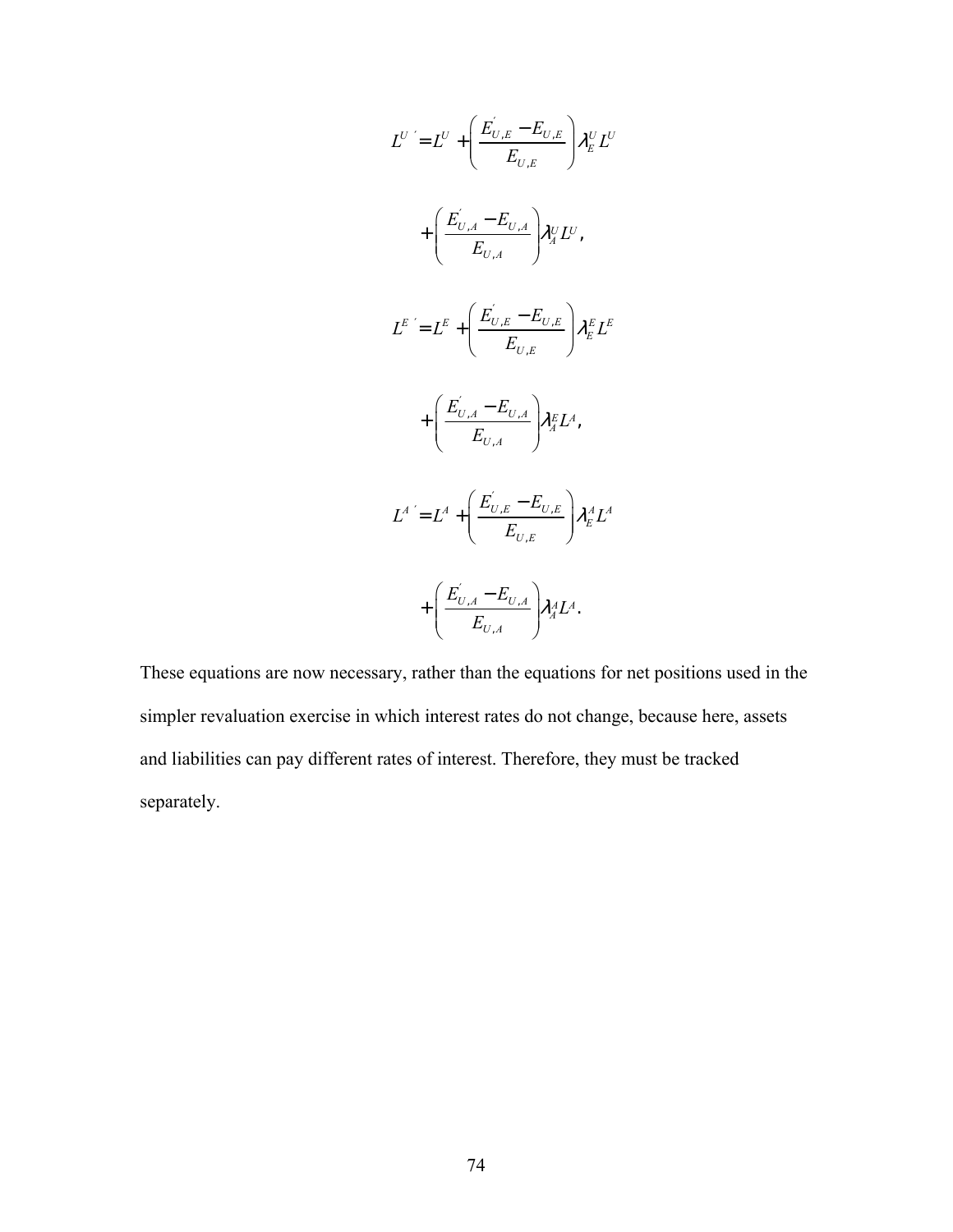#### **References**

- Blanchard, Olivier, Francesco Giavazzi, and Filipa Sa. 2005. "The U.S. Current Account and the Dollar." *BPEA, 1:2005*, xxx-xxx.
- Broda, Christian, and David E. Weinstein. 2004. "Globalization and the Gains from Variety." Working Paper 10314, National Bureau of Economic Research (February).
- Calvo, Guillermo A. 1998. "Capital Flows and Capital-Market Crises: The Simple Economics of Sudden Stops." *Journal of Applied Economics* 1(1): 35-54.
- Campa, José Manuel, and Linda Goldberg. 2002. "Exchange Rate Pass-Through into Import Prices: A Macro or a Micro Phenomenon?" National Bureau of Economic Research Working Paper 8934, May.
- Cline, William. 2005. *The United States as a Debtor Nation*: *Risks and Policy Reform.*  Washington, D.C.: Institute for International Economics. Manuscript.
- Cooper, Richard N. 2001. "Is the U.S. Current Account Sustainable? Will It Be Sustained?" *BPEA, 2001:1*, 217-26.
- Croke, Hilary, Steven Kamin, and Sylvain Leduc. 2005. "Financial Market Developments During Current Account Adjustments in Industrialized Economies." International Financial Discussion Papers 827, Board of Governors of the Federal Reserve System, February.
- Dooley, Michael P., David Folkerts-Landau, and Peter M. Garber. 2004a. "The Revived Bretton Woods System: The Effects of Periphery Intervention and Reserve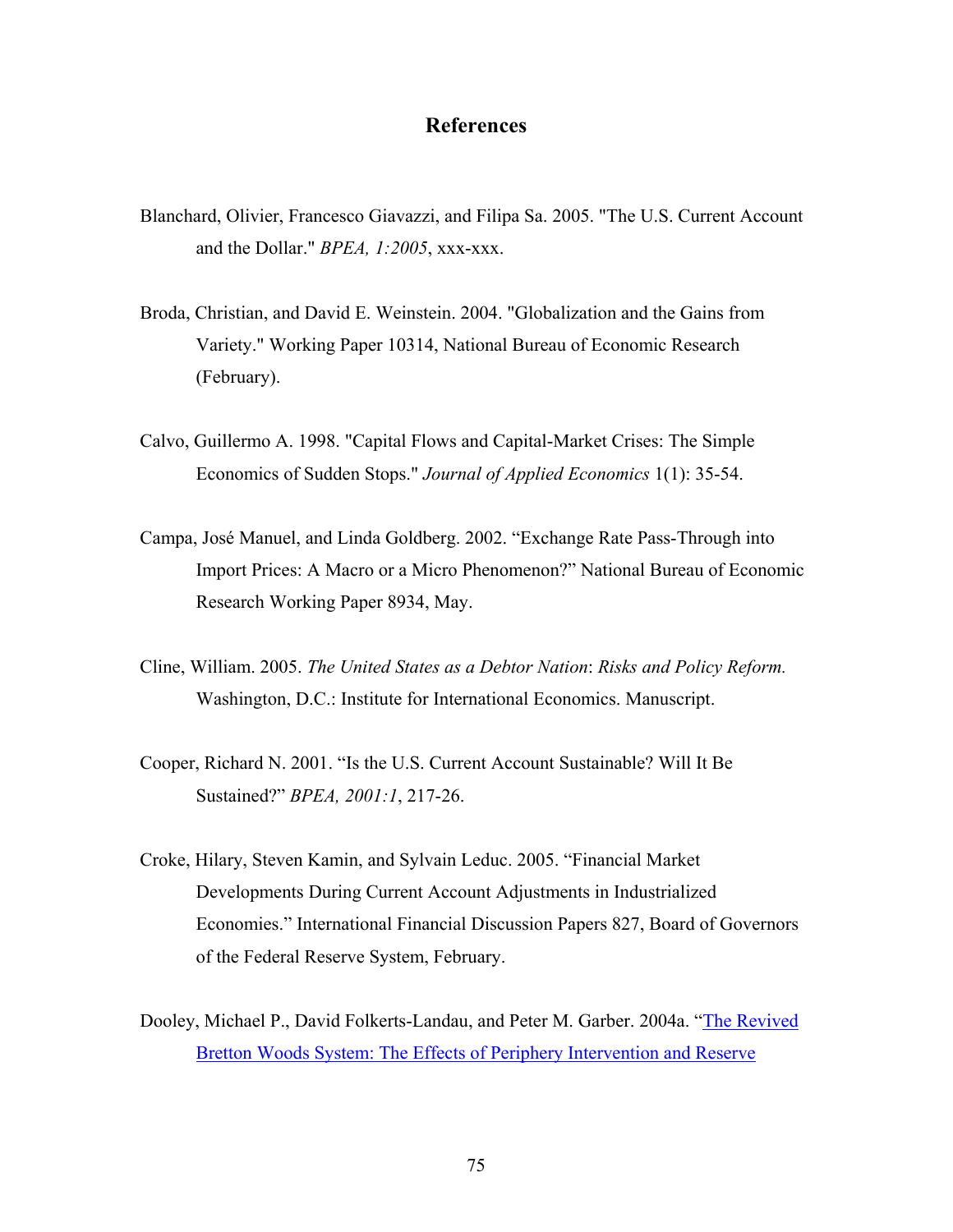Management on Interest Rates & Exchange Rates in Center Countries." NBER Working paper 10332, March*.* 

. 2004b. "Direct Investment, Rising Real Wages, and the Absorption of Excess Labor in the Periphery." National Bureau of Economic Research Working paper 10626, September.

- Edwards, Sebastian. 2004. "Thirty Years of Current Account Imbalances, Current Account Reversals, and Sudden Stops." *IMF Staff Papers* 51(Special Issue): 1- 49.
- Feenstra, Robert C. 1994. "New Product Varieties and the Measurement of International Prices." *American Economic Review* 84(1): 157-77.
- Frankel, Jeffrey A., and Andrew K. Rose. 1995. "Empirical Research on Nominal Exchange Rates." In Gene M. Grossman and Kenneth Rogoff (eds*.), Handbook of International Economics*, vol. 3. Amsterdsam: Elsevier, pp. 1689-1729.
- Gagnon, Joseph E. 2003. "Productive Capacity, Product Varieties, and the Elasticities Approach to the Trade Balance." International Finance Discussion Papers 781, Board of Governors of the Federal Reserve System, October.
- Goldberg, Pinelopi Koujianou, and Michael M. Knetter. 1997. "Goods Prices and Exchange Rates: What Have We Learned?'' *Journal of Economic Literature* 35(3): 1243-72.
- Gourinchas, Pierre-Olivier, and Hélène Rey. 2005a. "International Financial Adjustment." Working Paper 11155, National Bureau of Economic Research, February.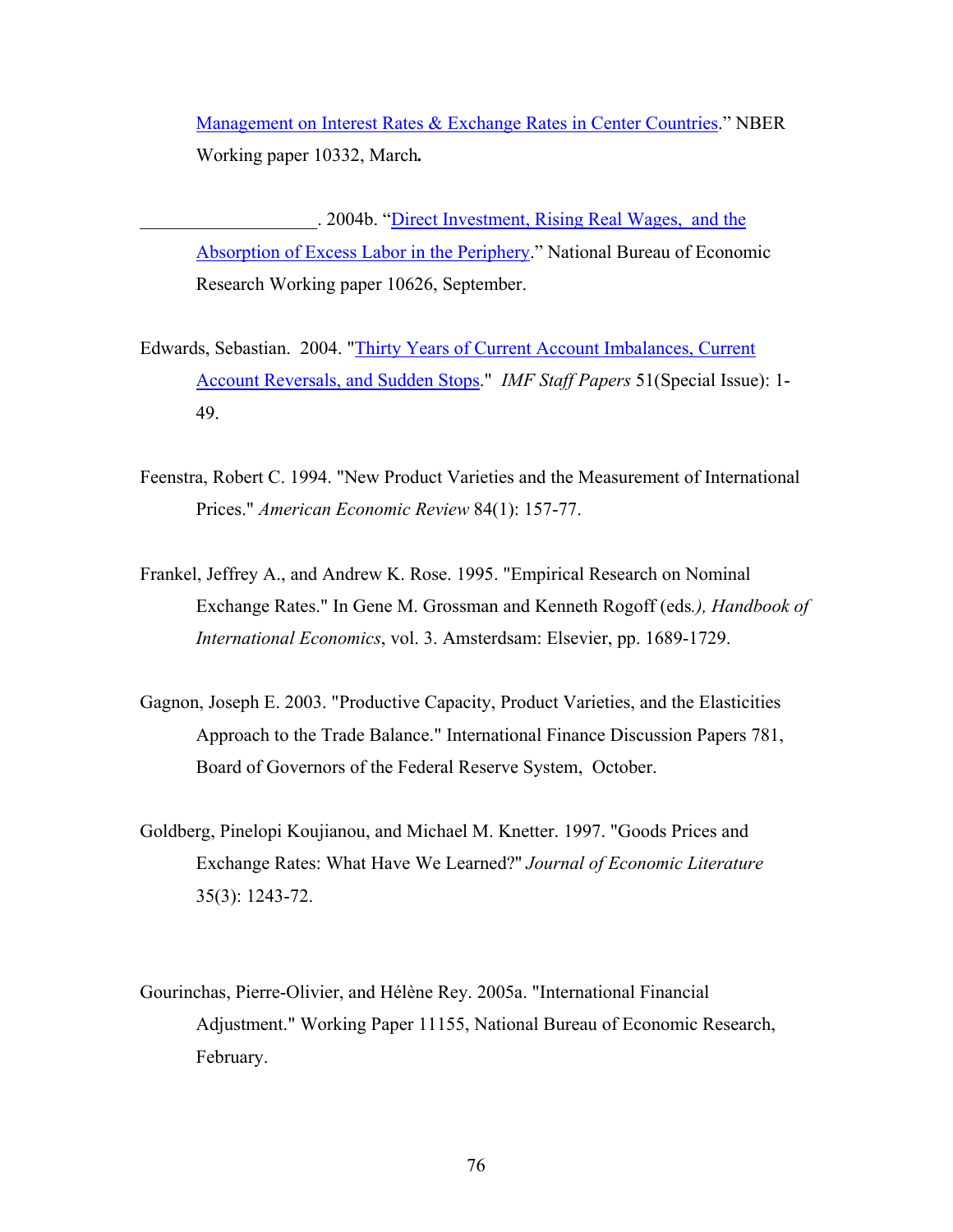\_\_\_\_\_\_\_\_\_\_\_\_\_\_\_\_\_\_\_. 2005b. "U.S. External Adjustment: The Exorbitant Privilege." Photocopy, University of California, Berkeley, and Princeton University, April.

- Greenspan, Alan. 2004. "Evolving U.S. Payments Imbalance and Its Impact on Europe and the Rest of the World," *Cato Journal* 24 (Spring-Summer): 1-11.
- Grubert, Harry, Timothy Goodspeed, and Deborah Swenson. 1993. "Explaining the Low Taxable Income of Foreign-Controlled Companies in the United States." In Alberto Giovannini, R. Glenn Hubbard, and Joel Slemrod (eds*.*), *Studies in International Taxation*. Chicago: University of Chicago Press, pp. 237-70.
- Harris, David, Randall Morck, Joel Slemrod, and Bernard Yeung. 1993. "Income Shifting in U.S. Multinational Corporations." In Alberto Giovannini, R. Glenn Hubbard, and Joel Slemrod (eds*.*), *Studies in International Taxation*. Chicago: University of Chicago Press, pp. 277-302.
- Hooper, Peter, Karen Johnson, and Jaime Marquez. 2000. *Trade Elasticities for the G-7 Countries.* Princeton Studies in International Economics 87, International Economics Section, Department of Economics, Princeton University, August.
- Hooper, Peter, and John Morton. 1982. "Fluctuations in the Dollar: A Model of Nominal and Real Exchange Rate Determination*." Journal of International Money and Finance* 1(1): 39-56.
- Krugman, Paul R. 1985. "Is the Strong Dollar Sustainable?" In *The U.S. Dollar Recent Developments, Outlook, and Policy Options*. Kansas City: Federal Reserve Bank of Kansas City.

Krugman, Paul R. 1989. "Differences in Income Elasticities and Trends in Real Exchange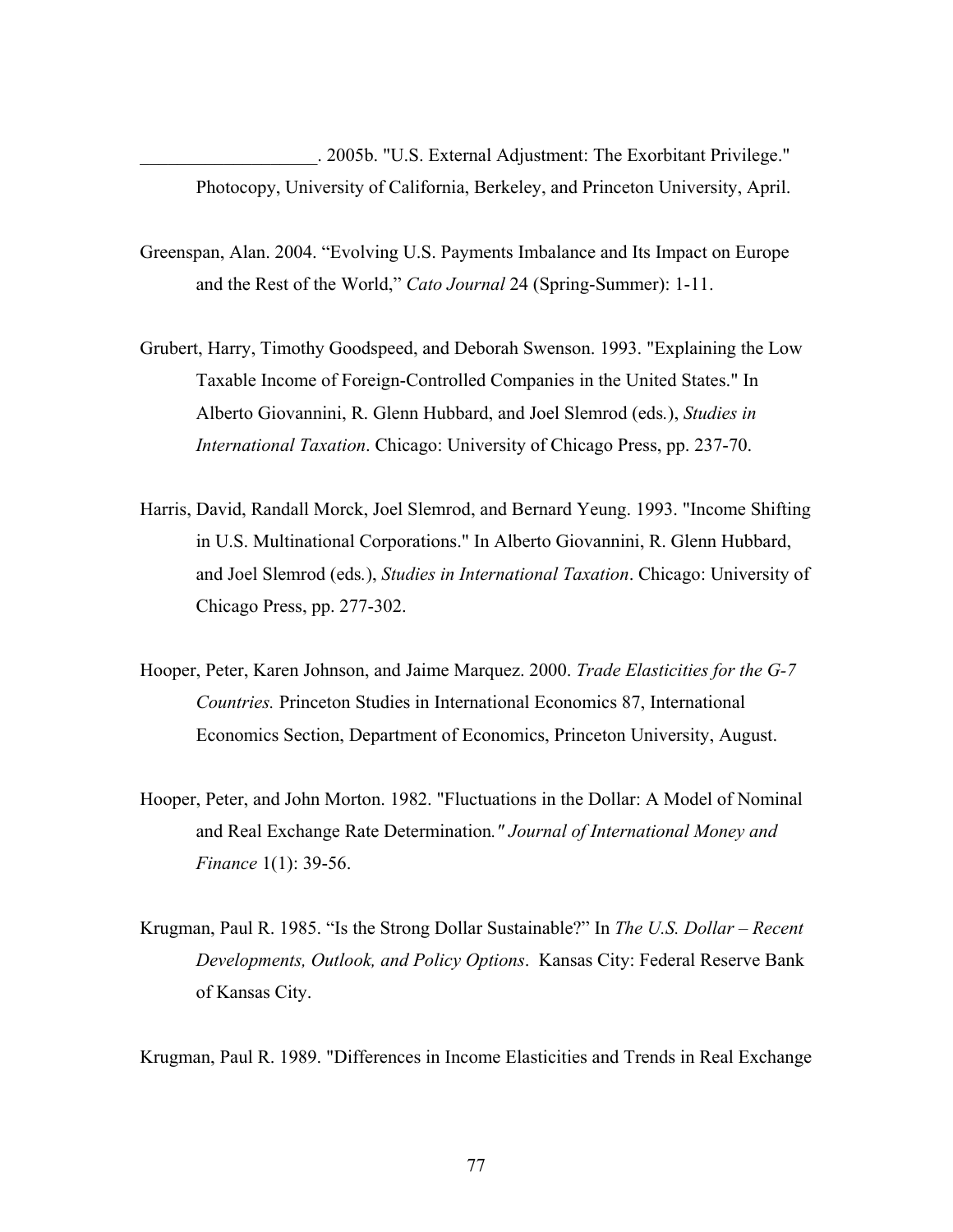Rates." *European Economic Review* 33(5): 1031-54.

- Krugman, Paul R. 1991. *Has the Adjustment Process Worked?* Policy Analyses in International Economics No. 14. Washington, D.C.: Institute for International Economics.
- Lane, Philip R., and Gian Maria Milesi-Ferretti. 2004. "The Transfer Problem Revisited: Net Foreign Assets and Real Exchange Rates." *Review of Economics and Statistics* 86(4): 841-57.

\_\_\_\_\_\_\_\_\_\_\_\_\_\_\_\_\_\_\_. 2005a. "Financial Globalization and Exchange Rates," International Monetary Fund Working Paper 05/03, January.

\_\_\_\_\_\_\_\_\_\_\_\_\_\_\_\_\_\_\_. 2005b. "A Global Perspective on External Positions." Photocopy, Trinity College, Dublin, and International Monetary Fund, May.

\_\_\_\_\_\_\_\_\_\_\_\_\_\_\_\_\_\_\_. "The External Wealth of Nations: Mark II." Trinity College, Dublin, and International Monetary Fund, in progress.

- Mann, Catherine L. 2005. "Breaking Up Is Hard to Do: Global Co-Dependency, Collective Action, and the Challenges of Global Adjustment." *CESifo Forum* 6(1): 16-23.
- Meese, Richard, and Kenneth Rogoff. 1983. "Empirical Exchange Rate Models of the Seventies: Do They Fit Out of Sample?" *Journal of International Economics* 14 (February): 3-24.
- Mendoza, Enrique. 1991. "Real Business Cycles in a Small Open Economy*." American Economic Review* 81(4): 797-818.

Mussa, Michael. 2005. "Sustaining Global Growth while Reducing External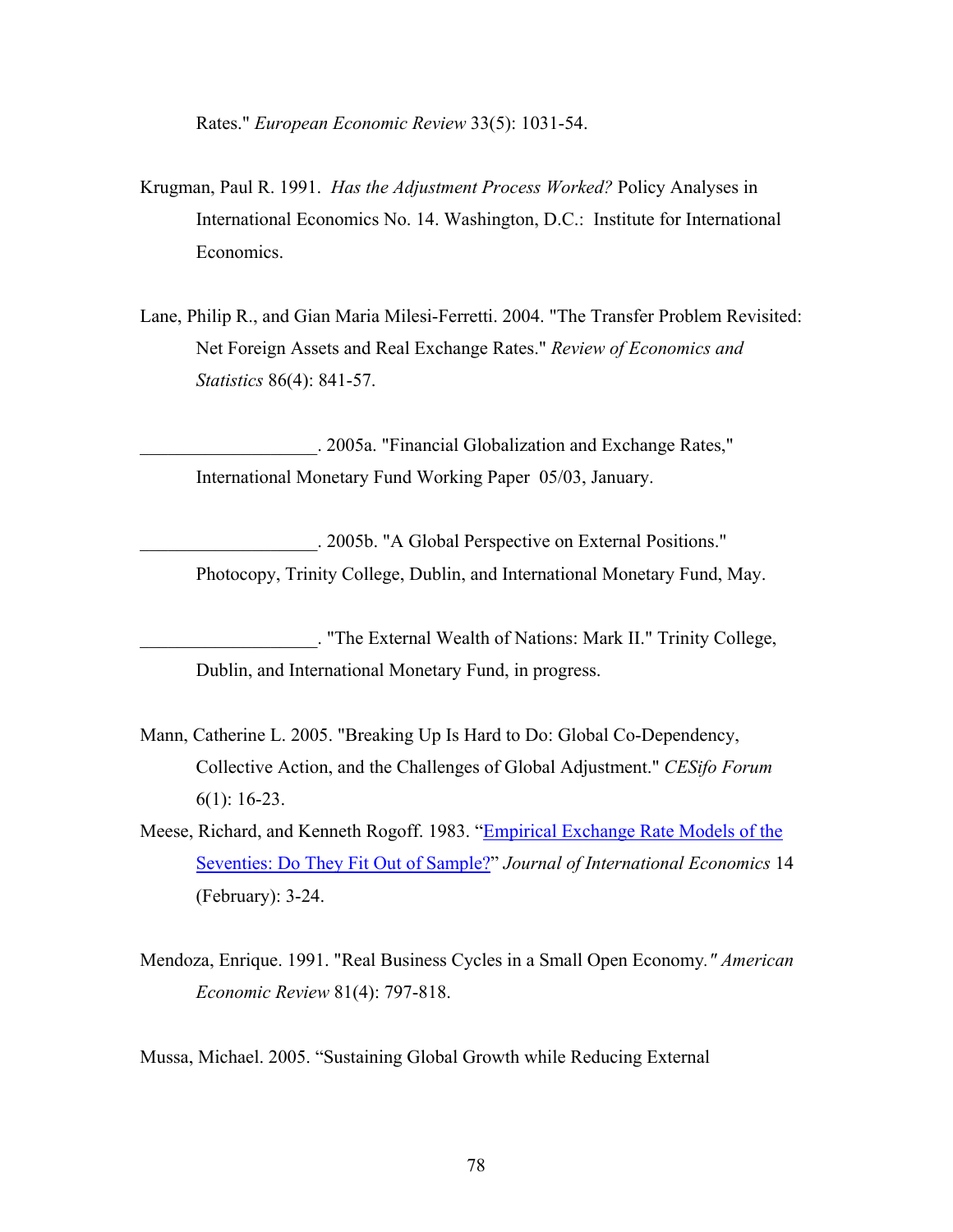Imbalances." In C. Fred Bergsten (ed.), *The United States and the World Economy: Foreign and Economic Policy for the Next Decade*. Washington: Institute for International Economics.

- Obstfeld, Maurice. 2004. "External Adjustment." *Review of World Economics* 140(4): 541-68.
- Obstfeld, Maurice, and Kenneth Rogoff. 1996. *Foundations of International Macroeconomics*. Cambridge, MA: MIT Press.
- Obstfeld, Maurice, and Kenneth Rogoff. 2000a. "Perspectives on OECD Capital Market Integration: Implications for U.S. Current Account Adjustment." *Global Economic Integration: Opportunities and Challenges*. Kansas City: Federal Reserve Bank of Kansas City, pp. 169-208.
- Obstfeld, Maurice, and Kenneth Rogoff. 2000b. "The Six Major Puzzles in International Macroeconomics: Is there a Common Cause?" in Ben S. Bernanke and Kenneth Rogoff (eds.), *NBER Macroeconomics Annual 2000.* Cambridge, MA: MIT Press, pp. 339-90.
- Obstfeld, Maurice, and Kenneth Rogoff. 2004. "The Unsustainable US Current Account Position Revisited." National Bureau of Economic Research Working Paper 10869, November.
- Obstfeld, Maurice, and Alan M. Taylor. 1997. "Nonlinear Aspects of Goods-Market Arbitrage and Adjustment: Heckscher's Commodity Points Revisited*.*" *Journal of the Japanese and International Economies* 11(4): 441-79.

 \_\_\_\_\_\_\_\_\_\_\_\_\_\_\_\_\_\_\_. "Sources of America's 'Exorbitant Privilege'," University of California, in progress.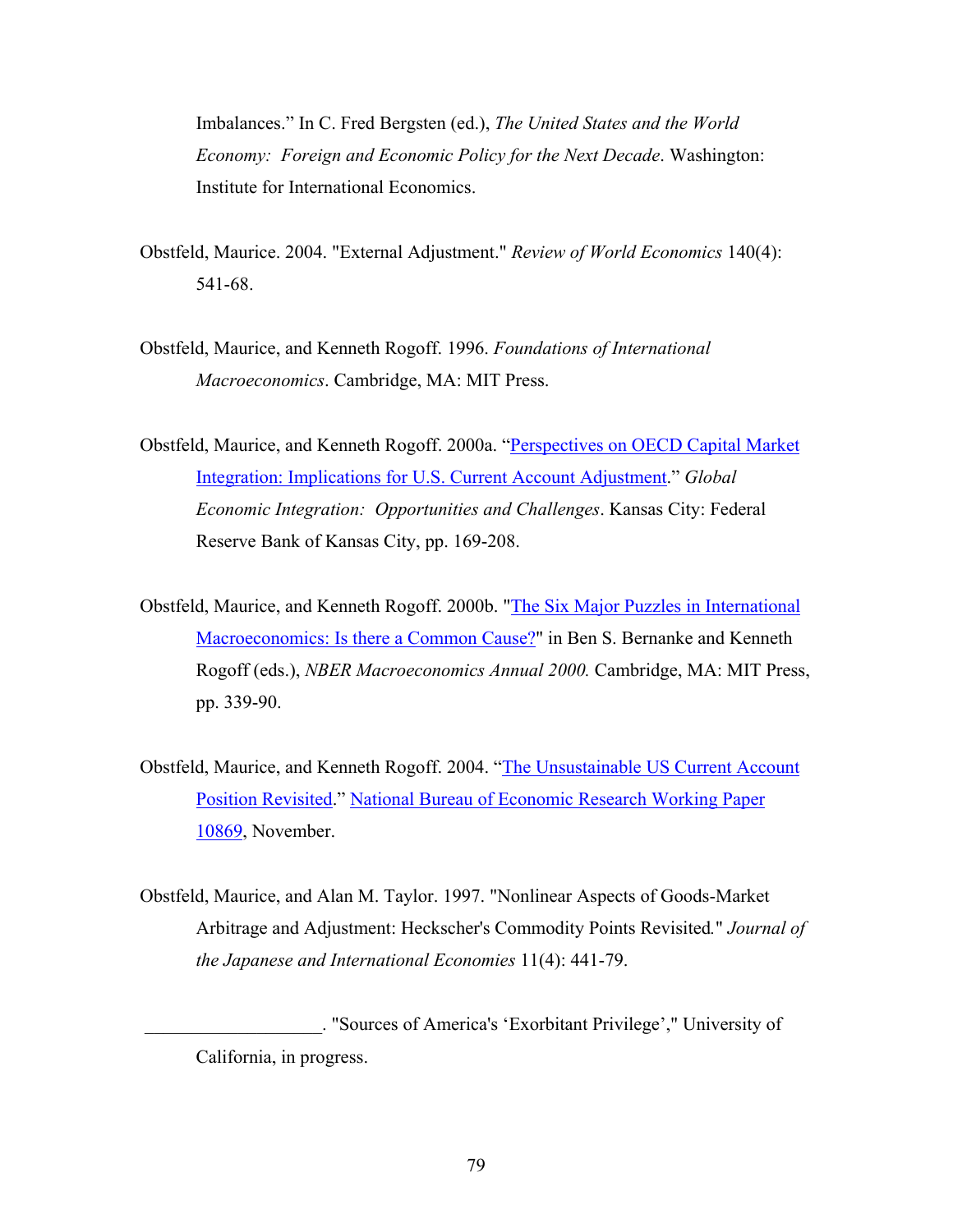- Orcutt, Guy H. 1950. "Measurement of Price Elasticities in International Trade*.*" *Review of Economics and Statistics* 32(2): 117-32.
- Ostry, Jonathan D., and Carmen M. Reinhart. 1992. "Private Saving and Terms of Trade Shocks: Evidence from Developing Countries." *IMF Staff Papers* 39(3): 495-517.
- Porter, Richard D., and Ruth A. Judson. 1996. "The Location of U. S. Currency: How Much Is Abroad?" *Federal Reserve Bulletin* 82.
- Reifschneider, David, Robert Tetlow, and John Williams. 1999. "Aggregate Disturbances, Monetary Policy, and the Macroeconomy: The FRB/US Perspective." *Federal Reserve Bulletin* 85(1): 1-19.
- Roubini, Nouriel, and Brad Setser. 2004. "The U.S. as a Net Debtor: The Sustainability of U.S. External Imbalances." Photocopy, New York University.
- Ruhl, Kim. 2003. "Solving the Elasticity Puzzle in International Economics." Photocopy. Federal Reserve Bank of Minneapolis (November).
- Stockman, Alan C., and Linda L. Tesar. 1995. "Tastes and Technology in a Two-Country Model of the Business Cycle: Explaining International Comovements*.*" *American Economic Review* 85(1): 168-85.
- Tille, Cédric. 2004. "Financial Integration and the Wealth Effect of Exchange Rate Fluctuations." Photocopy, Federal Reserve Bank of New York, August.
- Ventura, Jaume. 2001. "A Portfolio View of the U.S. Current Account Deficit." *BPEA, 1:2001*, 241-58.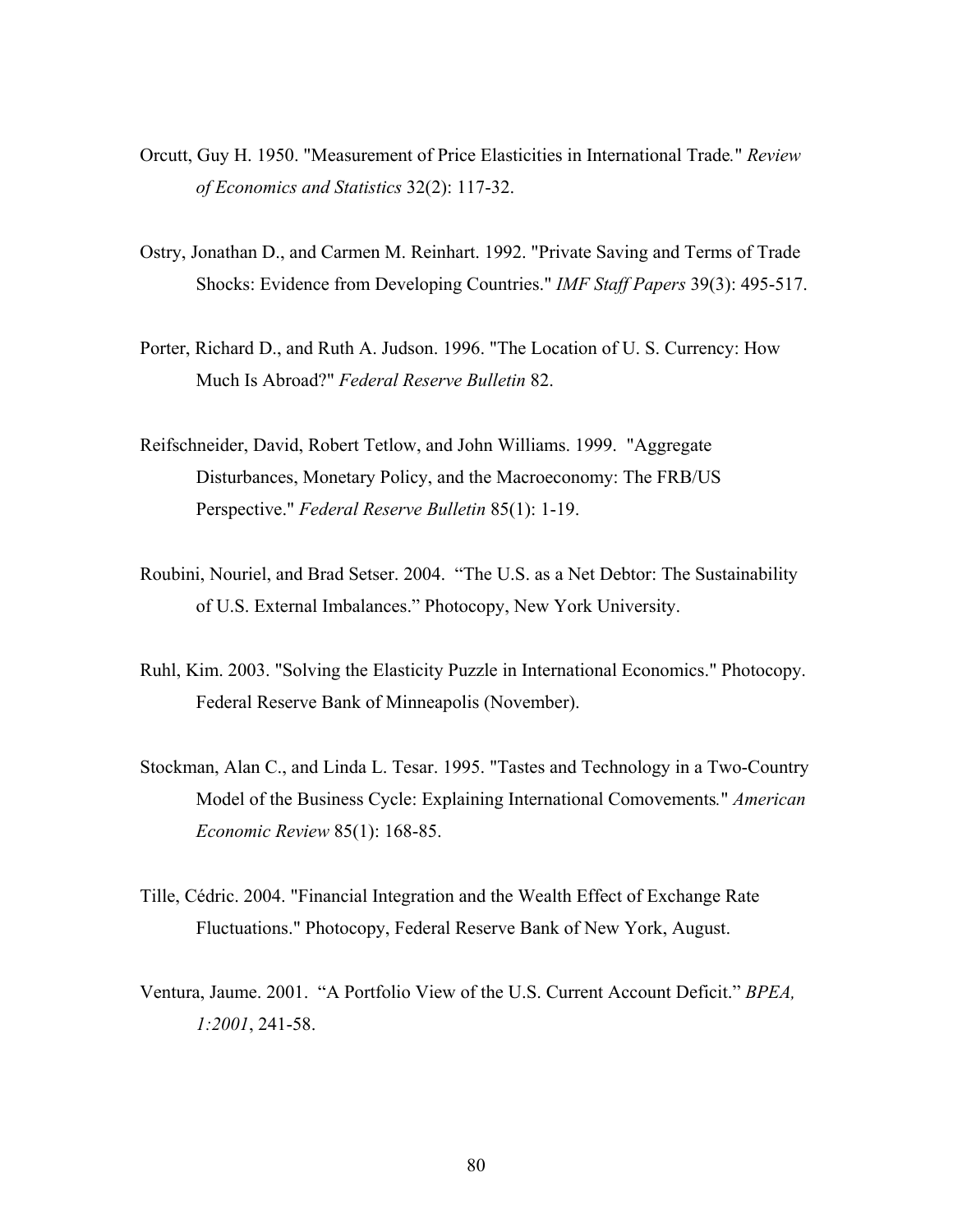Warnock, Francis E. 2003. "Exchange Rate Dynamics and the Welfare Effects of Monetary Policy in a Two-Country Model with Home-Product Bias." *Journal of Internatonal Money and Finance* 22 (June): 343-63.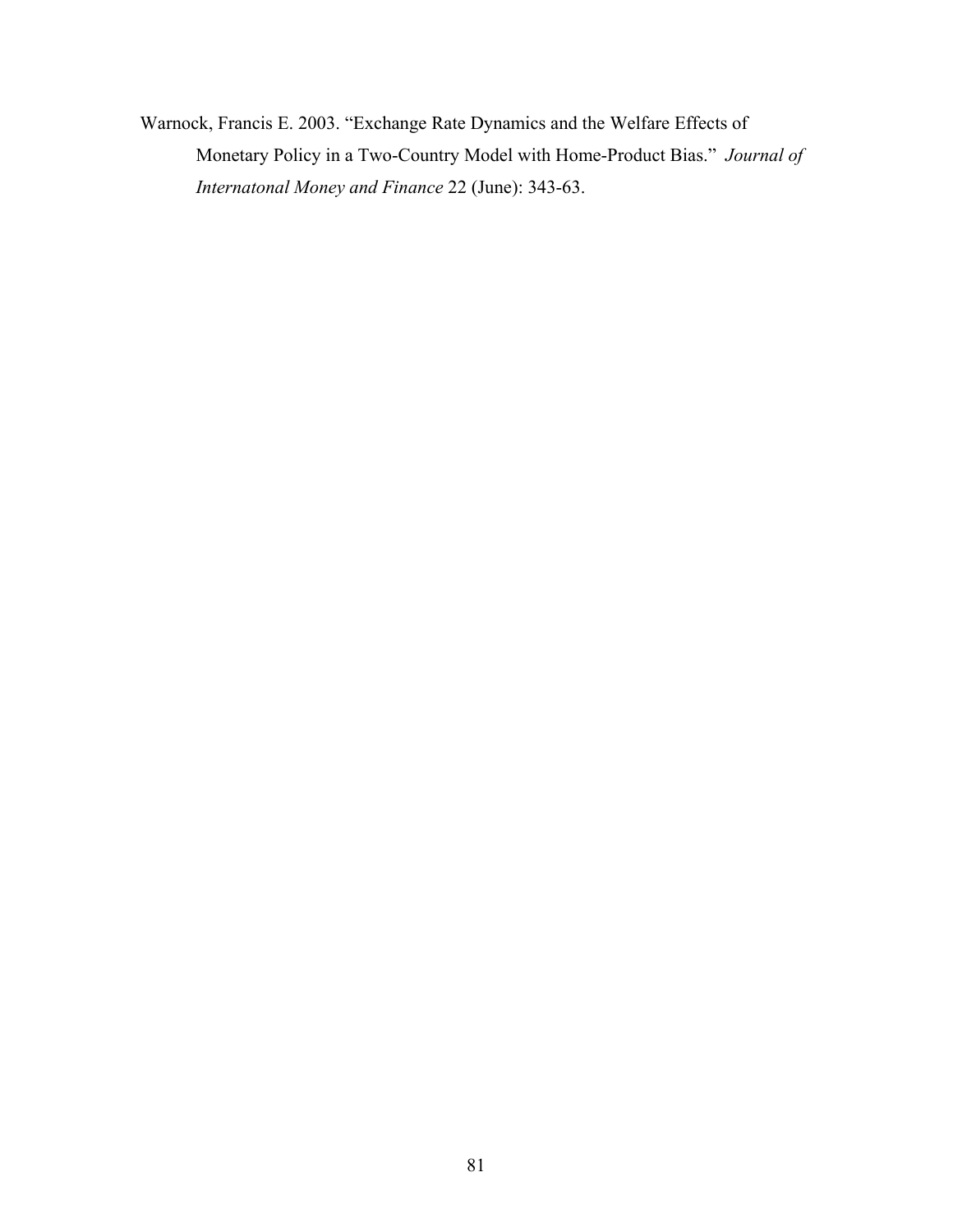### **Table 1: International Investment Positions of Selected OECD Countries, 2003**

### **(Percent of GDP)**

|                      | <b>Assets</b> | <b>Liabilities</b> | <b>Net Position</b> |
|----------------------|---------------|--------------------|---------------------|
|                      |               |                    |                     |
|                      |               |                    |                     |
| Canada               | 80            | 99                 | $-19$               |
| France               | 189           | 182                | $\overline{7}$      |
| Germany              | 154           | 147                | 7                   |
| Italy                | 104           | 109                | -6                  |
| Japan                | 82            | 45                 | 37                  |
| United Kingdom       | 355           | 357                | $-2$                |
| <b>United States</b> | 76            | 102                | $-26$               |
| Switzerland          | 519           | 379                | 140                 |

Source: International Monetary Fund, Net International Investment Position data.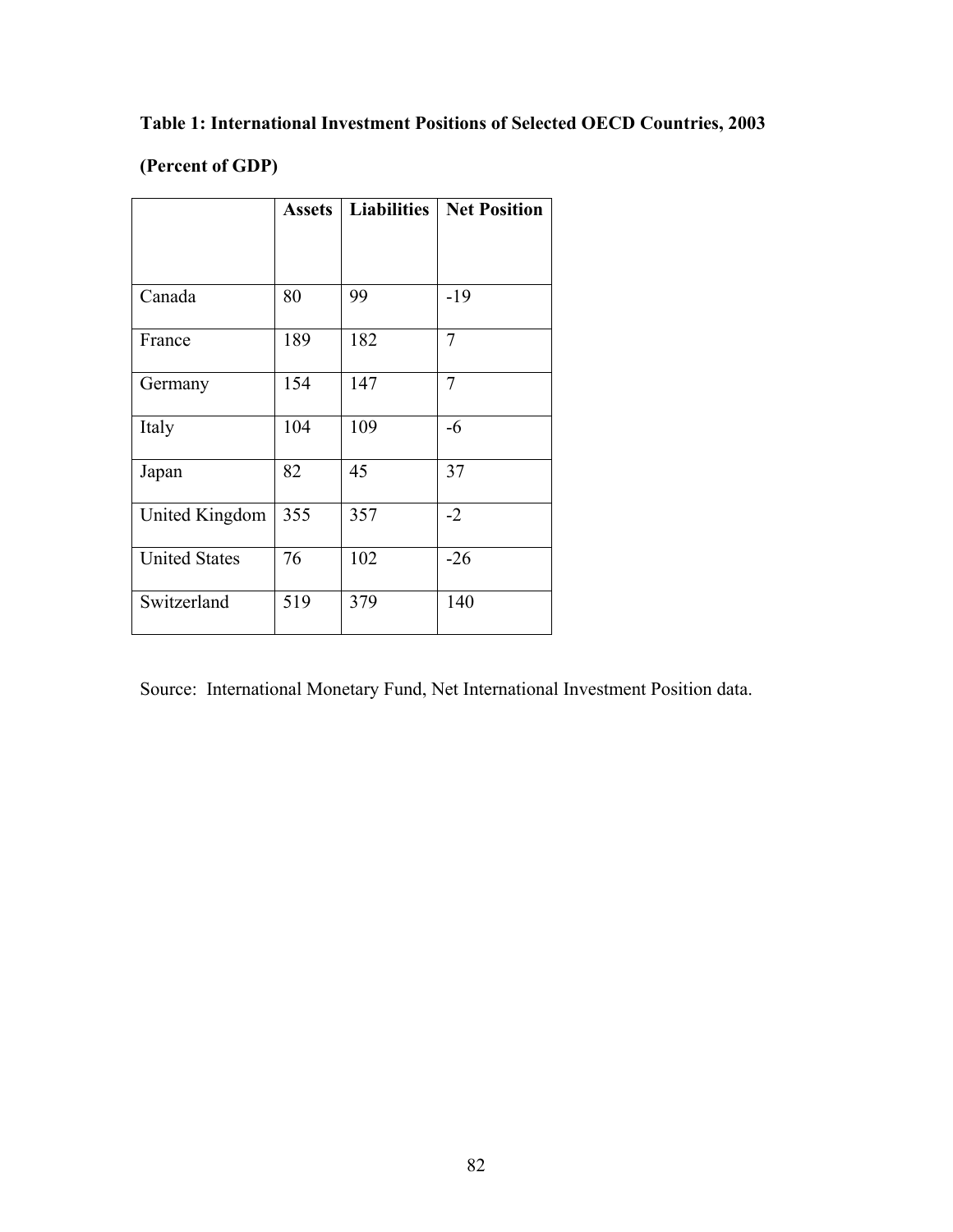|                                                      | <b>GBP</b> | <b>CAD</b> | <b>EUR</b> | <b>KRW</b>    | <b>TWD</b> | <b>SGD</b> | <b>JPY</b> |
|------------------------------------------------------|------------|------------|------------|---------------|------------|------------|------------|
| Two-year average   1.75 1.32 1.21 1151.47 33.50 1.71 |            |            |            |               |            |            |            |
| Rate on 03/30/05 1.88 1.21                           |            |            | 1.30       | 1023.00 31.78 |            | 1.65       | 107        |

**Table 2: Current versus Two-Year Average Exchange Rates** 

 GBP is British pound, CAD is Canadian dollar, EUR is euro, KRW is Korean won, TWD is Taiwanese dollar, SGD is Singapore dollar, JPY is Japanese yen. All currencies except GBP and EUR are local currency units per U.S. dollar.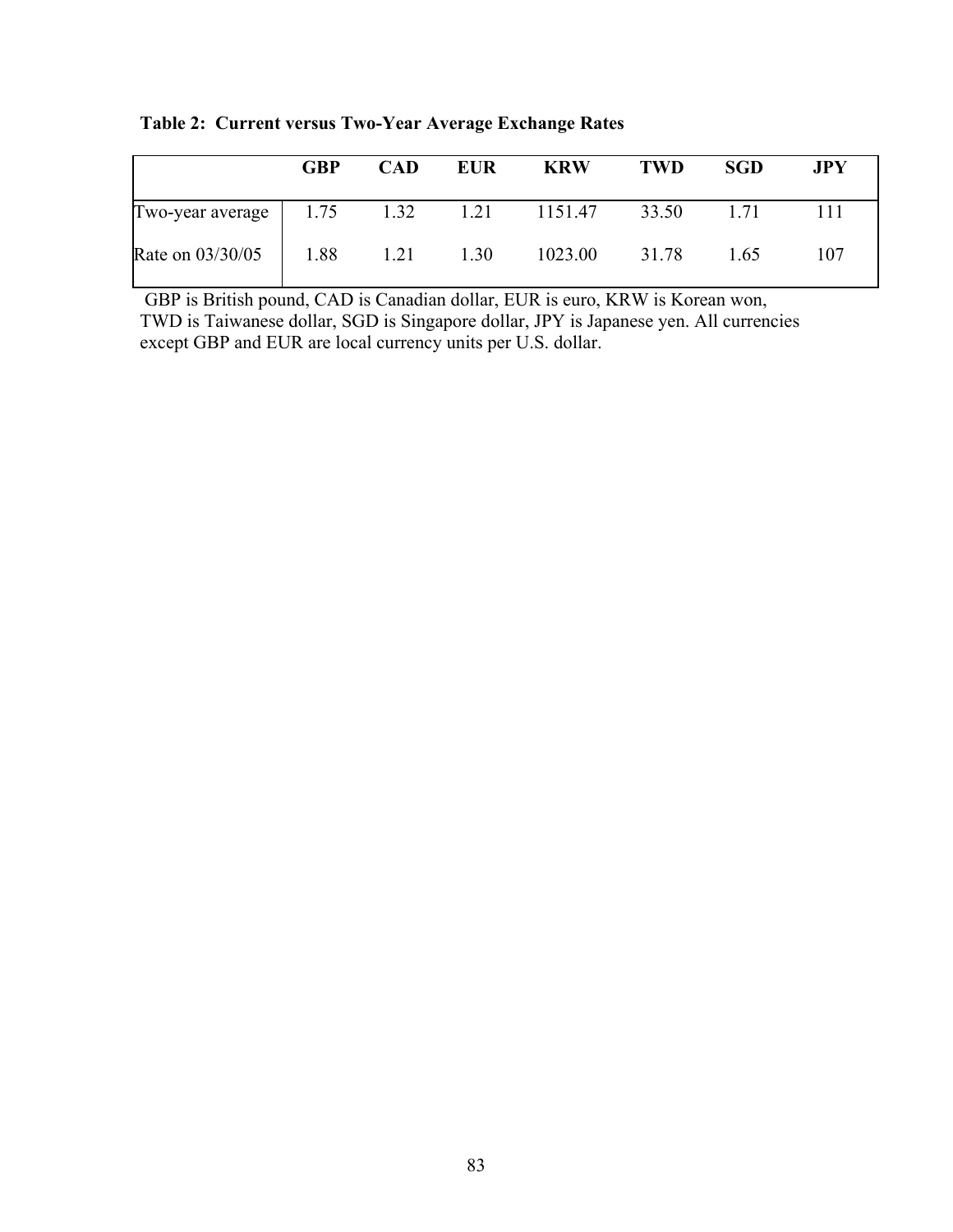| <b>CHANGES IN BILATERAL REAL EXCHANGE RATES</b>   |                                                                               |                                                                                                                                        |                                                                                                                  |
|---------------------------------------------------|-------------------------------------------------------------------------------|----------------------------------------------------------------------------------------------------------------------------------------|------------------------------------------------------------------------------------------------------------------|
| Log change $(x 100)$ in:                          | <b>GLOBAL</b><br><b>REBALANCING:</b><br>All current<br>accounts go to<br>zero | <b>BRETTON WOODS II:</b><br>Asia raises CA surplus to<br>keep dollar fix. Europe<br>CA absorbs all change in<br><b>US and Asia CAs</b> | <b>EUROPE TRADES</b><br><b>PLACES:</b><br>Europe absorbs entire<br><b>US CA improvement,</b><br>Asia CA constant |
| Real exchange rate,<br>$q_{U,E}$ (Europe/US)      | 28.6                                                                          | 49.5                                                                                                                                   | 44.6                                                                                                             |
| Real exchange rate,<br>$q_{U, A}$ (Asia/US)       | 35.2                                                                          | $-0.5$                                                                                                                                 | 19.4                                                                                                             |
| Real exchange rate,<br>$q_{E,A}$ (Asia/Europe)    | 6.7                                                                           | $-50.0$                                                                                                                                | $-25.2$                                                                                                          |
| Nominal exchange rate, $E_{U,E}$<br>(Europe/US)   | 30.0                                                                          | 52.0                                                                                                                                   | 46.8                                                                                                             |
| Nominal exchange rate, $E_{U,A}$<br>(Asia/US)     | 36.9                                                                          | 0.0                                                                                                                                    | 20.6                                                                                                             |
| Nominal exchange rate, $E_{E,A}$<br>(Asia/Europe) | 6.9                                                                           | $-52.0$                                                                                                                                | $-26.3$                                                                                                          |
| Terms of trade,<br>$\tau_{U,E}$ (Europe/US)       | 14.0                                                                          | 21.5                                                                                                                                   | 22.0                                                                                                             |
| Terms of trade,<br>$\tau_{U.A}$ (Asia/US)         | 14.5                                                                          | 3.4                                                                                                                                    | 11.1                                                                                                             |
| Terms of trade,<br>$\tau_{E,A}$ (Asia/Europe)     | 0.5                                                                           | $-18.0$                                                                                                                                | $-10.8$                                                                                                          |

#### **Table 3: External Adjustment Scenarios when US current account goes to balance:**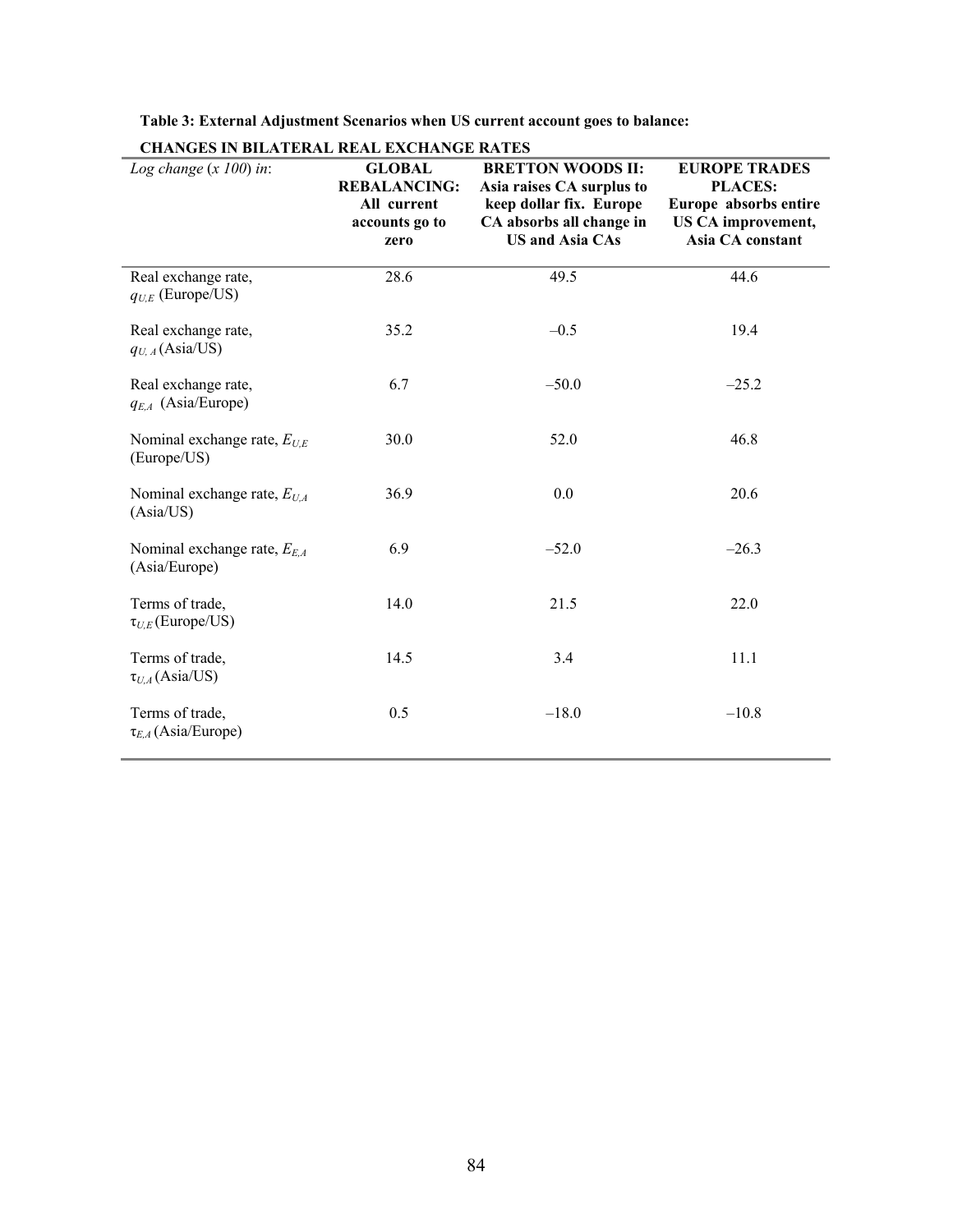Notes: An increase in *qi,j* is a real depreciation of country *i*'s currency against country *j*'s; an increase in *Ei,j*  is a nominal depreciation of country *i*'s currency against country *j*'s; and an increase in  $\tau_{i,j}$  is a deterioration in country *i*'s terms of trade against country *j*, that is, a fall in the price of country *i*'s export good relative to that of country *j*'s.

Parameters:  $(\theta = 1, \eta = 2, \alpha = 0.7, \beta = 0.8, \delta = 0.7, \gamma = 0.25)$  (*See model in text;*  $\theta$  is substitution elasticity between traded and nontraded goods, η is elasticity between different countries traded goods, γ is the share of traded goods in total consumption.)

Initial Current Accounts *(relative to US tradable GDP)*: US (–0.2), Asia (0.15), Europe (0.5)

**NOTE: In Bretton Woods II simulation, Asia CA endogenously rises to 0.26, Europe falls to –0.26.** Initial Trade Balances *(relative to US tradable GDP)*: US (–0.2), Europe (0.07), Asia (0.13) Gross Foreign Assets, Liabilities (dollar trillions): US (8.25, 11), Europe (11, 11), Asia (11, 8.25) Interest rate on US liabilities (0.0375), Interest rate on non-US liabilities (0.05)

Share of Foreign Liabilities denominated in

Dollars: US (0.964), Europe (0.2), Asia (0.34) European currencies: US (0.03), Europe (0.8), Asia (0.33) Asian currencies: US (0.006), Europe (0.0), Asia (0.33) Share of Foreign assets denominated in Dollars: US (0.402), Europe (0.3175), Asia (0.8) European currencies: US (0.405), Europe (0.5737), Asia (0.2) Asian currencies: US (0.193), Europe (0.1088), Asia (0.0)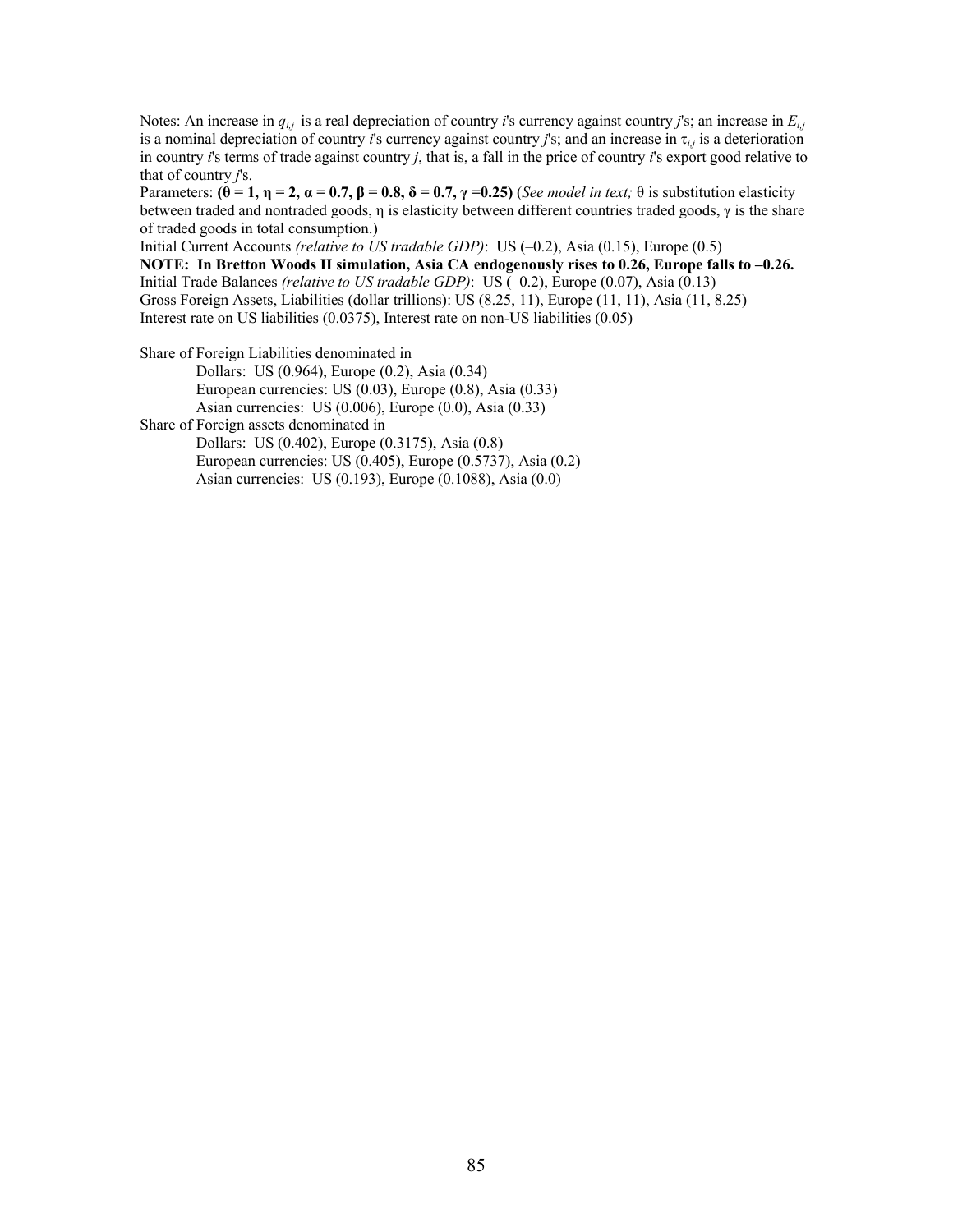| Log change $(x 100)$ in:                          | <b>GLOBAL</b><br><b>REBALANCING:</b><br>All current<br>accounts go to<br>zero | <b>BRETTON WOODS II:</b><br>Asia raises CA surplus to<br>keep dollar fix. Europe<br>CA absorbs all change in<br><b>US and Asia CAs</b> | <b>EUROPE TRADES</b><br><b>PLACES:</b><br>Europe absorbs entire<br>US CA improvement,<br>Asia CA constant |
|---------------------------------------------------|-------------------------------------------------------------------------------|----------------------------------------------------------------------------------------------------------------------------------------|-----------------------------------------------------------------------------------------------------------|
|                                                   |                                                                               | A. CPI inflation target                                                                                                                |                                                                                                           |
| Nominal exchange rate, $E_{U,E}$<br>(Europe/US)   | 28.6                                                                          | 49.5                                                                                                                                   | 44.6                                                                                                      |
| Nominal exchange rate, $E_{U,A}$<br>(Asia/US)     | 35.2                                                                          | $-0.5$                                                                                                                                 | 19.4                                                                                                      |
| Nominal exchange rate, $E_{E,A}$<br>(Asia/Europe) | 6.7                                                                           | $-50.0$                                                                                                                                | $-25.2$                                                                                                   |
|                                                   |                                                                               | <b>B. GDP deflator target</b>                                                                                                          |                                                                                                           |
| Nominal exchange rate, $E_{UE}$<br>(Europe/US)    | 30.0                                                                          | 52.0                                                                                                                                   | 46.8                                                                                                      |
| Nominal exchange rate, $E_{U,A}$<br>(Asia/US)     | 36.9                                                                          | 0.0                                                                                                                                    | 20.6                                                                                                      |
| Nominal exchange rate, $E_{EA}$<br>(Asia/Europe)  | 6.9                                                                           | $-52.0$                                                                                                                                | $-26.3$                                                                                                   |

#### **Table 4: External Adjustment Scenarios when US current account goes to balance: CHANGES IN BILATERAL REAL EXCHANGE RATES UNDER ALTERNATIVE INFLATION TARGETS**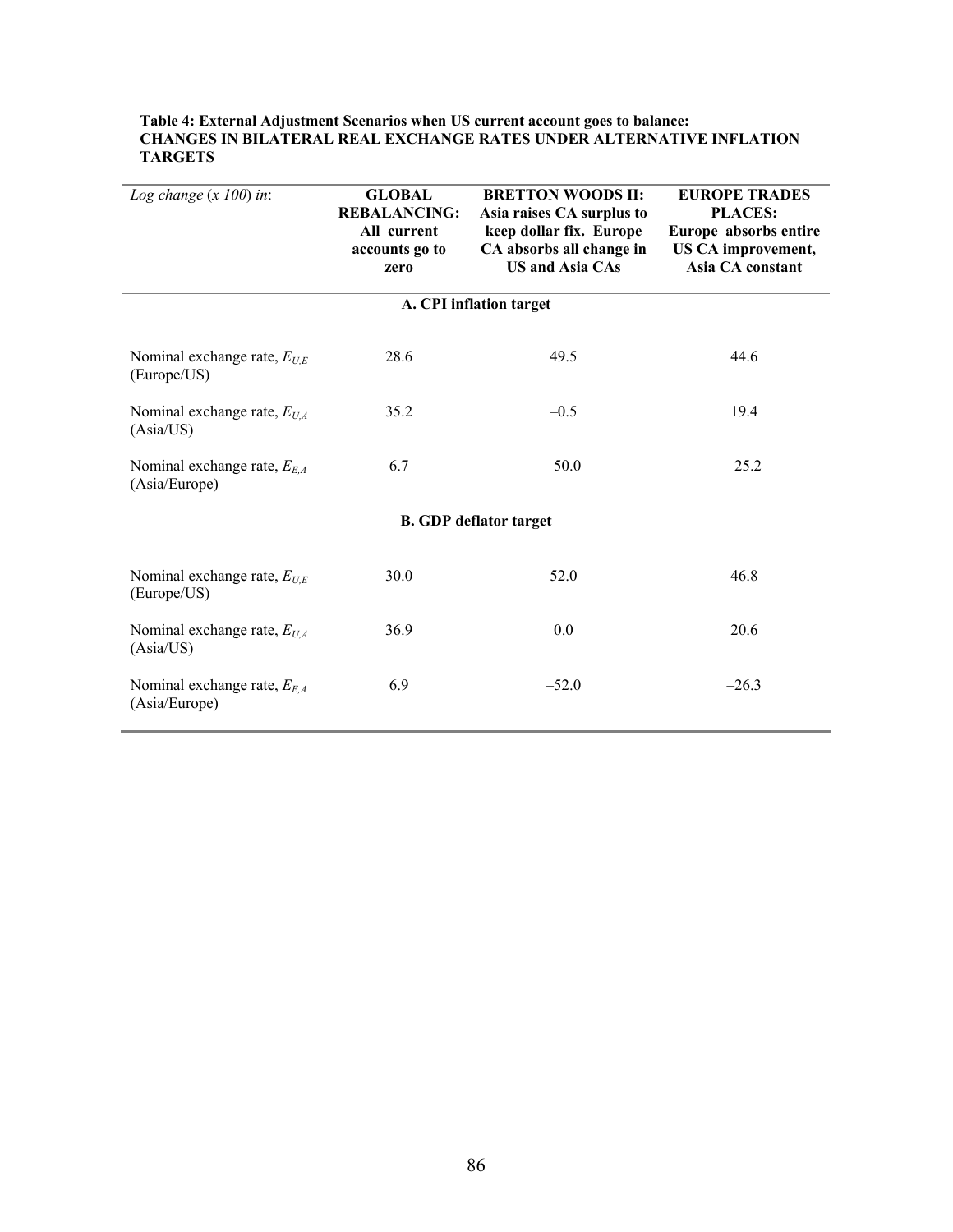| Log change(x)<br>$100$ ) in:                 | <b>GLOBAL</b><br><b>REBALANCING:</b><br>All current accounts<br>go to zero | <b>BRETTON WOODS II:</b><br>Asia raises CA surplus to keep<br>dollar fix. Europe CA absorbs all<br>change in US and Asia CAs | <b>EUROPE TRADES</b><br><b>PLACES:</b><br>Europe absorbs entire US<br>CA improvement, Asia CA<br>constant |
|----------------------------------------------|----------------------------------------------------------------------------|------------------------------------------------------------------------------------------------------------------------------|-----------------------------------------------------------------------------------------------------------|
| U.S. effective real<br>exchange rate         | $-33.0$                                                                    | $-24.5$                                                                                                                      | $-27.8$                                                                                                   |
| U.S. effective<br>nominal<br>exchange rate   | $-34.6$                                                                    | $-26.0$                                                                                                                      | $-29.3$                                                                                                   |
| Europe effective<br>real exchange rate       | 5.1                                                                        | 49.8                                                                                                                         | 31.7                                                                                                      |
| Europe effective<br>nominal<br>exchange rate | 5.4                                                                        | 52.0                                                                                                                         | 33.1                                                                                                      |
| Asia effective<br>real exchange rate         | 20.9                                                                       | $-25.2$                                                                                                                      | $-2.9$                                                                                                    |
| Asia effective<br>nominal<br>exchange rate   | 21.9                                                                       | $-26.0$                                                                                                                      | $-2.85$                                                                                                   |

**Table 5: External Adjustment Scenarios when US current account goes to balance: Changes in Effective (Trade-Weighted) Real and Nominal Exchange Rates** 

Notes: See Table 3. Nominal exchange rate changes are calculated under the assumption of GDP deflator targeting; see the Appendix for a detailed description.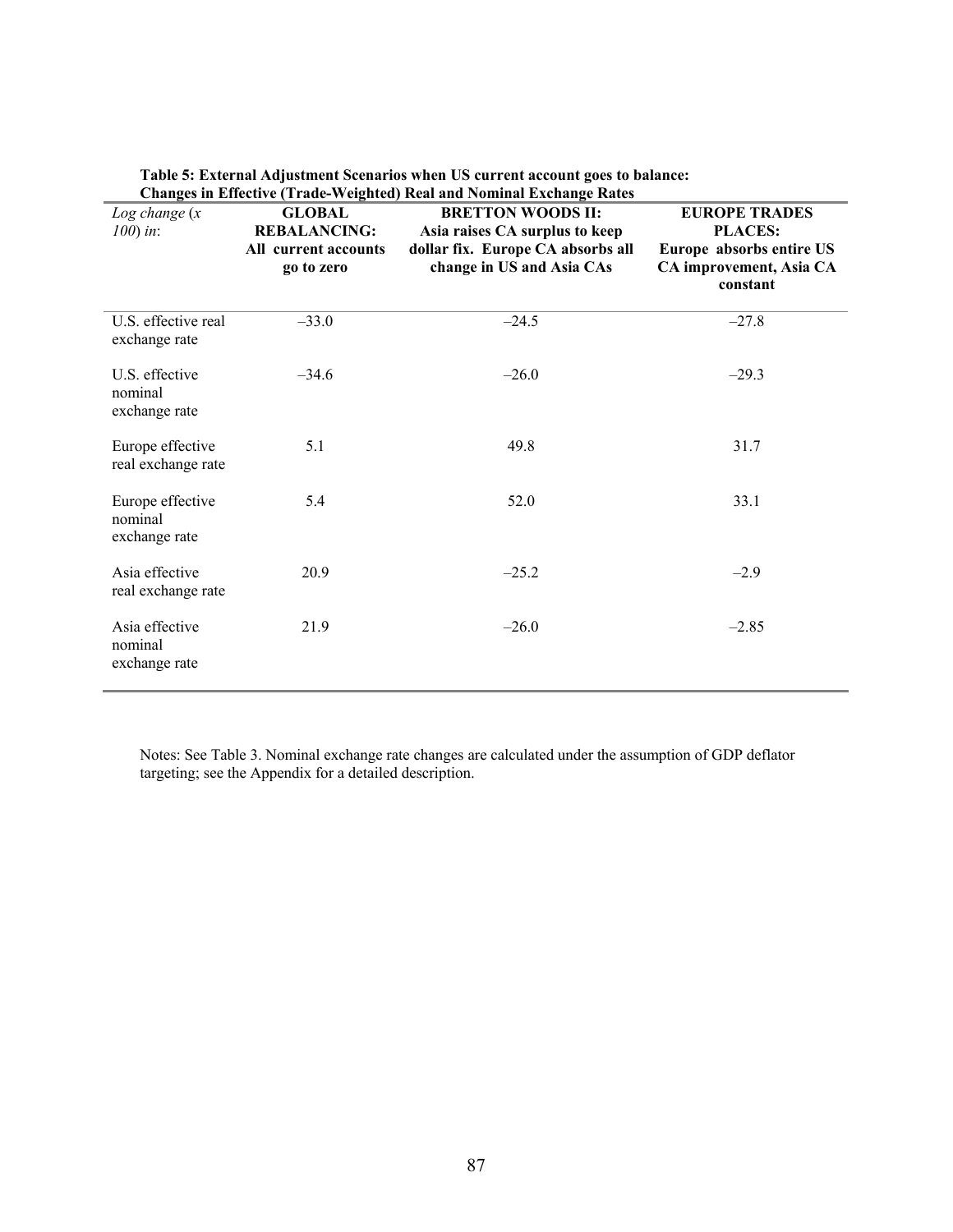| енесь                   |                                                                            |                                                                                                                                     |                                                                                                 |
|-------------------------|----------------------------------------------------------------------------|-------------------------------------------------------------------------------------------------------------------------------------|-------------------------------------------------------------------------------------------------|
| Region:                 | <b>GLOBAL</b><br><b>REBALANCING:</b><br>All current accounts<br>go to zero | <b>BRETTON WOODS II:</b><br>Asia raises CA surplus to keep dollar<br>fix. Europe CA absorbs all change in<br><b>US and Asia CAs</b> | <b>EUROPE TRADES PLACES:</b><br>Europe absorbs entire US CA<br>improvement, Asia CA<br>constant |
| United<br><b>States</b> | $-0.3$                                                                     | $-0.2$                                                                                                                              | $-0.2$                                                                                          |
| Europe                  | $-0.1$                                                                     | $-0.6$                                                                                                                              | $-0.4$                                                                                          |
| Asia                    | 0.4                                                                        | 0.8                                                                                                                                 | 0.6                                                                                             |

**Table 6: Ratio of Net Foreign Assets to U.S. Tradable Output after Exchange Rate Revaluation Effects** 

Notes: For parameter details, see Table 3. The baseline net foreign assets positions in our simulations, with positions measured in dollars as a ratio to tradable U.S. output, are U.S., –1.0; Europe, 0.0; and Asia, 1.0. The entries in the Table give the positions after exchange rate valuation effects are taken into account.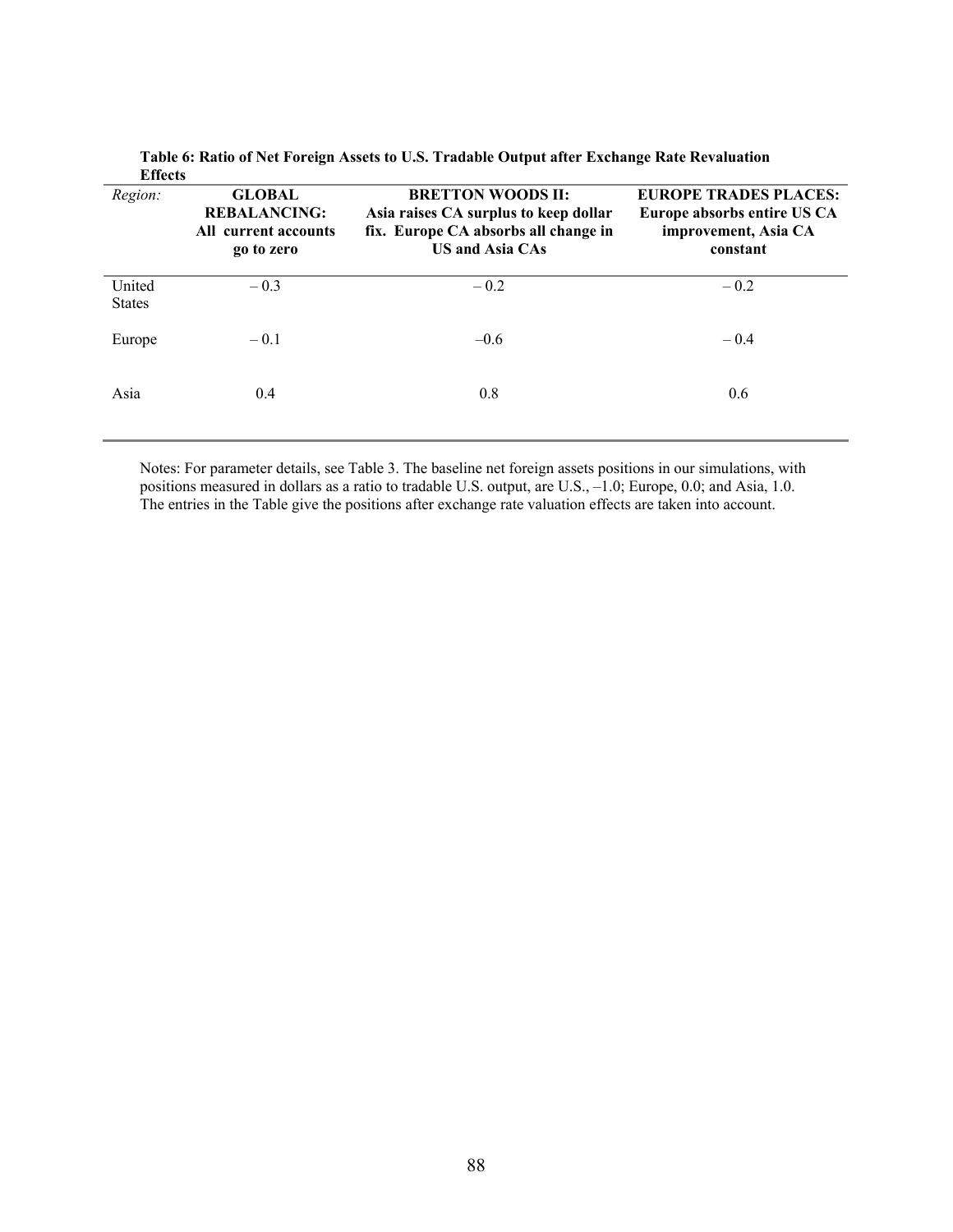| Log change $(x 100)$ in:                       | <b>GLOBAL</b><br><b>REBALANCING</b><br>with $\theta = 2$<br>(larger elasticity of<br>substitution between<br>traded and nontraded<br>goods) | <b>GLOBAL REBALANCING</b><br>with $\eta = 100$<br>(Different countries'<br>tradable goods output almost<br>perfect substitutes) | <b>GLOBAL</b><br><b>REBALANCING</b><br>but<br><b>US</b> current account<br>deficit only halves |
|------------------------------------------------|---------------------------------------------------------------------------------------------------------------------------------------------|---------------------------------------------------------------------------------------------------------------------------------|------------------------------------------------------------------------------------------------|
| Real exchange rate, $q_{U,E}$<br>(Europe/US)   | 19.3                                                                                                                                        | 16.5                                                                                                                            | 14.4                                                                                           |
| Real exchange rate, $q_{U,A}$<br>(Asia/US)     | 22.5                                                                                                                                        | 23.5                                                                                                                            | 18.1                                                                                           |
| Real exchange rate, $q_{E,A}$<br>(Asia/Europe) | 3.30                                                                                                                                        | 7.0                                                                                                                             | 3.7                                                                                            |
| Terms of trade, $\tau_{U,E}$<br>(Europe/US)    | 14.6                                                                                                                                        | 0.0                                                                                                                             | 7.2                                                                                            |
| Terms of trade, $\tau_{U.A}$<br>(Asia/US)      | 15.1                                                                                                                                        | 0.0                                                                                                                             | 7.4                                                                                            |
| Terms of trade, $\tau_{E.A}$<br>(Asia/Europe)  | 0.5                                                                                                                                         | 0.0                                                                                                                             | 0.2                                                                                            |

#### **Table 7: Alternative Calibrations under Global Rebalancing: CHANGES IN BILATERAL REAL EXCHANGE RATES**

Notes: See Table 3.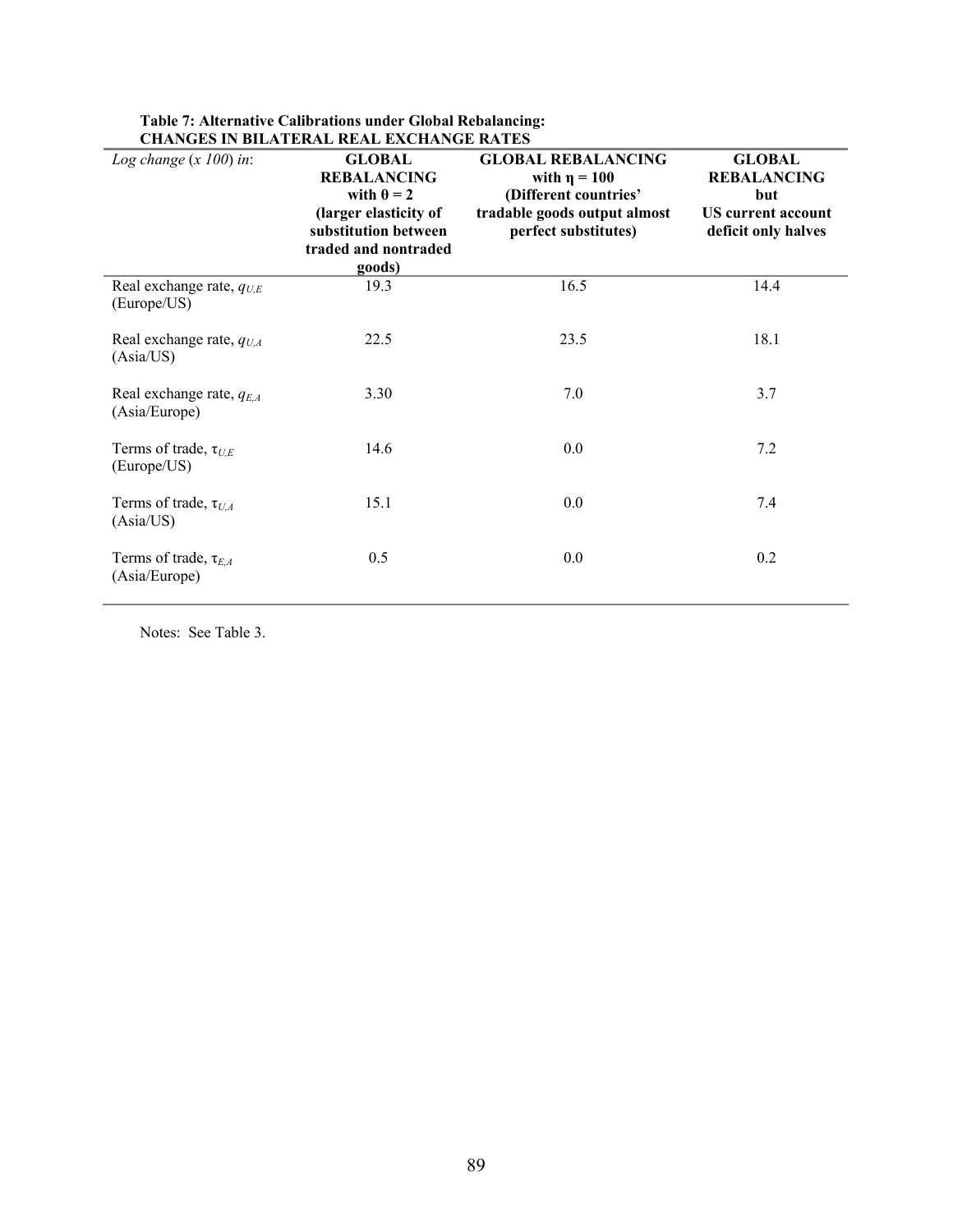**Table 8: Alternative Calibrations under Global Rebalancing (all regions' current accounts go to zero)** 

| Log change $(x 100)$ in:                       | <b>GLOBAL</b><br><b>REBALANCING</b><br>With revaluation effects<br>(same as Table 3) | <b>GLOBAL</b><br><b>REBALANCING</b><br>(no asset and liability<br>revaluation effects) | <b>GLOBAL</b><br><b>REBALANCING</b><br>With revaluation and<br>interest rate effects |
|------------------------------------------------|--------------------------------------------------------------------------------------|----------------------------------------------------------------------------------------|--------------------------------------------------------------------------------------|
| Real exchange rate, $q_{U,E}$<br>(Europe/US)   | 28.6                                                                                 | 33.7                                                                                   | 30.1                                                                                 |
| Real exchange rate, $q_{UA}$<br>(Asia/US)      | 35.2                                                                                 | 40.7                                                                                   | 37.2                                                                                 |
| Real exchange rate, $q_{E,A}$<br>(Asia/Europe) | 6.7                                                                                  | 7.0                                                                                    | 6.3                                                                                  |
| Terms of trade, $\tau_{UE}$<br>(Europe/US)     | 14.0                                                                                 | 16.5                                                                                   | 15.1                                                                                 |
| Terms of trade, $\tau_{U.A}$<br>(Asia/US)      | 14.5                                                                                 | 16.5                                                                                   | 15.3                                                                                 |
| Terms of trade, $\tau_{E.A}$<br>(Asia/Europe)  | 0.5                                                                                  | 0.0                                                                                    | 0.2                                                                                  |

**CHANGES IN BILATERAL REAL EXCHANGE RATES** 

Notes: See Table 3. Case with valuation and interest rate effects assumes that interest rates on U.S. short term liabilities held by foreigners rise 1.25 percent to same level as return earned by U.S. residents abroad.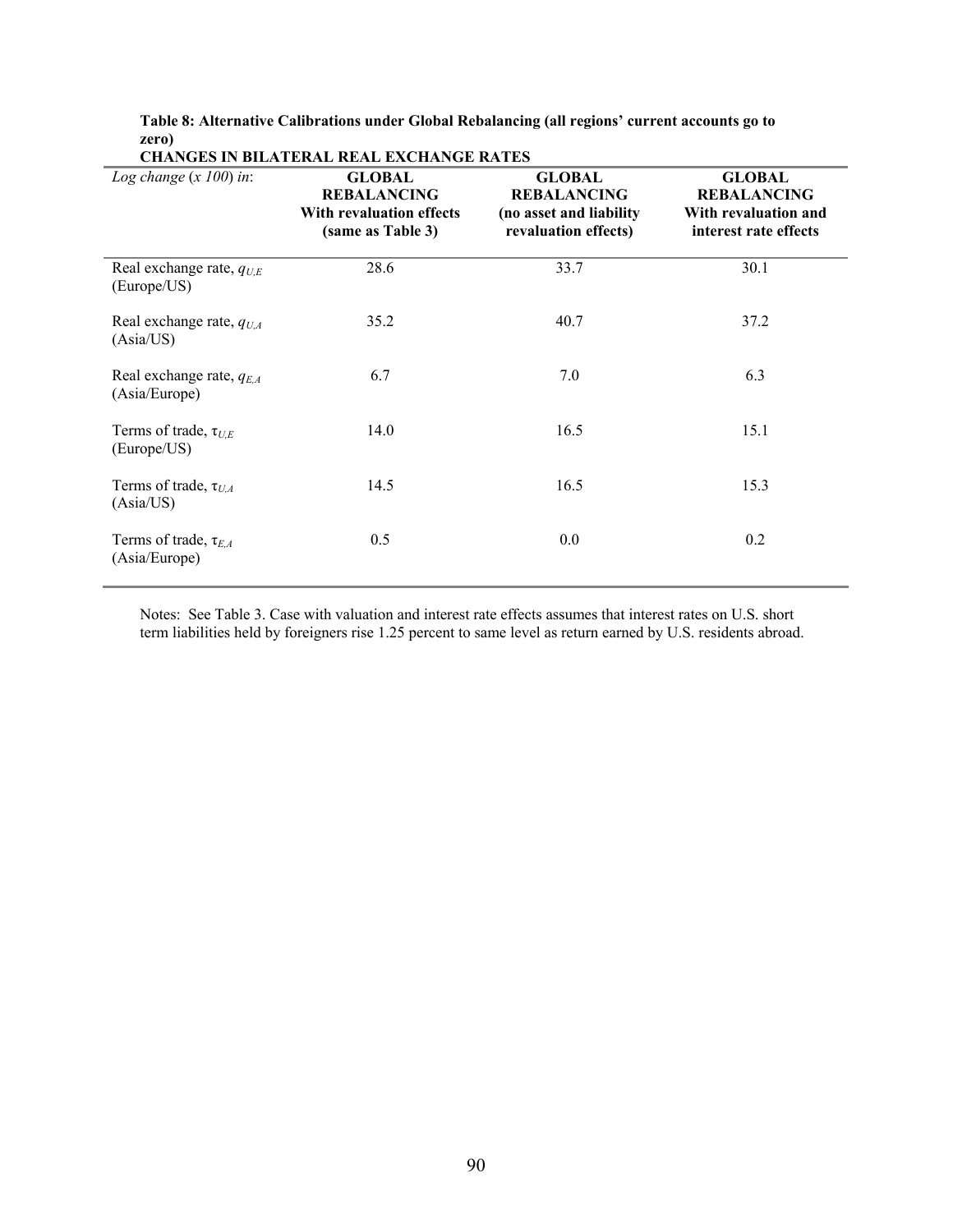| <b>CHANGES IN BILATERAL REAL EXCHANGE RATES</b> |                                                                                           |                                                                                                                                         |  |
|-------------------------------------------------|-------------------------------------------------------------------------------------------|-----------------------------------------------------------------------------------------------------------------------------------------|--|
| Log change $(x 100)$ in:                        | <b>GLOBAL</b><br><b>REBALANCING</b> due to<br>relative demand shifts<br>(same as Table 3) | <b>GLOBAL</b><br><b>REBALANCING</b><br>accompanied by a 20%<br>increase in nontraded<br>goods productivity in<br><b>Europe and Asia</b> |  |
| Real exchange rate, $q_{UE}$<br>(Europe/US)     | 28.6                                                                                      | 17.0                                                                                                                                    |  |
| Real exchange rate, $q_{U,A}$<br>(Asia/US)      | 35.2                                                                                      | 23.6                                                                                                                                    |  |
| Real exchange rate, $q_{E,A}$<br>(Asia/Europe)  | 6.7                                                                                       | 6.61                                                                                                                                    |  |
| Terms of trade, $\tau_{UE}$<br>(Europe/US)      | 14.0                                                                                      | 15.0                                                                                                                                    |  |
| Terms of trade, $\tau_{U,A}$<br>(Asia/US)       | 14.5                                                                                      | 15.3                                                                                                                                    |  |
| Terms of trade, $\tau_{E,A}$<br>(Asia/Europe)   | 0.5                                                                                       | 0.2                                                                                                                                     |  |

| Table 9: The effects of a 20 percent increase in productivity in the nontraded goods |  |  |
|--------------------------------------------------------------------------------------|--|--|
| sector in both Europe and Japan:                                                     |  |  |

Notes: See Table 3.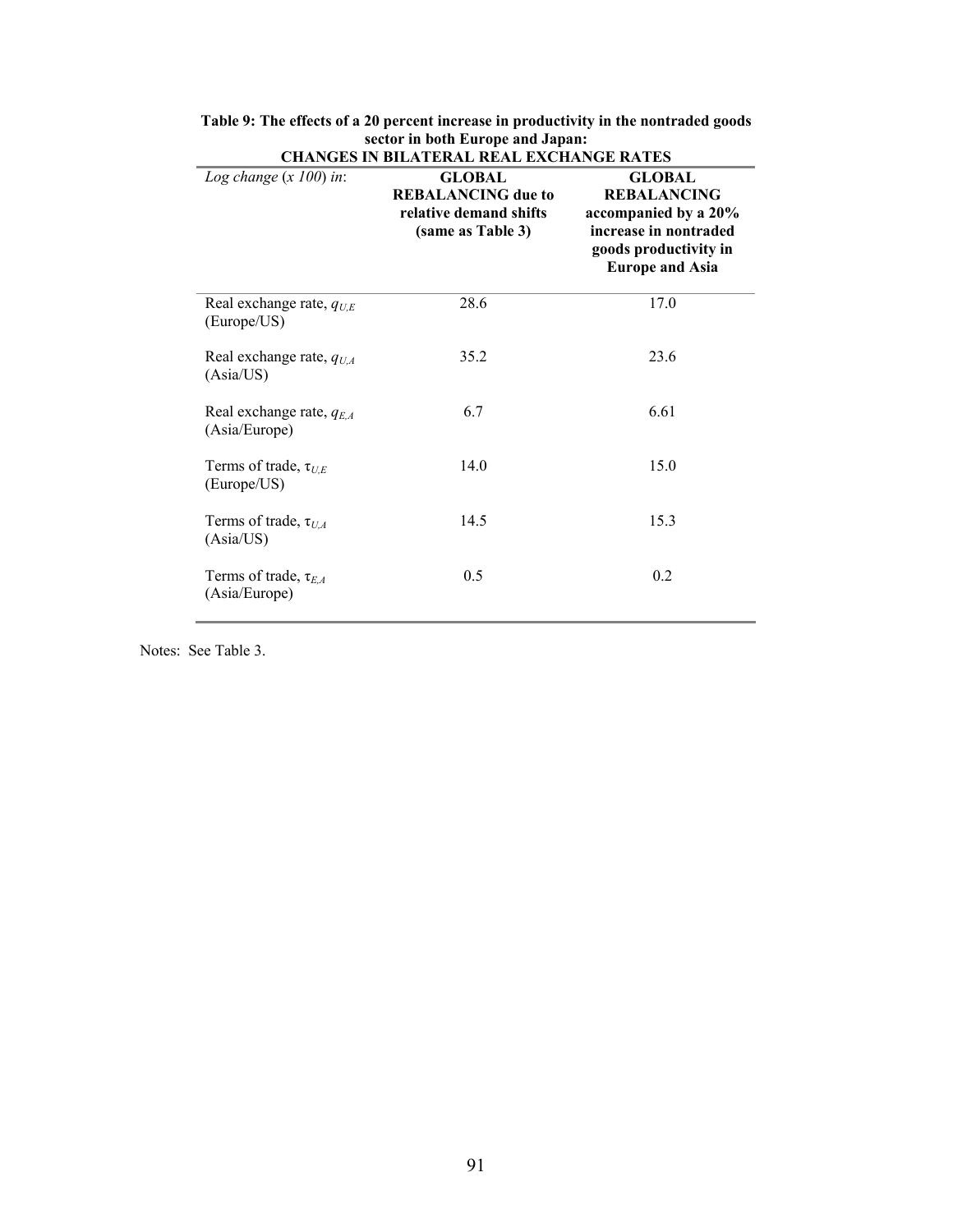| UNANGES IN DILATERAL REAL-EAUNANGE RATES |                                                             |                                                                 |              |
|------------------------------------------|-------------------------------------------------------------|-----------------------------------------------------------------|--------------|
| Log change $(x 100)$ in:                 | <b>Moderate speed</b><br>(baseline)<br>(two to three years) | <b>Gradual unwinding</b><br>(five to seven years) (10-12 years) | Very gradual |
| $q_{UE}$ (Europe/US)                     | 28.6                                                        | 13.4                                                            | 6.5          |
| $q_{U,A}$ (Asia/US)                      | 35.2                                                        | 17.3                                                            | 8.5          |
| $q_{E,A}$ (Asia/Europe)                  | 6.7                                                         | 3.9                                                             | 2.0          |

| <b>Table 10: Alternative Speeds of Global Rebalancing:</b> |  |
|------------------------------------------------------------|--|
| <b>CHANGES IN BILATERAL REAL EXCHANGE RATES</b>            |  |

Alternative speeds of adjustment are proxied by varying elasticities of substitution. Slow adjustment scenario has  $\theta = 2$ ,  $\eta = 4$ . Very gradual unwinding is has  $\theta = 4$ ,  $\eta = 8$ . Moderate adjustment has baseline parameters of has  $\theta = 1$ ,  $\eta = 2$ .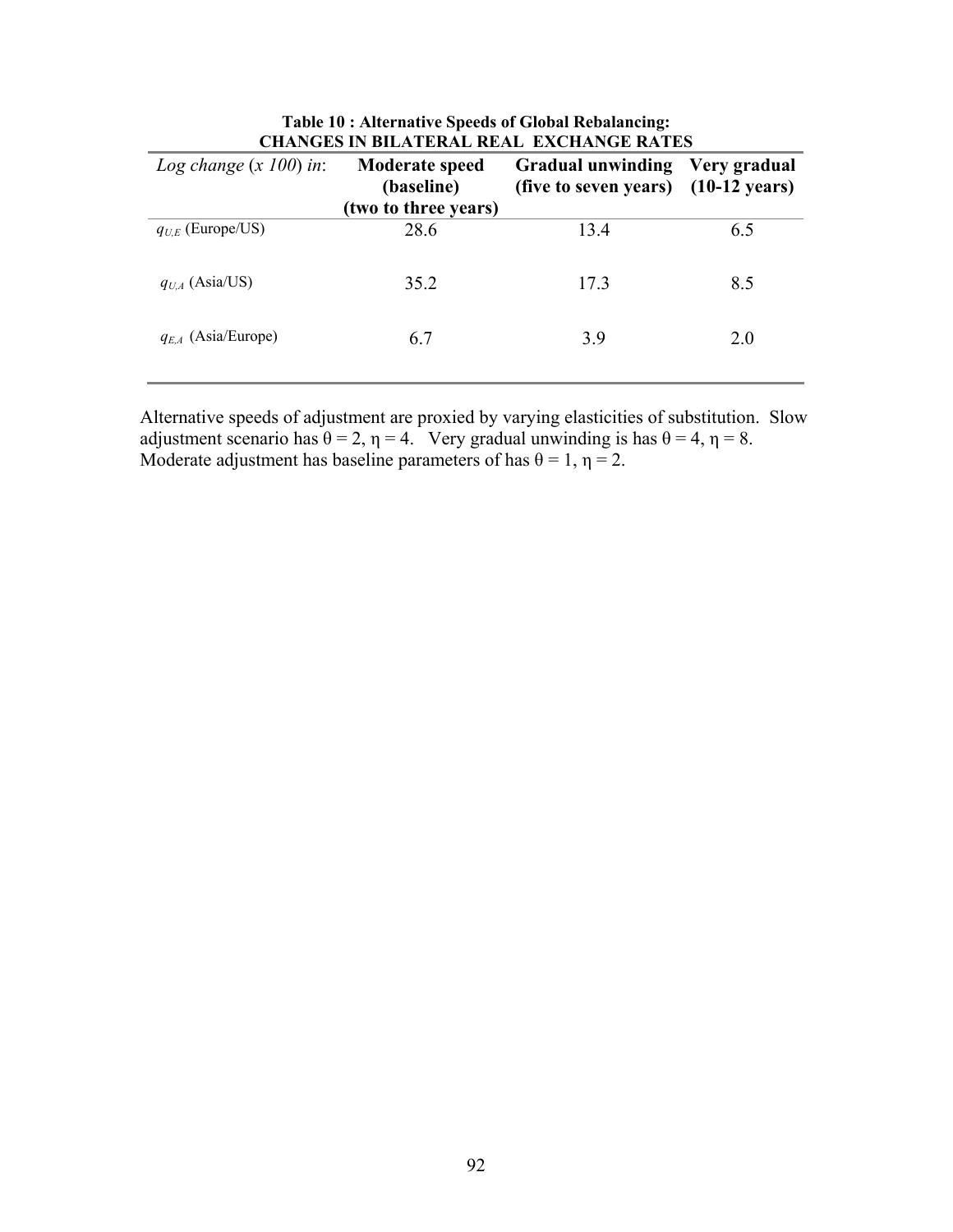# Fig. 1: U.S Current Account: 1970-2005

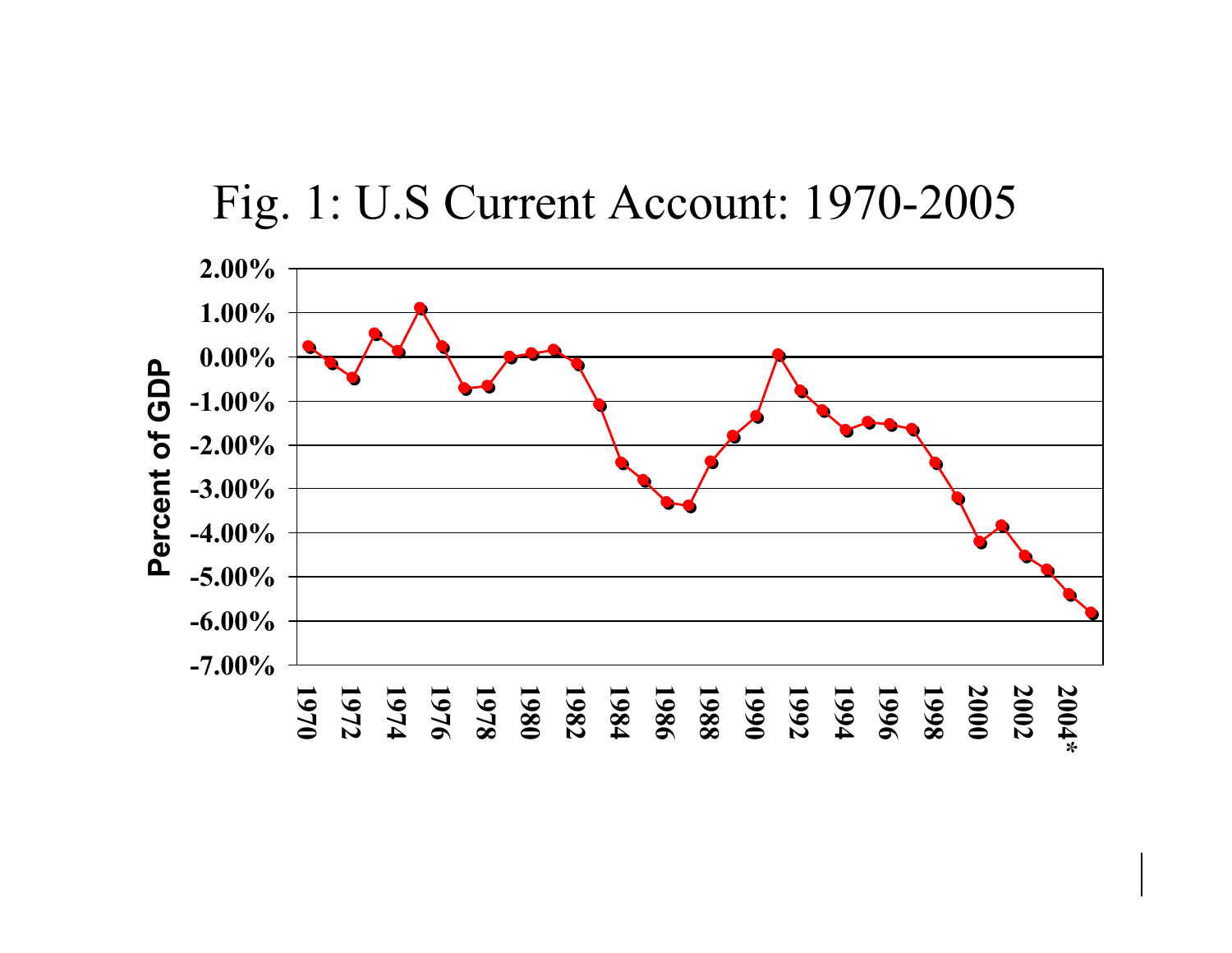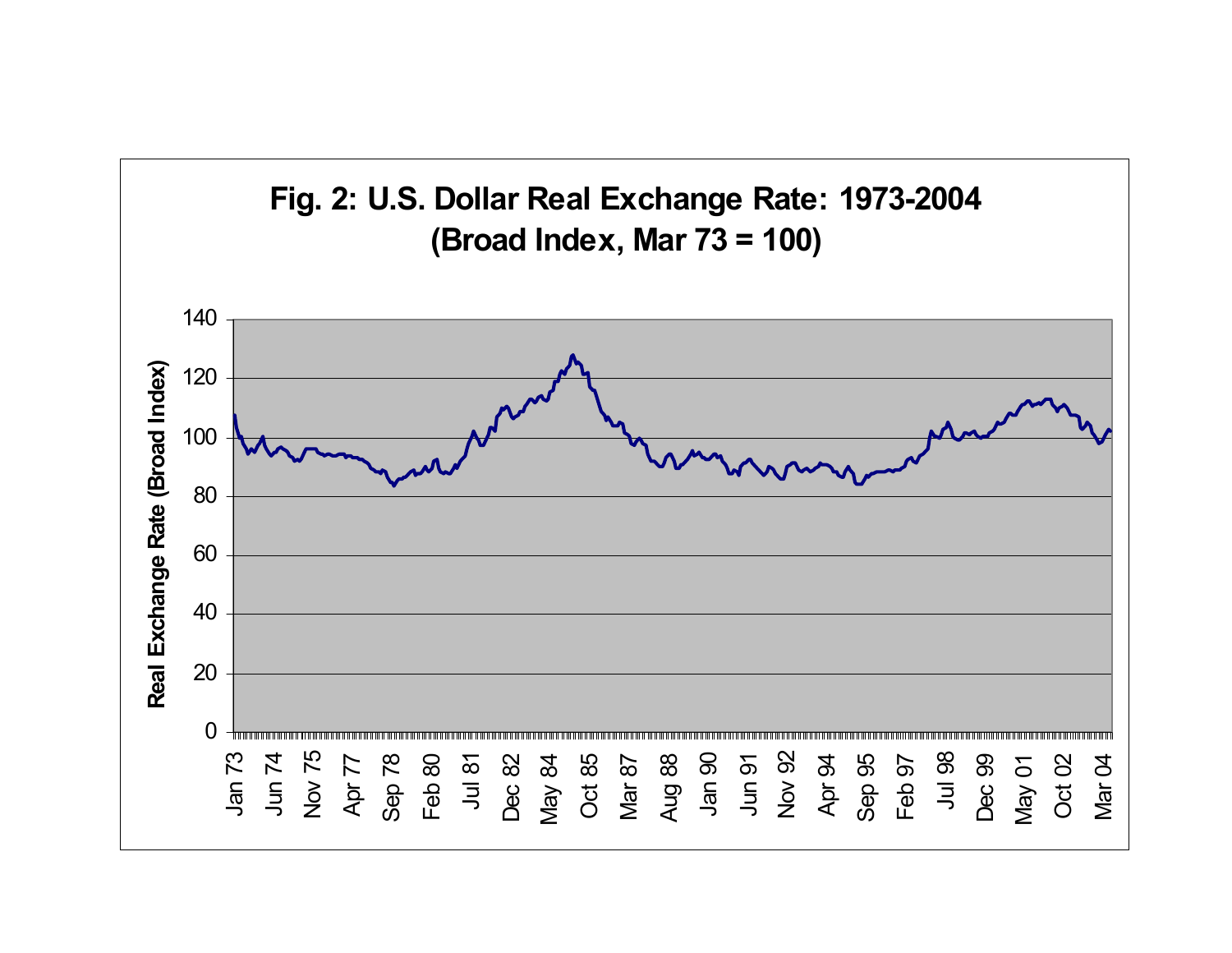# **Fig. 3: Fiscal Balances in Major Economies (% GDP)**

## **'99-'01 '02-'03 '04-'05**



**United StatesJapan Euro Area Canada United Kingdom France Germany**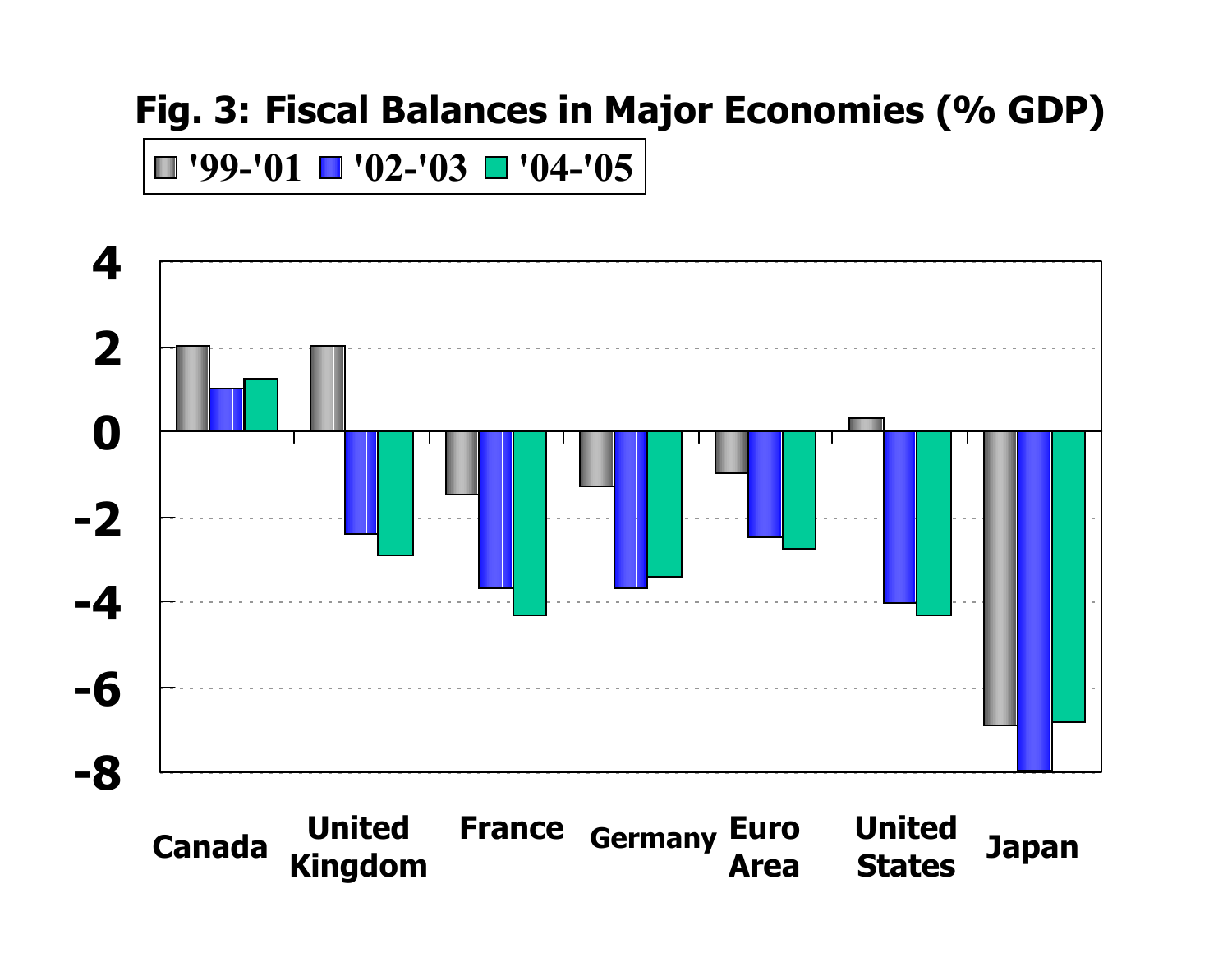## **Fig 4: U.S. Current Account and Saving-Investment**



70 72 74 76 78 80 82 84 86 88 90 92 94 96 98 00 02 04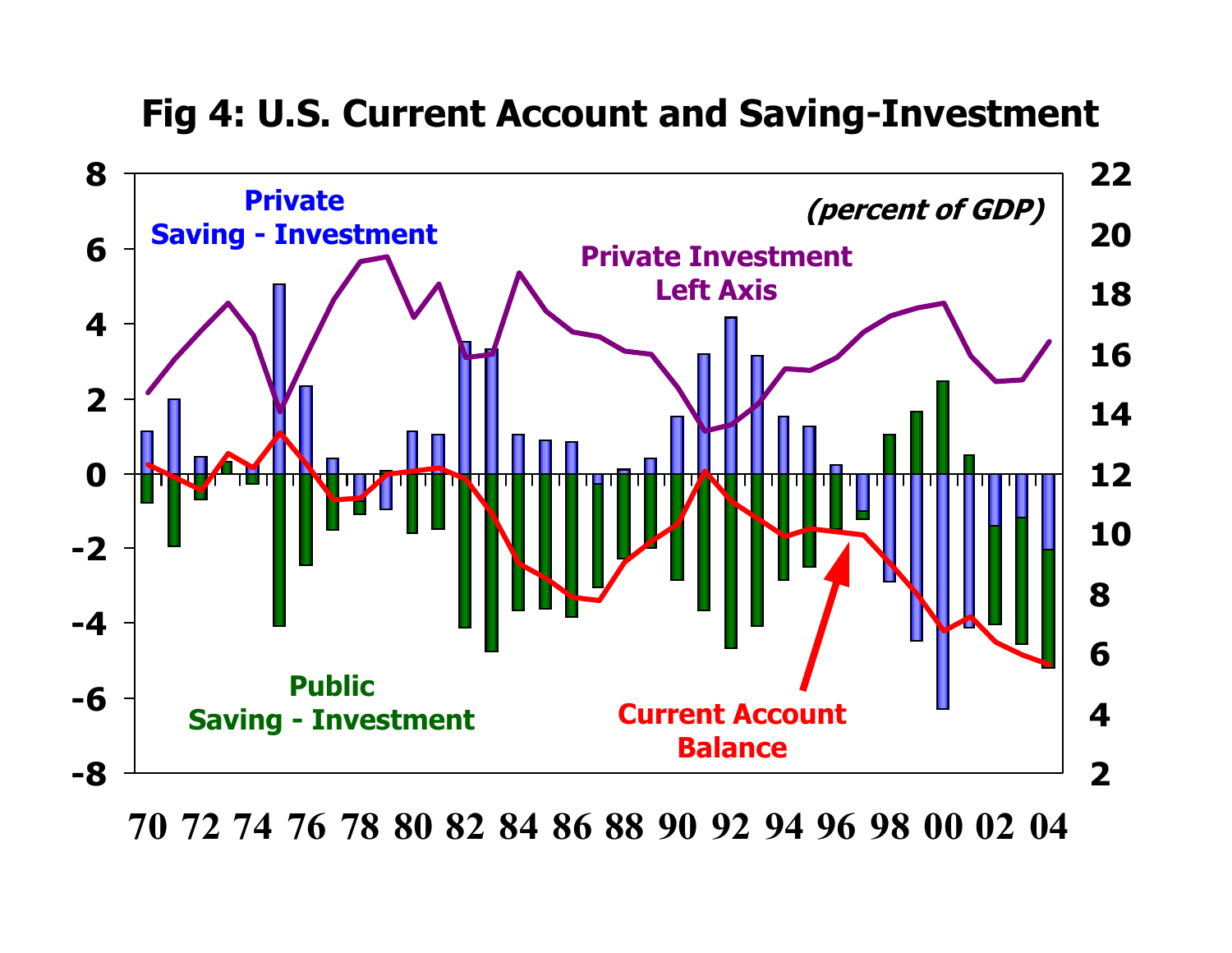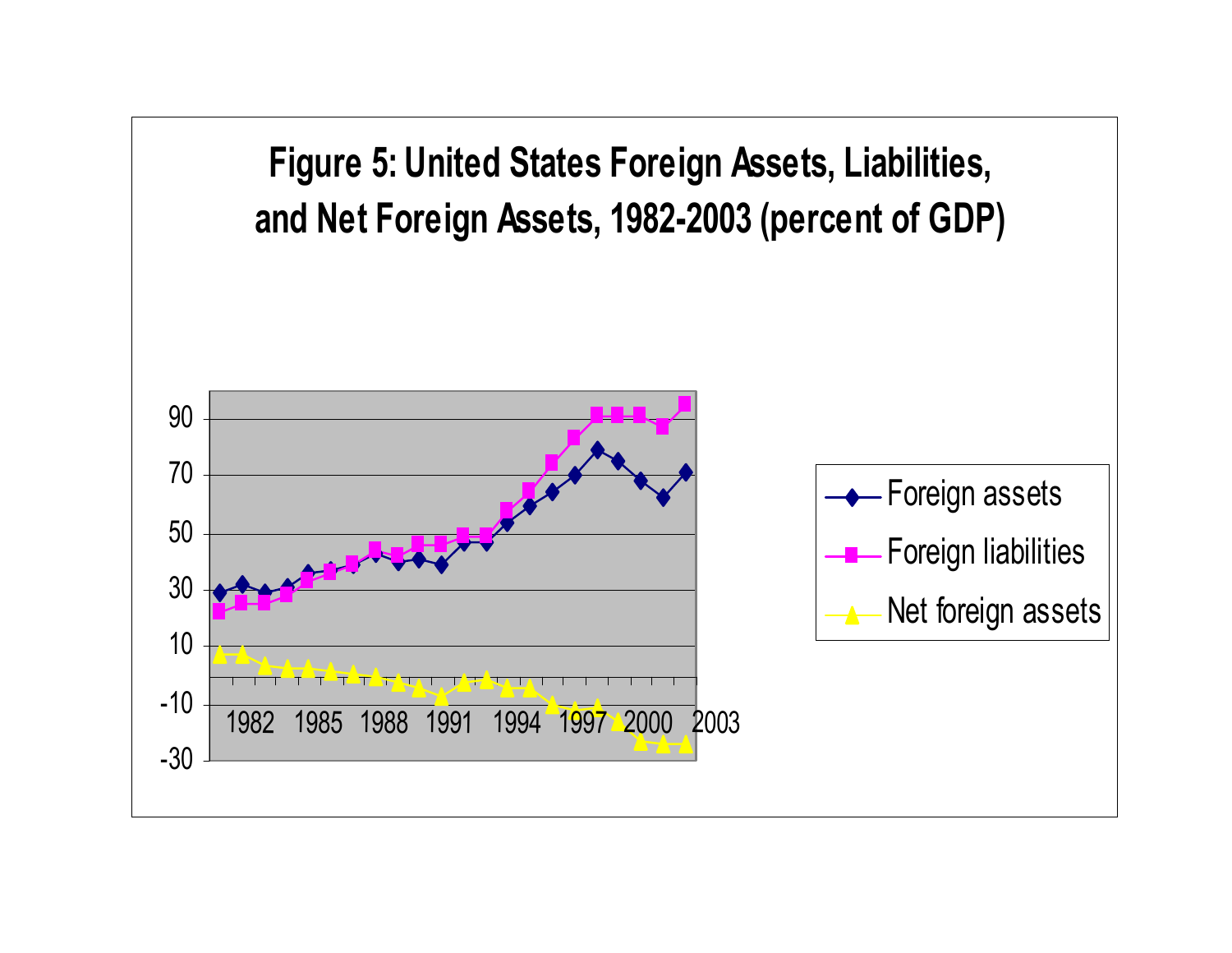